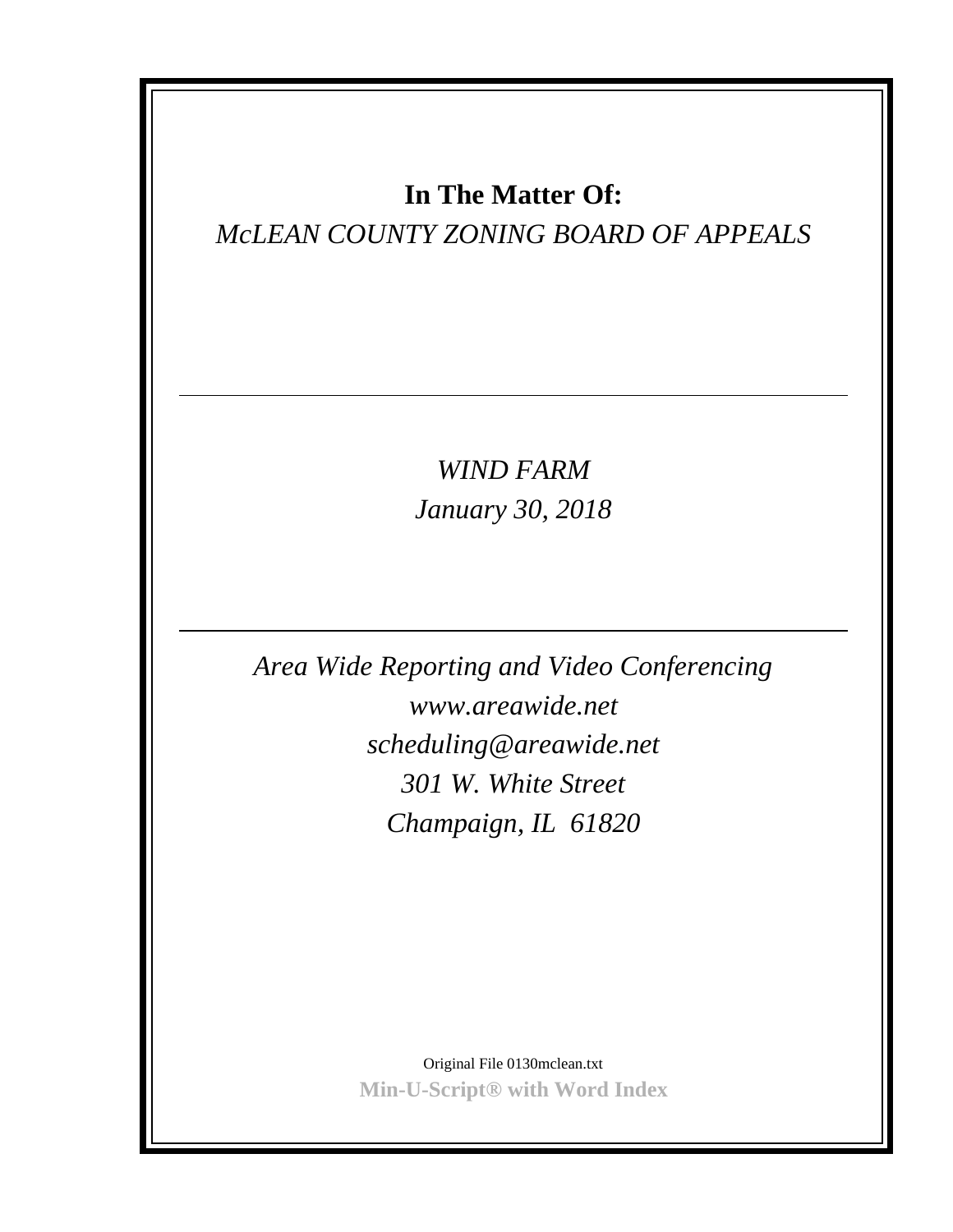|          | Page 1185                                                                             | Page 1187                                                                                            |
|----------|---------------------------------------------------------------------------------------|------------------------------------------------------------------------------------------------------|
| 1        | MCLEAN COUNTY ZONING BOARD OF APPEALS                                                 | 1 members, and just in case somebody got sick we would                                               |
| 2        | <b>MEETING</b>                                                                        | 2 have at least seven at closing. So, Mary Beth has                                                  |
| 3        | DELIBERATIONS                                                                         | 3 done very well. She hasn't asked any questions and                                                 |
| 4        | TUESDAY, JANUARY 30, 2018<br>$7:00$ $P.M.$                                            | 4 been here observing. But we had to have her if we                                                  |
| 5        | at                                                                                    | 5 wanted to have seven at the end possibly. I just                                                   |
| 6        | McLean County Government Center                                                       | 6 wanted to make that point to you.                                                                  |
| 7        | 115 East Washington Street<br>Bloomington, Illinois                                   | MR. ZIMMERMAN: Thank you, Mary Beth.<br>7                                                            |
| 8        | Case Number SU-17-11                                                                  | <b>CHAIRMAN FINNIGAN:</b> Yeah, thank you for<br>8                                                   |
| 9        |                                                                                       | <b>9</b> coming and thank you for being here.                                                        |
| 10       | BOARD MEMBERS PRESENT:                                                                | Last night we kind of got out of order a<br>10                                                       |
| 11       | Brian Bangert<br>Chris Carlton - 1st Alternate                                        | 11 little bit with clapping and stuff. We do not allow                                               |
| 12       | Rick Dean<br>James Finnigan - Chairman                                                | 12 that here. I didn't say too much to you last night                                                |
| 13       | Michael Kuritz<br>Mary Beth Taylor - 2nd Alternate                                    | 13 because I just didn't want to make a big deal out of                                              |
| 14       | Julia Turner<br>Drake Zimmerman                                                       | 14 it, but tonight -- we have been very respectful to                                                |
| 15       |                                                                                       |                                                                                                      |
| 16       | ALSO PRESENT:<br>Philip Dick, Director of Building and Zoning                         | 15 you. You have told us all your information. We                                                    |
| 17       | Samantha Walley, Assistant State's Attorney<br>Jerry Stokes, County Engineer          | 16 will be deliberating tonight on this case, and the                                                |
| 18       |                                                                                       | 17 audience has to be quite. We have to hear what we                                                 |
| 19       |                                                                                       | 18 are doing. If it gets out of hand, we will do                                                     |
| 20       | Holly Wingstrom, RPR, CRR, CSR #84-03888<br>Area Wide Reporting and Videoconferencing | 19 something more to take care of the problem. I don't                                               |
| 21       | 31 West White Street                                                                  | 20 want to do that, but we are prepared to. So just<br>21 let us talk, and we'll get to a point here |
|          | Champaign, IL 61820<br>800.747.6789                                                   | 22 eventually.                                                                                       |
| 22<br>23 |                                                                                       |                                                                                                      |
|          |                                                                                       | So we were at the point last night<br>23                                                             |
| 24       |                                                                                       | 24 everything was closed and we are down to                                                          |
|          | Page 1186                                                                             | Page 1188                                                                                            |
| 1        | (COMMENCING AT 6:02 P.M.)                                                             | 1 deliberation, if you haven't been here.                                                            |
| 2        | <b>CHAIRMAN FINNIGAN:</b> We are going to call                                        | I am going to open it up to the board to<br>2                                                        |
| 3        | the McLean County Zoning board open.                                                  | 3 bring out points that they want to talk about, and I                                               |
| 4        | Will the secretary call the roll call?                                                | 4 think there might be a few questions.                                                              |
| 5        | MR. DICK: Judd?                                                                       | MS. TURNER: I have a couple of questions<br>5                                                        |
| 6        | Bangert?                                                                              | 6 of staff, if I could put those out there.                                                          |
| 7        | <b>MR. BANGERT: Here.</b>                                                             | Are there any current wind farms that are<br>7                                                       |
| 8        | MR. DICK: Kuritz?                                                                     | 8 truant on taxes or behind on taxes?                                                                |
| 9        | MR. KURTIZ: Here.                                                                     | <b>MR. DICK:</b> No. They are all paid up<br>9                                                       |
| 10       | MR. DICK: Dean?                                                                       | 10 today.                                                                                            |
| 11       | MR. DEAN: Here.                                                                       | MS. TURNER: Okay. At this point have --<br>11                                                        |
| 12       | <b>MR. DICK: Turner?</b>                                                              | 12 I don't think the wind farms have been around long                                                |
| 13       | MS. TURNER: Here.                                                                     | 13 enough, and I am not even sure that we handle any                                                 |
| 14       | <b>MR. DICK: Zimmerman?</b>                                                           | 14 decommissioning money, but do we have any                                                         |
| 15       | <b>MR. ZIMMERMAN: Here.</b>                                                           | 15 decommissioning money in escrow?                                                                  |
| 16       | MR. DICK: Finnigan?                                                                   | MR. DICK: In the previous wind farm<br>16                                                            |
| 17       | <b>CHAIRMAN FINNIGAN: Here.</b>                                                       | 17 cases, the escrow was handled by the property owners                                              |
| 18       | <b>MR. DICK: Carlton?</b>                                                             | 18 themselves and the county was not involved.                                                       |
| 19       | MS. CARLTON: Here.                                                                    | MS. TURNER: Okay. But due to the new<br>19                                                           |
| 20       | MR. DICK: Taylor?                                                                     | 20 agricultural agreement, we are involved in this one?                                              |
| 21       | MS. TAYLOR: Here.                                                                     | MR. DICK: Correct.<br>21                                                                             |
| 22       | <b>CHAIRMAN FINNIGAN:</b> We have a quorum plus                                       | MS. TURNER: In the past, was it necessary<br>22                                                      |
|          | 23 one. Actually, a quorum for us is five. But at all                                 | 23 -- I know under our current agricultural agreement                                                |
|          | 24 these meetings you'll notice we've had eight                                       | 24 we have to be -- the county has to be notified if a                                               |
|          |                                                                                       |                                                                                                      |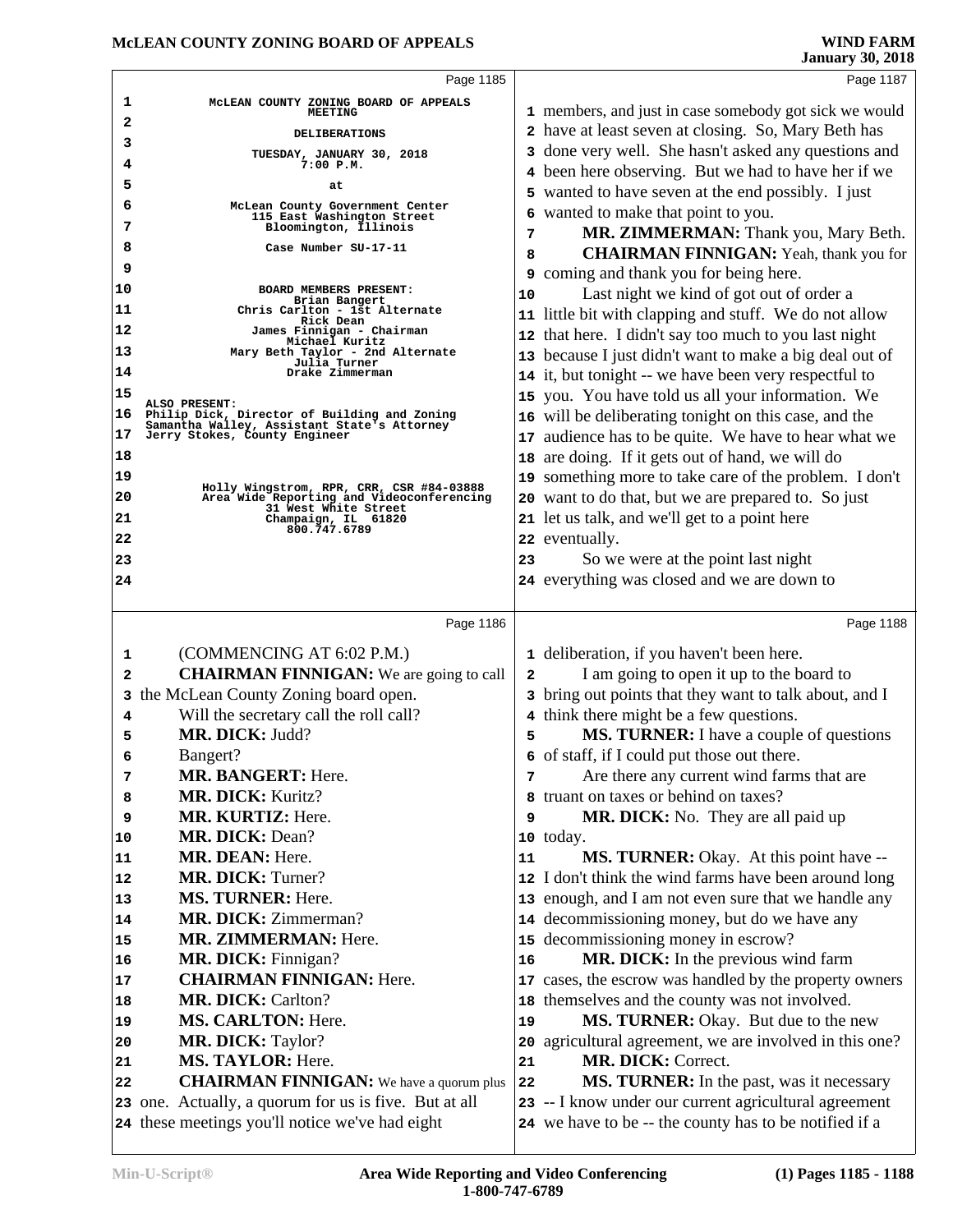|    | Page 1189                                                     |    | Page 1191                                               |
|----|---------------------------------------------------------------|----|---------------------------------------------------------|
|    | 1 wind farm is sold. In the past, have we been                |    | 1 wasn't accessible, we would work with the             |
|    | 2 notified if a wind farm is sold?                            |    | 2 contractors to try to get them help, get the owners   |
| 3  | MR. DICK: Our office has not been                             |    | 3 help with that regard.                                |
|    | 4 notified when they sold, when it sold a wind farm.          | 4  | But with respect to complaints of the wind              |
| 5  | MS. TURNER: And then is there any need --                     | 5  | farm since they have been operational, we received      |
|    | 6 when a wind farm is sold, the decommissioning funds,        | 6  | complaints about the transformers at the transform      |
|    | 7 I assume that that transfers to the new company; but        |    | 7 station with the wind farm out east, but we have not  |
|    | 8 is that understood in the contract or is there a            |    | 8 received noise complaints from the turbines           |
|    | <b>9</b> need for us to stipulate when it's sold?             |    | 9 themselves.                                           |
| 10 | MR. DICK: Well, in our ordinance they are                     | 10 | <b>CHAIRMAN FINNIGAN:</b> Thank you.                    |
|    | 11 required to pass with the property. So if it gets          | 11 | MR. DEAN: How many township roads are                   |
|    | 12 sold or it gets assigned to someone else, the              |    | 12 affected with this project?                          |
|    | 13 obligation goes with it.                                   | 13 | MR. STOCKS: I don't know the exact number               |
| 14 | MS. TURNER: Thank you.                                        |    | 14 on township roads. I think at one time it was like   |
| 15 | MR. ZIMMERMAN: I had one, too. On the                         |    | 15 70 miles of township roads, and we are looking at    |
|    | 16 archeology, somebody brought up the archeology             |    | 16 like 21 miles of county highways.                    |
|    | 17 somewhere along the way, and I think that's assumed        | 17 | MR. DEAN: How many commissioners are                    |
|    | 18 in our statute that, if there is a significant             |    | 18 involved?                                            |
|    | 19 archeological site that is discovered in the area,         | 19 | MR. STOCKS: Five.                                       |
|    | 20 they have -- part of the plan that is really outside       | 20 | MR. DEAN: Are they all up to speed with                 |
|    | 21 of what we do is part of the overall process, you          |    | 21 the agreements in place and they have all signed off |
|    | 22 have an archeologist submit a report. If there is a        |    | 22 on them?                                             |
|    | 23 significant site, they just basically have to ignore       | 23 | MR. STOCKS: The township road agreement                 |
|    | 24 that site; is that correct?                                |    | 24 has not been submitted or signed off on by the road  |
|    |                                                               |    |                                                         |
|    | Page 1190                                                     |    | Page 1192                                               |
| 1  | I am trying to figure out if it's                             |    | 1 commissioners at this time. I think the applicant     |
|    | 2 something that we have to say or, if there were             |    | 2 has reached out to the majority of the road           |
|    | 3 something like that, that it's just automatic.              |    | 3 commissioners, but there has been no agreement in     |
| 4  | MR. DICK: It has to do with the historic                      |    | 4 place.                                                |
| 5  | preservation report, and they are under a                     | 5  | MR. DEAN: Is that coordinated through the               |
|    | 6 consultation with them, and they have to continue           |    | 6 county or is that individual on their own?            |
|    | 7 that as part of -- that would be one of the                 | 7  | MR. STOKES: They are individuals on their               |
|    | 8 conditions that were attached to it that they               |    | 8 own, but we are offering any advice or any            |
|    | <b>9</b> continue their consultation of historic preservation | 9  | suggestions that we might have.                         |
| 10 | and satisfy that requirement.                                 | 10 | MR. ZIMMERMAN: Went spent like 17                       |
| 11 | <b>CHAIRMAN FINNIGAN:</b> Yeah. That's one of                 |    | 11 hearings going over our new rules back in November.  |
|    | 12 the requirements that really is outside of -- we           |    | 12 I think it was 17. I've repressed the memory         |
|    | 13 don't have to discuss that here because, if they           |    | 13 because I think I was leading that. And then we had  |
|    | 14 don't pass it, it doesn't -- it wouldn't work.             |    | 14 it given back to us and we went over a bunch more.   |
| 15 | MR. DICK: Yes.                                                |    | 15 We have these new, our own use regulations, and that |
| 16 | <b>CHAIRMAN FINNIGAN:</b> Of the two wind farms               |    | 16 is what we are basing any analysis on? That's        |
|    | 17 that are already in McLean County, has there been          |    | 17 correct, we don't have any outside standards beyond  |
|    | 18 any complaints, since they have been running, one          |    | 18 our own ordinances and what we referenced?           |
|    | 19 way or another? I mean any kind of thing on record?        | 19 | MR. DICK: We, in the past, have not had                 |
| 20 | MR. DICK: We did have issues with them                        |    | 20 such specific regulations and basically recommended  |
|    | 21 during construction, and you didn't really ask about       | 21 | more stipulations based on testimony and what we        |
|    | 22 that. And we would deal with the contractors if            |    | 22 found at the public hearing and based on what we had |
|    | 23 there were issues with transportation or if                |    | 23 experienced in the past and recommendations from     |
|    | 24 somebody's road was messed up or somebody's driveway       |    | 24 what was then known as the Chicago Legal Clinic, but |
|    |                                                               |    |                                                         |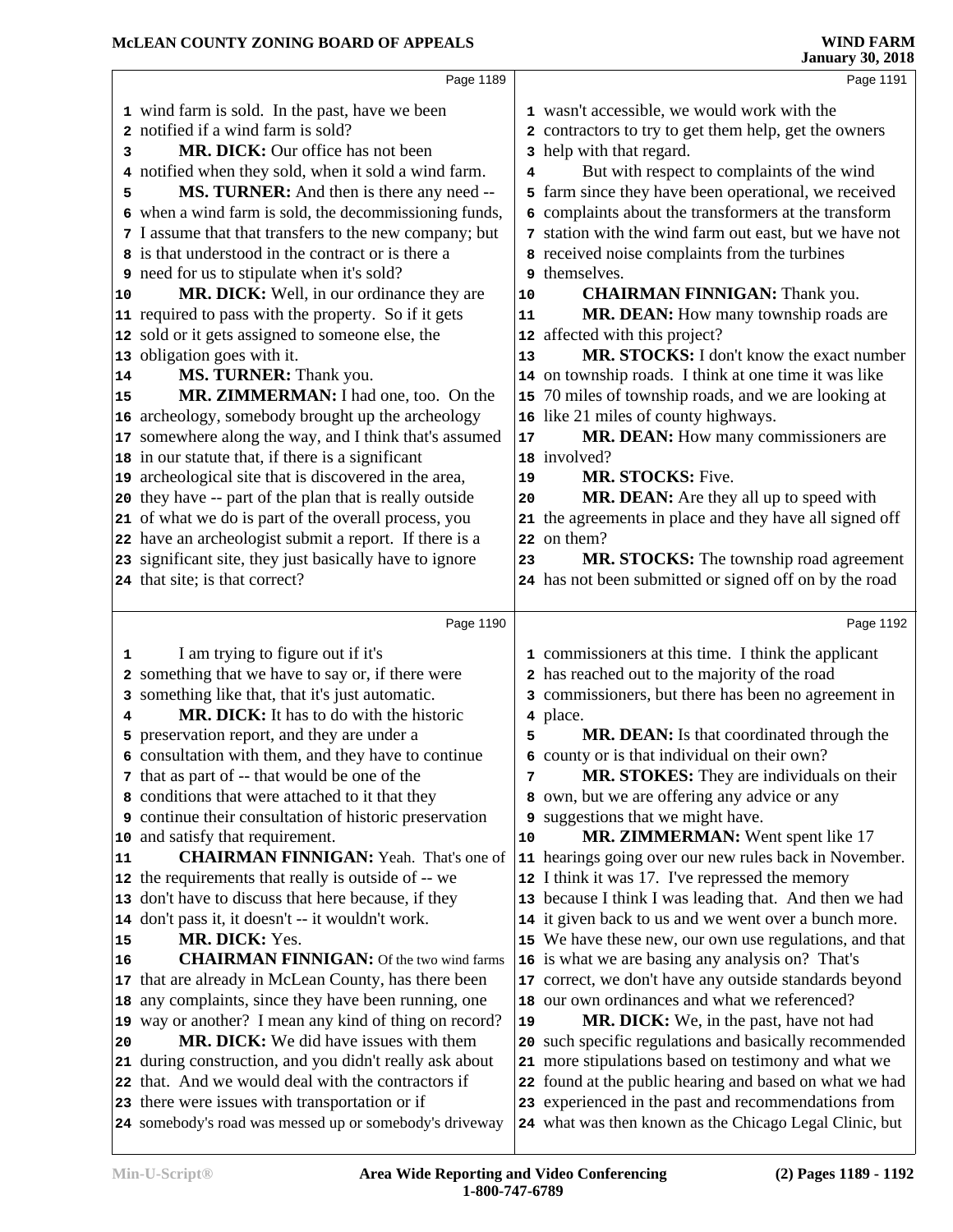|    | Page 1193                                               |              | Page 1195                                               |
|----|---------------------------------------------------------|--------------|---------------------------------------------------------|
|    | 1 some of the standards that were in the staff report   |              | 1 threatened, and non-endangered bats? They have        |
|    | 2 were thought to be added to what was actually         |              | 2 agreed to that?                                       |
|    | 3 required in the ordinance.                            | 3            | MR. DEAN: Correct. Uh-huh.                              |
| 4  | MR. ZIMMERMAN: So the 17 nights that we                 | 4            | And then, on recommendation number 5,                   |
|    | 5 put in has shortened this from -- maybe one of the    |              | 5 where it's 500 feet from perennial stream, they have  |
|    | 6 last ones was much longer than this. So we haven't    |              | 6 one tower that is closer than that. Am I correct in   |
|    | 7 actually had maybe had some benefit from this.        |              | 7 thinking that way?                                    |
|    | 8 We'll see how many -- if anything, comes through,     | 8            | MR. DICK: Yes. It's Number 91, and it is                |
|    | 9 we'll see how many stipulations we have here. I       |              | 9 approximately 300 feet.                               |
|    | 10 think it was 37 stipulations for the last one,       | 10           | MR. KU RITZ: Our ordinance, from what I                 |
|    | 11 something like that. So we'll see how well our       |              | 11 read, said that basically, unless there was --       |
|    | 12 ordinance works.                                     |              | 12 unless the applicant presented evidence as to why    |
| 13 | MR. DEAN: One thing I would like to do                  |              | 13 they shouldn't follow the IDNR recommendations, that |
|    | 14 this evening, Chairman, is go through the DNR        |              | 14 our ordinance says that they should follow them.     |
|    | 15 report. Does the staff have that in front of them?   | 15           | So just because they can't move and get it              |
| 16 | MR. DICK: Yes.                                          |              | 16 into the proper location because of FAA and the      |
| 17 | MR. DEAN: Can we go through those one by                | 17           | 1500-foot setback and everything, I would say that      |
|    | 18 one and talk about that and the response? Does       |              | 18 Number 91 needs to go away.                          |
|    | 19 everyone have that as well?                          | 19           | MS. TURNER: I would agree with                          |
| 20 | <b>CHAIRMAN FINNIGAN:</b> We've got that.               |              | 20 eliminating 91. It's right on the edge of the        |
| 21 | MR. DICK: Did you want to go through the                |              | 21 floodplain, it's near Heinlein Creek, and it's one   |
|    | 22 recommendations? Is that what you are thinking?      |              | 22 that is contributing to a nearby home's energy level |
| 23 | MR. DEAN: Actually, I am a little fuzzy                 |              | 23 that is in the top five there. So I just think       |
|    | 24 on -- I have Invenergy's reply to the                |              | 24 eliminating that one would solve a lot of issues     |
|    |                                                         |              |                                                         |
|    | Page 1194                                               |              | Page 1196                                               |
|    | 1 recommendations, and I think Invenergy has modified   |              | 1 there.                                                |
|    | 2 their recommendations as we moved along here          | $\mathbf{2}$ | MR. ZIMMERMAN: I would agree with that.                 |
|    | 3 somewhat, so I want to get clear on what Invenergy    | з            | MR. BANGERT: We have another one that is                |
|    | 4 has modified and what they haven't.                   |              |                                                         |
|    |                                                         |              | 4 on the edge of the DB, too. Is it Number 90.          |
| 5  | MR. DICK: I think what their final                      | 5            | <b>CHAIRMAN FINNIGAN:</b> Was that something            |
|    | 6 recommendation was or agreement was included in that  |              | 6 that staff was going too look into, whether it was    |
|    | 7 set of stipulations that Mr. Griffin submitted        |              | 7 really a DB or not?                                   |
|    | 8 yesterday I believe it was, and I think you have a    | 8            | You wouldn't be able to build on a DB                   |
|    | <b>9</b> copy of that.                                  |              | 9 anyway. Correction that is 99.                        |
| 10 | MR. DEAN: Yep. I'll find it.                            | 10           | MR. DICK: Any of them that are in the                   |
| 11 | <b>MR. DICK:</b> If you need, we can make               |              | 11 floodplain, we would have to verify. You couldn't    |
|    | 12 additional copies.                                   |              | 12 really tell it with the scale of the map that they   |
| 13 | MR. DEAN: I was thinking maybe we could                 |              | 13 have whether they are in the DB or not; and we would |
|    | 14 just go over that document. I don't have the one     |              | 14 require them to verify that it's not in the          |
|    | 15 from last night.                                     |              | 15 floodplain before we issue a permit.                 |
| 16 | MS. WALLEY: It's Exhibit 20 I think.                    | 16           | MR. KURITZ: But 91 is only 300 feet from                |
| 17 | MS. TURNER: So it's point number 6 on                   |              | 17 one of the perennial streams. That would be          |
| 18 | Exhibit 20 that we are looking at?                      |              | 18 Number 91. That would be why I would recommend that  |
| 19 | MR. DEAN: Yes.                                          |              | 19 it if it can't be -- if it can't be moved because of |
| 20 | <b>MS. TURNER:</b> So they have agreed to slow          |              | 20 the other regulations, then it should be moved, too, |
|    | 21 the turbines for the bats on recommendation          |              | 21 because it can't comply with the IDNR                |
|    | 22 number 1, to curtail turbine operations below wind   |              | 22 recommendations.                                     |
|    | 23 speeds of 5 meters per second during the period from | 23           | <b>MR. ZIMMERMAN:</b> Yeah, I think we -- our           |
|    | 24 July 15 to October 15 to conserve endangered,        |              | 24 rules are that we have to hear credible evidence.    |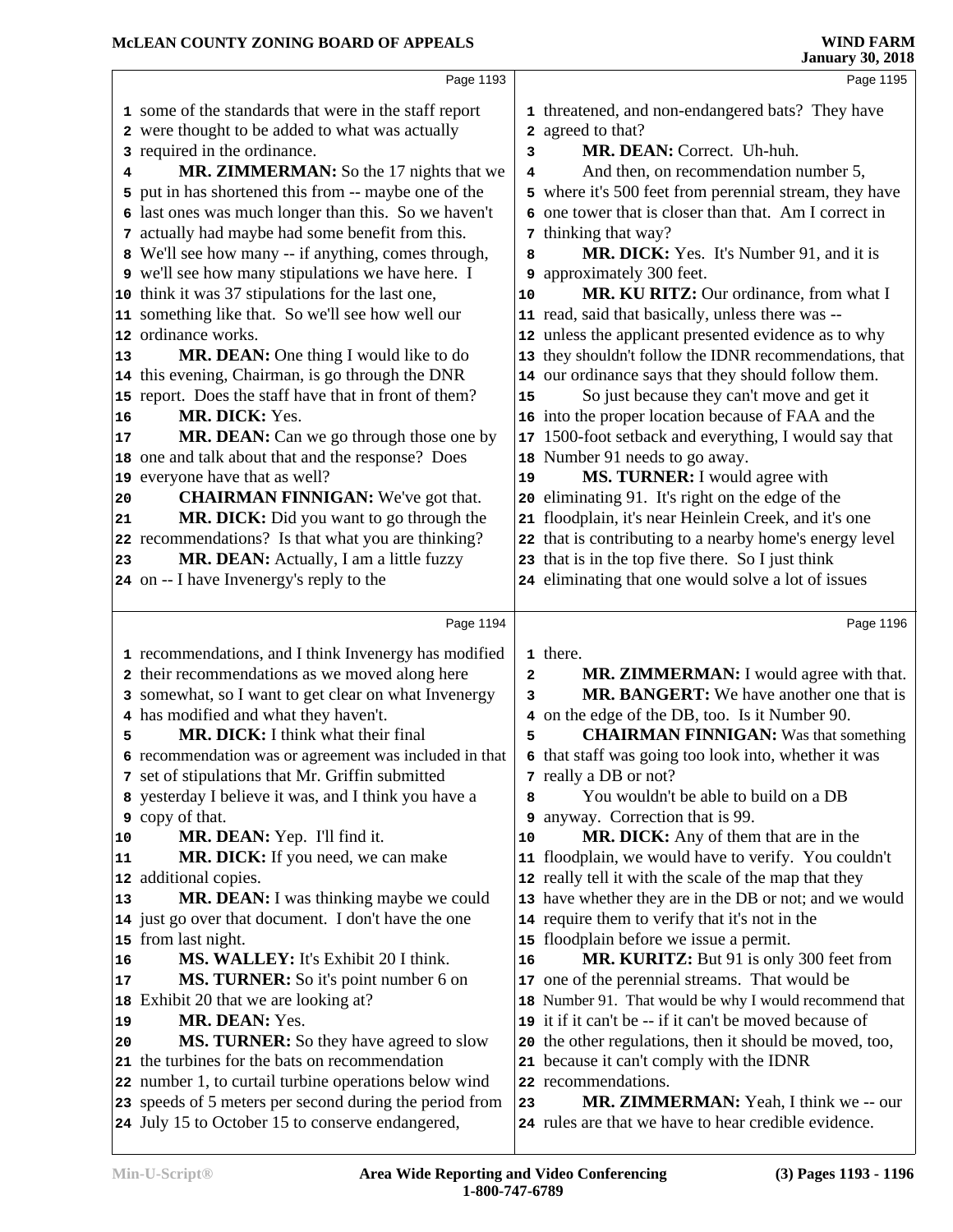|    | Page 1197                                                                                                  |                         | Page 1199                                                                             |  |
|----|------------------------------------------------------------------------------------------------------------|-------------------------|---------------------------------------------------------------------------------------|--|
|    | 1 And I am not sure we heard any evidence other that                                                       | 1                       | In fact, if this were to be approved, I                                               |  |
|    | 2 it's really tough to move, and I don't consider that                                                     |                         | 2 would suggest that we rather insist and maybe                                       |  |
|    | 3 credible evidence, why we would keep it.                                                                 |                         | 3 specify that they do a three-year study on whatever                                 |  |
| 4  | It's close to the Heinlein Creek, which we                                                                 |                         | 4 wild life is necessary there because (1) it's not                                   |  |
|    | 5 have evidence that is part of the -- part of the --                                                      |                         | 5 going to cost them a whole lot, and (2) it will show                                |  |
|    | 6 well, part of the IDNR recommendation, that goes for                                                     |                         | 6 everybody yea or nay, and they'll find a bunch of                                   |  |
|    | 7 one. Plus, we've got evidence that it's part of the                                                      |                         | 7 recommendations and all the researchers will get a                                  |  |
|    | 8 Illinois Natural Areas inventory as a really                                                             |                         | 8 bunch of papers to print and publish while they are                                 |  |
|    | 9 high-quality area. So I don't see -- the credible                                                        |                         | 9 at it. So very little burden and a whole lot of                                     |  |
|    | 10 evidence that we got is that we don't want to have a                                                    |                         | 10 gain for all concerned if we went ahead and approved                               |  |
|    | 11 turbine within 500 feet of that or disturbing the DB                                                    |                         | 11 that. I see no credible evidence to not study this.                                |  |
|    | 12 in any way. So I think eliminating it makes good                                                        | 12                      | <b>CHAIRMAN FINNIGAN:</b> It kind of seemed                                           |  |
|    | 13 sense.                                                                                                  |                         | 13 like, too, that maybe we might see some ISU students                               |  |
| 14 | <b>MS. TURNER:</b> And I think we are a little                                                             |                         | 14 looking for a project and maybe it wouldn't cost                                   |  |
|    | 15 ahead of the game there as far as, should we approve                                                    |                         | 15 much to get this done. I would like to seem them                                   |  |
|    | 16 this, it would be eliminated.                                                                           |                         | 16 get together and maybe help each other in that                                     |  |
| 17 | <b>CHAIRMAN FINNIGAN:</b> That was the point I                                                             |                         | 17 regard.                                                                            |  |
|    | 18 want to make. We are talking about this. We are                                                         | 18                      | <b>MR. KURITZ:</b> So, to basically simplify it,                                      |  |
|    | 19 only talking about it if it was actually approved.                                                      |                         | 19 to go forward, they have agreed to everything else                                 |  |
|    | 20 This is the recommendation if it went to the                                                            |                         | 20 and we are basically saying that they have to concur                               |  |
|    | 21 approval process, and we kind of need to separate<br>22 that out. We haven't gone through our standards |                         | 21 with or they have to follow all of the IDNR<br>22 regulations?                     |  |
|    | 23 yet.                                                                                                    | 23                      | <b>CHAIRMAN FINNIGAN:</b> We can make that, if                                        |  |
| 24 | MS. TURNER: And then the only other                                                                        |                         | 24 that is the board's choice, to be part of the final                                |  |
|    |                                                                                                            |                         |                                                                                       |  |
|    | Page 1198                                                                                                  |                         | Page 1200                                                                             |  |
|    | 1 recommendation that they are not in complete                                                             |                         | 1 thing.                                                                              |  |
|    | 2 compliance with, if 91 would be eliminated, would be                                                     | $\overline{\mathbf{c}}$ | MR. ZIMMERMAN: And I think we have the                                                |  |
|    | 3 on number 2 they have agreed to study for one year                                                       |                         | 3 cart in front of the horse, but it's important to go                                |  |
|    | 4 rather than three.                                                                                       |                         | 4 through whatever we want to go through here.                                        |  |
| 5  | And, again, I am in agreement. If we are                                                                   |                         | <b>CHAIRMAN FINNIGAN:</b> Well, we got to start                                       |  |
| 6  |                                                                                                            | 5                       |                                                                                       |  |
|    | going to -- if we say meet the regulations, I don't                                                        |                         | 6 somewhere, and it's up to you guys to start wherever                                |  |
|    | 7 feel that they have provided any actual proof. They                                                      |                         | 7 you want to start. It's kind of what we talked                                      |  |
|    | 8 have said that, through their experience, this is                                                        |                         | 8 about, is people talk about what they have had. I                                   |  |
|    | 9 what they have found; but I haven't seen any studies                                                     |                         | <b>9</b> think Drake has something he wants to talk about                             |  |
|    | 10 that show that.                                                                                         |                         | 10 possibly and then maybe everybody just join in.                                    |  |
| 11 | <b>MR. ZIMMERMAN:</b> Yeah. They brought                                                                   | 11                      | MR. BANGERT: I would like to discuss some                                             |  |
|    | 12 experts in, and we don't have any credible evidence.                                                    |                         | 12 of Dr. Schomer's findings and some of his testimony                                |  |
|    | 13 Like, what gives? If you want to do something, give                                                     |                         | 13 about setbacks and the research that is incredibly                                 |  |
|    | 14 us evidence. And, otherwise, follow -- if we were                                                       |                         | 14 dated.                                                                             |  |
|    | 15 to approve this, we want to follow the IDNR                                                             | 15                      | I know that there's an ordinance in place                                             |  |
|    | 16 regulations.                                                                                            |                         | 16 for setbacks, but at some point it's like any                                      |  |
| 17 | Also, part of the reason we as a board are                                                                 | 17                      | document, every once in a while they need to be                                       |  |
|    | 18 able to call people up to get a little more                                                             |                         | 18 updated, and at what point can we make that happen                                 |  |
|    | 19 information -- and we called up Dr. Angelo                                                              | 19                      | because that could drastically change some of the                                     |  |
|    | 20 Capparella. Well, he's a bird man, and maybe not a                                                      | 20                      | locations.                                                                            |  |
|    | 21 bat man, if I dare say that. He said the studies                                                        | 21                      | <b>MS. TURNER:</b> Are you talking about the                                          |  |
|    | 22 don't cost that much to do. It's not a huge burden,                                                     | 22                      | Illinois Pollution Control Board recommendations as                                   |  |
|    | 23 on them, so it's like why protest something if it's<br>24 not going to cost you much?                   |                         | 23 far as sound goes and sound limitations? Is that<br>24 what you are talking about? |  |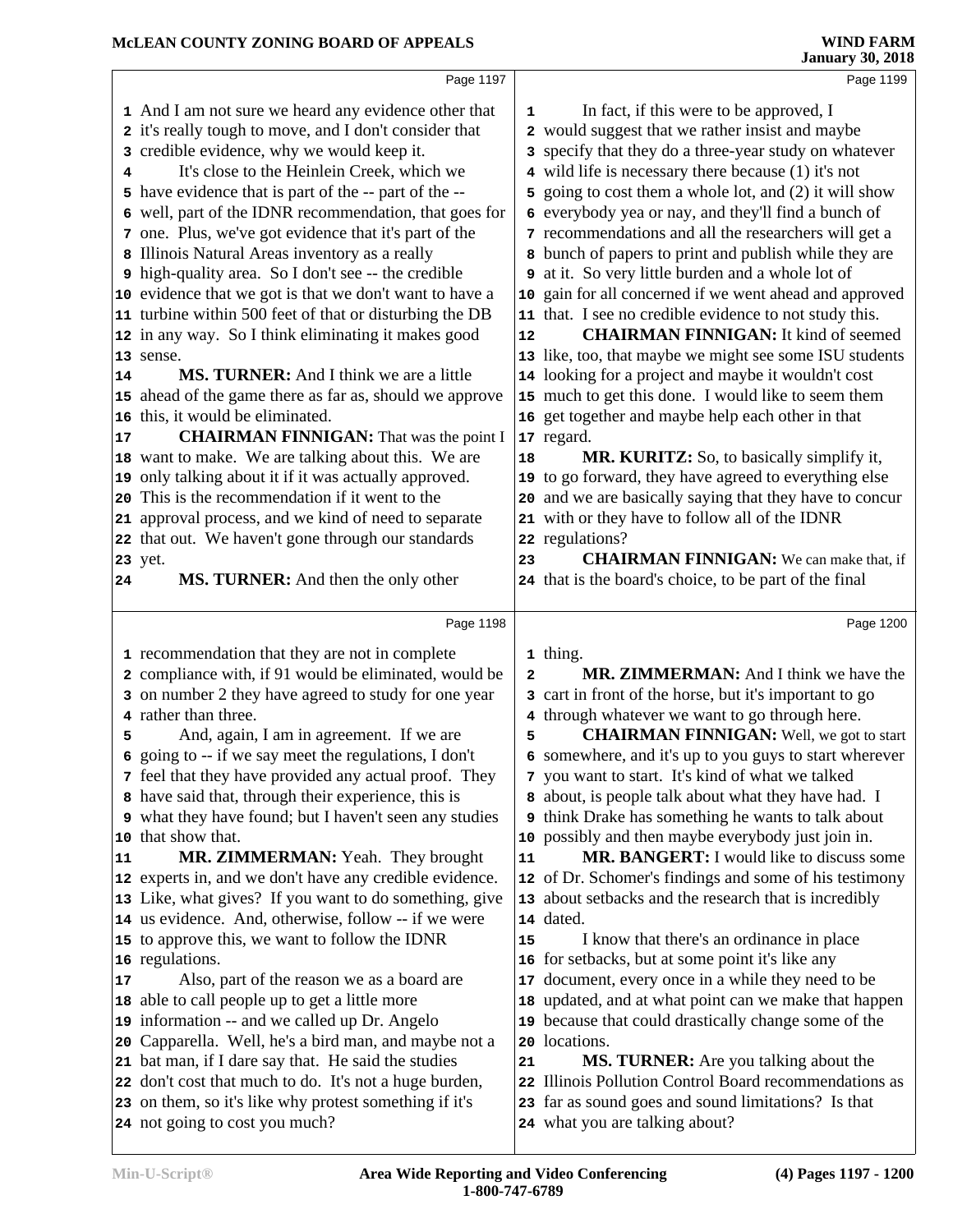| Page 1201                                                                                                   |                                                                                                                                                                                                                                                                                                                                                                                                                                                                                                                                                                                                                                                                                                                                                                                                                                                                                                                                                                                                                              | Page 1203                                                                                                    |
|-------------------------------------------------------------------------------------------------------------|------------------------------------------------------------------------------------------------------------------------------------------------------------------------------------------------------------------------------------------------------------------------------------------------------------------------------------------------------------------------------------------------------------------------------------------------------------------------------------------------------------------------------------------------------------------------------------------------------------------------------------------------------------------------------------------------------------------------------------------------------------------------------------------------------------------------------------------------------------------------------------------------------------------------------------------------------------------------------------------------------------------------------|--------------------------------------------------------------------------------------------------------------|
|                                                                                                             |                                                                                                                                                                                                                                                                                                                                                                                                                                                                                                                                                                                                                                                                                                                                                                                                                                                                                                                                                                                                                              |                                                                                                              |
|                                                                                                             |                                                                                                                                                                                                                                                                                                                                                                                                                                                                                                                                                                                                                                                                                                                                                                                                                                                                                                                                                                                                                              | 1 right, maybe too high, maybe too low.                                                                      |
|                                                                                                             |                                                                                                                                                                                                                                                                                                                                                                                                                                                                                                                                                                                                                                                                                                                                                                                                                                                                                                                                                                                                                              | The other thing that is coming out and we                                                                    |
|                                                                                                             |                                                                                                                                                                                                                                                                                                                                                                                                                                                                                                                                                                                                                                                                                                                                                                                                                                                                                                                                                                                                                              | 3 are right on the cutting edge of all this is that                                                          |
|                                                                                                             |                                                                                                                                                                                                                                                                                                                                                                                                                                                                                                                                                                                                                                                                                                                                                                                                                                                                                                                                                                                                                              | 4 they are the low-trailing edge or whatever it is of                                                        |
|                                                                                                             |                                                                                                                                                                                                                                                                                                                                                                                                                                                                                                                                                                                                                                                                                                                                                                                                                                                                                                                                                                                                                              | 5 things. Our old standards were lower -- lower what?                                                        |
|                                                                                                             |                                                                                                                                                                                                                                                                                                                                                                                                                                                                                                                                                                                                                                                                                                                                                                                                                                                                                                                                                                                                                              | 6 Lower megawatt and smaller turbines, and we didn't                                                         |
|                                                                                                             |                                                                                                                                                                                                                                                                                                                                                                                                                                                                                                                                                                                                                                                                                                                                                                                                                                                                                                                                                                                                                              | 7 have these low-noise blades. And with all these                                                            |
|                                                                                                             |                                                                                                                                                                                                                                                                                                                                                                                                                                                                                                                                                                                                                                                                                                                                                                                                                                                                                                                                                                                                                              | 8 innovations coming out, we may have to adjust at                                                           |
|                                                                                                             |                                                                                                                                                                                                                                                                                                                                                                                                                                                                                                                                                                                                                                                                                                                                                                                                                                                                                                                                                                                                                              | 9 some point. So I am willing to adjust on the fly as                                                        |
|                                                                                                             |                                                                                                                                                                                                                                                                                                                                                                                                                                                                                                                                                                                                                                                                                                                                                                                                                                                                                                                                                                                                                              | 10 we go through this. But we are sort of -- yes, both                                                       |
|                                                                                                             |                                                                                                                                                                                                                                                                                                                                                                                                                                                                                                                                                                                                                                                                                                                                                                                                                                                                                                                                                                                                                              | 11 you guys have really valid points here. And if we                                                         |
|                                                                                                             |                                                                                                                                                                                                                                                                                                                                                                                                                                                                                                                                                                                                                                                                                                                                                                                                                                                                                                                                                                                                                              | 12 do find they don't fit, we can adjust our findings                                                        |
|                                                                                                             |                                                                                                                                                                                                                                                                                                                                                                                                                                                                                                                                                                                                                                                                                                                                                                                                                                                                                                                                                                                                                              | 13 accordingly, if we get that far.                                                                          |
|                                                                                                             | 14                                                                                                                                                                                                                                                                                                                                                                                                                                                                                                                                                                                                                                                                                                                                                                                                                                                                                                                                                                                                                           | MR. KURITZ: I don't disagree with the                                                                        |
|                                                                                                             |                                                                                                                                                                                                                                                                                                                                                                                                                                                                                                                                                                                                                                                                                                                                                                                                                                                                                                                                                                                                                              | 15 Illinois Pollution Control Board standards as they                                                        |
|                                                                                                             | 16                                                                                                                                                                                                                                                                                                                                                                                                                                                                                                                                                                                                                                                                                                                                                                                                                                                                                                                                                                                                                           | sit. I guess what I had an issue with was                                                                    |
|                                                                                                             | 17                                                                                                                                                                                                                                                                                                                                                                                                                                                                                                                                                                                                                                                                                                                                                                                                                                                                                                                                                                                                                           | Mr. Hankard's report. He explained to us why he did                                                          |
| We just went through saying that IDNR are                                                                   |                                                                                                                                                                                                                                                                                                                                                                                                                                                                                                                                                                                                                                                                                                                                                                                                                                                                                                                                                                                                                              | 18 the 2-decibel deduction. He never gave us any data                                                        |
|                                                                                                             |                                                                                                                                                                                                                                                                                                                                                                                                                                                                                                                                                                                                                                                                                                                                                                                                                                                                                                                                                                                                                              | 19 that said, hey, look, I had this farm, this farm,                                                         |
|                                                                                                             |                                                                                                                                                                                                                                                                                                                                                                                                                                                                                                                                                                                                                                                                                                                                                                                                                                                                                                                                                                                                                              | 20 and this farm that I did after or went back and                                                           |
| I have trouble. I am not saying I                                                                           |                                                                                                                                                                                                                                                                                                                                                                                                                                                                                                                                                                                                                                                                                                                                                                                                                                                                                                                                                                                                                              | 21 verified and found that we were -- that my model was                                                      |
|                                                                                                             |                                                                                                                                                                                                                                                                                                                                                                                                                                                                                                                                                                                                                                                                                                                                                                                                                                                                                                                                                                                                                              | 22 2 decibels or 3 decibels too high. He just said, in                                                       |
|                                                                                                             |                                                                                                                                                                                                                                                                                                                                                                                                                                                                                                                                                                                                                                                                                                                                                                                                                                                                                                                                                                                                                              | 23 my experience, and basically trust me that we ought                                                       |
|                                                                                                             |                                                                                                                                                                                                                                                                                                                                                                                                                                                                                                                                                                                                                                                                                                                                                                                                                                                                                                                                                                                                                              | 24 -- that he was going to take that out.                                                                    |
|                                                                                                             |                                                                                                                                                                                                                                                                                                                                                                                                                                                                                                                                                                                                                                                                                                                                                                                                                                                                                                                                                                                                                              |                                                                                                              |
|                                                                                                             |                                                                                                                                                                                                                                                                                                                                                                                                                                                                                                                                                                                                                                                                                                                                                                                                                                                                                                                                                                                                                              |                                                                                                              |
| Page 1202                                                                                                   |                                                                                                                                                                                                                                                                                                                                                                                                                                                                                                                                                                                                                                                                                                                                                                                                                                                                                                                                                                                                                              | Page 1204                                                                                                    |
| 1 stipulations thereto.                                                                                     | 1                                                                                                                                                                                                                                                                                                                                                                                                                                                                                                                                                                                                                                                                                                                                                                                                                                                                                                                                                                                                                            | So my thoughts are that we need to take                                                                      |
| As much as I've gone through Dr. Schomer's                                                                  |                                                                                                                                                                                                                                                                                                                                                                                                                                                                                                                                                                                                                                                                                                                                                                                                                                                                                                                                                                                                                              | 2 those 2 decibels and put them back in, because we                                                          |
| 3 testimony and his paper that we've received, I                                                            |                                                                                                                                                                                                                                                                                                                                                                                                                                                                                                                                                                                                                                                                                                                                                                                                                                                                                                                                                                                                                              | 3 have had no credible evidence, and have them                                                               |
| 4 haven't heard anything conclusive and I haven't seen                                                      |                                                                                                                                                                                                                                                                                                                                                                                                                                                                                                                                                                                                                                                                                                                                                                                                                                                                                                                                                                                                                              | 4 recalculate with the 2 decibels back in. And                                                               |
| 5 anybody grab hold of it and change regulations from                                                       |                                                                                                                                                                                                                                                                                                                                                                                                                                                                                                                                                                                                                                                                                                                                                                                                                                                                                                                                                                                                                              | 5 anything that doesn't match the IDNR decibels --                                                           |
| 6 it. He said there needs to be more studies done on                                                        | 6                                                                                                                                                                                                                                                                                                                                                                                                                                                                                                                                                                                                                                                                                                                                                                                                                                                                                                                                                                                                                            | MR. DEAN: The Pollution Control Board?                                                                       |
| 7 these things, and I am not saying there shouldn't                                                         | 7                                                                                                                                                                                                                                                                                                                                                                                                                                                                                                                                                                                                                                                                                                                                                                                                                                                                                                                                                                                                                            | MR. KURITZ: Yes. I get too many of the                                                                       |
| 8 be, but I just didn't see any real information that                                                       | 8                                                                                                                                                                                                                                                                                                                                                                                                                                                                                                                                                                                                                                                                                                                                                                                                                                                                                                                                                                                                                            | acronyms.                                                                                                    |
| 9 would change my mind, but I am very willing to                                                            | 9                                                                                                                                                                                                                                                                                                                                                                                                                                                                                                                                                                                                                                                                                                                                                                                                                                                                                                                                                                                                                            | Anyway, the Pollution Control Board                                                                          |
| 10 listen.                                                                                                  | 10                                                                                                                                                                                                                                                                                                                                                                                                                                                                                                                                                                                                                                                                                                                                                                                                                                                                                                                                                                                                                           | standards. And basically in that 1500 megahertz is                                                           |
| MR. ZIMMERMAN: I think we set out the                                                                       |                                                                                                                                                                                                                                                                                                                                                                                                                                                                                                                                                                                                                                                                                                                                                                                                                                                                                                                                                                                                                              | 11 where most of it is happening.                                                                            |
| 12 Illinois Pollution Control Board standards as our                                                        | 12                                                                                                                                                                                                                                                                                                                                                                                                                                                                                                                                                                                                                                                                                                                                                                                                                                                                                                                                                                                                                           | I went through the revised report this                                                                       |
| 13 standard, and I think there is a case for somebody                                                       |                                                                                                                                                                                                                                                                                                                                                                                                                                                                                                                                                                                                                                                                                                                                                                                                                                                                                                                                                                                                                              | 13 afternoon and basically, if you add 2 back in, then                                                       |
| 14 to go before the Illinois Pollution Control Board                                                        |                                                                                                                                                                                                                                                                                                                                                                                                                                                                                                                                                                                                                                                                                                                                                                                                                                                                                                                                                                                                                              | 14 there's 32 sites that will be at 40 decibels or over                                                      |
| 15 and say, hey, reset these standards or do whatever                                                       |                                                                                                                                                                                                                                                                                                                                                                                                                                                                                                                                                                                                                                                                                                                                                                                                                                                                                                                                                                                                                              | 15 at the foundation.                                                                                        |
|                                                                                                             | 16                                                                                                                                                                                                                                                                                                                                                                                                                                                                                                                                                                                                                                                                                                                                                                                                                                                                                                                                                                                                                           | Now, one other area that we have a problem                                                                   |
| 16 it is, and I think as we get information we can                                                          | 17                                                                                                                                                                                                                                                                                                                                                                                                                                                                                                                                                                                                                                                                                                                                                                                                                                                                                                                                                                                                                           | between our -- between our standards and the                                                                 |
| 17 adjust even our own standards here like -- I forgot,                                                     | 18                                                                                                                                                                                                                                                                                                                                                                                                                                                                                                                                                                                                                                                                                                                                                                                                                                                                                                                                                                                                                           | Illinois Pollution Control Board is the Illinois                                                             |
| 18 but I could pull out what section it is -- this says                                                     | 19                                                                                                                                                                                                                                                                                                                                                                                                                                                                                                                                                                                                                                                                                                                                                                                                                                                                                                                                                                                                                           |                                                                                                              |
| 19 our McLean County Board standard is the Illinois                                                         | 20                                                                                                                                                                                                                                                                                                                                                                                                                                                                                                                                                                                                                                                                                                                                                                                                                                                                                                                                                                                                                           | Pollution Control Board says that you do it at the                                                           |
| 20 Pollution Control Board. I mean I am sorry if that                                                       |                                                                                                                                                                                                                                                                                                                                                                                                                                                                                                                                                                                                                                                                                                                                                                                                                                                                                                                                                                                                                              | property line. Our standards say that we do it at                                                            |
| 21 is really wrong, but we worked our butts off to get                                                      |                                                                                                                                                                                                                                                                                                                                                                                                                                                                                                                                                                                                                                                                                                                                                                                                                                                                                                                                                                                                                              | 21 the foundation line. And I think their standard for                                                       |
| 22 our -- to find out what the right standard was and<br>23 that is what we adopted. Yeah, there may be new |                                                                                                                                                                                                                                                                                                                                                                                                                                                                                                                                                                                                                                                                                                                                                                                                                                                                                                                                                                                                                              | 22 at nighttime is 41 decibels. I may be wrong. I am<br>23 suggesting that anything below it has to be 40 or |
|                                                                                                             | MR. BANGERT: And ZBA.<br>MS. TURNER: Okay. But we were just<br>3 talking about we went through those and we did<br>4 update ours in the last -- you know, in the last<br>5 year. We sat down and went through that.<br>Dr. Schomer talked about the Illinois<br>7 Pollution Control Board being -- their limits being<br>8 done in 1968 and that they didn't know that there<br>9 were going to be windmills at that time.<br>My feeling there -- is that what you<br>11 wanted to talk about?<br>MR. BANGERT: Yeah.<br>MS. TURNER: My feeling there is that<br>14 there are windmills now, a lot of windmills, in<br>15 Illinois. The Illinois Pollution Control Board is<br>16 still in existence, and they haven't done anything<br>17 to change those.<br>19 the experts where this is concerned and that we're<br>20 bowing to what they recommend.<br>22 couldn't be convinced, but I have trouble based upon<br>23 what I've heard so far overriding the Illinois<br>24 Pollution Control Board's recommendations and | 2                                                                                                            |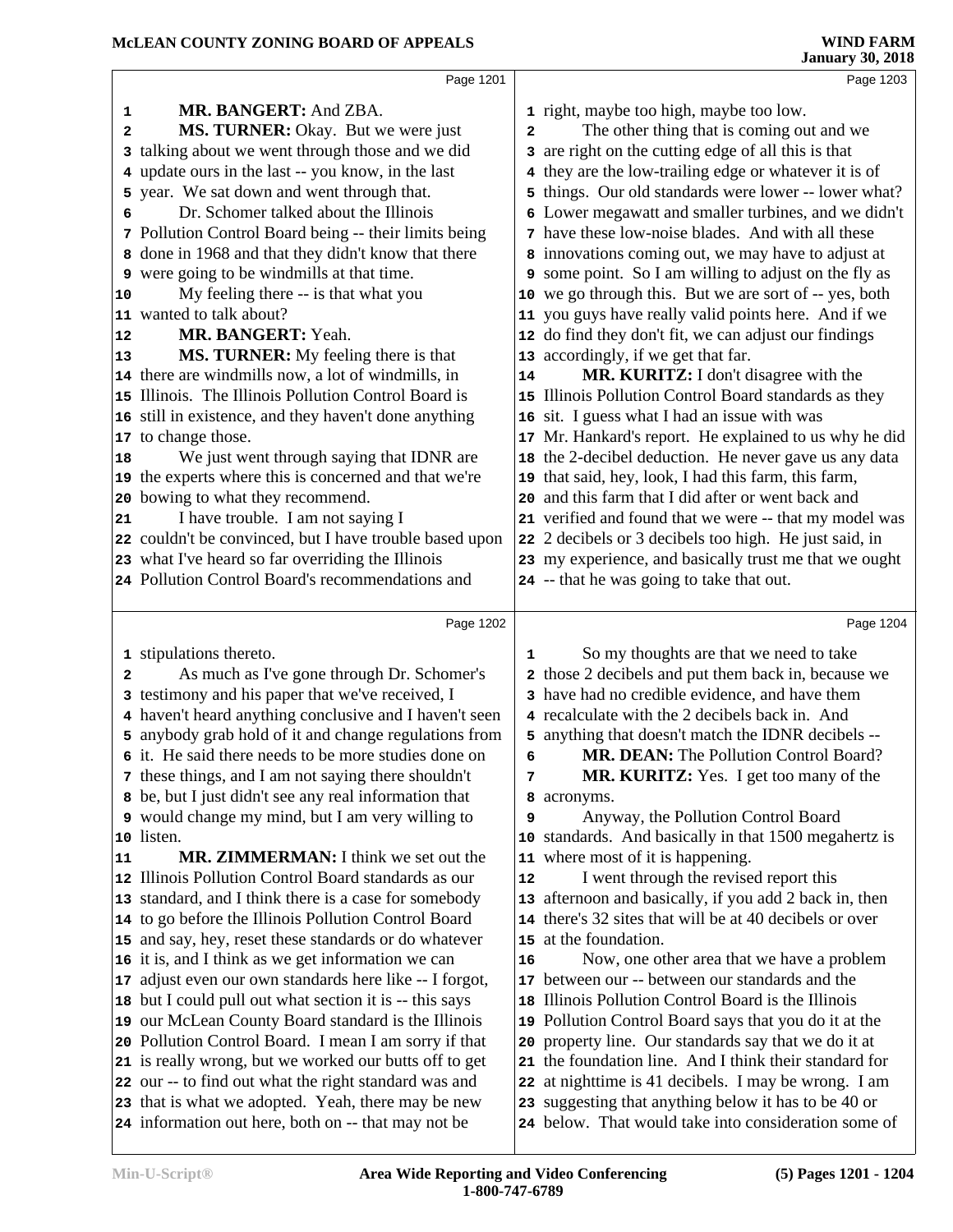|    | Page 1205                                                                                                |                | Page 1207                                                                                                     |
|----|----------------------------------------------------------------------------------------------------------|----------------|---------------------------------------------------------------------------------------------------------------|
|    | 1 that area between their standard and our standard                                                      |                | 1 figure out which blade they were talking about.                                                             |
|    | 2 and be a little more conservative.                                                                     | $\overline{a}$ | MR. KURITZ: The other thing is, is the                                                                        |
| 3  | The other thing we heard was that the ISO                                                                |                | 3 other alternative is go to the 2.3 because it comes                                                         |
|    | 4 that they are using on this model, that it was plus                                                    |                | 4 down a little in height and in blade diameter or the                                                        |
|    | 5 or minus 3 decibels on that. So, if it's that                                                          |                | 5 blade length. So, it seems as though the                                                                    |
|    | 6 wishy-washy, I think we need to err on the                                                             |                | 6 information on it says that it's a little quieter                                                           |
|    | 7 conservative side towards the nonparticipating or                                                      |                | 7 just itself. So I mean there is more than one way                                                           |
|    | 8 non-compensated public.                                                                                |                | 8 to skin this cat it looks like to me.                                                                       |
| 9  | MR. ZIMMERMAN: We are arguing about a                                                                    | 9              | MR. ZIMMERMAN: I think main society would                                                                     |
|    | 10 model to boot. It wasn't like we went out and could                                                   |                | 10 object to cats.                                                                                            |
|    | 11 do this. So what we are talking about is a model of                                                   | 11             | MS. TURNER: I did think -- I just want to                                                                     |
|    | 12 a model and our arguments with the model one way or                                                   |                | 12 make sure that we are representing it correctly. I                                                         |
|    | 13 another. So we get a bunch of academics in here and                                                   |                | 13 did think Mr. Hankard put forth the California Ridge                                                       |
|    | 14 we would have a pretty good time here getting                                                         |                | 14 Wind Energy Project as an example of where he                                                              |
|    | 15 entertained by Dr. Schomer and the other folks going                                                  |                | 15 measured and where he used that to justify his                                                             |
|    | 16 over this, but I am not sure -- we got to make some                                                   |                | 16 lowering it by 2 on the 1000 hertz, megahertz.                                                             |
|    | 17 decisions on the data.                                                                                | 17             | MR. KURITZ: Mr. Luetkehans, he used the                                                                       |
| 18 | MR. KURITZ: Like I said, the 32 sites                                                                    |                | 18 exact same study to show you that it didn't work,                                                          |
|    | 19 that would be over 40, and if you go to 41 there is                                                   | 19             | and both of them make sense to some extent. None of                                                           |
|    | 20 7. So it's not like it's half of the turbines even.                                                   |                | 20 us are acoustic experts. And, again, that's why I                                                          |
|    | 21 It's not even -- doesn't even get to a third of                                                       |                | 21 believe that we owe it to the public to err on the                                                         |
|    | 22 them. It comes close.                                                                                 |                | 22 conservative side here.                                                                                    |
| 23 | <b>CHAIRMAN FINNIGAN:</b> Kind of makes you                                                              | 23             | MR. ZIMMERMAN: On the California Ridge, I                                                                     |
|    | 24 wonder if you went through all low -- the other                                                       |                | 24 don't remember that having the low-noise trailing                                                          |
|    | Page 1206                                                                                                |                | Page 1208                                                                                                     |
|    |                                                                                                          |                |                                                                                                               |
|    |                                                                                                          |                |                                                                                                               |
|    | 1 blades, whatever you call them, the acronym for it,                                                    |                | 1 edge blades out there. Do they?                                                                             |
|    | 2 but the low-trailing blades that are quieter, would                                                    | 2              | And so the other thing -- well, aside from                                                                    |
|    | 3 it change the noise level to a point? It seemed                                                        |                | 3 finding it highly entertaining, it took them several                                                        |
|    | 4 like they were resistant to put those in. I don't                                                      |                | 4 months in to say there is a 3-decibel variation on                                                          |
|    | 5 know for sure if they are not as efficient of a<br>6 blade. It doesn't really matter. But if they used |                | 5 this thing. It took them a long time to bring that                                                          |
|    | 7 all of those, would they meet a standard better?                                                       | 7              | 6 up.<br>If we have -- I don't know what the load                                                             |
| 8  | One of my thoughts was, if it would be                                                                   |                | 8 noise -- what the load-noise trailing edge blades                                                           |
|    | <b>9</b> approved, you know, just the same thing as you are                                              |                | <b>9</b> cut it down. Is it a little or a lot?                                                                |
|    | 10 saying, possibly to err on the side of being more                                                     | 10             | And then I thought the models that he ran                                                                     |
|    | 11 conservative but making sure that they used all of                                                    |                | 11 were from flat surfaces. Assuming flat surfaces,                                                           |
|    | 12 the best blades we could get.                                                                         |                | 12 not assuming porous surfaces, if anybody has been to                                                       |
| 13 | MR. KURITZ: Unfortunately, the data that                                                                 |                | 13 a gym or been on the river, I mean Mark Twain                                                              |
|    | 14 we were given does not relate to where the receptor                                                   |                | 14 commented and Huck Finn, in other stories, about how                                                       |
|    | 15 is. You don't know which turbines are there, so you                                                   |                | 15 noise travels over water or any hard surface. So as                                                        |
|    | 16 can't go back and see if they have got the trailing                                                   |                | 16 far as erring on the thing of saying, gee, there is                                                        |
|    | 17 or the low-trailing noise blades figured for those                                                    | 17             | going to be more noise, I think we might have --                                                              |
|    | 18 or not.                                                                                               |                | 18 might want to look at this and say, oh, it will be                                                         |
| 19 | MR. ZIMMERMAN: Do they have any low-noise                                                                | 19             | on the low edge of that noise. And I don't know.                                                              |
|    | 20 trailing edges in there?                                                                              | 20             | MS. TURNER: So are you saying you feel                                                                        |
| 21 | <b>MR. KURITZ:</b> Yes. I think there is only                                                            | 21             | Mr. Hankard was conservative?                                                                                 |
|    | 22 27 that don't have.                                                                                   | 22             | MR. ZIMMERMAN: Yeah. I think he was                                                                           |
| 23 | <b>MR. ZIMMERMAN:</b> Then there are only 27 in<br>24 this A1O whatever up to 500. It was really hard to |                | 23 conservative because if it is a rough surface it's<br>24 going to dampen the noise quite a lot. Is quite a |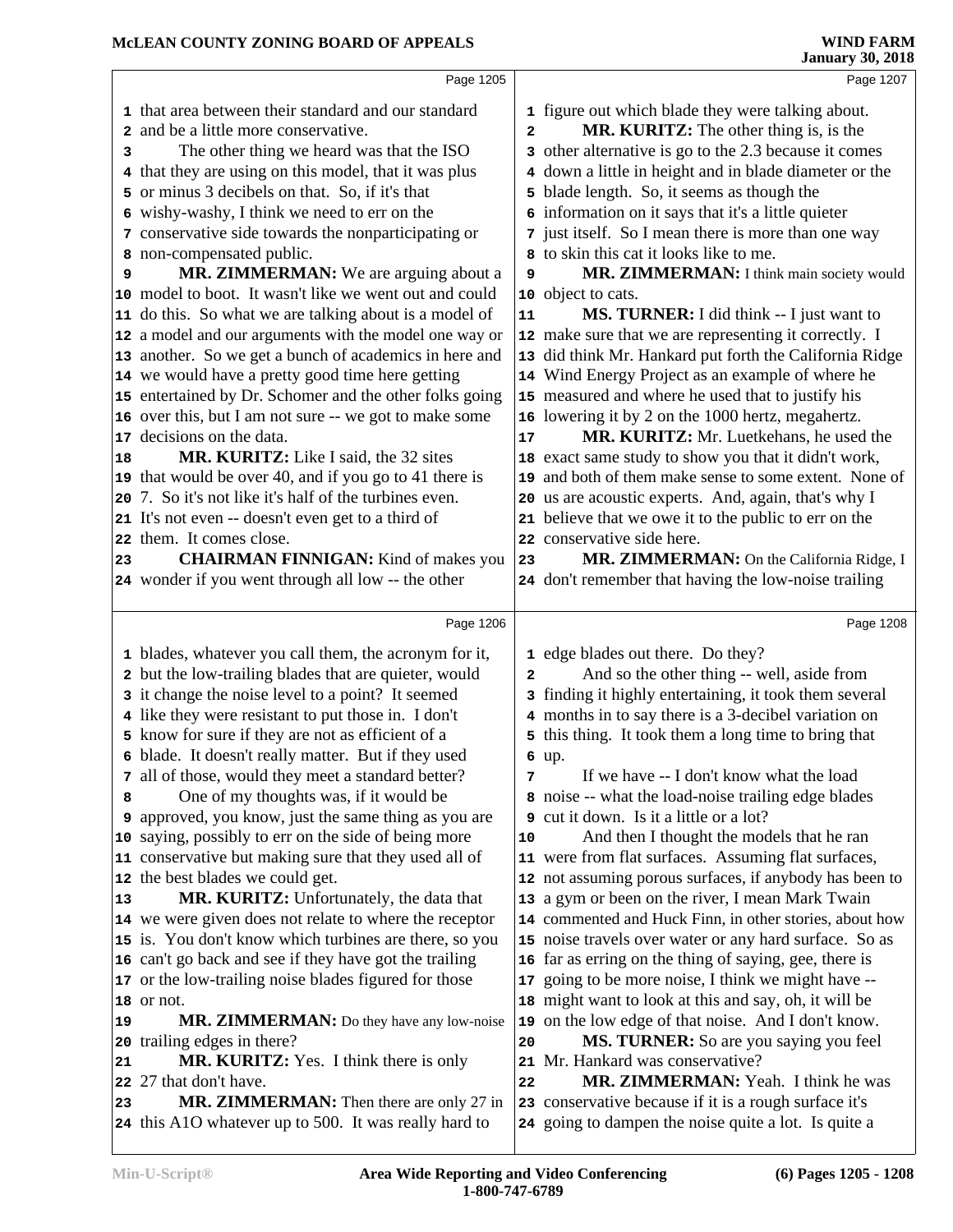|    | Page 1209                                                                                                     |    | Page 1211                                                                                                    |
|----|---------------------------------------------------------------------------------------------------------------|----|--------------------------------------------------------------------------------------------------------------|
|    | 1 lot 3 decibels or 1 decibel? I really can't tell.                                                           |    | 1 or equal to 14 RPMs and at 75 percent power or 45                                                          |
|    | 2 I am not a -- I am a financial analyst, but I am not                                                        |    | 2 decibels in the 500 hertz range, octave range, and                                                         |
| 3  | an engineer like that.                                                                                        |    | 3 39 decibels in the 1000 hertz octave range. So none                                                        |
| 4  | So I think that was conservative. But if                                                                      |    | 4 of them exceed the 39 on the one and 45 on the                                                             |
|    | 5 you have porous -- he said porosity -- but if you                                                           | 5. | other. These levels are 2 decibels below the limits                                                          |
| 6  | got rough surfaces, it's going to dampen the noise.                                                           |    | $\epsilon$ of 47 and 41. So, if the limits are 47 and 41, I                                                  |
| 7  | The other thing is that, if we could                                                                          |    | 7 don't know that is what that was.                                                                          |
|    | 8 stipulate that instead of 1500 feet away from                                                               | 8  | <b>MR. KURITZ:</b> 47 is the daytime and 41 is                                                               |
|    | 9 someplace, like our statute said, we might specify a                                                        |    | <b>9</b> the night. I did some studying. Okay? Is it 28?                                                     |
|    | 10 longer distance, if we are going to mitigate that.                                                         |    | 10 There was a chart on page 28 and 29. No, that is                                                          |
| 11 | <b>MR. KURITZ:</b> He said that he used the flat                                                              |    | 11 not it. They are both on 28, and if you -- that was                                                       |
|    | 12 or the hard surfaces. I agree with that, and that                                                          |    | 12 running behind the line. They had drawn a line from                                                       |
|    | 13 was his reason behind it. But he also stated that                                                          |    | 13 41 straight across there. I think that is where we                                                        |
|    | 14 that put him about 3 decibels ahead, 3 decibels more                                                       |    | 14 are at.                                                                                                   |
|    | 15 conservative. He made that statement. I heard                                                              | 15 | Anyway, if you draw a line that is                                                                           |
|    | 16 that; it registered. So, if there is plus or minus                                                         |    | 16 straight across from the 41 at the 1000 hertz,                                                            |
|    | 17 3 on the test to begin with, that baby zeroed out                                                          |    | 17 you've got this whole group of them up there on the                                                       |
|    | 18 anyway. So, if he's right on --                                                                            |    | 18 right-hand side that are up in the 47, 48 range, and                                                      |
| 19 | MS. TURNER: Or it's negative 6. I mean                                                                        |    | 19 that was what they were saying how does it tell you                                                       |
|    | 20 it goes both ways, above or below.                                                                         |    | 20 to take 2 off.                                                                                            |
| 21 | MR. KURITZ: I understand it goes both                                                                         | 21 | MR. ZIMMERMAN: Now, there are 11 over                                                                        |
|    | <b>22</b> ways, but --                                                                                        |    | 22 there, and that was at when the wind speeds are                                                           |
| 23 | MS. TURNER: Right.                                                                                            |    | 23 above 5 meters per second. I don't know how that                                                          |
| 24 | <b>MR. KURITZ:</b> But we have to be -- I think                                                               |    | 24 relates in miles per hour.                                                                                |
|    |                                                                                                               |    |                                                                                                              |
|    | Page 1210                                                                                                     |    | Page 1212                                                                                                    |
|    |                                                                                                               |    |                                                                                                              |
|    |                                                                                                               |    |                                                                                                              |
|    | 1 we have to look at worst case scenario, not best                                                            | 1  | MR. KURITZ: I don't have that either.                                                                        |
|    | 2 case scenario, and the best case scenario would be                                                          | 2  | Also, if you looked at the left, there is                                                                    |
|    | 3 go to the minus. The worst would be to go to the                                                            |    | 3 at least one or two, if you take that 41 line                                                              |
|    | 4 plus 3 and then you take off 2, and all of a sudden                                                         |    | 4 straight across, there's a few of them to the left                                                         |
|    | 5 you are at plus 5.                                                                                          |    | 5 side where you've got the small that are over the 41                                                       |
| 6  | MS. TURNER: Could we examine the                                                                              |    | 6 also. So that was -- that was their point, was that                                                        |
|    | 7 California Ridge Energy Project, the information                                                            | 8  | 7 this doesn't really prove not all of them are under.                                                       |
|    | 8 where they were in disagreement where Mr. Hankard                                                           |    | So why would you take 2 away?                                                                                |
|    | 9 said? And I don't remember. That is why I am                                                                | 9  | <b>CHAIRMAN FINNIGAN:</b> Well, if I remember                                                                |
|    | 10 asking exactly where that was. Yours is all marked                                                         |    | 10 right, when he did his study on this one, he used                                                         |
| 12 | 11 up, Drake. I am hoping you have it in there.                                                               |    | 11 some of that information to try to verify it. But                                                         |
| 13 | MR. ZIMMERMAN: Uh-huh.                                                                                        |    | 12 he also said he does a model on everything he does,                                                       |
|    | MS. TURNER: Where they pointed to the                                                                         |    | 13 and every model is tweaked the next time, for lack                                                        |
|    | 14 evidence that they pointed to as to why they could                                                         |    | 14 of a word, to make sure that it gets better as it                                                         |
|    | 15 and why they could not use that as a reason to                                                             |    | 15 goes. I don't know if that goes into this                                                                 |
|    | 16 reduce.                                                                                                    |    | 16 information or not, but I think they are trying to                                                        |
| 17 | MR. ZIMMERMAN: Number 7 on page 44, in                                                                        |    | 17 do the best they can. I am not sure. I mean I am                                                          |
|    | 18 summary note -- this is this big one, SOG 3. "Big                                                          |    | 18 like you. We always have to err on the side of                                                            |
|    | 19 honker" is our technical term.                                                                             |    | 19 safety. That has always been our policy, but I                                                            |
| 20 | In summary: Note: Turbine-only noise                                                                          |    | 20 don't want to do something that isn't right either.                                                       |
|    | 21 level exceeds the IPCB, Illinois Pollution Control                                                         |    | 21 It's a gray area.                                                                                         |
|    | 22 Board, standards or limits. And the average of the                                                         | 22 | MS. TURNER: I just want to point out that                                                                    |
|    | 23 turbine-only noise levels measured when turbine<br>24 operations were at or near maximum, which is greater |    | 23 on page 44, number 7, the written summary says: In<br>24 summary, no turbine-only noise levels exceed the |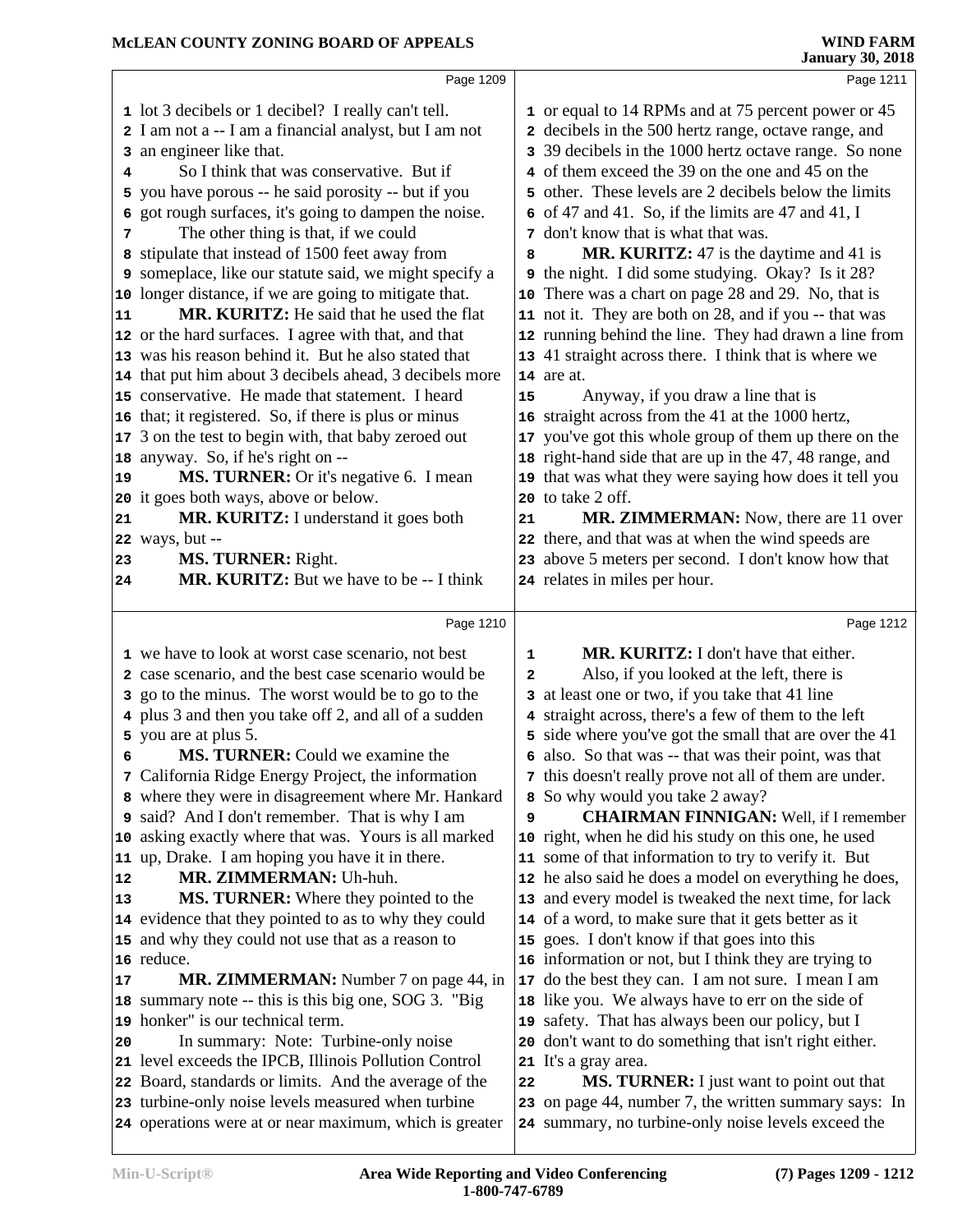|    | Page 1213                                                                                                          |            | Page 1215                                                                                                        |
|----|--------------------------------------------------------------------------------------------------------------------|------------|------------------------------------------------------------------------------------------------------------------|
|    | 1 IPCB level.                                                                                                      |            | 1 not be enough. I am not -- you know, I am not                                                                  |
|    |                                                                                                                    |            | 2 saying that it is, but I just want to make sure we                                                             |
| 2  | And what you -- what we just looked at is<br>3 turbines with residual traffic and wind. The blue                   |            | 3 are representing it correctly as we are talking                                                                |
|    |                                                                                                                    |            | 4 about it.                                                                                                      |
|    | 4 dots are not turbine-only noise levels. They                                                                     |            |                                                                                                                  |
|    | 5 include the residual noise also.                                                                                 | 5          | Mr. Hankard referenced this study as one                                                                         |
| 6  | I think there is one in here that includes                                                                         | 6          | of the reasons that he took that off, so just based                                                              |
|    | 7 just the turbine, but that one is not it. We are                                                                 | 7          | upon that. But making sure that we are reading                                                                   |
|    | 8 not comparing what he is talking about in .7 on this                                                             |            | 8 everything correctly, we need to decide whether that                                                           |
|    | 9 chart and what I am looking at.                                                                                  |            | <b>9</b> was legitimate or not.                                                                                  |
| 10 | MR. ZIMMERMAN: Yeah. On page 28 there                                                                              | ${\bf 10}$ | MR. DEAN: If I recall, he was basing it                                                                          |
|    | 11 are several yellow boxes. I am surprised they                                                                   |            | 11 on this study, others, and his experience.                                                                    |
|    | 12 didn't point to these things saying that non-turbine                                                            | 12         | <b>MS. TURNER: Correct.</b>                                                                                      |
|    | 13 noises on both of these charts are almost as high or                                                            | 13         | MR. ZIMMERMAN: Yeah. The other part of                                                                           |
|    | 14 in the high range of the decibels that they are                                                                 |            | 14 this study is that they have two turbines going off                                                           |
|    | 15 trying to get. So a lot of them are close to the                                                                |            | 15 at the same time, prime 1 and prime 2. So this is                                                             |
|    | 16 around the 41 decibel range for both of them. So                                                                |            | 16 not one turbine alone. This is two turbines. We                                                               |
|    | 17 just the non-turbine noise is in there that is                                                                  |            | 17 heard evidence that when you add turbines you                                                                 |
|    | 18 higher. If we were to put it together, that                                                                     |            | 18 increase the noise.                                                                                           |
|    | 19 non-turbine noise, like the truck going by and the                                                              | 19         | So this particular study had higher --                                                                           |
|    | 20 wind and the like.                                                                                              |            | 20 would logically and would register from noise from                                                            |
| 21 | And then they have turbine residual                                                                                |            | 21 two turbines. So, therefore, it would be higher,                                                              |
|    | 22 traffic and wind, those they don't combine, but that                                                            |            | 22 logically, and it does appear to be a little higher                                                           |
|    | 23 is where the blue dots come in. The blue dots are                                                               |            | 23 there. So 41, that is two turbines together.                                                                  |
|    | 24 everything combined apparently.                                                                                 | 24         | MR. KURITZ: Agreed.                                                                                              |
|    |                                                                                                                    |            |                                                                                                                  |
|    |                                                                                                                    |            |                                                                                                                  |
|    | Page 1214                                                                                                          |            | Page 1216                                                                                                        |
| 1  | Refresh my memory. How far away were                                                                               | 1          | And this is discussion for another time,                                                                         |
|    | 2 these studies done from the turbines?                                                                            |            | 2 not for this case, but maybe we need to have a                                                                 |
| 3  | <b>CHAIRMAN FINNIGAN: I don't know.</b>                                                                            |            | 3 minimum distance and meet a decibel criteria at the                                                            |
| 4  | MR. KURITZ: Somewhere in there, there is                                                                           |            | 4 same time for future.                                                                                          |
|    | 5 a map that shows. I think one said like 1750 and                                                                 | 5          | <b>MS. TURNER:</b> But we do have that. We have                                                                  |
|    | 6 1300. And I am just pulling from memory because I                                                                |            | 6 a minimum distance as well as the Illinois Pollution                                                           |
|    | 7 saw it this afternoon.                                                                                           |            | 7 Control Board. And everything that he has presented                                                            |
| 8  | MR. ZIMMERMAN: They don't give the                                                                                 |            | 8 here they have used those guidelines to position                                                               |
|    | <b>9</b> distances.                                                                                                | 9          | their current windmills.                                                                                         |
| 10 | MS. TURNER: It's they are measuring it                                                                             | 10         | What we need to decide is the model -- if                                                                        |
|    | 11 from the complainant's home. It doesn't state the                                                               |            | 11 the model that they have used to position those is                                                            |
|    | 12 distances, but it is from the complainant's home. I                                                             |            | 12 what we feel is a legitimate model based upon what                                                            |
|    | 13 am sure it does state the distances somewhere, but I                                                            |            | 13 he has told us, which is he felt he was conservative                                                          |
|    | 14 have not seen it.                                                                                               |            | 14 because he used hard surface and, in addition, on                                                             |
| 15 | On page 11, it shows primary 1, primary 2.                                                                         |            | 15 the 500 he subtracted 1. So I don't think anyone,                                                             |
|    | 16 Those are the locations that they are talking about,                                                            |            | 16 the opposition didn't even -- he added 1 on that,                                                             |
|    | 17 the homes that they are talking about. And then it                                                              | 17         | and they didn't argue about that at all. It was the                                                              |
|    | 18 lists the distance to the nearest turbine in feet.                                                              |            | 18 1000 megahertz where he subtracted 1 -- subtracted                                                            |
| 19 | MR. ZIMMERMAN: Which is 1400 feet to the                                                                           |            | 19 2, and whether that was legitimate or not.                                                                    |
|    | 20 nearest turbine, primary 1, and 1500 feet to the                                                                | 20         | MR. KURITZ: Once they threw in the plus                                                                          |
|    | 21 primary 2. So our standard is minimum 1500 feet.                                                                |            | 21 or minus 3 last night, that is when I kind of                                                                 |
| 22 | MS. TURNER: What we are trying to decide                                                                           |            | 22 changed my mind. Before that I was, okay, we were                                                             |
|    | 23 is was it a legitimate deduction of 2 decibel points<br>24 based upon -- this is one of the studies, and it may |            | 23 on the conservative side because we figured the hard<br>24 surface and all that. But then, when I heard there |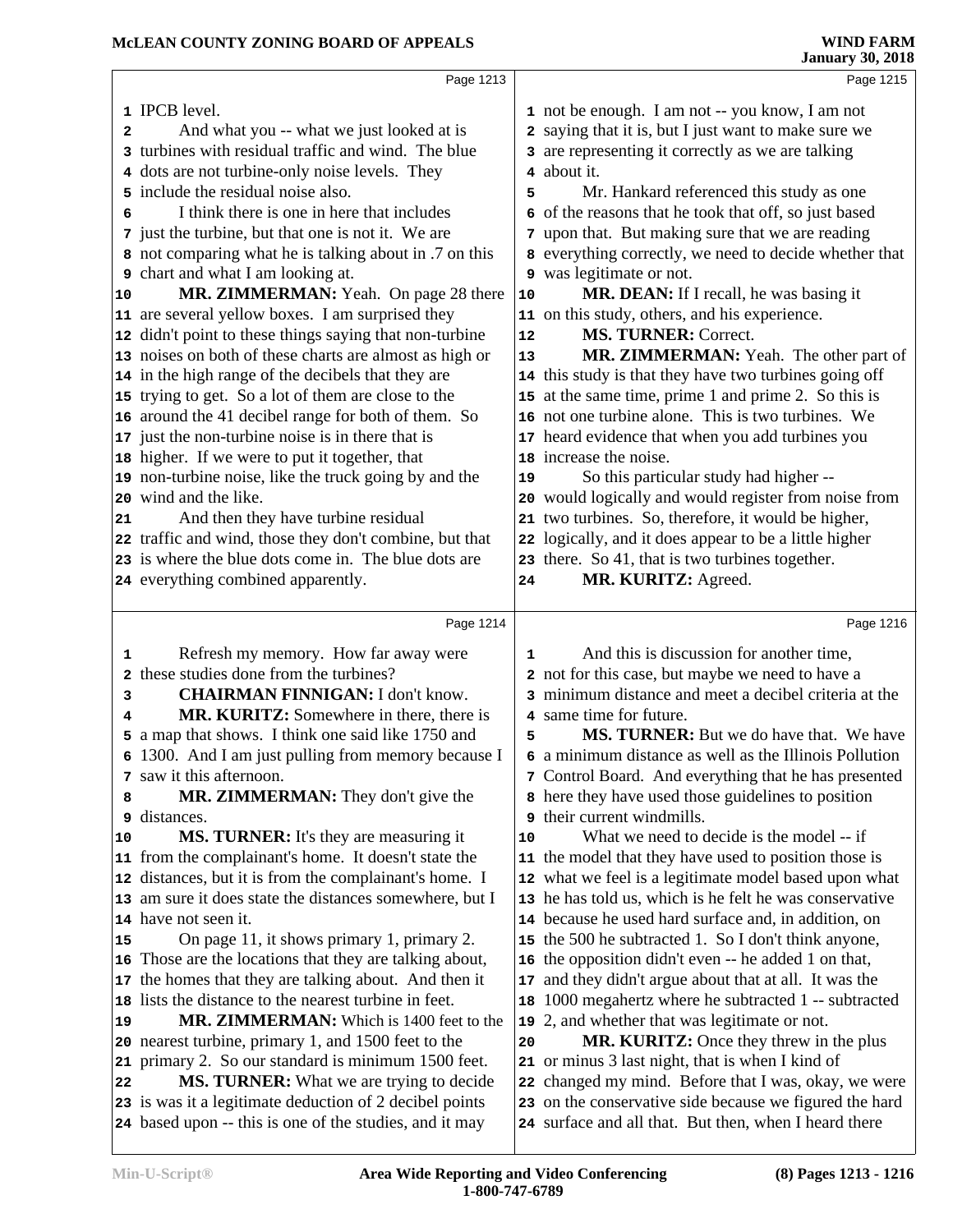|    | Page 1217                                                                                                       |    | Page 1219                                                                                               |  |
|----|-----------------------------------------------------------------------------------------------------------------|----|---------------------------------------------------------------------------------------------------------|--|
|    | 1 was the plus or minus 3 and then there was also                                                               |    | 1 when he was asked the question, what do you think of                                                  |  |
|    | 2 another plus or minus that he agreed was in there                                                             |    | 2 Mr. Hankard's testimony, and he said he's a good boy                                                  |  |
|    | 3 also. So, at that point in time, you know, we got                                                             |    | 3 and he thought it was credible; and I think that was                                                  |  |
|    | 4 one study out of all these years and all these                                                                |    | 4 a very honest answer on his part. I think what he                                                     |  |
|    | 5 studies and results, we got one, and both sides used                                                          |    | 5 was trying to tell us is that his report was                                                          |  |
|    | 6 it and I can -- I don't know -- I am not 100 percent                                                          |    | 6 probably right.                                                                                       |  |
|    | 7 qualified to say that I am reading this exactly                                                               | 7  | We had asked him -- I think you might have                                                              |  |
| 8  | 100 percent correctly either.                                                                                   |    | 8 asked him -- somebody asked him: Would you do a                                                       |  |
| 9  | So, again, I am just saying, if they had                                                                        |    | 9 report for us? And he said, no, I couldn't do that.                                                   |  |
|    | 10 showed me two or three reports and said, here, look                                                          |    | 10 How long would it take? Maybe that is correct. And                                                   |  |
|    | 11 at each of these times and not just one, I'd fall in                                                         |    | 11 he said it would take me forever, so but he said                                                     |  |
|    | 12 line and say it was good and let's move on.                                                                  |    | 12 Mr. Hankard could probably do it in two days.                                                        |  |
| 13 | But at this point in time I just don't                                                                          | 13 | So you know, he -- I think Mr. Schomer was                                                              |  |
|    | 14 feel comfortable with it. So it depends on what the                                                          |    | 14 very knowledgeable, but he just gave us his opinion                                                  |  |
|    | 15 rest of the board thinks.                                                                                    |    | 15 what he thought it ought to be.                                                                      |  |
| 16 | MR. BANGERT: On page 43 there, the bottom                                                                       | 16 | MS. TURNER: Right.                                                                                      |  |
|    | 17 paragraph talks about an expanded uncertainty of 4                                                           | 17 | <b>CHAIRMAN FINNIGAN:</b> The only expert                                                               |  |
|    | 18 deciles. So I can read that paragraph or, if you                                                             | 18 | opinion we had, unfortunately, is that applicant.                                                       |  |
|    | 19 guys all would like to read along there, it's                                                                |    | 19 You can take it as face value or you can analyze it.                                                 |  |
|    | 20 talking about two individuals going out with the                                                             | 20 | MR. KURITZ: Well, also, when he was                                                                     |  |
|    | 21 same equipment measuring at the same time and with                                                           |    | 21 asked, he said he wouldn't have taken the 2 decibels                                                 |  |
|    | 22 95 percent certainty they measured a level of 40                                                             |    | 22 off.                                                                                                 |  |
|    | 23 decibels, for example, which is between 43 and 51,                                                           | 23 | MS. TURNER: Schomer said that.                                                                          |  |
|    | 24 which is even --                                                                                             | 24 | MR. KURITZ: Schomer said he wouldn't have                                                               |  |
|    | Page 1218                                                                                                       |    | Page 1220                                                                                               |  |
|    |                                                                                                                 |    |                                                                                                         |  |
|    |                                                                                                                 |    |                                                                                                         |  |
| 1  | MS. TURNER: And a level of 47, right?                                                                           |    | 1 taken the 2 decibels off. So between that and, like                                                   |  |
| 2  | MR. BANGERT: Right, the range.                                                                                  |    | 2 I say, erring on the conservative side, that is                                                       |  |
| 3  | MS. TURNER: Right.                                                                                              | 4  | 3 where I got to where I am at.                                                                         |  |
| 4  | MR. KURITZ: That is just an example. It                                                                         |    | MR. ZIMMERMAN: We can discount any                                                                      |  |
|    | 5 could have been the 41, and the 41 it would have                                                              |    | 5 information we've got, expert, nonexpert, applicant,                                                  |  |
|    | 6 about 46 and 35. Again, you have a 4 DB whoops                                                                | 7  | 6 anybody else. So that's there.                                                                        |  |
|    | 7 factor going either way. My feeling is that we have                                                           | 8  | It seemed like Dr. Schomer was wanting to<br>get the Illinois Pollution Control Board changed,          |  |
|    | 8 to err on the side of the people we are supposed to<br><b>9</b> protect. There is just too many ifs, ands and |    | 9 which is outside the scope of what we are doing. We                                                   |  |
|    | 10 butts. I think you go with straight data and you                                                             | 10 | already set our standard as the Illinois Pollution                                                      |  |
| 11 | don't change it.                                                                                                | 11 | Control Board, and we can adjust our findings by                                                        |  |
| 12 | MS. TURNER: And I can go either way on                                                                          |    | 12 adding 250 feet or something like that or raising                                                    |  |
|    | 13 this. I just want to make sure that what we are                                                              |    | 13 them higher or setting a higher standard now. It is                                                  |  |
|    | 14 looking at is a model that he's working with. He's                                                           |    | 14 totally within our prerogative here.                                                                 |  |
|    | 15 an expert who is working with the model who has done                                                         | 15 | I think Schomer -- while I love                                                                         |  |
|    | 16 this often, and this is his career, and I didn't                                                             |    | 16 Dr. Schomer's testimony, I like what he was saying.                                                  |  |
|    | 17 hear from anyone else who was an expert that this is                                                         |    | 17 He was basically saying -- Hankard said I think, in                                                  |  |
|    | 18 a bad thing to do.                                                                                           |    | 18 his words, he's a good boy, always definitely a man,                                                 |  |
| 19 | MR. KURITZ: Except Dr. Schomer, and he                                                                          |    | 19 and he's pretty reliable at that. And Dr. Schomer                                                    |  |
|    | 20 has 200-and-some books on this, and he said you                                                              |    | 20 seemed to say, hey, I would like the noise levels to                                                 |  |
| 21 | ought to be at 3,000 -- 3250 feet, was it?                                                                      |    | 21 be lower across the board. That is almost as a                                                       |  |
| 22 | <b>MS. TURNER:</b> Right. He said he thought                                                                    |    | 22 general statement.                                                                                   |  |
| 24 | 23 that, but he didn't have any studies to show that.<br><b>CHAIRMAN FINNIGAN:</b> He also said, too,           | 23 | <b>CHAIRMAN FINNIGAN:</b> To give Mr. Schomer --<br>24 that is something he would be taking up at state |  |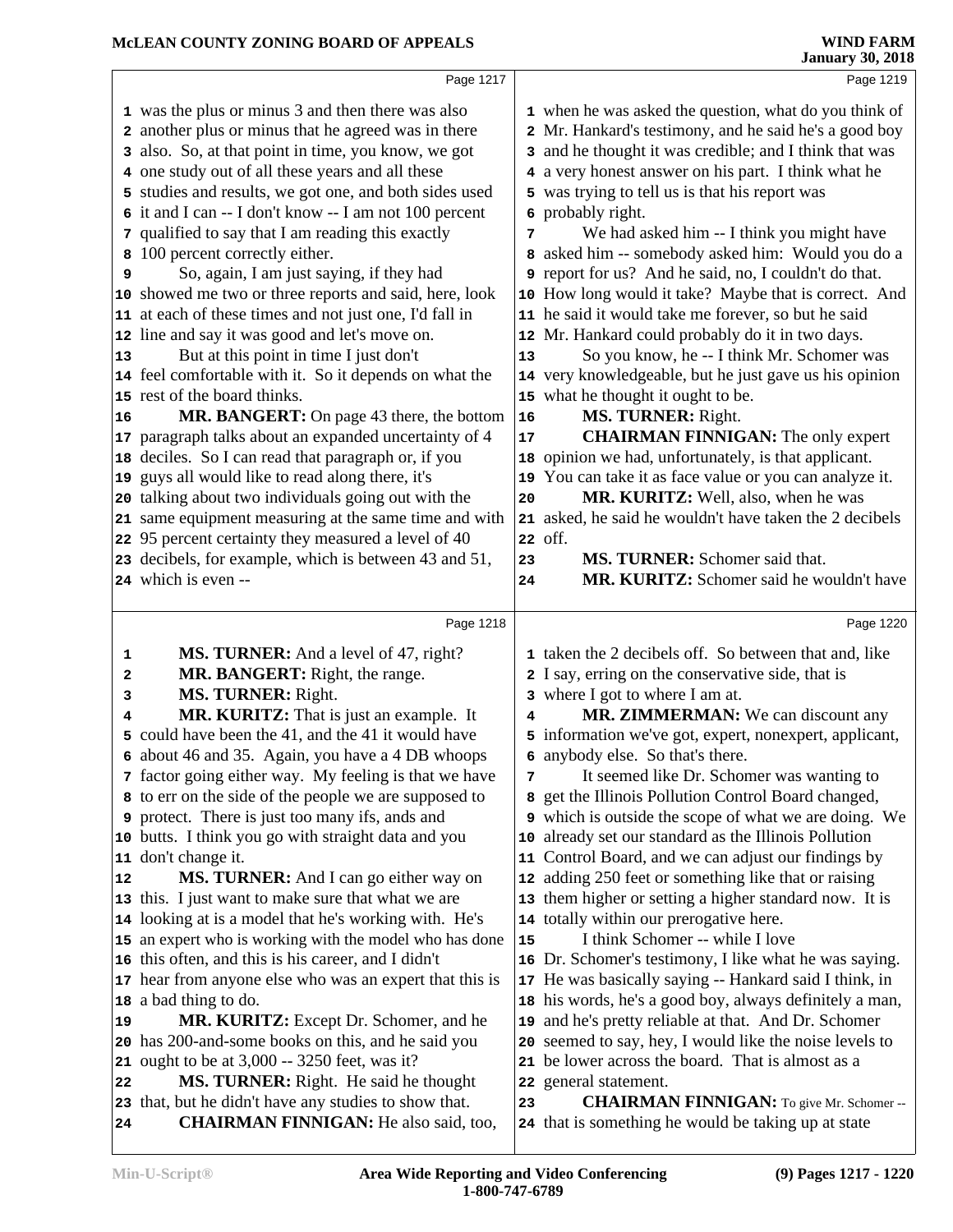|              | Page 1221                                               |              | Page 1223                                               |
|--------------|---------------------------------------------------------|--------------|---------------------------------------------------------|
|              | 1 level and brought back to us, and all we did was      | 1            | <b>MR. KURITZ:</b> Seven receptors. Seven               |
|              | 2 adopt the rules. Now, whether we are interpreting     |              | 2 residences.                                           |
|              | 3 them right, I don't know. You know, that is what      | 3            | MS. TURNER: Right, and I agree with that.               |
|              | 4 you saying. We want to err on -- and we always do.    |              | 4 I see no problem doing that. I am all for making      |
|              | 5 So I don't have a problem with what you are saying.   |              | 5 sure that, you know, we keep them in erring on the    |
|              | 6 I am not sure that it's warranted, but I don't know.  |              | 6 conservative side. I just want to make sure that we   |
| 7            | MR. ZIMMERMAN: There might be some stuff                |              | 7 are all clear and we are doing it for the right       |
|              | 8 we can do like that, whatever those load noises late  |              | 8 reasons and understanding what the study says and     |
|              | 9 are and maybe some other add a few feet, add          |              | 9 making a legitimate reason for doing it.              |
| 10           | 250 feet just.                                          | 10           | MR. ZIMMERMAN: If we get that far, can we               |
| 11           | MR. KURITZ: If you are going to add                     |              | 11 identify the seven receptors so we can name like     |
|              | 12 distance to cause them to move the turbines where    |              | 12 turbines XY and YZ and the others?                   |
|              |                                                         |              |                                                         |
|              | 13 they are at anyway, that's basically the same thing  | 13           | MR. KURITZ: It's any of them in there on                |
|              | 14 I just said because, if you take those 2 or -- those |              | 14 that revised report that say that are in the 1000 or |
|              | 15 2 decibels off, to get 40, it affects 32. To         |              | 15 39 or above.                                         |
|              | 16 actually to get to 41 -- and if you want -- and 41   | 16           | <b>CHAIRMAN FINNIGAN:</b> So we've kind of come         |
|              | 17 is the number, it's only seven turbines. It's only   |              | 17 to a consensus on that issue, or do we want to talk  |
|              | 18 seven turbines that they would -- with the two added | 18           | about it some more?                                     |
|              | 19 back in, there is only seven turbines out of that    | 19           | I am okay with what you are saying. What                |
|              | 20 revised list that would have to be changed in any    | 20           | do you think?                                           |
|              | 21 way, shape, or form. So there is seven turbines      | 21           | MR. DEAN: I concur as well.                             |
|              | 22 that are, with the two added back in, that are out   | 22           | MR. BANGERT: I would like to identify any               |
|              | 23 of compliance.                                       |              | 23 of those that are on the list that were brought up   |
| 24           | <b>CHAIRMAN FINNIGAN:</b> There is a possibility        |              | 24 from people that testified as well. If that          |
|              | Page 1222                                               |              | Page 1224                                               |
|              | 1 that those can be put in as a low-impact blade.       |              | 1 included any of those, if we can figure that out.     |
| $\mathbf{z}$ | MR. KURITZ: I can't tell because I can't                | $\mathbf{z}$ | MS. TURNER: I can tell you it does, at                  |
|              | 3 tell you which turbines they are. I can tell you      |              | 3 least two. I have been keeping track of the people    |
|              | 4 which receptors they are.                             |              | 4 who come up as I marked them, and it does. It does    |
| 5            | MR. ZIMMERMAN: And how far are those from               |              | 5 take at least two into consideration.                 |
|              | 6 the residences to -- these suggest here maybe far     | 6            | MR. BANGERT: Yeah, because I would be in                |
|              | 7 away from houses as Dr. Schomer was saying.           |              | 7 favor more of lowering the DB and/or removing.        |
| 8            | MR. KURITZ: I am assuming that they are                 | 8            | MR. DEAN: Was 32 one of those?                          |
| 9            | close or they are stacked one or two or three in a      | 9            | MS. TURNER: Turbine 32? Yeah, it was.                   |
|              | 10 row to where --                                      | 10           | Well, keep in mind we are talking                       |
| 11           | <b>MR. ZIMMERMAN:</b> And I think that is a safe        |              | 11 receptors, so we are talking households. But         |
| 12           | assumption here, and we are trying to protect           |              | 12 turbine 32 was close to one of those households.     |
| 13           | people.                                                 | 13           | MR. DEAN: Thank you.                                    |
| 14           | MR. KURITZ: So, if you stay with 41,                    | 14           | <b>CHAIRMAN FINNIGAN:</b> Do you want to sound          |
| 15           | which is what the Illinois Pollution Control Board      |              | 15 in on this, Chris?                                   |
|              | 16 says, then there is only seven of them that they     | 16           | MS. CARLTON: No. I am fine.                             |
| 17           | have to deal with.                                      | 17           | <b>CHAIRMAN FINNIGAN:</b> You are kind of quiet.        |
| 18           | There's another 25 that are above 40,                   | 18           | We want to hear from you.                               |
| 19           | which is 1 decibel's difference there. But there        | 19           | What's next?                                            |
| 20           | are seven that are over when you add it back.           | 20           | MR. ZIMMERMAN: We heard a bunch of                      |
| 21           | <b>MS. TURNER:</b> There are seven households           |              | 21 testimony on taxes. While it may be positive or      |
| 22           | that are over. We don't know how many -- we don't       |              | 22 negative or short-term, long-term, whatever, I don't |
|              | 23 know how many turbines that would affect, but we     |              | 23 remember anything in our statute saying we are here  |
|              |                                                         |              |                                                         |
|              | 24 know it affects seven households.                    |              | 24 to drum up money for the county. I just think that   |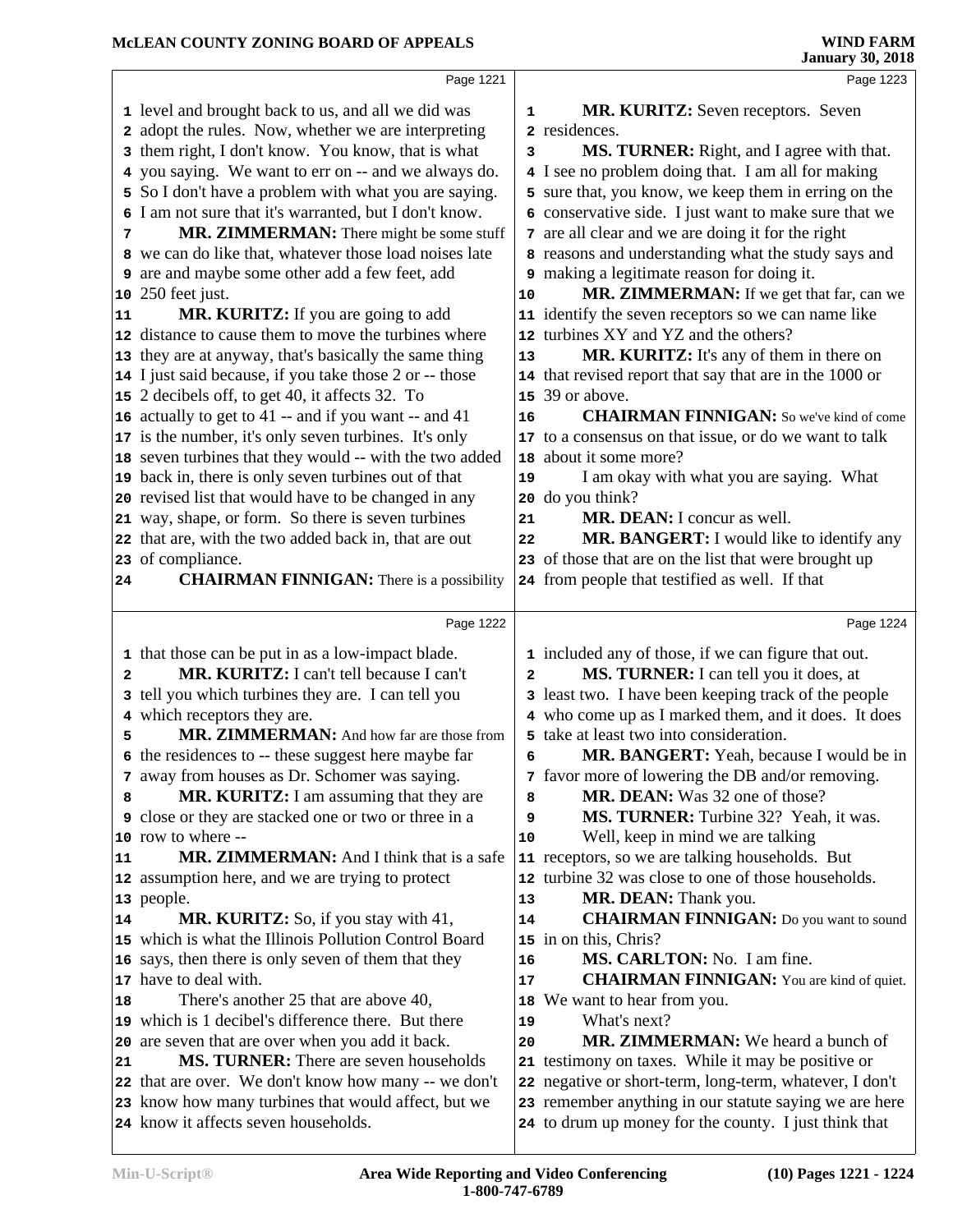|    | Page 1225                                                                                                        |                | Page 1227                                                                                                  |
|----|------------------------------------------------------------------------------------------------------------------|----------------|------------------------------------------------------------------------------------------------------------|
|    | 1 -- not that it's irrelevant in a very large scheme,                                                            | 1              | Now, I believe in clean energy, and I                                                                      |
|    | 2 but it's not what we are here to do. That isn't                                                                |                | 2 believe in, you know, moving forward with projects                                                       |
| 3  | part of our deal.                                                                                                |                | 3 like this when it makes sense to. It's just there                                                        |
| 4  | <b>CHAIRMAN FINNIGAN:</b> As long as they pay                                                                    | 4              | was a comment made about it, and I just -- land is                                                         |
| 5  | their taxes it's their problem.                                                                                  | 5              | important.                                                                                                 |
| 6  | MS. TURNER: And I think it is -- you                                                                             | 6              | MR. ZIMMERMAN: We heard at the very end                                                                    |
|    | 7 know, it is important for us to state what our main                                                            | 7              | about easements, and we didn't hear much about                                                             |
|    | 8 modus operandi or reason for being here is. You                                                                | 8              | easements beyond that.                                                                                     |
|    | <b>9</b> know, we like to help make sure that what people                                                        | 9              | Is there some provision about easements?                                                                   |
|    | 10 want to do with their land is safe for people. And,                                                           |                | 10 If someone is in the area, they can apply for that?                                                     |
|    | 11 in addition, we want to make sure we are using all                                                            |                | 11 I don't remember anything in our statute that has to                                                    |
|    | 12 of our natural resources wisely.                                                                              |                | 12 do with this, but it was a curiosity I just wanted                                                      |
| 13 | MR. KURITZ: Speaking to that point, I                                                                            |                | 13 to ask about.                                                                                           |
|    | 14 know that there were some concerns about taking                                                               | 14             | MR. DICK: Could you clarify that                                                                           |
|    | 15 farmland out of production. With Phil and his                                                                 |                | 15 question, please?                                                                                       |
|    | 16 report, it basically states the project area should                                                           | 16             | <b>MR. ZIMMERMAN:</b> There was some mention                                                               |
|    | 17 remain farmland, and wind energy developments are                                                             | 17             | that, if someone who lives there, and they are a                                                           |
|    | 18 opportunity to preserve farmland and agricultural                                                             |                | 18 nonparticipating member, and wanted to grant an                                                         |
|    | 19 heritage.                                                                                                     |                | 19 easement, there was an application process whereby                                                      |
| 20 | Basically, if you've got an 80-acre or                                                                           | 20             | they get paid for granting that easement, and it                                                           |
|    | 21 160-acre or 320-acre or larger farm, and you take 1                                                           |                | 21 seemed like something that was almost hidden                                                            |
|    | 22 acre out and out of crop production but you don't                                                             |                | 22 information in here.                                                                                    |
|    | 23 take it out of farm production, and that 1 acre is                                                            | 23             | MR. DICK: Are you talking about applicant                                                                  |
|    | 24 probably going to be most -- it's going to be the                                                             |                | 24 or the wind farm developer paying impacted property                                                     |
|    |                                                                                                                  |                |                                                                                                            |
|    | Page 1226                                                                                                        |                | Page 1228                                                                                                  |
|    | 1 most consistent acre you've got on the farm for                                                                |                | 1 owners since they are being impacted?                                                                    |
|    | 2 revenue. And, in all likelihood, with crop prices                                                              | $\overline{a}$ | MR. ZIMMERMAN: I think that's what the                                                                     |
|    | 3 the way they are and have been, it's probably going                                                            | 3              | easement was. I do not have enough information to                                                          |
|    | 4 to be the most profitable.                                                                                     |                | go on. What it seemed to me is that there was a                                                            |
| 5  |                                                                                                                  | 4              |                                                                                                            |
|    | So, you know, I am sure that given the                                                                           |                | 5 method by claiming that you wanted to grant an                                                           |
|    | 6 same circumstances, most would recognize that losing                                                           |                | 6 easement, that someone who is not participating in                                                       |
|    | 7 at maximum 1 acre isn't a big issue, at least it                                                               |                | 7 the area but who is affected in the area, so they                                                        |
|    | 8 isn't for me.                                                                                                  |                | 8 had a house in the area but they weren't getting                                                         |
| 9  | MR. BANGERT: I would like to chime in on                                                                         |                | <b>9</b> something, had an opportunity to apply for this                                                   |
|    | 10 that. You know, as land use managers, we are trying                                                           | 10             | easement and apply for money, basically.                                                                   |
|    | 11 to utilize this farmland in ways that don't reduce                                                            | 11             | MR. DICK: That is done by some wind farm                                                                   |
|    | 12 productivity; and if you take 10 of these 100                                                                 |                | 12 developers, but this wind farm developer does not do                                                    |
|    | 13 turbine farms, you just took 1000 acres out of                                                                | 13 it.         |                                                                                                            |
|    | 14 production, then those little dots start to add up.                                                           | 14             | MS. TURNER: That is for \$2,000 that you                                                                   |
|    | 15 And we are not placing them necessarily on the least                                                          |                | 15 were talking about. That was brought up in the                                                          |
|    | 16 productive land. It's some of the most productive                                                             |                | 16 closing last night.                                                                                     |
|    | 17 land.                                                                                                         | 17             | MR. ZIMMERMAN: So it was brought up in                                                                     |
| 18 | So I agree, on this project, it doesn't                                                                          | 18             | the closing at 2,000. Is it available in this farm?                                                        |
|    | 19 seem like much, but we start to lose sight of that                                                            | 19             | MR. DICK: It is not.                                                                                       |
|    | 20 because we start to dot the whole map.                                                                        | 20             | MR. ZIMMERMAN: Okay. I would like to                                                                       |
| 21 | You know, if we could have done a better                                                                         | 21             | also go to the notice. It seems like this is an                                                            |
|    | 22 -- if there was a way that these would be put on                                                              | 22             | area where there was a wind farm application a few                                                         |
|    | 23 less desirable land, that land will always be able<br>24 to produce food, whereas now, you know, it will not. |                | 23 years back, and I think it would be really nice if<br>24 everybody gets notice that some people didn't. |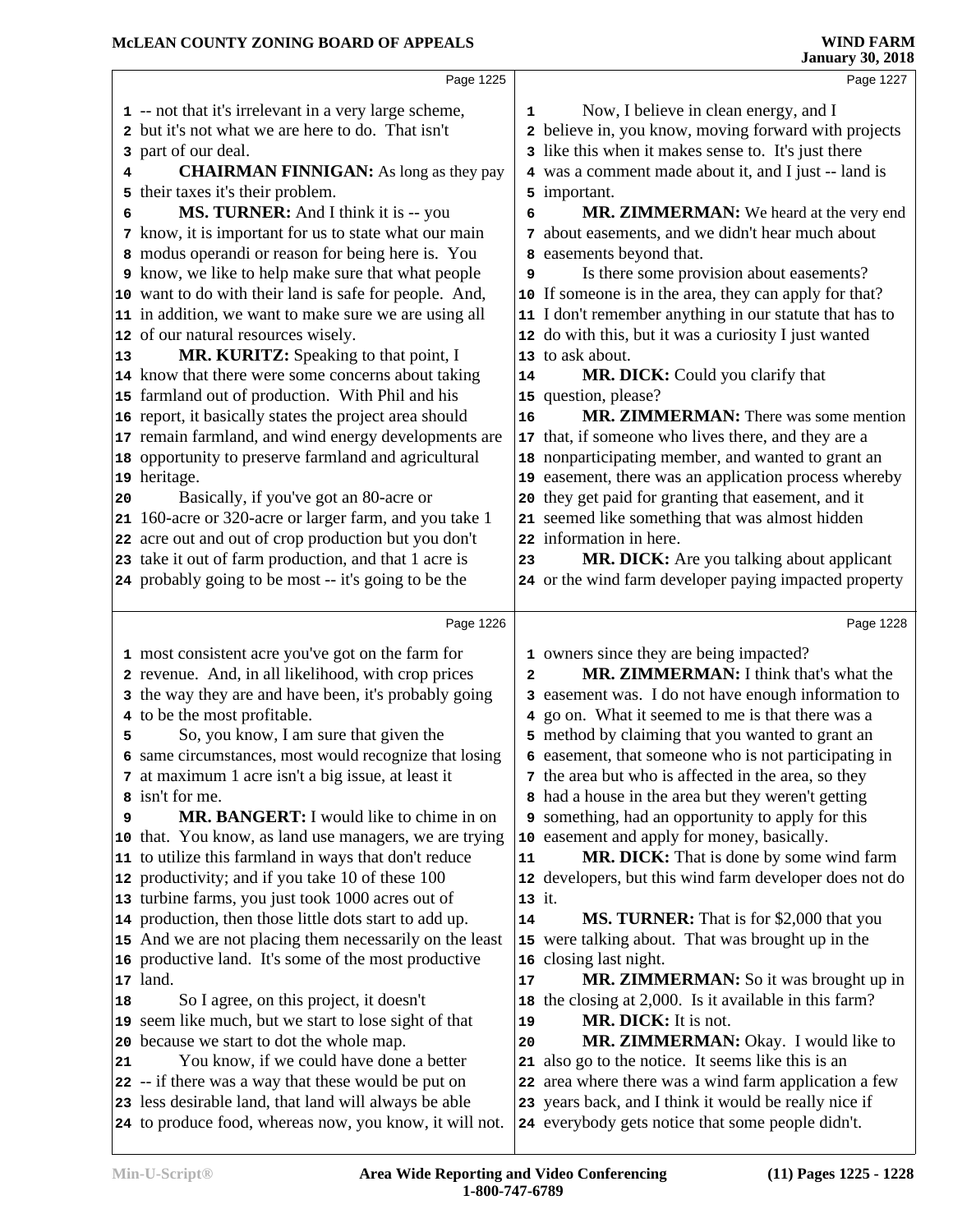|    | Page 1229                                                                                                     |      | Page 1231                                                                                                       |  |
|----|---------------------------------------------------------------------------------------------------------------|------|-----------------------------------------------------------------------------------------------------------------|--|
| 1  | And it's pretty obvious that this area has<br>2 been subject to some wind farm discussions. We have           |      | 1 a pretty heavy blanket of notices going out, even if<br>2 it is fairly soon before -- potentially soon before |  |
|    | 3 had a full fledged hearing on the wind farm from                                                            |      | 3 the hearing, so you have a fairly large amount of                                                             |  |
| 4  | before. And so a lot of people talk about not                                                                 |      | 4 notice going out.                                                                                             |  |
| 5  | getting notice of wind farms. I believe that our                                                              | 5    | MR. DICK: Yes.                                                                                                  |  |
|    | 6 statute and zoning board provides public notice for                                                         | 6    | MR. KURITZ: One idea. People don't take                                                                         |  |
|    | 7 this.                                                                                                       |      | 7 the Pantograph like they used to. I mean I heard                                                              |  |
| 8  | Number 2, there was some sort of Invenergy                                                                    |      | 8 lots and lots of people say, well, I don't take the                                                           |  |
|    | office in Lexington, and there was a bunch of people                                                          |      | <b>9</b> Pantograph or any of that kind of stuff.                                                               |  |
|    | 10 talk about it. So there might be a way in our                                                              | $10$ | And someone said tonight that we were                                                                           |  |
|    | 11 statute or something else that we might ensure a                                                           |      | 11 talking and there is one of these big lighted signs                                                          |  |
|    | 12 broader notice goes out, but I am not sure that the                                                        |      | 12 like you see on the highway that says "Notice:                                                               |  |
|    | 13 notice went out or the information that went out was                                                       |      | 13 Construction Ahead," that someone has out in one of                                                          |  |
|    | 14 -- I don't think anybody had much reason to not know                                                       |      | 14 the areas talking/advertising about vote no or                                                               |  |
|    | 15 about it, not know that there was a wind farm in the                                                       |      | 15 whatever on some of the wind farm hearings. I                                                                |  |
|    | 16 grooming on this.                                                                                          |      | 16 believe the county probably has some of those signs                                                          |  |
| 17 | MR. DICK: The wind farm special use                                                                           |      | 17 in our possession out there on the east side of town                                                         |  |
|    | 18 application is similar to many other's special use                                                         |      | 18 maybe. And those -- when you put that notice out,                                                            |  |
| 19 | applications that we have, and the public or                                                                  |      | 19 if you took and pulled one of those out by that                                                              |  |
| 20 | applicants rely on confidentiality until an                                                                   |      | 20 community and put that notice up and it went                                                                 |  |
| 21 | application is actually submitted, so that once it's                                                          |      | 21 flashing across, then I don't think anybody would                                                            |  |
|    | 22 submitted we have to have -- it's notice to the                                                            |      | 22 have really any excuse that they didn't know at                                                              |  |
|    | 23 paper at least 15 days prior to the public hearing,                                                        |      | 23 least that amount of time in front of it.                                                                    |  |
|    | 24 so that's why we would have our deadlines at such                                                          | 24   | MR. BANGERT: On the application, this is                                                                        |  |
|    |                                                                                                               |      |                                                                                                                 |  |
|    | Page 1230                                                                                                     |      | Page 1232                                                                                                       |  |
|    |                                                                                                               |      |                                                                                                                 |  |
|    | 1 and such a time. So, if somebody submits an                                                                 |      | 1 a publication cost around \$18,000 for a touchover.                                                           |  |
|    | 2 application, whether it's for a variance or whether                                                         |      | 2 Can you -- how was that used? Was that all                                                                    |  |
|    | 3 it's for a wind farm or for a special use for agg,                                                          |      | 3 Pantograph, or is that staff or wages? Or how was                                                             |  |
|    | 4 tourism, whatever it may be, we can't necessarily<br>5 change our deadline to have 90 days because then all | 5    | 4 that?                                                                                                         |  |
|    | 6 of a sudden it makes everybody in a difficult                                                               |      | MR. DICK: I think it was four full pages<br>6 in the legal notice in the Pantograph.                            |  |
|    | 7 situation.                                                                                                  | 7    | <b>MR. ZIMMERMAN: Four?</b>                                                                                     |  |
| 8  | So what we are faced with is, at that                                                                         | 8    | <b>MR. DICK:</b> Something like that.                                                                           |  |
|    | <b>9</b> time, then we have to send out the notices, and with                                                 | 9    | MS. TURNER: Could we talk through the                                                                           |  |
|    | 10 this one I think there may have been 400 notices                                                           |      | 10 standards? At this point are we ready to walk                                                                |  |
|    | 11 that we sent out, and we have to send them out by                                                          | 11   | through the standard? Does anybody else have                                                                    |  |
|    | 12 the deadline, that we send them out on a Friday.                                                           | 12   | anything?                                                                                                       |  |
|    | 13 And then the notice is put in the Pantograph or                                                            | 13   | MS. CARLTON: I don't know that 400                                                                              |  |
|    | 14 newspaper that is circulating throughout the county.                                                       |      | 14 letters for this large of an area is that much. I                                                            |  |
|    | 15 If that comes in the Saturday paper, then it's two                                                         |      | 15 didn't know anything about it until I saw it in the                                                          |  |
|    | 16 weeks and three days later we have the zoning                                                              |      | 16 Pantograph; but I never got a letter, and most of my                                                         |  |
|    | 17 hearing. In this case we notified the drainage                                                             |      | 17 neighbors didn't get a letter either.                                                                        |  |
|    | 18 districts as well as the township supervisors and                                                          | 18   | MR. DEAN: Can you help me understand why                                                                        |  |
|    | 19 the road commissioners, but we don't send notices to                                                       | 19   | they were wanting a one-year extension on the                                                                   |  |
| 20 | everybody in the township or the county.                                                                      |      | 20 two-year allotted time?                                                                                      |  |
| 21 | MR. ZIMMERMAN: But sending out 400 within                                                                     | 21   | MR. DICK: Generally what they are                                                                               |  |
|    | 22 this area, especially to all the news outlets and                                                          |      | 22 required to do is they are required to get their                                                             |  |
|    | 23 all of the major government bodies that were<br>24 involved, which is essentially everyone, you've got     |      | 23 first permit within two years. Sometimes things<br>24 change in the economy or with their business, but      |  |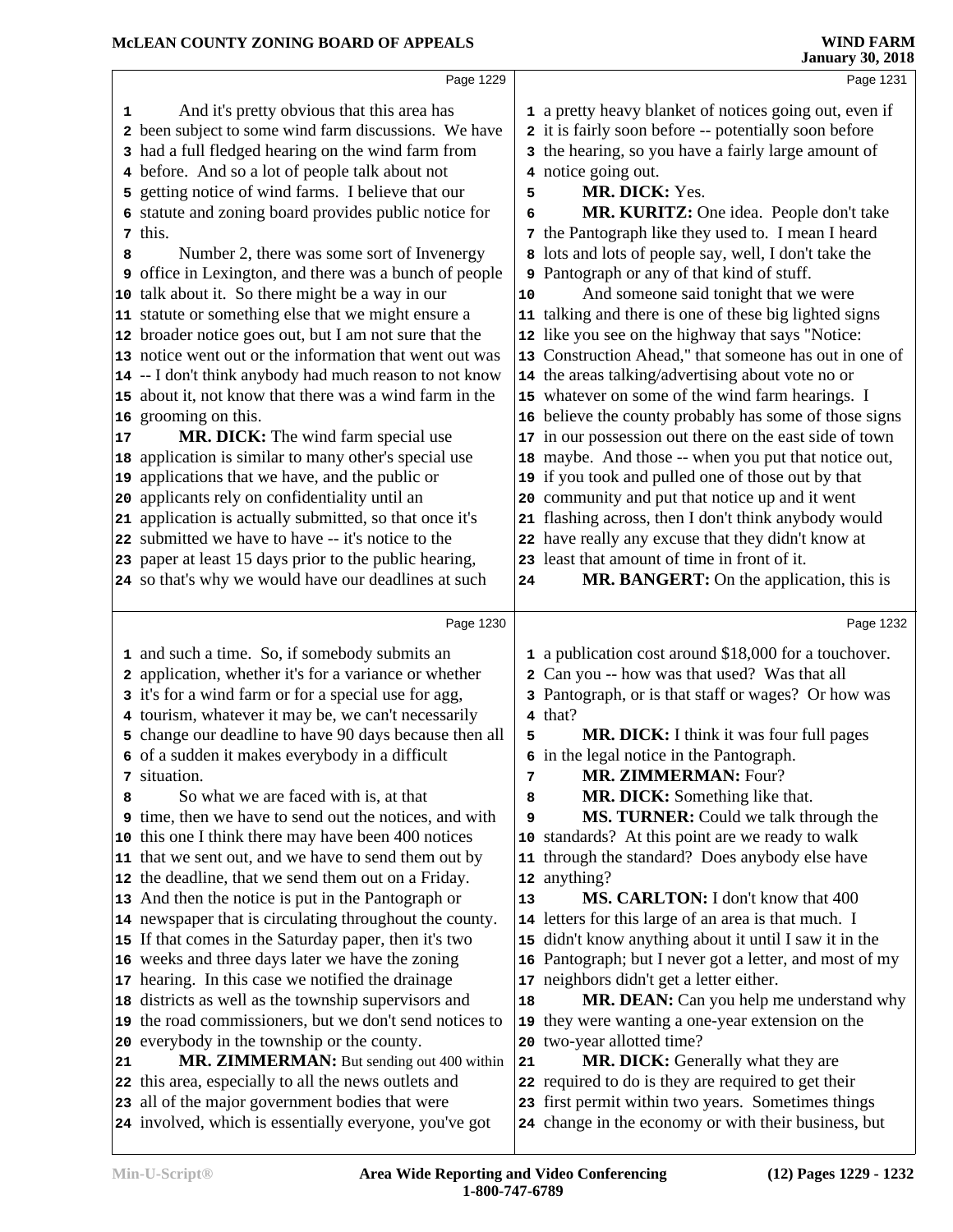|    | Page 1233                                                     |      | Page 1235                                                                         |
|----|---------------------------------------------------------------|------|-----------------------------------------------------------------------------------|
|    | 1 every wind application that we've taken so far has          |      | 1 property may be subjected to inconvenience,                                     |
|    | 2 made this request and at least one of them expired          |      | 2 discomfort, and the possibility of injury to                                    |
|    | 3 anyway. But it means that they don't have to go             |      | 3 property and health arising from normal and accepted                            |
|    | 4 through the tremendous publication costs and that           |      | 4 agricultural practice and operations, including but                             |
|    | 5 kind of a thing to have another public hearing if           |      | 5 not limited to noise, odors, dust, the operation of                             |
|    | 6 they don't get it started within three years. But           |      | 6 machinery of any kind, including aircraft, the                                  |
|    | 7 it's somewhat typical for what we've had with the           |      | 7 storage and disposal of manure, the application of                              |
|    | 8 previous wind farms.                                        |      | 8 fertilizers, soil amendments, herbicides and                                    |
| 9  | MR. DEAN: Okay. Thank you.                                    |      | 9 pesticides. Therefore, owners, occupants, and users                             |
| 10 | MR. KURITZ: I thought they -- we did                          |      | 10 of property within the agricultural district should                            |
|    | 11 answer that question like the first night out at the       |      | 11 be prepared to accept such inconveniences,                                     |
|    | 12 -- we talked at that time about the amount of time         |      | 12 discomfort, and possibility of injury from normal                              |
|    | 13 that it took to sign up people to buy the                  |      | 13 agricultural operations and are hereby put on                                  |
|    | 14 electricity, and that was part of what it was as I         |      | 14 official notice that the state Right-to-Farm Law may                           |
|    | 15 remember.                                                  |      | 15 bar them from obtaining a legal judgment against                               |
| 16 | <b>CHAIRMAN FINNIGAN:</b> Before we get to the                |      | 16 such normal agricultural obligations.                                          |
|    | 17 standards, I handed out the nuisance disclaimer, and       | $17$ | And then it says: I understand that I                                             |
|    | 18 I thought we might have Phil read that to us. He           |      | 18 established a residential use in the agricultural                              |
|    | 19 agreed to do that.                                         | 19   | district and that such land use has no additional                                 |
| 20 | If you live in the county, what is your --                    | 20   | rights granted to it than is granted to other uses                                |
|    | 21 what the nuisance disclaimer is.                           |      | 21 allowed by either permit or by express use in the                              |
| 22 | <b>MR. DICK:</b> This is a statement that                     |      | 22 agricultural district, and I certify that I have                               |
|    | 23 requires a signature so that it starts off with:           |      | 23 been given a copy of this attachment.                                          |
| 24 | I certify that I am the owner of the                          | 24   | <b>CHAIRMAN FINNIGAN:</b> Thank you. I just                                       |
|    |                                                               |      |                                                                                   |
|    |                                                               |      |                                                                                   |
|    | Page 1234                                                     |      | Page 1236                                                                         |
|    | 1 property for this building permit to construct a            |      | 1 thought we ought to put that on the record because                              |
|    | 2 single-family dwelling located in agricultural              |      |                                                                                   |
|    | 3 district.                                                   |      | 2 that's what people sign when they come in and build<br>3 a house in the county. |
| 4  | I certify that I have read the following                      | 4    | MR. DEAN: How long has that practice been                                         |
|    | 5 Agricultural Nuisance Disclaimer to the Agricultural        |      | 5 going on?                                                                       |
|    | 6 District Regulations contained in the McLean County         | 6    | MR. DICK: This was adopted in 1974.                                               |
|    | 7 Zoning Ordinance and that I understand that there           | 7    | MR. DEAN: Thank you.                                                              |
|    | 8 are permitted uses and many special uses allowed in         | 8    | <b>CHAIRMAN FINNIGAN:</b> So we are at the point                                  |
|    | <b>9</b> the agricultural district that may not be compatible |      | <b>9</b> we can start talking about the standards.                                |
|    | 10 with a residential use in the agricultural district.       | 10   | <b>MR. DEAN:</b> Let's give us a couple minutes                                   |
|    | 11 I further understand that residential uses in the          |      | 11 before we go to that.                                                          |
|    | 12 agricultural district are not given the same               | 12   | <b>CHAIRMAN FINNIGAN:</b> Well, the thing, too,                                   |
|    | 13 provision of services, amenities, and protection           |      | 13 it's about 8:30. I don't know how long this is                                 |
|    | 14 from other land uses which are afforded to                 |      | 14 going to take, but we are going to take a break.                               |
|    | 15 residential uses by regulations of the residence           | 15   | MS. TURNER: Now would be a good time.                                             |
|    | 16 districts and that the agricultural district               | 16   | <b>CHAIRMAN FINNIGAN:</b> I got to talk to my                                     |
|    | 17 regulations are not intended to afford such                | 17   | counsel here. She has been talking in my ear, but I                               |
|    | 18 services, amenities, and protections to residential        | 18   | can't hear her, so I might need a break.                                          |
|    | 19 uses located therein.                                      | 19   | MS. TURNER: Perfect.                                                              |
| 20 | So this is the disclaimer: Properties                         | 20   | MR. ZIMMERMAN: Ten minutes.                                                       |
|    | 21 within the agricultural district are located in an         | 21   | <b>CHAIRMAN FINNIGAN:</b> I think we are going                                    |
|    | 22 area where land is used for commercial agricultural        |      | 22 to take ten minutes.                                                           |
|    | 23 production. Owners, residents and other users of           | 23   | (BREAK TAKEN.)                                                                    |
|    | 24 property in the agricultural district or neighboring       | 24   | <b>CHAIRMAN FINNIGAN: Questions of the</b>                                        |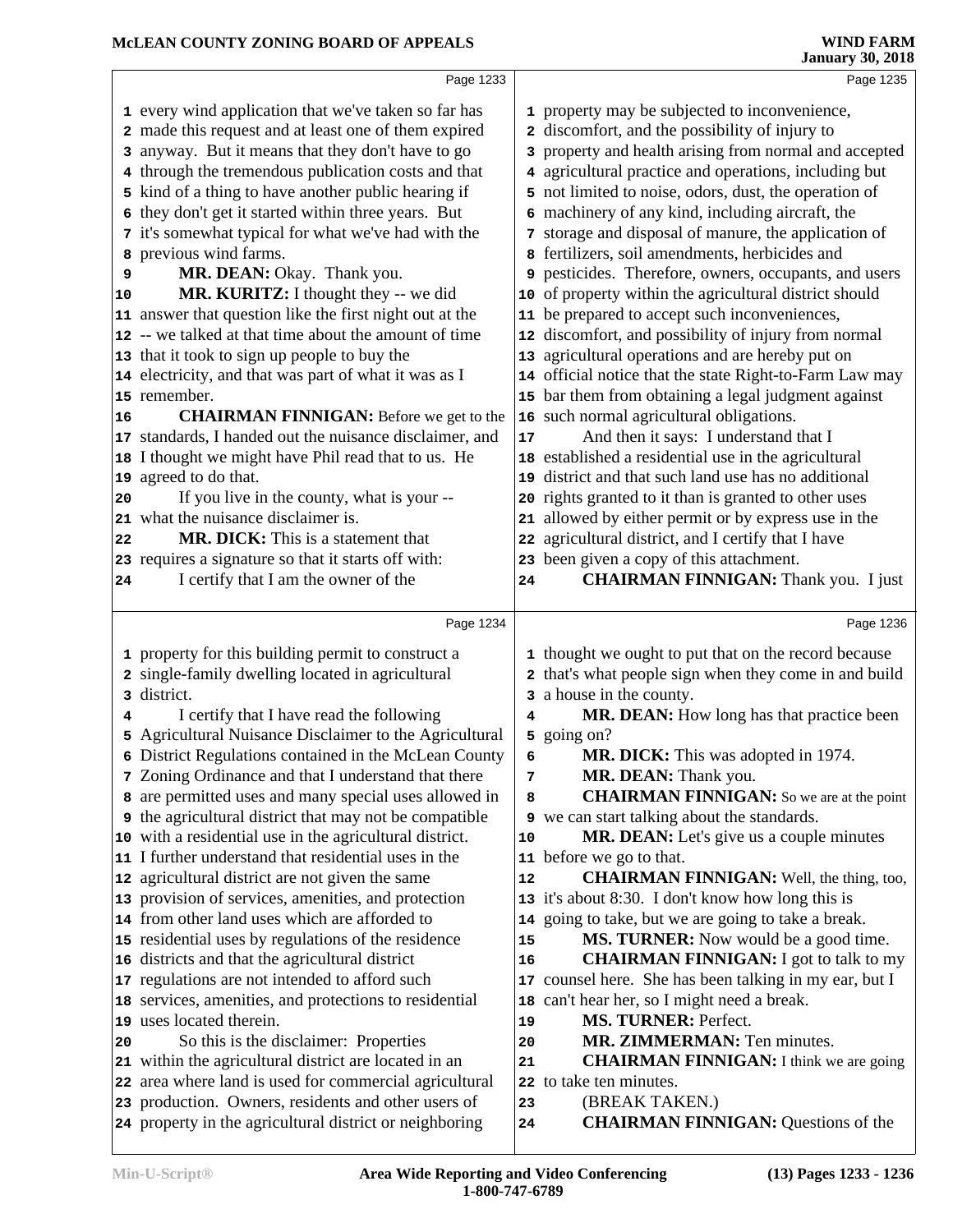|    | Page 1237                                                   |    | Page 1239                                              |
|----|-------------------------------------------------------------|----|--------------------------------------------------------|
|    | 1 board, how do we want to handle the standards? I          |    | 1 adding the 2 DB back in so that those seven are      |
|    | 2 thought maybe Phil could read it to us, not his           |    | 2 recalculated and moved or brought into line.         |
|    | 3 whole report, but start out and then we all get a         | 3  | MR. ZIMMERMAN: Or eliminated, bottom                   |
|    | 4 chance to hear rather than me read them. I would          |    | 4 line?                                                |
|    | 5 like to hear, too. And then we'll address the             | 5  | MR. KURITZ: Bottom line, yeah. But                     |
|    | 6 standard.                                                 | 6  | hopefully they can -- that some kind of minor          |
| 7  | MR. DICK: You want me to read the first                     | 7  | adjustment could be made to make those viable. You     |
| 8  | standard?                                                   |    | 8 know, I don't want to be in a position of taking     |
| 9  | <b>CHAIRMAN FINNIGAN: Yes.</b>                              | 9  | them away from landowners either. They have rights     |
| 10 | MR. DICK: The proposed special use will                     |    | 10 also.                                               |
|    | 11 not be detrimental to or endanger the health,            | 11 | MR. ZIMMERMAN: Right.                                  |
|    | 12 safety, morals, comfort, or the welfare of the           | 12 | MR. DEAN: I don't know that requiring                  |
|    | 13 public.                                                  |    | 13 them to put the noise-reducing blades on every      |
| 14 | <b>CHAIRMAN FINNIGAN:</b> The next phrase in                |    | 14 installation would be necessary. There are several  |
|    | 15 there says the standard can be met if the permit or      |    | 15 of these that are well underneath the 40, so I am   |
|    | 16 everything is done right. So, I think that is what       |    | 16 not sure that we would have to go there at all      |
|    | 17 we are here to decide.                                   |    | 17 because of the efficiency and other factors.        |
| 18 | MR. KURITZ: I believe that statement that                   | 18 | MR. ZIMMERMAN: Okay.                                   |
|    | 19 it can be met, I think that what a lot of the issues     | 19 | <b>CHAIRMAN FINNIGAN:</b> Well, we might be able       |
|    | 20 that we have been discussing about the sound and         |    | 20 to counter it by what Mr. Kuritz said, just to put  |
|    | 21 setbacks and following IDNR recommendations has all      |    | 21 the DB level at a level and we have to adjust their |
|    | 22 been about, but that's the only way that it can be       |    | 22 blades at that point or whatever they have to do,   |
|    | 23 met. As I see it right now, without some changes         |    | 23 eliminate, move, whatever it has to be.             |
|    | 24 and ensuring that we feel confident that the noise       | 24 | MR. ZIMMERMAN: Our statute allows wind                 |
|    |                                                             |    |                                                        |
|    | Page 1238                                                   |    | Page 1240                                              |
|    | 1 levels are going to be within the standards, I            |    | 1 farms so long as they meet the health standards, the |
|    | 2 wouldn't think -- I wouldn't believe they have been       |    | 2 morals, comfort, welfare standards and that, and so  |
|    | 3 met.                                                      |    | 3 our function has been for a lot of this hearing to   |
| 4  | MR. ZIMMERMAN: I am not sure I follow the                   |    | 4 see how they are going to meet that health standard. |
|    | 5 last part of that. You were saying that you think         | 5  | We raised questions about, hey, it's                   |
|    | 6 it has been met or with those, with some adjustments      |    | 6 really noisy. And, okay, well how do you reduce the  |
|    | 7 in there?                                                 |    | 7 noise? And just what you are saying, it reduces      |
| 8  | <b>MR. KURITZ:</b> That is what I -- I believe              |    | 8 that noise to where it meets the standards of the    |
|    | <b>9</b> that it can be met as long as the adjustments that |    | <b>9</b> code, Section 350, that we put in there.      |
|    | 10 we had been discussing before are stipulated and         | 10 | So I agree with you, and there are several             |
|    | 11 made to happen.                                          | 11 | adaptations or whatever you call it that can -- that   |
| 12 | <b>MR. ZIMMERMAN:</b> Yes. I agree with that,               |    | 12 may need to be in there. That may be just 9, but I  |
|    | 13 that it can be met if we put some stipulations in        |    | 13 think it might be a little more than that.          |
|    | 14 here, and that might even exceed some of our own         | 14 | <b>MR. KURITZ:</b> There are the adjustments           |
|    | 15 original regulations or own proposed standards           |    | 15 that they have already worked out that Mr. Schertz  |
|    | 16 because we have got at least some question in there      | 16 | and Mr. Hankard on moving and eliminating so that,     |
|    | 17 that we might need some adaption in the low-noise        |    | 17 the two airports in the area, people can land       |
|    | 18 trailing edge blades. For example, I think               | 18 | without flying into one of these things. I mean        |
|    | 19 Mr. Finnigan suggested that we require those of all      |    | 19 there is a lot of things that have been discussed   |
|    | 20 of the blades, of all of the turbines, and that they     | 20 | and agreed to.                                         |
|    | 21 had put them already on a whole bunch of them.           | 21 | <b>MS. CARLTON:</b> I have questions about the         |
|    | 22 Would that be one of the things that you would           |    | 22 two airports. What were the final decisions on the  |
|    | 23 suggest we do?                                           |    | 23 turbines there?                                     |
| 24 | <b>MR. KURITZ:</b> Yes that and my thing about              | 24 | <b>CHAIRMAN FINNIGAN:</b> I think we got a             |
|    |                                                             |    |                                                        |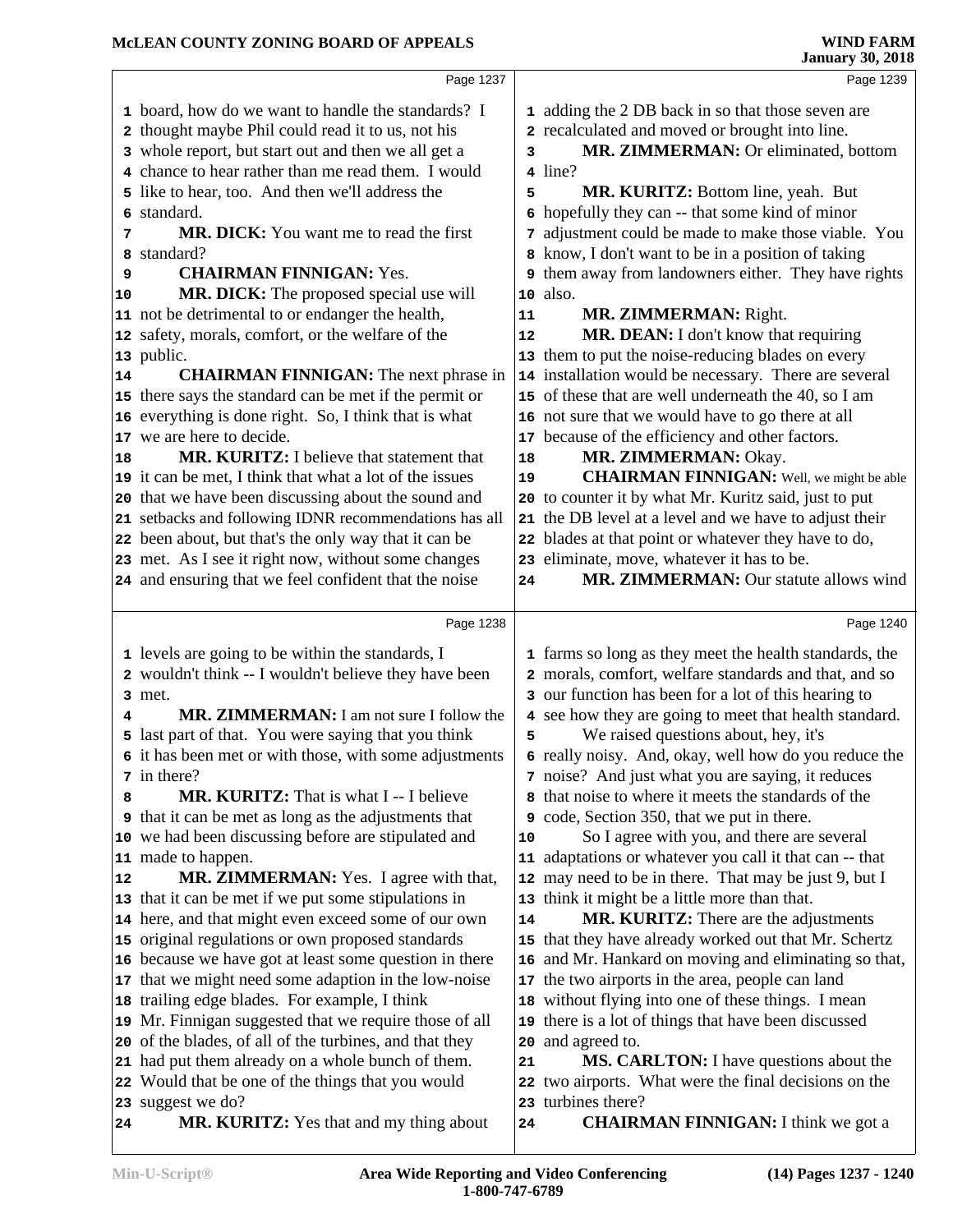|    | Page 1241                                                                                  |                | Page 1243                                                                                |  |
|----|--------------------------------------------------------------------------------------------|----------------|------------------------------------------------------------------------------------------|--|
|    | 1 report last night on that. I mean but -- that told                                       |                | 1 what he said.                                                                          |  |
|    | 2 which ones they were going to move.                                                      | $\overline{a}$ | MR. DEAN: Phil, can you tell us what the                                                 |  |
| 3  | MS. CARLTON: I think didn't think they                                                     |                | 3 agreement last night said? Quote it.                                                   |  |
|    | 4 moved or I mean I didn't think they eliminated them                                      | 4              | MR. KURITZ: I've got the letter dated the                                                |  |
|    | 5 all, and I thought both airports requested that for                                      |                | 5 18th.                                                                                  |  |
|    | 6 safety reasons. No?                                                                      | 6              | MS. CARLTON: 18th?                                                                       |  |
| 7  | MR. DEAN: What I recall is they moved                                                      | 7              | MR. KURITZ: The January 18th, to the                                                     |  |
|    | 8 them out of the way and the airport operators were                                       |                | 8 McLean County Zoning Board of Appeals, Applicant's                                     |  |
|    | 9 comfortable with it or they accepted that. Maybe                                         |                | 9 Exhibit Number 18. It says that Mr. Thacker and                                        |  |
|    | 10 they didn't.                                                                            |                | 10 Mr. Gray have reached an agreeable solution to                                        |  |
| 11 | MS. CARLTON: One of them was not                                                           |                | 11 maintain a safe operating area near Thacker Airport.                                  |  |
|    | 12 comfortable with it, I would not say.                                                   |                | 12 Invenergy has offered to remove Wind Turbine 22                                       |  |
| 13 | MR. DEAN: Well, he came up here and                                                        |                | 13 completely from project and move Wind Turbine 23 to                                   |  |
|    | 14 testified that he -- I am going to make sure what                                       |                | 14 the total distance of 2700 feet from the east side                                    |  |
|    | 15 his wording was -- but he testified that he was --                                      |                | 15 of the runway. Mr. Thacker has indicated this plan                                    |  |
|    | 16 -- he recognized that they had done something.                                          |                | 16 would be a workable solution for flight operations                                    |  |
| 17 | MS. CARLTON: He was not satisfied. I                                                       |                | 17 around the airport. AOPA supports this resolution                                     |  |
|    | 18 took notes on what he said. He was not satisfied.                                       |                | 18 but would also ask for future consideration be given                                  |  |
| 19 | <b>CHAIRMAN FINNIGAN:</b> Do we know that?                                                 |                | 19 to removing Turbine 23.                                                               |  |
| 20 | MR. DICK: Mr. Schertz said that this may                                                   | 20             | That was AOPA, not Mr. Thacker.<br>MS. CARLTON: So your letter is not                    |  |
|    | 21 mitigate some risk, is what he said. He negotiated                                      | 21             |                                                                                          |  |
| 23 | 22 with Invenergy the moving of two of those turbines.<br>MS. TURNER: That's what he said. | 23             | 22 written by Mr. Thacker, is what you are saying?<br>MR. KURITZ: No. This is from AOPA. |  |
| 24 | <b>CHAIRMAN FINNIGAN:</b> And I think they                                                 | 24             | MS. CARLTON: Right. And this letter is                                                   |  |
|    |                                                                                            |                |                                                                                          |  |
|    |                                                                                            |                |                                                                                          |  |
|    | Page 1242                                                                                  |                | Page 1244                                                                                |  |
|    | 1 lowered the tallest one at the end of the runway.                                        |                | 1 written by Mr. Thacker, and then he testified I                                        |  |
|    | 2 They made it a shorter turbine there and moved some.                                     |                | 2 thought last night.                                                                    |  |
|    | 3 And Mr. Thacker's, I think that they probably did                                        | 3              | MR. KURITZ: No. That was Mr. Schertz.                                                    |  |
|    | 4 what he asked, if I remember right.                                                      | 4              | MR. ZIMMERMAN: That was Schertz.                                                         |  |
| 5  | MS. CARLTON: I have that he eliminated                                                     | 5              | MS. CARLTON: Okay.                                                                       |  |
|    | 6 one of them but the other one was moved, and he                                          | 6              | MR. ZIMMERMAN: I think fundamentally he                                                  |  |
|    | 7 wasn't satisfied with that.                                                              |                | 7 can't be too enthusiastic about that, about saying                                     |  |
| 8  | MS. TURNER: When you say he, are you                                                       |                | 8 -- I don't think that anybody who is operating an                                      |  |
| 9  | talking Mr. Schertz?                                                                       |                | <b>9</b> airport will say that eliminates all risk because                               |  |
| 10 | MS. CARLTON: Mr. Thacker.                                                                  |                | 10 saying that on record in a public forum, having been                                  |  |
| 11 | MS. TURNER: Mr. Thacker provided us a                                                      |                | 11 sworn in, might have legal implications. He is                                        |  |
|    | 12 letter, didn't he?                                                                      |                | 12 never going to -- I don't think he -- he is never                                     |  |
| 13 | MR. ZIMMERMAN: Yeah.                                                                       |                | 13 going to say, oh, that is going to take all the                                       |  |
| 14 | MS. CARLTON: Yeah, and I've got it here                                                    |                | 14 risks out of flying, especially in those                                              |  |
|    | 15 someplace.                                                                              |                | 15 circumstances. So I think that may have been the                                      |  |
| 16 | MR. BANGERT: The January 17 letter?                                                        |                | 16 circumstance. I think he reached an agreement, but                                    |  |
| 17 | MS. CARLTON: This is what my letter says:                                                  |                | 17 he didn't come in here and say, oh, it's taking away                                  |  |
|    | 18 Of course, elimination of Turbine 23 is the best                                        | 18             | all the risk.                                                                            |  |
|    | 19 interest of Thacker Airport.                                                            | 19             | MR. KURITZ: He did say, though, in that                                                  |  |
| 20 | <b>MS. TURNER:</b> What is the date of that?                                               | 20             | letter on 17, that, of course, elimination of                                            |  |
| 21 | MS. CARLTON: This was handed out on                                                        |                | 21 Turbine 23 is in the best interest of Thacker                                         |  |
|    | 22 Thursday, January 25. The date on the letter was                                        |                | 22 Airport in that letter, too.                                                          |  |
| 24 | 23 the 17th.<br>I want to see if I can find my note from                                   | 23             | MS. CARLTON: And I personally feel that<br>24 that is very important. It's an airport.   |  |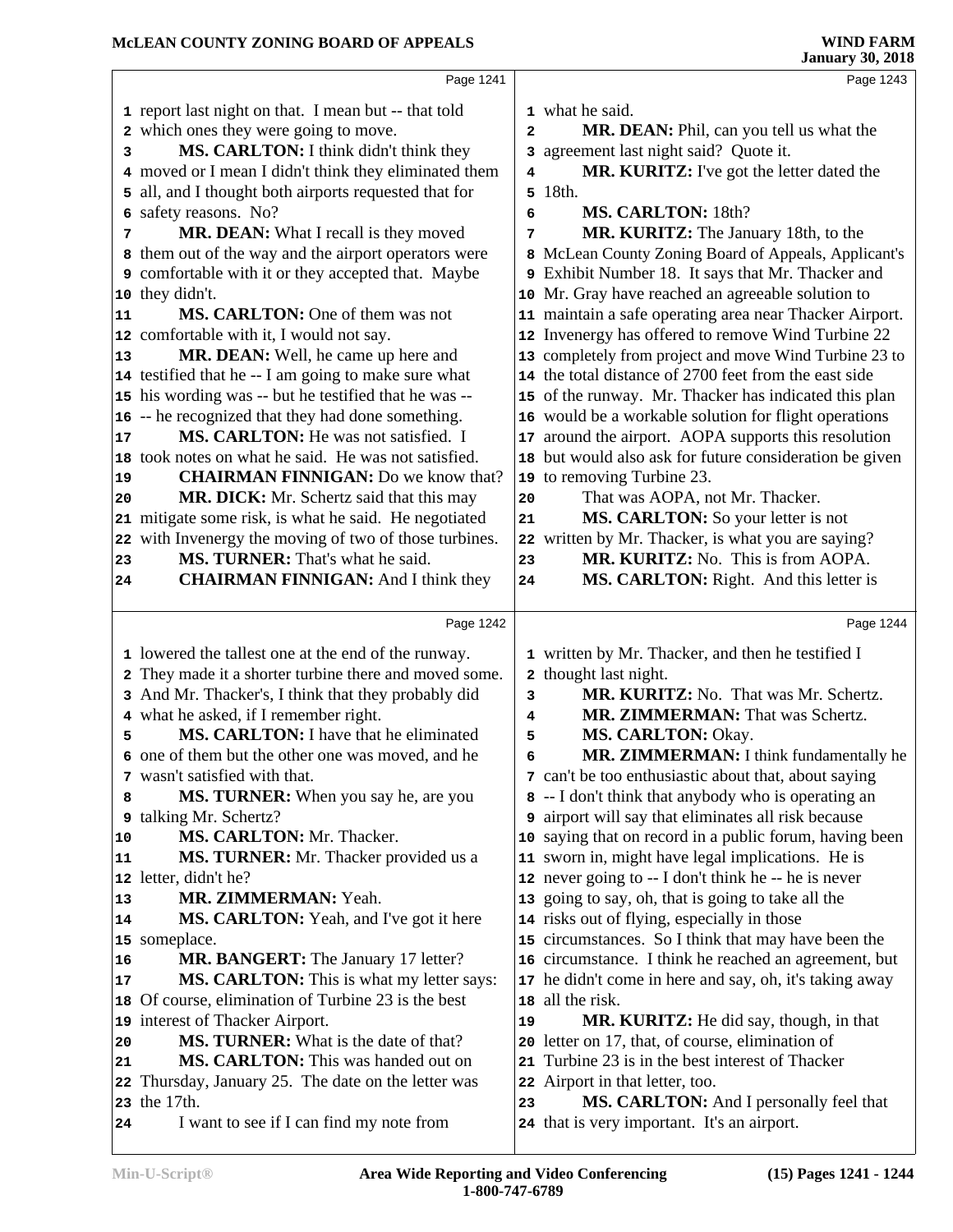|    | Page 1245                                                                                              |                | Page 1247                                                                                                   |
|----|--------------------------------------------------------------------------------------------------------|----------------|-------------------------------------------------------------------------------------------------------------|
| 1  | <b>CHAIRMAN FINNIGAN:</b> I think we asked the                                                         |                | 1 them it just has to be that way.                                                                          |
|    | 2 question when that came up, has an agreement been                                                    | $\overline{a}$ | MR. KURITZ: Yes.                                                                                            |
|    | 3 made, and the answer was yes. So that was my                                                         | 3              | MR. ZIMMERMAN: On the -- the Illinois DNR                                                                   |
|    | 4 understanding, that the agreement was made and he                                                    |                | 4 said they want to have three-year studies, and I                                                          |
|    | 5 was satisfied with that; but I might be mistaken,                                                    |                | 5 think that is a reasonable request, too. I would                                                          |
|    | 6 but that is my recollection.                                                                         |                | 6 like to make sure that that gets done. This is not                                                        |
| 7  | MR. DICK: We have it in writing that                                                                   |                | 7 a big burden and it would solve a lot of -- it will                                                       |
| 8  | Mr. Thacker is okay with the compromise.                                                               |                | 8 save a lot of time in the future, if we adapted it                                                        |
| 9  | MR. KURITZ: Mr. Chairman, should we start                                                              |                | all. But I want to underline that.                                                                          |
|    | 10 listing for what we are saying needs to be done?                                                    | $10$           | <b>CHAIRMAN FINNIGAN:</b> Did you have something                                                            |
| 11 | <b>CHAIRMAN FINNIGAN:</b> We are going to have                                                         |                | 11 else, Chris?                                                                                             |
|    | 12 to do it at sometime. If we want to do it or have                                                   | 12             | MS. CARLTON: No. I am looking something                                                                     |
|    | 13 staff do it for us. In the past Phil has been                                                       |                | 13 else up.                                                                                                 |
|    | 14 agreed to interpret what we say, and then we can                                                    | 14             | MS. TURNER: I think the other thing we                                                                      |
|    | 15 acknowledge it at the end if that is right. Would                                                   |                | 15 need to -- on down it mentions the decommissioning                                                       |
|    | 16 you be in agreement with that?                                                                      | 16             | guidelines, and just make sure that those prices are                                                        |
| 17 | MR. DICK: I'll do what you request.                                                                    | 17             | updated to indicate going to 5 feet, which I think                                                          |
| 18 | <b>CHAIRMAN FINNIGAN:</b> That wasn't the answer                                                       |                | 18 is the \$52,000 figure.                                                                                  |
|    | 19 I thought you were going to tell me. I am not sure                                                  | 19             | <b>CHAIRMAN FINNIGAN:</b> We have a number right                                                            |
|    | 20 now if you want to do it.                                                                           |                | 20 here.                                                                                                    |
| 21 | Okay. We got a volunteer right here, so                                                                | 21             | MS. TURNER: I had it, too.                                                                                  |
|    | 22 Samantha is going to do that for us. I think it                                                     | 22             | MR. ZIMMERMAN: 52,809 per turbine, and I                                                                    |
|    | 23 just frees us up to do other things. Somebody can                                                   |                | 23 believe they adapted -- that number is 52,809 per                                                        |
|    | 24 -- and she will read back things to us and we can                                                   |                | 24 turbine and our statute is 35,000. So it's                                                               |
|    |                                                                                                        |                |                                                                                                             |
|    | Page 1246                                                                                              |                | Page 1248                                                                                                   |
|    |                                                                                                        |                |                                                                                                             |
|    |                                                                                                        |                |                                                                                                             |
|    | 1 agree with it. It might sound differently when she                                                   |                | 1 significantly above, and we are stating in this that                                                      |
| 3  | 2 reads it back, right?<br>MR. ZIMMERMAN: If she has kept you in                                       |                | 2 it can be adapted upward, adjusted upward as needed,<br>3 should that be found in the future.             |
| 4  | this long, I think we can rely on her.                                                                 | 4              | I think that the applicant has already                                                                      |
| 5  | MR. KURITZ: So that my two items I guess                                                               |                |                                                                                                             |
|    | 6 are (1) that they will comply with all of the IDNR                                                   |                | 5 stipulated that that is in their proposal, but we<br>6 will make sure it gets in there by having Samantha |
|    | 7 recommendations, which includes deletion of -- which                                                 |                | 7 write it down.                                                                                            |
|    | 8 will mean that Turbine 91 has to disappear.                                                          | 8              | <b>MS. TURNER:</b> And I would also like to                                                                 |
| 9  | And my second issue is that the 2 decibels                                                             |                | <b>9</b> align -- I don't know if this is the place to do it                                                |
|    | 10 needs to be added back on to the report, and that                                                   |                | 10 or later -- but align the agricultural agreement as                                                      |
|    | 11 the 7 receptors that have a DB value of over -- of                                                  | 11             | stipulations in ours and defer to the agricultural                                                          |
|    | 12 41 or more need to be dealt with so that they are in                                                | 12             | agreement. I think theirs was 11 years and ours                                                             |
|    | 13 compliance with the IDNR standard.                                                                  |                | 13 stated 12 years that they would start putting money                                                      |
| 14 | <b>MS. TURNER:</b> You mean 40 or more, correct?                                                       |                | 14 into an escrow or getting a surety bond, whatever                                                        |
| 15 | MR. KURITZ: It's actually 41. The IPCB                                                                 |                | 15 that was.                                                                                                |
|    | 16 -- in that California report in there it says 41 is                                                 | 16             | <b>MS. WALLEY:</b> Are you talking about the                                                                |
|    | 17 the nighttime maximum range.                                                                        | 17             | requirements for the AIMA.                                                                                  |
| 18 | MS. TURNER: Okay. So what you are saying                                                               | 18             | MS. TURNER: Yes, AMA.                                                                                       |
|    | 19 is once they add those two back in, any that are                                                    | 19             | MS. WALLEY: What I can tell you is AIMA                                                                     |
|    | 20 over 41?                                                                                            |                | 20 is state law, and the same, we would defer. The                                                          |
| 21 | <b>MR. KURITZ:</b> 41 or over need to be revised                                                       |                | 21 state law -- I don't want to say trump, but it will                                                      |
|    | 22 to be less than 41.                                                                                 |                | 22 control. So if AMA is 11 years, 11 years will be                                                         |
| 23 | <b>CHAIRMAN FINNIGAN:</b> And we are not going<br>24 to tell them how to do that. We are going to tell | 23             | the trigger point, and they will then by default<br>24 because it's a year earlier.                         |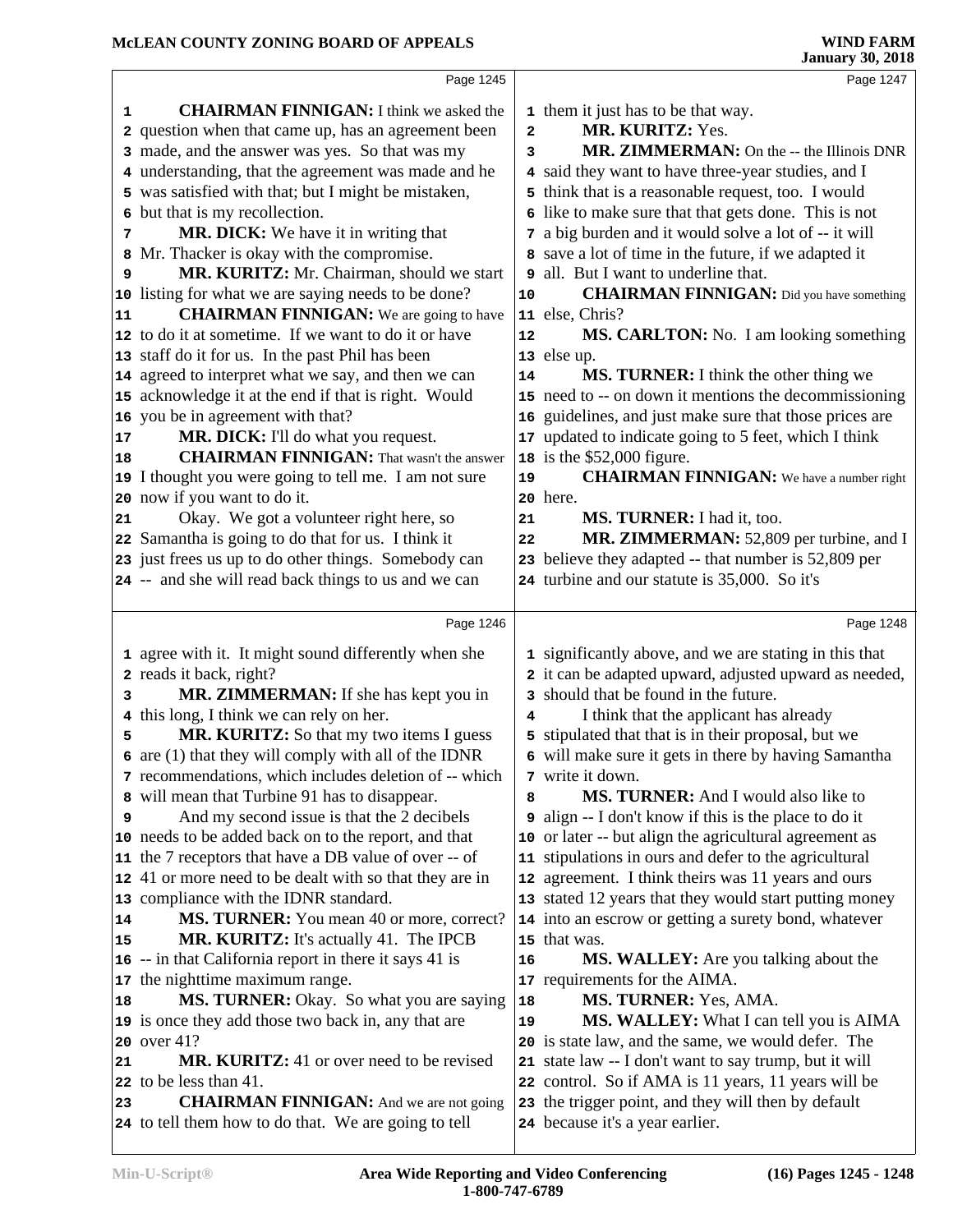|                |                                                         |    | <b>January 30, 2018</b>                                     |
|----------------|---------------------------------------------------------|----|-------------------------------------------------------------|
|                | Page 1249                                               |    | Page 1251                                                   |
| 1              | <b>MS. TURNER:</b> That would -- there just             |    | 1 they gave to the local emergency and fire                 |
|                | 2 isn't -- in many in different places it's differing,  |    | 2 procedures, fire districts and that. That is not          |
|                | 3 so I just want to make sure that we have that clear.  |    | 3 much money, and it may not be enough to provide the       |
| 4              | MS. WALLEY: So do you want language that                |    | 4 local fire districts and the local emergency              |
|                | 5 adheres specifically to AMA or that they start with   |    | 5 services. May they never be used, but I would like        |
|                | 6 the decommissioning procedures in accordance with     |    | 6 to have some more assurances on that front. I am          |
|                | 7 AMA? How do you want that?                            |    | 7 not sure exactly how to get that and how to put it        |
| 8              | MS. TURNER: That is fine. Strictly with                 |    | 8 into the wording, but I would like to have more           |
|                | 9 AMA.                                                  |    | 9 support for local fire and emergency services come        |
| 10             | MS. WALLEY: Okay.                                       |    | 10 in there.                                                |
| 11             | MR. KURITZ: I did have one thought or                   | 11 | <b>CHAIRMAN FINNIGAN:</b> Is that within our                |
|                | 12 issue with the decommissioning dollars. I agree,     |    | 12 power to put?                                            |
|                | 13 when you look at the total proposal, it's, instead   | 13 | MS. WALLEY: I would tell you, you have to                   |
|                | 14 of the 5 million 200 thousand or whatever it is,     |    | 14 be able to point to an ordinance or a statute or         |
|                | 15 it's 11 million and change when you add in the --    |    | 15 something of that nature. And I am looking at the        |
|                | 16 when you add in the dollars that are captured from   |    | 16 standards in the special use, looking at the             |
|                | 17 selling off the metals and the turbine parts. So I   |    | 17 specific ordinance that we have with regard to wind      |
|                | 18 think that, when you factor that in, that these      |    | 18 farms. I guess you -- I am not seeing anything that      |
|                | 19 costs are appropriate; however, if they only went to |    | 19 would allow for that. I understand the concern, but      |
|                | 20 decommission one or two, there are setup costs that  |    | 20 unless someone can point to something specific, in       |
|                | 21 are divided out amongst those, including erecting    |    | 21 my review, I don't see anything that would give the      |
|                | 22 these huge cranes and getting this equipment there,  |    | 22 board that authority.                                    |
|                | 23 and that \$52,000 won't come close to covering it.   | 23 | MR. ZIMMERMAN: Yeah, that's unfortunate.                    |
|                | 24 So I don't know how we would handle that, but any    |    | 24 They have coordination with local -- we have             |
|                | Page 1250                                               |    | Page 1252                                                   |
|                | 1 partial decommissioning might be an issue.            |    | 1 coordination with local fire department and submit        |
| $\overline{a}$ | MS. TURNER: The decommissioning money                   |    | 2 to local fire department's copy of the site plan and      |
|                | 3 only comes into consideration due to the surety       |    | 3 a few other things and they have to comply with           |
|                | 4 bond. That only comes in if they abandon it without   |    | 4 that. I guess it's a point that we would like them        |
|                | 5 doing it. So they are paying whatever it costs to     |    | 5 to cooperate. We can't really put it in as a              |
|                | 6 decommission those. And we get the bond just in       |    | <b>6</b> stipulation, so too bad.                           |
|                | 7 case they abandon it so that we can go in and pay.    | 7  | MR. STOCKS: There is coordination that                      |
| 8              | And according to AMA we are allowed to                  |    | 8 happens between the emergency services and the            |
| 9              | have that estimated again at 10 years before it         |    | <b>9</b> townships. Usually they hold a meeting beforehand, |
|                | 10 kicks in at the 11, and they have to provide a       |    | 10 and there is a mass e-mail that gets sent out            |
|                | 11 surety bond on that new estimate at 10 years.        |    | 11 usually on a daily basis on a project like this.         |
| 12             | <b>MR. KURITZ:</b> What if they only abandon a          | 12 | MR. ZIMMERMAN: Okay. And I am not sure                      |
|                | 13 portion of them?                                     |    | 13 what additional equipment needs to be purchased, if      |
| 14             | <b>MS. TURNER:</b> We have the whole bond.              |    | 14 anything. And who is buying that equipment if we         |
| 15             | MR. ZIMMERMAN: And in the health, safety                |    | 15 don't have it? We haven't heard testimony to that        |
|                | 16 -- we are in the health/safety issue. The applicant  |    | 16 effect. I just don't want to burden the local fire       |
| 17             | said they will, on number 11 of the stipulation, the    | 17 | and police departments, especially since many of            |
| 18             | applicant will coordinate and provide aid to local      |    | 18 them are volunteers, to come up with a bunch of new      |
|                | 19 fire districts and to promote safety and emergency   |    | 19 equipment when there is multi-hundred-million-dollar     |
|                | 20 response procedures. Yes, that is good. I am         |    | 20 projects going on that they are going to have to         |
|                | 21 saying I would like to have provide aid set to some  |    | 21 deal with. I hope they don't have to deal with           |

- saying I would like to have provide aid set to some
- dollar amount. In the first hearing they said,
- well, it was a few hundred million dollars for the overall organization. There is only \$29,000 that

**1-800-747-6789**

 anything. But if a tornado or something goes through there, I want everybody to be well prepared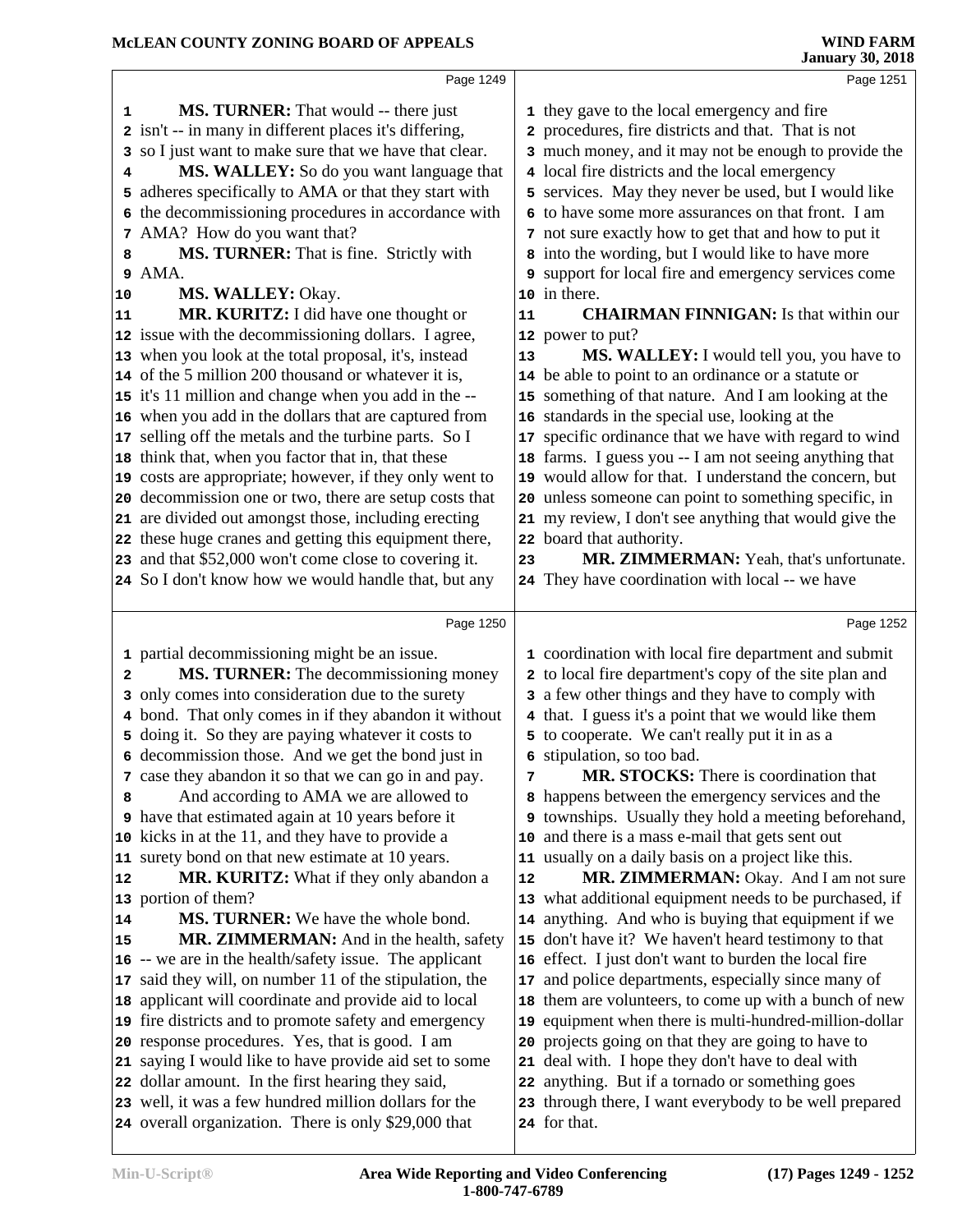|                                            | Page 1253                                                                                                                                                                                                                                                                                                                                                                                                                                                                                                                                                                                                                                                                                                                                                                                                                                                                                                                                                                                                                                                                                                                                                                                                                                                        |                                                                      | Page 1255                                                                                                                                                                                                                                                                                                                                                                                                                                                                                                                                                                                                                                                                                                                                                                                                                                                                                                                                                                                                                                                                                                                                                                          |
|--------------------------------------------|------------------------------------------------------------------------------------------------------------------------------------------------------------------------------------------------------------------------------------------------------------------------------------------------------------------------------------------------------------------------------------------------------------------------------------------------------------------------------------------------------------------------------------------------------------------------------------------------------------------------------------------------------------------------------------------------------------------------------------------------------------------------------------------------------------------------------------------------------------------------------------------------------------------------------------------------------------------------------------------------------------------------------------------------------------------------------------------------------------------------------------------------------------------------------------------------------------------------------------------------------------------|----------------------------------------------------------------------|------------------------------------------------------------------------------------------------------------------------------------------------------------------------------------------------------------------------------------------------------------------------------------------------------------------------------------------------------------------------------------------------------------------------------------------------------------------------------------------------------------------------------------------------------------------------------------------------------------------------------------------------------------------------------------------------------------------------------------------------------------------------------------------------------------------------------------------------------------------------------------------------------------------------------------------------------------------------------------------------------------------------------------------------------------------------------------------------------------------------------------------------------------------------------------|
| 1<br>2<br>3<br>5.<br>6<br>${\bf 12}$<br>19 | <b>MR. STOCKS:</b> Sure. And I cannot answer<br>what additional equipment they would need as well.<br>MR. ZIMMERMAN: I guess, by mentioning it,<br>4 I would hope that the applicants are hearing our<br>concerns for that.<br>MR. BANGERT: We also heard from the crowd<br>7 when these other wind farms that went up there was<br>8 some concerns as to emergency -- if there was an<br>9 emergency, how could they have gotten to some of<br>10 these homes. There was not a communication<br>11 necessarily that the road was going to be blocked.<br>Maybe, Jerry, you can help out with that,<br>13 if there is an avenue of communication, that there<br>14 can be some assurance that these people aren't going<br>15 to be left in the cold should this take place. Is<br>16 there some way to communicate to these people or at<br>17 least some assurance that they will have another<br>18 route?<br>MR. STOCKS: Yeah, I agree with that, with<br>20 some of the testimony that was given about that. I<br>21 don't know circumstances of where that gentleman<br>22 lived and where the access road was and why he was<br>23 cut off from his residence, but we do routinely see                                                                    | 5<br>10<br>18<br>21                                                  | 1 in the morning. You know, I am not saying this<br>2 would be that simple but it would be a way of<br>3 communicating through the radio or somewhere and<br>4 would be helpful.<br>But, also, this was completely blocked.<br>6 Most times a rescue would go through a field to get<br>7 to a house. I mean I've not seen it. They won't<br>8 spend any time messing around. They do what they've<br>9 got to do.<br>MR. ZIMMERMAN: And with that e-mail going<br>11 out every time, they probably include EMTs and other<br>12 emergency services saying we are working in such and<br>13 such section and it would be very useful if the<br>14 people involved knew that these five people were<br>15 there and had known of any special circumstances<br>16 there. Just, I would rather have people be<br>17 over-prepared and never have to use that.<br>And this may be just a word to the wise<br>19 that we would really like the applicants to have<br>20 that kind of coordination going on with the local<br>health and safety people, that I think there are a<br>22 lot of messages coming through here, but we are very<br>23 concerned about the health and safety. |
|                                            | 24 that they have access at all times. We do close the                                                                                                                                                                                                                                                                                                                                                                                                                                                                                                                                                                                                                                                                                                                                                                                                                                                                                                                                                                                                                                                                                                                                                                                                           | 24                                                                   | <b>CHAIRMAN FINNIGAN:</b> I'll ask the question:                                                                                                                                                                                                                                                                                                                                                                                                                                                                                                                                                                                                                                                                                                                                                                                                                                                                                                                                                                                                                                                                                                                                   |
|                                            | Page 1254                                                                                                                                                                                                                                                                                                                                                                                                                                                                                                                                                                                                                                                                                                                                                                                                                                                                                                                                                                                                                                                                                                                                                                                                                                                        |                                                                      | Page 1256                                                                                                                                                                                                                                                                                                                                                                                                                                                                                                                                                                                                                                                                                                                                                                                                                                                                                                                                                                                                                                                                                                                                                                          |
| 5<br>13<br>22                              | 1 road down on certain periods of time for crane<br>2 crossings and other things, for equipment to get<br>3 delivered, but it should not impede the access to<br>4 the residents.<br>And so, yeah, I think there needs to be<br>6 some better communication there on a daily basis.<br>7 Like I said, I don't know the circumstances. I<br>8 never did hear too much on previous wind farms that<br><b>9</b> there had been an issue as far as people not being<br>10 able to get to their home. But that is all I can --<br>11 we know, with that gentleman's testimony, that is<br>12 the first thing I heard anything like that.<br>MR. KURITZ: Couldn't 911 operators be<br>14 clued into the loop on these conversations on a<br>15 daily and know that there is going to be a roadblock<br>16 issue? Because there is such a thing as Life<br>17 Flight, if you had to fly a helicopter in to pick<br>18 somebody up, somebody having a heart attack or<br>19 something like that. If the 911 operator knew that<br>20 the road was blocked they could go right straight to<br>21 that.<br><b>CHAIRMAN FINNIGAN:</b> I mean you hear road<br>23 blockages in Bloomington all the time for sewer<br>24 repair and all this, and that is on WJBZ first thing | 3<br>9<br>10<br>${\bf 11}$<br>12<br>15<br>17<br>18<br>20<br>21<br>22 | 1 Are we satisfied that we can move on from standard 1<br>2 or do you want to talk about it some more?<br>MR. KURITZ: Is everyone satisfied about<br>4 the airport, that the airports are in good shape? I<br>5 mean both of them responded that they had an<br>6 agreement and that they were happy with one part but<br>7 they still each had one turbine that they would like<br>8 to see go away.<br><b>MS. TURNER:</b> I feel the airports have been<br>addressed, and I am okay with moving on.<br>MR. ZIMMERMAN: Uh-huh.<br><b>CHAIRMAN FINNIGAN:</b> I got a nod from<br>13 Chris. She is the one that addressed that. Is your<br>14 question answered?<br>MS. CARLTON: No. I am still not<br>16 satisfied. I think airports are very important, and<br>both gentlemen initially were dissatisfied. The<br>wording in the letter is, you know, it sounds like,<br>19 well, I have to accept this but I am not really<br>satisfied. So, I mean, I am only one person, but<br>that is how I feel.<br><b>CHAIRMAN FINNIGAN:</b> Everybody's voice is<br>23 important in this, so we want you to say what you<br>24 want to say.                                               |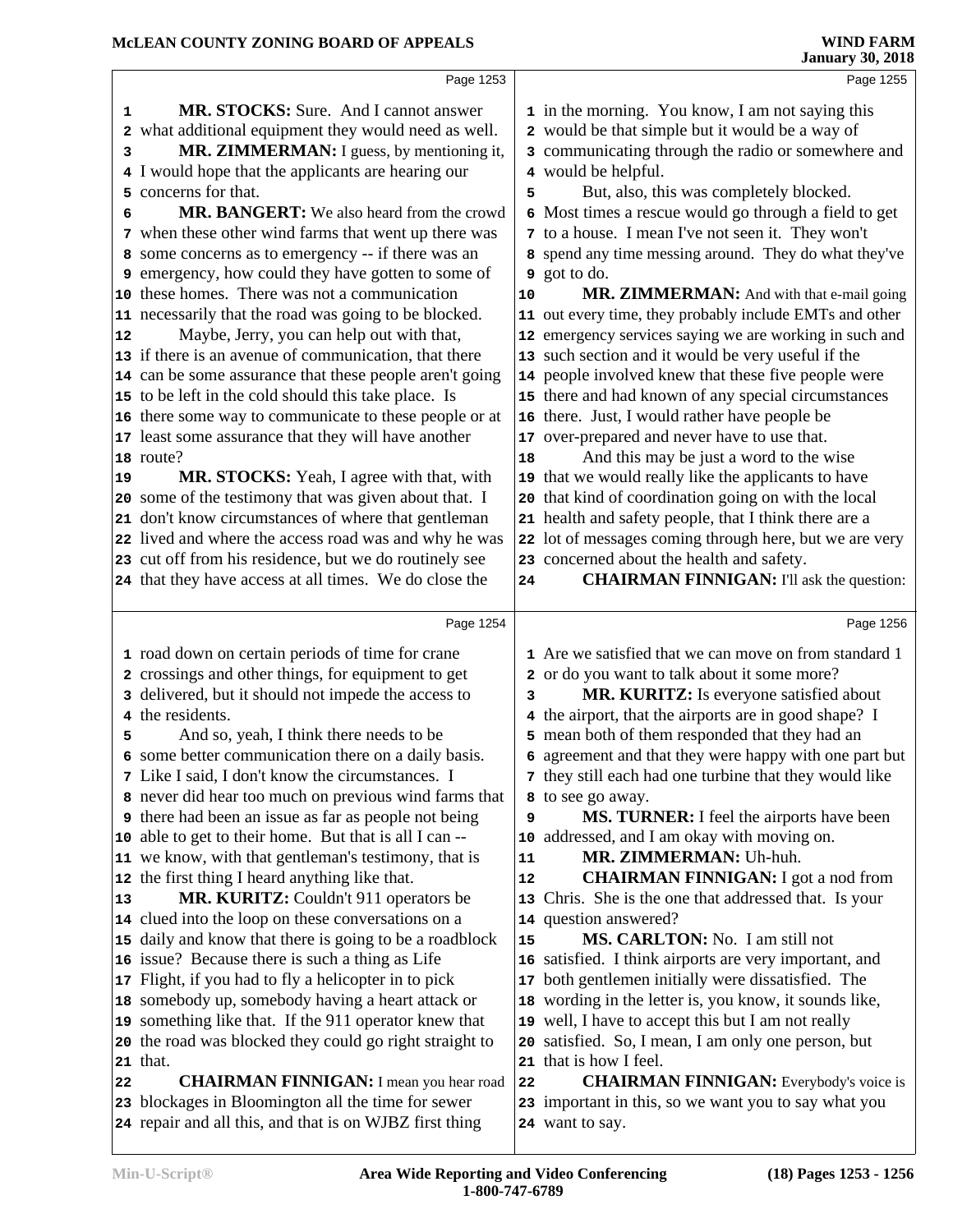|    | Page 1257                                               |                         | Page 1259                                               |  |
|----|---------------------------------------------------------|-------------------------|---------------------------------------------------------|--|
| 1  | MR. BANGERT: Yeah. If they moved off of                 |                         | 1 what the testimony I heard.                           |  |
|    | 2 center and agreed to compromise, because I didn't     | $\overline{\mathbf{c}}$ | MR. ZIMMERMAN: What was interesting,                    |  |
|    | 3 hear any mention of expansion, which this would       |                         | 3 again, this being the fourth wind turbine project     |  |
|    | 4 eliminate the potential for expansion I am guessing   |                         | 4 I've heard, too, is the number of complaints in the   |  |
|    | 5 for them if they compromised on what we see before    |                         | 5 various counties where -- not only ours but in other  |  |
|    | 6 us.                                                   |                         | 6 places where they have had wind farms, and there      |  |
| 7  | <b>CHAIRMAN FINNIGAN:</b> What I am seeing is I         |                         | 7 haven't been dramatic -- there haven't been hardly    |  |
| 8  | think maybe we ought to move to standard 2.             |                         | 8 any complaints at all, and the few that were there    |  |
| 9  | Phil, would you read that to us?                        |                         | <b>9</b> -- there were a couple in one county that were |  |
| 10 | MR. DICK: Could I read this? Maybe -- I                 |                         | 10 dismissed, and they didn't have the changes in       |  |
|    | 11 don't think you maybe -- are you reading the letter  |                         | 11 property assessment values or anything like that.    |  |
|    | 12 from Bill Thacker from January 17?                   |                         | 12 So, we heard some evidence on that and I don't       |  |
| 13 | MS. CARLTON: Yeah.                                      |                         | 13 think -- we have been looking for this because we    |  |
| 14 | MR. DICK: And you think that he's still                 |                         | 14 are all concerned about it. We heard a lot of        |  |
|    | 15 not satisfied?                                       |                         | 15 people saying I am worried about my property value;  |  |
| 16 | MS. CARLTON: Yeah. I think when he says                 |                         | 16 but we haven't found that that has been true over a  |  |
|    | 17 it's not in the best interest of Thacker Airport, I  |                         | 17 very long, over a long period of time. Short-term,   |  |
|    | 18 don't think that sounds like he's satisfied. And,    |                         | 18 absolutely can happen mostly from fear I suppose.    |  |
|    | 19 you know, there's a very long letter that he wrote   | 19                      | MS. TURNER: And I think, you know, it's                 |  |
|    | 20 to us prior to that.                                 |                         | 20 easy to dismiss that unless you are trying to sell   |  |
| 21 | And I just, again, I think if we are                    |                         | 21 your house in that short term, and then it's very    |  |
|    | 22 talking about safety issues, we don't want our       |                         | 22 hard to dismiss.                                     |  |
|    | 23 airplanes crashing because of a wind farm being in   | 23                      | And what we're allowing here, what has                  |  |
|    | 24 the way.                                             |                         | 24 been asked is that we give them three years on this. |  |
|    |                                                         |                         |                                                         |  |
|    |                                                         |                         |                                                         |  |
|    | Page 1258                                               |                         | Page 1260                                               |  |
| 1  | MS. TURNER: I feel that Mr. Thacker would               |                         | 1 And my only question is -- it's truly a question --   |  |
|    | 2 have come back and talked to us or at least given in  |                         | 2 is three years -- that's three years of uncertainty   |  |
|    | 3 closing or verbalized that he wasn't happy if, in     |                         | 3 potentially for them to complete the project. Is      |  |
|    | 4 fact, he wasn't. And after that agreement was         |                         | 4 that something that we should allow or should we      |  |
|    | 5 reached, we didn't hear from him again after they     |                         | 5 stick to the two years?                               |  |
|    | 6 submitted that.                                       | 6                       | MR. DEAN: I think it's three years from                 |  |
| 7  | MS. CARLTON: Well, that is all I have to                |                         | 7 the start of the project. Is that correct?            |  |
|    | 8 say.                                                  | 8                       | MR. DICK: That's correct.                               |  |
| 9  | MR. DICK: The proposed special use will                 | 9                       | MS. TURNER: Right. So they have -- it                   |  |
|    | 10 not be injurious to the use and enjoyment of other   |                         | 10 could be more than three years?                      |  |
|    | 11 property in the immediate vicinity for purposes      | 11                      | MR. DEAN: Would you say the other wind                  |  |
|    | 12 already permitted or substantially diminish property |                         | 12 farms typically have been built within a year?       |  |
|    | 13 values in the immediate area.                        | 13                      | MR. DICK: I can't really say. One of                    |  |
|    | MR. KURITZ: This is my fourth wind farm                 |                         | 14 them was never built and one of them got delayed     |  |
|    | 15 hearing, and this is -- the devaluation of property  |                         | 15 about a couple years because of issues. But they     |  |
|    | 16 has been a big issue on all four of them and a big   |                         | 16 conceivably -- the reason these both are kind of in  |  |
|    | 17 worry, and it's understandable; but to this point in | 17                      | a hurry is because they think they might be able to     |  |
|    | 18 time the only information, other than my gut and the |                         | 18 get started right away, but you really can't tell    |  |
|    | 19 people's gut feelings, people found the only data    |                         | 19 because there's still variables.                     |  |
|    | 20 and the only studies show that it really doesn't     | 20                      | <b>CHAIRMAN FINNIGAN: I know it's not the</b>           |  |
|    | 21 affect residential prices, at least in the           |                         | 21 same, but a lot of times we will give people that    |  |
| 14 | 22 long-term, and, if anything, if you've got a wind    |                         | 22 come in for a special use or a variance or whatever, |  |
|    | 23 turbine on your property, and you are selling your   |                         | 23 special use for a house in a county, a little extra  |  |
|    | 24 farm, it actually increases the value of the land is |                         | 24 time because there's a lot of variables in it, you   |  |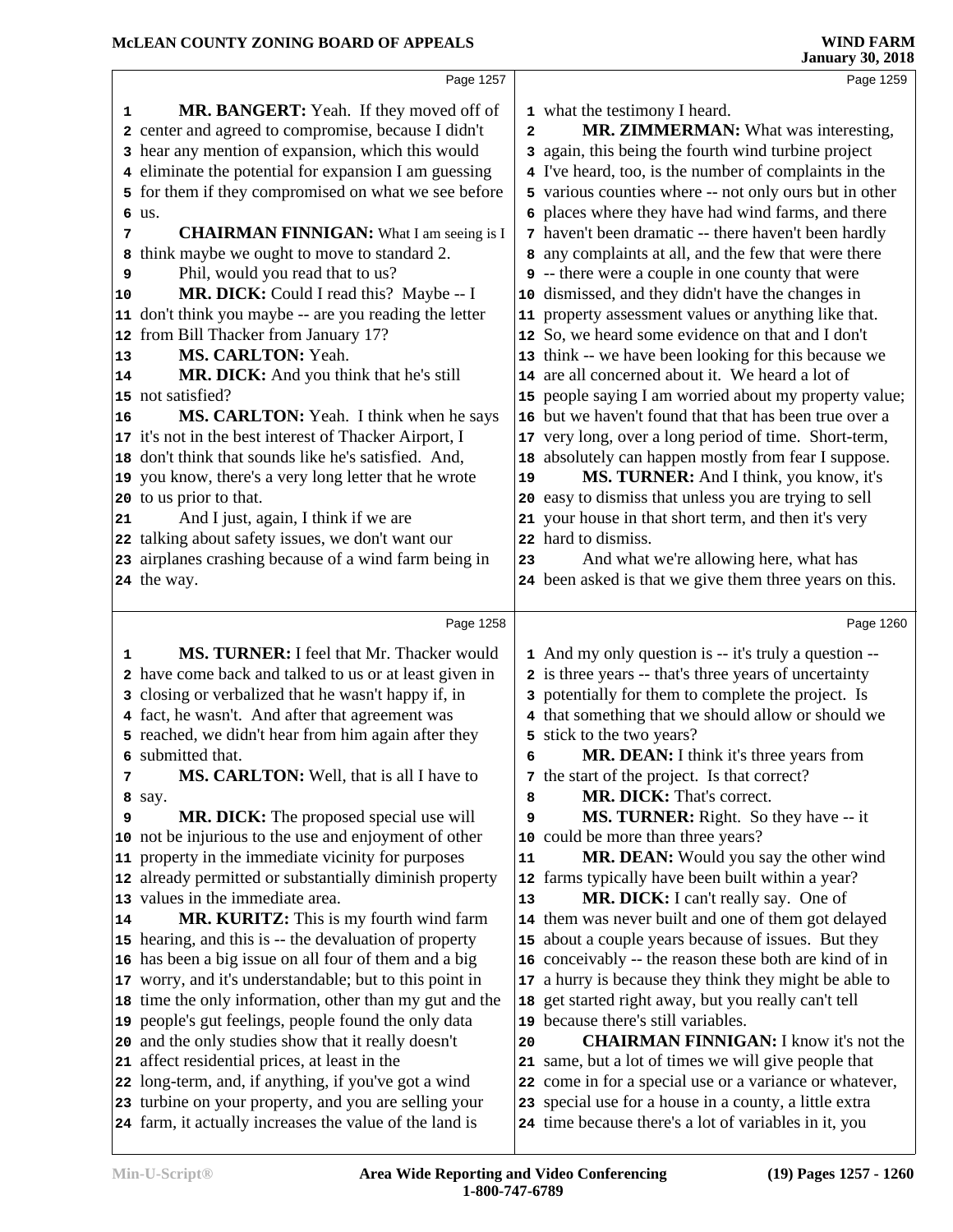|    | Page 1261                                                                                                     |    | Page 1263                                                                      |  |
|----|---------------------------------------------------------------------------------------------------------------|----|--------------------------------------------------------------------------------|--|
|    | 1 know. This is more important; I know that. But                                                              |    | 1 if the board says it meets this standard, we're kind                         |  |
|    | 2 it's not something that they are asking for that we                                                         |    | 2 of moving through with the rest of them.                                     |  |
|    | 3 won't do.                                                                                                   | 3  | MR. KURITZ: The injurious to the use and                                       |  |
| 4  | <b>MS. TURNER:</b> How long after it is approved                                                              |    | 4 enjoyment of property and the immediate vicinity for                         |  |
|    | 5 by the county board are they allowed to continue to                                                         |    | 5 purposes already permitted, that part of it, I think                         |  |
|    | 6 change the location of the turbines after that                                                              |    | 6 that our changes to the decibel levels are going to                          |  |
|    | 7 point?                                                                                                      |    | 7 help that.                                                                   |  |
| 8  | MR. DICK: They are allowed to move them                                                                       | 8  | There were lots of people talking about                                        |  |
|    | 9 certain distances so long as they still meet the                                                            |    | 9 being out in their yards and in their property, and                          |  |
|    | 10 setback requirements. If they move them, they would                                                        |    | 10 our standards say that you measure at the house or                          |  |
|    | 11 have to meet the sound requirements as well.                                                               |    | 11 the foundation, or the Illinois Pollution Board                             |  |
| 12 | MS. TURNER: My only thought is, if                                                                            |    | 12 standards say at the property line, so that kind of                         |  |
|    | 13 someone is trying to sell their house, that they                                                           |    | 13 leaves out the yards. So hopefully, by being more                           |  |
|    | 14 would be at least able to show what the plan is.                                                           |    | 14 conservative, we'll take care of that yard noise to                         |  |
|    | 15 That is why I am asking that. But if they are able                                                         |    | 15 some extent.                                                                |  |
|    | 16 to adjust the plan dramatically, that wouldn't be of                                                       | 16 | MR. ZIMMERMAN: You can do a little math.                                       |  |
| 17 | any help.                                                                                                     |    | 17 On the normal lot, assuming it's a 5-acre lot, and                          |  |
| 18 | MR. DICK: They are not really allowed to                                                                      |    | 18 assuming the house is in the absolute center of that                        |  |
|    | 19 adjust it dramatically.                                                                                    |    | 19 lot, if you add 220 feet, give or take a couple                             |  |
| 20 | MR. KURITZ: And I believe I heard                                                                             |    | 20 feet, that is the difference between to the house                           |  |
|    | 21 Mr. Monroe say, when he was talking to Mr. Schwass,                                                        |    | 21 itself and to the property line difference. So the                          |  |
|    | 22 that, once construction started, that the                                                                  |    | 22 state standard versus our standard is not a                                 |  |
|    | 23 uncertainty, you know, they are going to build it,                                                         |    | 23 gigantically different length of space. If it were                          |  |
|    | 24 went away, and that is when things started                                                                 |    | 24 in a middle of an 80-acre lot, that's very -- but                           |  |
|    |                                                                                                               |    |                                                                                |  |
|    | Page 1262                                                                                                     |    | Page 1264                                                                      |  |
|    |                                                                                                               |    |                                                                                |  |
|    | 1 recovering. It was that point from when they                                                                |    | 1 people don't have 80-acre house lots. A normal                               |  |
|    | 2 introduce it until we have the hearings and until                                                           |    | 2 house lot is maximum like 5 acres, so a couple                               |  |
|    | 3 they start it where the uncertainty really lied.                                                            |    | 3 hundred feet solves that.                                                    |  |
| 4  | MS. TURNER: Right, and that's my point,                                                                       | 4  | MR. KURITZ: Unfortunately, there were a                                        |  |
|    | 5 is we are talking about giving them more time. We                                                           |    | 5 couple of them that testified that did have 20- and                          |  |
|    | 6 are talking about giving them three years of                                                                |    | 6 30-acre timbers or area that had some timbers and                            |  |
|    | 7 uncertainty for these people because they had three<br>8 years to apply for it. I am not saying that is     | 8  | 7 those type of things on them, too.<br>MR. ZIMMERMAN: And the timbers and the |  |
|    | 9 wrong, but I am saying we need to realize what we                                                           |    | <b>9</b> other things also mitigate the sound. So, assuming                    |  |
| 10 | are impacting if we make that decision.                                                                       |    | 10 we have a flat, straight area and a flat line, a                            |  |
| 11 | MR. DEAN: I am comfortable with that. I                                                                       |    | 11 couple hundred feet, and we've already specified                            |  |
|    | 12 think it's something what we have done before.                                                             |    | 12 that they adjust the turbines accordingly in terms                          |  |
| 13 | MR. ZIMMERMAN: I am not sure this is an                                                                       |    | 13 of noise which should take care of that.                                    |  |
|    | 14 absolute standard that will not be injurious to the                                                        | 14 | MR. KURITZ: Yeah. That's what I was                                            |  |
|    | 15 use and enjoyment of other people's property. That                                                         |    | 15 advocating, that our changes -- that our                                    |  |
|    | 16 is not saying it's not going to have any impact                                                            |    | 16 stipulations for standard 1 also are going to take                          |  |
|    | 17 whatsoever, but it's not such a dramatic impact that                                                       |    | 17 care of those issues on 2.                                                  |  |
|    | 18 it isn't already -- that it isn't acceptable with                                                          | 18 | <b>MR. ZIMMERMAN:</b> Well, advocating is like                                 |  |
|    | 19 this range. It is not 100 percent standard. So, I                                                          |    | 19 required I think, that this isn't just a suggestion                         |  |
| 20 | am okay with number 2.                                                                                        |    | 20 that you put out there.                                                     |  |
| 21 | <b>CHAIRMAN FINNIGAN: Standard 1 and</b>                                                                      | 21 | <b>MR. BANGERT:</b> On the bottom there, it says                               |  |
|    | 22 standard 2 are the main ones that we need to get                                                           |    | 22 McLean County has not yet received the presiding                            |  |
|    | 23 past. So if we need to talk about these a little<br>24 more, we need to do it; but they are the ones that, | 24 | 23 study. Have you gotten that?<br>MS. TURNER: Yeah.                           |  |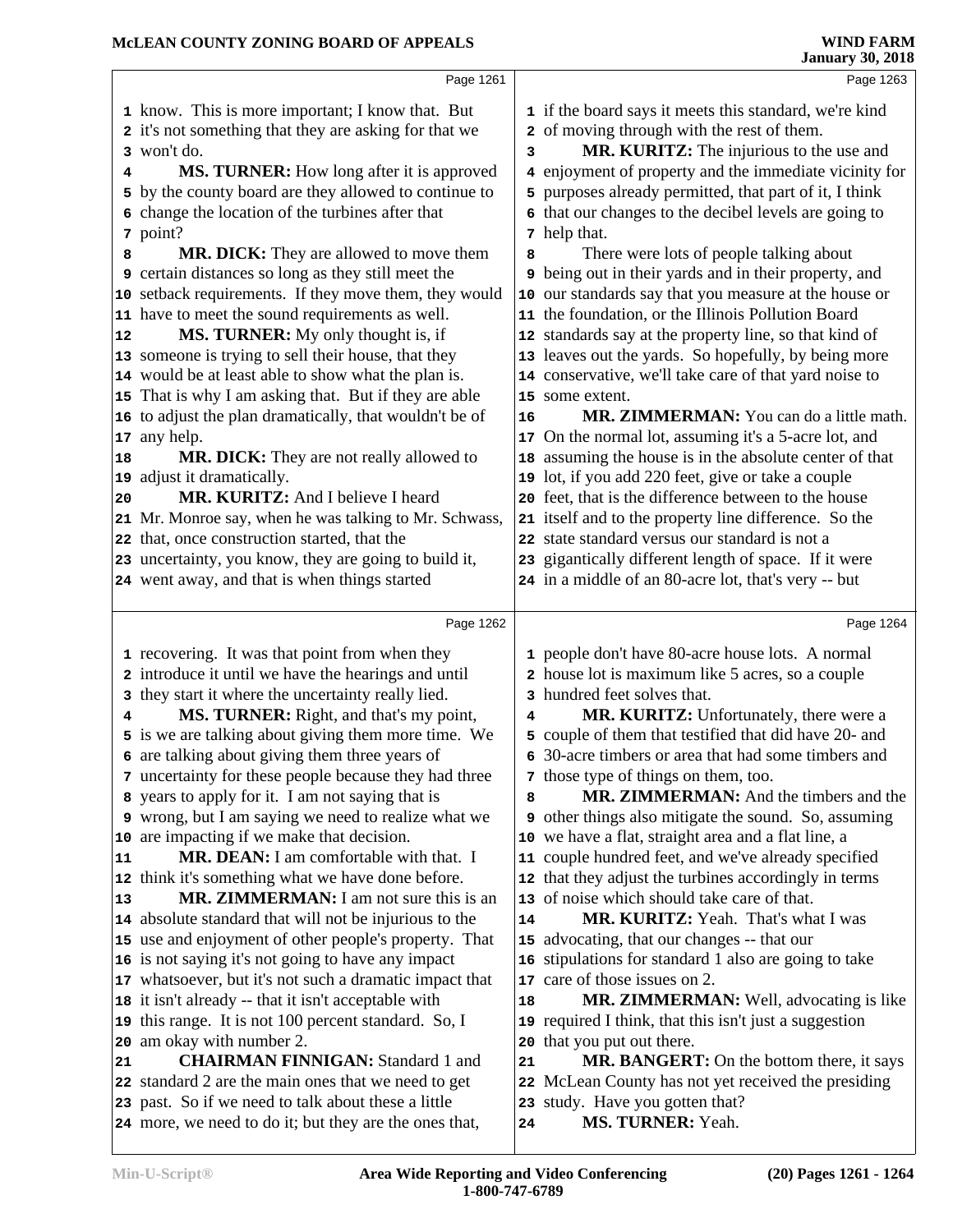|                             | Page 1265                                                                                                                                                                                                                                                                                                                                                                                                                                                                                                                                                                    |                                  | Page 1267                                                                                                                                                                                                                                                                                                                                                                                                                                                                                                                                                                                                |
|-----------------------------|------------------------------------------------------------------------------------------------------------------------------------------------------------------------------------------------------------------------------------------------------------------------------------------------------------------------------------------------------------------------------------------------------------------------------------------------------------------------------------------------------------------------------------------------------------------------------|----------------------------------|----------------------------------------------------------------------------------------------------------------------------------------------------------------------------------------------------------------------------------------------------------------------------------------------------------------------------------------------------------------------------------------------------------------------------------------------------------------------------------------------------------------------------------------------------------------------------------------------------------|
| 1<br>4<br>6<br>8<br>9<br>11 | MR. DEAN: That was the IDNR thing that we<br>2 dealt with. Did that include the 10-mile eagle<br>3 survey?<br>MR. DICK: That wasn't included as a<br>5 stipulation of IDNR.<br>MR. BANGERT: Okay. Does anyone know any<br>7 more about the rule that exists on that, what that<br>actually should be?<br>MR. DEAN: The wind companies are required<br>10 to do a 10-mile?<br>MR. ZIMMERMAN: I don't know, but<br>12 Dr. Angelo Capparella has been doing raptor surveys<br>13 and he didn't bring it up as a big point. I think                                              | 1<br>4<br>9<br>11<br>12<br>13    | <b>CHAIRMAN FINNIGAN:</b> I guess what I see<br>2 from the board is, is that we are ready to move on<br>$3$ to $3$ .<br>MS. CARLTON: I was just going to say the<br>5 eagles' nest study is in our binder dated -- I don't<br>6 know if that is the date that we have received it,<br>7 but it says November 15, 2007. The report is done<br>8 in 2016. There's all kinds of stuff in there.<br><b>MR. ZIMMERMAN:</b> That is number 5 in the<br>10 first set of numbers.<br>MR. DICK: What section is that again?<br>MR. ZIMMERMAN: Number 5 in the first one.<br>MR. DEAN: Brian, I think there is one |
| 18                          | 14 if anybody was going to bring it up, this is like<br>15 his flagship item; and I didn't hear him mention it<br>16 even, even when I brought him back up and said, hey,<br>17 what are you doing with the raptor surveys.<br>So I think it's important to have the<br>19 distance requirements and the other things from the<br>20 Heinlein Creek and from whatever the other<br>21 perennial-flow creeks or whatever they call that,<br>22 which I think we stipulated in the first one. That<br>23 is the in the IDNR thing. So I think that is going<br>24 to help out. | 16<br>17<br>18<br>19<br>20<br>24 | 14 here that shows it at 10 miles in the left survey<br>15 area, page --<br>MS. CARLTON: There is a nice big map.<br>MR. DEAN: Page 4.<br><b>CHAIRMAN FINNIGAN:</b> My recollection is I<br>think there was one study made and then they didn't<br>do it. They dropped the distance back or something.<br>21 And the second one didn't include the same<br>22 information as the first one. That is my<br>23 recollection.<br>MS. TURNER: That is what was testified                                                                                                                                     |
|                             | Page 1266                                                                                                                                                                                                                                                                                                                                                                                                                                                                                                                                                                    |                                  | Page 1268                                                                                                                                                                                                                                                                                                                                                                                                                                                                                                                                                                                                |
| 1<br>6                      | MR. BANGERT: I was looking at Neutral<br>2 Exhibit Number 8. On the second-to-last page it<br>3 says in 2016 eagle rule PEIS language requires a<br>4 wind company to provide a 10-mile eagle nest survey<br>5 around the project for a permit.<br>MR. ZIMMERMAN: That is part of our<br>7 ordinance, so it's in there.                                                                                                                                                                                                                                                      | 4<br>6                           | 1 to. I don't know that it has been verified. Can we<br>2 state that it be verified that we have that and move<br>$3$ on?<br><b>CHAIRMAN FINNIGAN: I think we can do</b><br>5 that. Is everybody in agreement?<br>We are ready to go to -- are we checking<br>7 these off as we go? We are not going to go back                                                                                                                                                                                                                                                                                          |
| 8<br>9                      | MR. BANGERT: Okay.<br>MR. ZIMMERMAN: So we are covered on that                                                                                                                                                                                                                                                                                                                                                                                                                                                                                                               | 8<br>9                           | through the standards again.<br>MR. ZIMMERMAN: Yeah.                                                                                                                                                                                                                                                                                                                                                                                                                                                                                                                                                     |
|                             |                                                                                                                                                                                                                                                                                                                                                                                                                                                                                                                                                                              |                                  |                                                                                                                                                                                                                                                                                                                                                                                                                                                                                                                                                                                                          |
| 11<br>12<br>14<br>17<br>18  | 10 one I think, and the number is<br>350-point-something-04.<br><b>MS. TURNER:</b> Has it been done? I realize<br>13 it's part of the stipulation, but has it been done?<br>MR. KURITZ: We did one in 2016, but they<br>15 eliminated it in 2017. So I guess we need one for<br>16 2017 it sounds like.<br>MR. ZIMMERMAN: Or '18.<br>MR. KURITZ: Or '18 now.<br><b>MR. PHIL:</b> We haven't received that.                                                                                                                                                                   | 10<br>11<br>14<br>15<br>17<br>18 | MR. KURITZ: Yes.<br><b>CHAIRMAN FINNIGAN:</b> We are admitting<br>12 standard 1, and now standard 2. So let's move on to<br>13 standard 3.<br>Phil, could you read that to us?<br>MR. DICK: The proposed special use will<br>16 not impede the orderly development of the<br>surrounding property for uses permitted in the<br>district.<br><b>CHAIRMAN FINNIGAN:</b> Anyone want to climb                                                                                                                                                                                                               |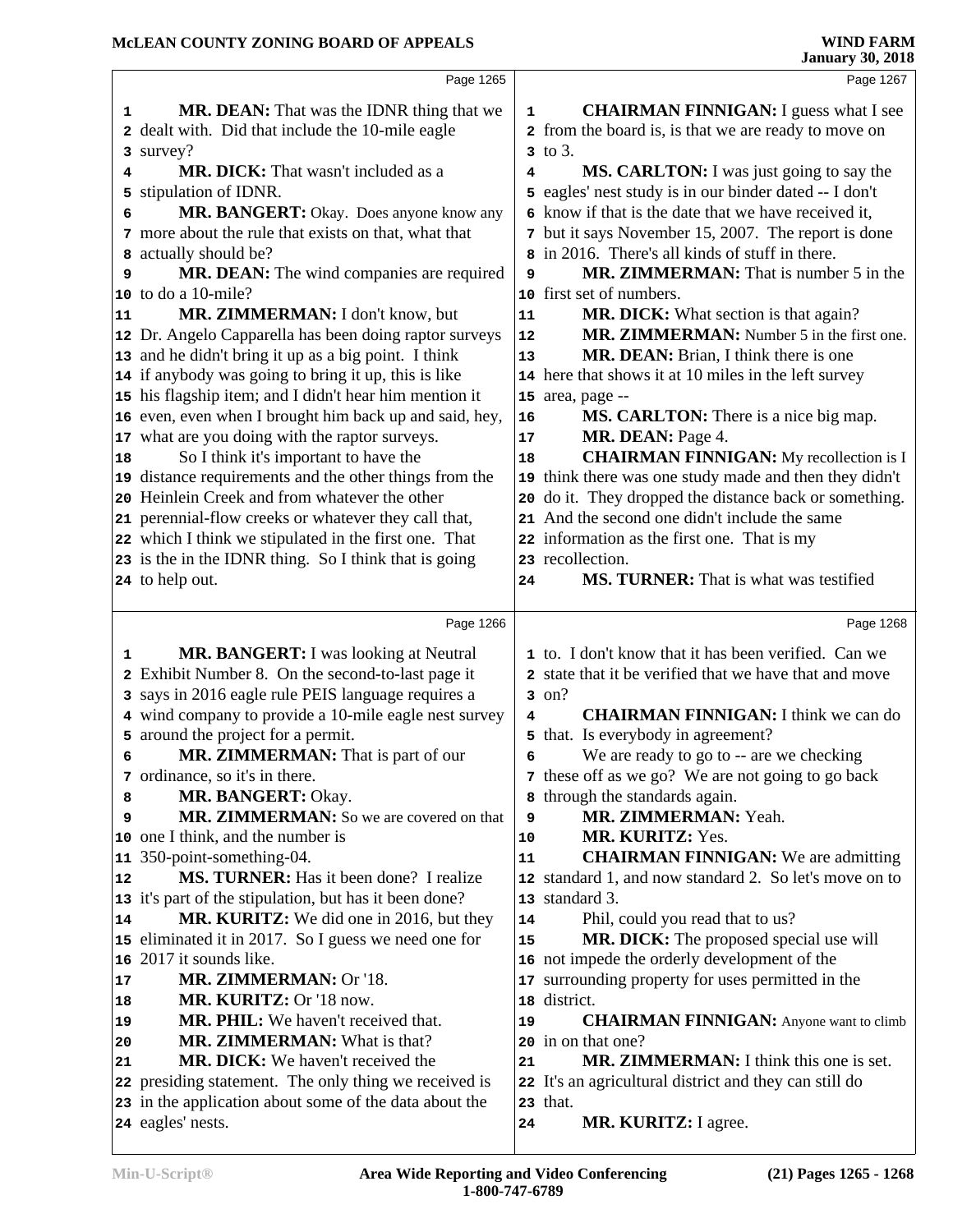|              | Page 1269                                                                                                   |                         | Page 1271                                                                          |
|--------------|-------------------------------------------------------------------------------------------------------------|-------------------------|------------------------------------------------------------------------------------|
| 1            | <b>CHAIRMAN FINNIGAN:</b> We'll move on to                                                                  |                         | <b>1</b> like that and never even know it.                                         |
| $\mathbf{2}$ | standard 4.                                                                                                 | $\overline{\mathbf{2}}$ | MR. ZIMMERMAN: We want to keep a lot of                                            |
| 3            | Did you have something, Brian?                                                                              |                         | 3 this from disturbing the surface, but the problem is                             |
| 4            | MR. BANGERT: Yeah, ordinarily we see                                                                        |                         | 4 you do that in a dry year and one, two, three years                              |
| 5            | LEESA scores on these. Is it because of the                                                                 |                         | 5 later you come up with a bunch of water problems.                                |
| 6            | partials and the actual size of the turbines that                                                           |                         | 6 Whether you are a farmer or whether a landholder or                              |
|              | 7 they did not have LEESA scores on these?                                                                  |                         | 7 something else, we want to make sure there is a                                  |
| 8            | MR. DICK: We haven't usually done LEESA                                                                     |                         | 8 recourse against somebody there so that whoever has                              |
| 9            | scores for the wind farms.                                                                                  |                         | <b>9</b> a problem can get that fixed.                                             |
| 10           | MR. BANGERT: Thank you.                                                                                     | 10                      | <b>CHAIRMAN FINNIGAN:</b> I am not sure how we                                     |
| 11           | MR. ZIMMERMAN: And back to Chris's point,                                                                   |                         | 11 address it. I mean it's -- we could ask our counsel                             |
|              | 12 this is where the airstrip issues come in. And they                                                      |                         | 12 to see if there was something there that she can                                |
|              | 13 have adjusted the turbines to minimize the adverse                                                       | 13                      | think of that we can put in that.                                                  |
|              | 14 effects of that, so I am good with 3.                                                                    | 14                      | MR. DEAN: I was pretty confident that                                              |
| 15           | <b>CHAIRMAN FINNIGAN:</b> So we have a consensus                                                            |                         | 15 there was already protection for the landowners for                             |
|              | 16 on 3?                                                                                                    | 16                      | these kind of issues in past wind farms.                                           |
| 17           | MS. TURNER: Yep.                                                                                            | 17                      | MR. DICK: I think it's important for the                                           |
| 18           | <b>CHAIRMAN FINNIGAN:</b> Let's go to number 4.                                                             | 18                      | applicant to provide a phone number and contact                                    |
| 19           | MR. DICK: Adequate utilities, access                                                                        | 19                      | person to deal with problems, when they come up, and                               |
|              | 20 roads, drainage, or other necessary facilities have                                                      |                         | 20 be encouraged to contact them. And if those people                              |
| 21           | been or will be provided.                                                                                   |                         | 21 won't help them, they should call our office. But                               |
| 22           | <b>MR. ZIMMERMAN:</b> We heard the one person                                                               | 22                      | the applicant should provide help for those folks.                                 |
|              | 23 testify that his basement filled up after some drain                                                     | 23                      | <b>CHAIRMAN FINNIGAN:</b> What if it goes a year                                   |
|              | 24 tile got fixed, and then they sold the wind farm to                                                      |                         | 24 or two after it is built? I mean like this, it got                              |
|              |                                                                                                             |                         |                                                                                    |
|              |                                                                                                             |                         |                                                                                    |
|              | Page 1270                                                                                                   |                         | Page 1272                                                                          |
|              | 1 somebody else and got it fixed. I don't know how we                                                       |                         | 1 sold, or something unforeseen happened, where do                                 |
|              | 2 can make sure that issue gets solved if it were to                                                        |                         | 2 they get their -- how do they get help?                                          |
|              | 3 come up, but I would want to make sure that nobody's                                                      | з                       | MR. DICK: When they sell it to somebody                                            |
|              | 4 basement get flooded because of some broken drain                                                         |                         | 4 else, they have to sell that idea that they need to                              |
|              | 5 tile.                                                                                                     |                         | 5 provide the same help to the customers.                                          |
| 6            | MR. BANGERT: Well, the other side of that                                                                   | 6                       | <b>CHAIRMAN FINNIGAN:</b> I think we need to put                                   |
|              | 7 was, when it was sold, there was no recourse. It                                                          |                         | 7 that in some kind of writing, I mean in some kind.                               |
|              | 8 needs to be transferrable if there is a situation                                                         |                         | MS. TURNER: Is that covered by the AIMA                                            |
| 9            | that hasn't been resolved.                                                                                  |                         | 9 report or AIMA standards?                                                        |
| 10           | <b>CHAIRMAN FINNIGAN:</b> I agree with what you                                                             | 10                      | MR. DICK: I think it's covered in our                                              |
|              | 11 are saying there because they need some protection                                                       |                         | 11 ordinance where, you know, when property gets                                   |
|              | 12 in that, and there is a lot of underground wires                                                         |                         | 12 transferred, the responsibilities go with it as well                            |
|              | 13 that go in and you don't see that you broke a tile                                                       |                         | 13 as the assignees or the new owners.                                             |
|              | 14 until it maybe shows up a year or two later. So I                                                        | 14                      | I'll read that part to you.                                                        |
|              | 15 am not sure how we address it, but we ought to put                                                       | 15                      | MR. BANGERT: So, therefore, there would                                            |
|              | 16 something in there for that.                                                                             |                         | 16 be no statute of limitations on one of these                                    |
| 17           | MR. KURITZ: Especially when you are doing                                                                   | 17                      | projects if the company were to sell?                                              |
|              | 18 some of the boring type wire installations under                                                         | 18                      | MR. DICK: It goes something like this                                              |
|              | 19 roads and things where you don't trench. If you                                                          |                         | 19 with regard to it, the decommissioning plan shall be                            |
|              | 20 trench, you ought to see it, especially if it was                                                        | 20                      | binding upon the owner or wind operator or any of                                  |
|              | 21 clay tile. I mean most of it is the black                                                                |                         | 21 his successors, assignees, or heirs.                                            |
|              | 22 corrugated now, but you run into some of the old                                                         | 22                      | But we should have that in there for the                                           |
|              | 23 ones. But when they are doing that bore and they<br>24 just shove it under there, they can disrupt stuff | 23                      | persons who are experiencing problems so that that<br>24 gets transferred with it. |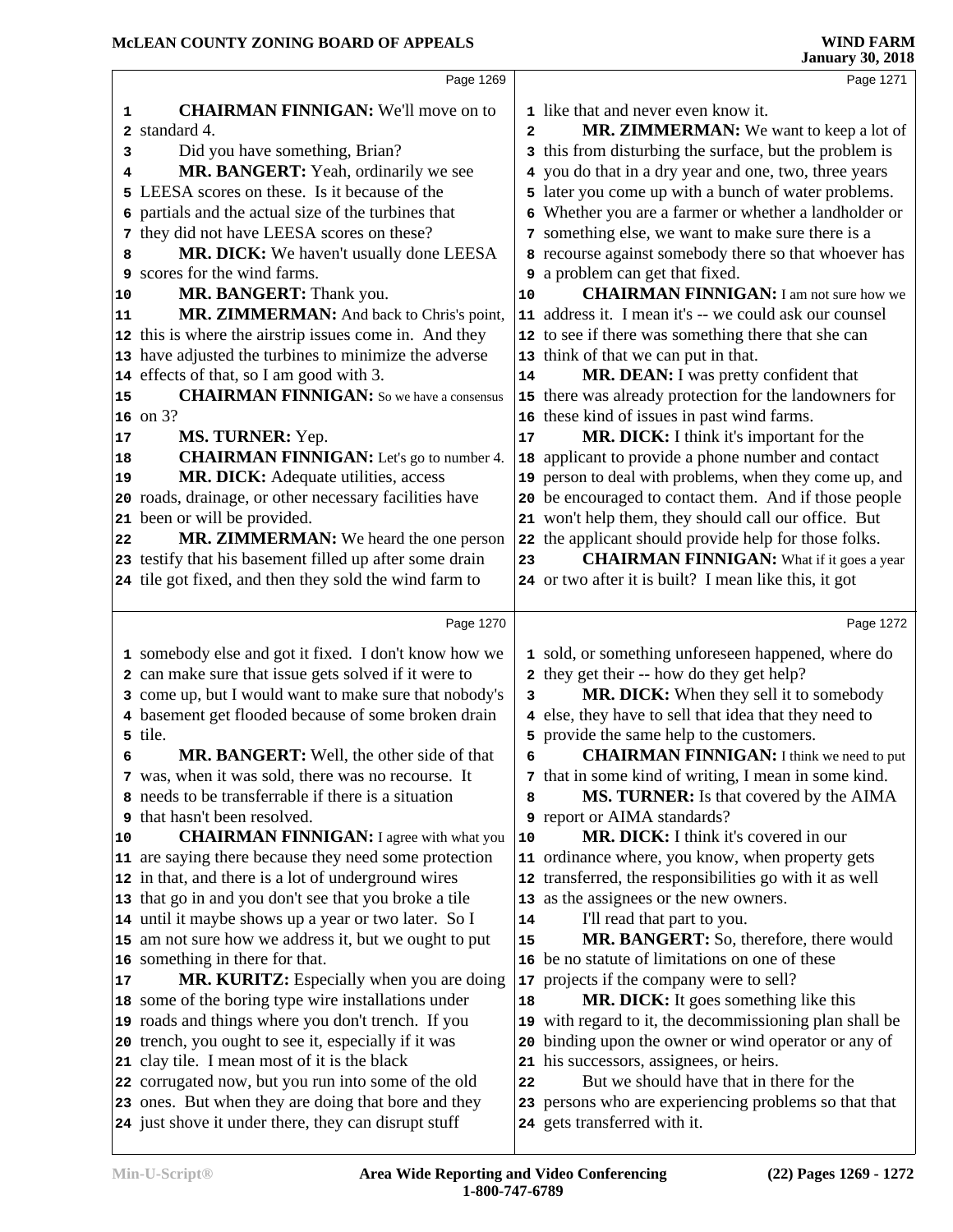|    | Page 1273                                                                                                     |                | Page 1275                                                                     |
|----|---------------------------------------------------------------------------------------------------------------|----------------|-------------------------------------------------------------------------------|
| 1  | <b>CHAIRMAN FINNIGAN:</b> Well, we have to get                                                                |                | 1 to mitigate their problem, yeah.                                            |
|    | that from day one, not twelve years later as a                                                                | $\overline{a}$ | MS. WALLEY: Okay.                                                             |
| 3  | demission. It would have to be as the project is                                                              | 3              | <b>CHAIRMAN FINNIGAN:</b> If you don't get in                                 |
| 4  | ongoing somehow.                                                                                              |                | 4 contact with them, they are not going to take care                          |
| 5  | MR. DICK: Yeah.                                                                                               |                | 5 of it.                                                                      |
| 6  | <b>CHAIRMAN FINNIGAN:</b> I know she wants to                                                                 | 6              | <b>MS. WALLEY:</b> So you are looking for a                                   |
| 7  | say something, so we are going to let her.                                                                    | 7              | direct line of access someone in particular?                                  |
| 8  | MS. WALLEY: The statute of limitations on                                                                     | 8              | <b>CHAIRMAN FINNIGAN: (Nodding.)</b>                                          |
| 9  | property damage is ten years from the discovery.                                                              | 9              | MS. WALLEY: Okay.                                                             |
| 10 | MR. ZIMMERMAN: From discovery gives them                                                                      | 10             | MR. ZIMMERMAN: If they don't take care of                                     |
|    | 11 a pretty good running, gives us a good timeframe.                                                          |                | 11 the issue, what is the redress?                                            |
| 12 | MS. WALLEY: Well, I mean there is a lot                                                                       | 12             | MR. DEAN: Can you pull the permit and say                                     |
|    | 13 of case law and known, should have known, things                                                           | 13             | shut down this or these utilities, these wind                                 |
|    | 14 like that, but the general rule of thumb is a                                                              |                | 14 turbines?                                                                  |
|    | 15 10-year statute of limitations.                                                                            | 15             | MR. DICK: Well, we would want them to, if                                     |
| 16 | MR. BANGERT: And burden of proof?                                                                             | 16             | they can't get satisfaction from complaining to the                           |
| 17 | MS. WALLEY: I am sorry?                                                                                       | 17             | applicant or the owner, to contact us and then we                             |
| 18 | MR. BANGERT: And burden of proof.                                                                             | 18             | would treat it as a zoning enforcement issue.                                 |
| 19 | MS. WALLEY: I mean, if you are talking                                                                        | 19             | MR. ZIMMERMAN: That makes sense. And                                          |
|    | 20 about in a court of law, yeah, there would be a                                                            |                | 20 historically the zoning enforcement issue can be                           |
|    | 21 burden of proof. If you are talking about bringing                                                         |                | 21 very gentle up to a point and then quite insistent.                        |
|    | 22 it to the attention of the wind farm operator, I                                                           | 22             | MS. WALLEY: Well, I don't think that is                                       |
|    | 23 mean I think that could be done any time. But if                                                           |                | 23 necessarily the only issue that is here. Like                              |
|    | 24 you are talking about for legal purposes or for                                                            |                | 24 Mr. Bangert had said, there are property rights at                         |
|    |                                                                                                               |                |                                                                               |
|    |                                                                                                               |                |                                                                               |
|    | Page 1274                                                                                                     |                | Page 1276                                                                     |
|    |                                                                                                               |                |                                                                               |
|    | 1 purpose of litigation, yeah, I mean there would be                                                          |                | 1 issue here, landowner rights, whether it's where the                        |
|    | 2 -- the onus would be on the individual to show, and<br>3 then there is different burdens and things that go |                | 2 property where the turbine sits or it's an adjoining                        |
|    |                                                                                                               |                | 3 landowner's property, they have the right to sue,                           |
|    | 4 with it, but to show that the property damage should<br>5 be repaired or whatever.                          |                | 4 they have the right to seek compensation, and that                          |
| 6  | MS. TURNER: And AIMA definitely does set                                                                      |                | 5 is why he was asking about the statute of<br>6 limitations.                 |
|    | 7 out requirements of the company for landowners, and                                                         | 7              | So, although I understand the concern                                         |
|    | 8 it also states that they have to give notice if                                                             |                | about addressing the issue with the applicant, they                           |
|    | <b>9</b> there is a change of ownership.                                                                      |                | have -- the individual landowners have means beyond                           |
| 10 | <b>CHAIRMAN FINNIGAN:</b> It kind of sounds like                                                              | 10             | simply contacting them. If it doesn't meet a                                  |
|    | 11 it's already covered, but I guess that I would                                                             |                | 11 satisfactory end, they do have legal rights and                            |
|    | 12 suggest this: If our counsel would look into that                                                          |                | 12 legal options under the law that they can pursue as                        |
|    | 13 -- and she knows what we are talking about here, our                                                       |                | 13 well.                                                                      |
|    | 14 concerns, and if it's not taken care of, we would                                                          | 14             | <b>CHAIRMAN FINNIGAN:</b> Another main -- at the                              |
|    | 15 like to have that done, and I guess it's kind of                                                           |                | 15 bottom of that, it also talks about erosion around                         |
|    | 16 important.                                                                                                 |                | 16 roadways, waterways. Who actually is going to                              |
| 17 | MS. WALLEY: Let me make sure I understand                                                                     | $17 \,$        | enforce that? Is that something that the county                               |
|    | 18 what you are indicating. Are you wanting then a                                                            |                | 18 will check into, Dick?                                                     |
|    | 19 stipulation as part of standard 4 that the applicant                                                       | 19             | MR. STOCKS: If erosion occurs on the                                          |
|    | 20 provide a specific individual or contact information                                                       |                | 20 right-of-way or township right-of-way, the county                          |
|    | 21 in the event that there is an issue? Is that what                                                          |                | 21 highway with respect to township would cover it.                           |
|    | 22 you are asking for?                                                                                        | 22             | <b>CHAIRMAN FINNIGAN:</b> How about if an access                              |
| 23 | <b>CHAIRMAN FINNIGAN:</b> With somebody that is<br>24 going to take care of the problem, somebody is going    |                | 23 road goes through a waterway, who takes care of<br>24 that? The landowner? |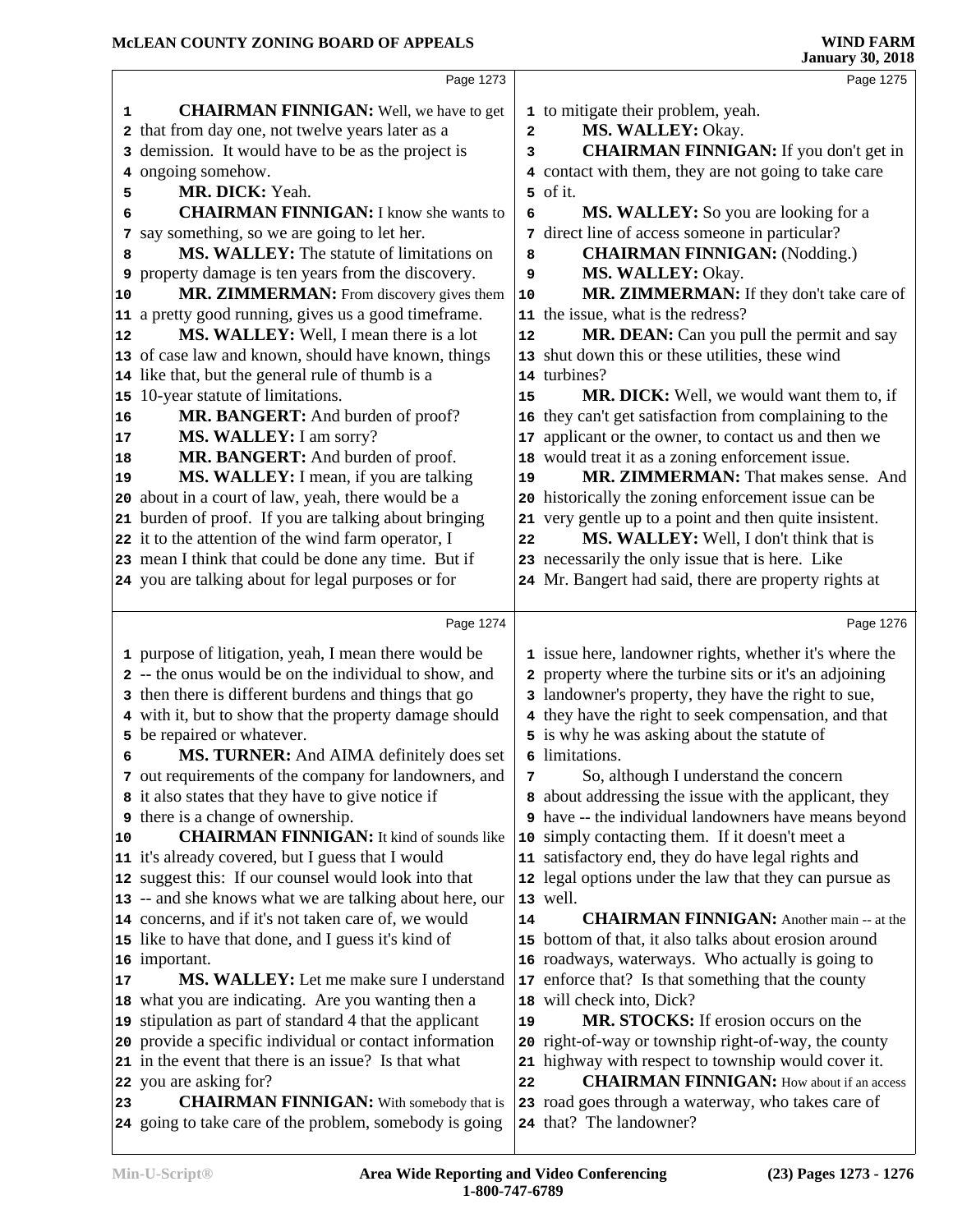|    | Page 1277                                                     |    | Page 1279                                                   |  |
|----|---------------------------------------------------------------|----|-------------------------------------------------------------|--|
|    | <b>MR. DICK:</b> The landowner has certain<br>1               |    | 1 is enough wordage in there that we can get it taken       |  |
|    | 2 rights and responsibilities, but we pretty much have        |    | 2 care of. I am satisfied if everybody else is.             |  |
|    | 3 to have it reported to us as far as the erosion             | 3  | MR. ZIMMERMAN: We heard some comments on                    |  |
|    | 4 because, otherwise, we are not going to really see          |    | 4 different places that they couldn't -- the wind           |  |
|    | 5 it. But if it comes to our attention then we will           |    | 5 farms couldn't produce a log of certain things like       |  |
|    | 6 bring it to their attention, and that is why we             |    | 6 how many times they went out to a different place         |  |
|    | 7 would like to have a stipulation in there that they         |    | 7 for the Department of Natural Resources studies and       |  |
|    | 8 are required to do that erosion control and to deal         |    | 8 for the bird studies and some other things.               |  |
|    | 9 with the issues with the waterway before they deal          | 9  | I was thinking about what about a master                    |  |
|    | 10 with accessing or installing the actual road.              |    | 10 log for complaints. I don't think it would be too        |  |
| 11 | <b>MR. KURTIZ:</b> Don't the state's laws take                |    | 11 -- if they are getting the complaints, they can          |  |
|    | 12 care of that? Where you have to put -- where you           |    | 12 compile them and that could be a publicly accessible     |  |
|    | 13 have to put the silt fence up. I mean it's a               |    | 13 record as well.                                          |  |
|    | 14 construction project, and we always had to comply          | 14 | As I see our attorney reaching for her                      |  |
|    | 15 with that and put a -- I used to know what it stood        |    | 15 button, so --                                            |  |
|    | 16 for, but we had to put together a plan and we had to       |    |                                                             |  |
|    | 17 monitor the silt fence and all that kind of stuff          | 16 | MS. WALLEY: Sorry. I was asking for                         |  |
|    |                                                               | 17 | clarification. You want the log to be kept by the           |  |
|    | 18 anywhere you were close to a waterway.                     | 18 | applicant?                                                  |  |
| 19 | MS. TURNER: Phil, what you are asking                         | 19 | MR. ZIMMERMAN: Yeah. Who should keep the                    |  |
|    | 20 here is that we put in a stipulation to install            | 20 | log? By the applicant? Would it be appropriate for          |  |
|    | 21 vegetated strips along the upstream side of access         |    | 21 the applicant to keep such a log, logging                |  |
|    | 22 roads that are prone to washing out? So you are            |    | 22 complaints, and make it available, say, annually to      |  |
|    | 23 asking we need to put that stipulation in there?           |    | 23 the zoning board?                                        |  |
| 24 | <b>CHAIRMAN FINNIGAN:</b> I think we just got to              | 24 | MS. WALLEY: Is that something that -- and                   |  |
|    | Page 1278                                                     |    | Page 1280                                                   |  |
|    |                                                               |    |                                                             |  |
|    |                                                               |    |                                                             |  |
|    | 1 have some kind of adequate verbiage that says that,         |    | 1 maybe I missed the beginning of your statement. Are       |  |
|    | 2 if erosion happens, they are going to do something          |    | 2 you identifying this as part of the ordinance or one      |  |
|    | 3 to mitigate it. And it's maybe already in there.            |    | 3 of the review standards?                                  |  |
|    | 4 But somebody's idea of mitigating and another guy's         | 4  | MR. ZIMMERMAN: No, as a stipulation that                    |  |
|    | 5 is something else.                                          |    | 5 would be added to this.                                   |  |
|    | MS. TURNER: That is why I think here they<br>6                | 6  | MS. WALLEY: Okay.                                           |  |
|    | 7 are saying put it on every one of them, vegetated           | 7  | MR. ZIMMERMAN: Because if we have a                         |  |
|    | 8 strips along the upstream side of access roads. So          |    | 8 complaint-driven system -- building on Brian's            |  |
|    | <b>9</b> make sure there is a vegetated strip on the upstream |    | <b>9</b> item -- and there happen to be complaints, how are |  |
|    | 10 side of access roads.                                      |    | 10 you going to know and how, if it is a pattern where      |  |
| 11 | <b>CHAIRMAN FINNIGAN:</b> Sounds reasonable.                  |    | 11 there is a whole bunch of complaints, how is the         |  |
| 12 | MS. TURNER: I think so, too. I think it                       |    | 12 zoning board ever going to find out about this?          |  |
|    | 13 is written well there.                                     | 13 | MS. WALLEY: Okay. I want to make sure I                     |  |
| 14 | And then, also, the next one says, to                         |    | 14 understand because I am taking it down here. So you      |  |
|    | 15 minimize erosion along access roads, waterways             |    | 15 want a log of complaints kept by the applicant made      |  |
|    | 16 should be improved before access roads are                 |    | 16 available on an annual basis, or made public at any      |  |
|    | 17 installed.                                                 |    | 17 time?                                                    |  |
| 18 | <b>CHAIRMAN FINNIGAN:</b> That was some of my                 | 18 | MR. ZIMMERMAN: I am not sure what the                       |  |
|    | 19 questions, is who is going to look this over because       | 19 | appropriate way to report it would be. If there are         |  |
|    | 20 it's on private property. A lot is -- I mean a lot         | 20 | a whole bunch of complaints coming in, how is               |  |
|    | 21 of these access roads are on private property.             |    | 21 anybody going to know about it?                          |  |
| 22 | MR. BANGERT: So this is going to be a                         | 22 | MS. TURNER: So I want to know what the                      |  |
|    | 23 complaint-driven system?                                   |    | 23 point of this is because I think Phil has already        |  |
| 24 | <b>CHAIRMAN FINNIGAN:</b> It sounds like there                |    | 24 stated that, if they don't get it taken care of          |  |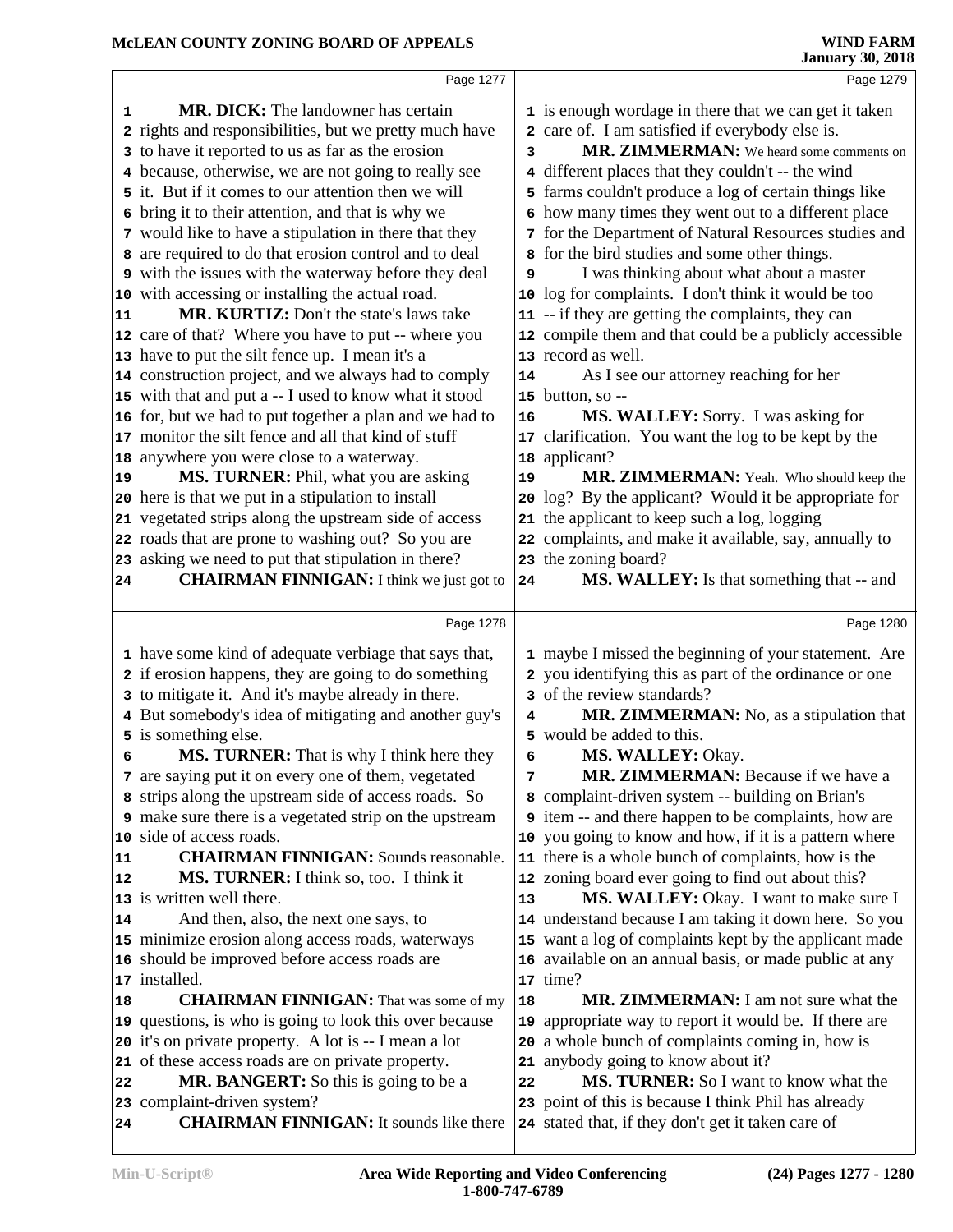|              | Page 1281                                                             |            | Page 1283                                                                                        |  |
|--------------|-----------------------------------------------------------------------|------------|--------------------------------------------------------------------------------------------------|--|
|              | 1 there, they come to the county at that point and                    |            | 1 conformance with the intent of the district in which                                           |  |
|              | 2 complain, and then we know to take care of it then.                 |            | 2 the special use is proposed to be located.                                                     |  |
| 3            | But if they are complaining to the                                    | 3          | <b>CHAIRMAN FINNIGAN:</b> I think, if you read                                                   |  |
|              | 4 applicant and they are taking care of it, do you                    |            | 4 father, it says that they are compatible; and I do                                             |  |
|              | 5 want record of all those complaints?                                |            | 5 believe that, no matter what you think, wind farms                                             |  |
| 6            | MR. ZIMMERMAN: What is appropriate? What                              |            | 6 are -- there is another form of farming on your                                                |  |
|              | 7 I want is participants and the community are --                     |            | 7 property, using of your property, so I think it does                                           |  |
|              | 8 participants, being the landholders, and the                        |            | 8 fall within that intent. I don't know what anybody                                             |  |
|              | 9 waterways and all of the other what we would call                   |            | <b>9</b> else thinks.                                                                            |  |
|              | 10 environmental areas are being taken care of and not                | 10         | MR. KURITZ: I think 6 is met.                                                                    |  |
|              | 11 being run roughshod over. So, if there is a pattern                | ${\bf 11}$ | <b>CHAIRMAN FINNIGAN:</b> We have got 7 left.                                                    |  |
|              | 12 of complaints, that it would come to the attention                 | 12         | MR. DICK: The proposed special use, in                                                           |  |
|              | 13 of the zoning board.                                               |            | 13 all other respects, conforms to the applicable                                                |  |
| 14           | MS. WALLEY: I can't tell what you is                                  |            | 14 regulations of the agricultural district.                                                     |  |
|              | 15 appropriate or inappropriate. I can tell you what                  | 15         | <b>CHAIRMAN FINNIGAN:</b> I am getting nodding                                                   |  |
|              | 16 you have the legal authority to do. That is kind of                |            | 16 of heads.                                                                                     |  |
|              | 17 a fact question for you guys to determine. So if                   | 17         | So, at this point, I guess we are probably                                                       |  |
|              | 18 you tell me that you believe that that is part of                  |            | 18 ready for a motion, unless you have something else                                            |  |
|              | 19 one of the use standards or part of the ordinance                  |            | 19 you want to talk about.                                                                       |  |
|              | 20 and as such, you need a stipulation, I am more than                | 20         | MR. ZIMMERMAN: Can we make sure that all                                                         |  |
|              | 21 happy to record that; but I can't tell you what is                 |            | 21 the stipulations on the last page here, that we've                                            |  |
|              | 22 appropriate and what is not. That is for you guys.                 |            | 22 covered all of them just to make sure?                                                        |  |
| 23           | MR. DEAN: We probably had this covered                                | 23         | <b>CHAIRMAN FINNIGAN:</b> I think we are going                                                   |  |
|              | 24 through the complaint system that is already in                    |            | 24 to have Counsel read everything to us along with the                                          |  |
|              | Page 1282                                                             |            | Page 1284                                                                                        |  |
|              |                                                                       |            |                                                                                                  |  |
|              | 1 place.                                                              |            | 1 additions.                                                                                     |  |
| $\mathbf{z}$ | <b>MR. KURITZ:</b> The other thing is the people                      | 2          | MS. WALLEY: Okay. I am going to read the                                                         |  |
|              | 3 with the access roads are the ones that have                        |            | 3 stipulations I have identified based on what you've<br>4 stated. If I am correct, let me know. |  |
|              | 4 turbines and have a contract, and we don't know what                |            |                                                                                                  |  |
|              | 5 -- it may be covered in their contract with                         | 5          | Under standard 1, Mr. Kuritz requested<br>6 that the 2 DB be added back in to make sure that all |  |
|              | 6 Invenergy.<br><b>CHAIRMAN FINNIGAN:</b> Good point. Okay.           |            |                                                                                                  |  |
| 7            | 8 Are we satisfied with stip 4?                                       |            | 7 the turbines are below the IPCB night time standards.<br>8 Is that correct?                    |  |
| 9            | Let's move on to 5.                                                   | 9          | MR. KURITZ: Correct.                                                                             |  |
| 10           | <b>MR. DICK:</b> Adequate measures have been or                       | 10         | MS. WALLEY: To adopt all IDNR                                                                    |  |
|              | 11 will be taken to provide ingress and egress as                     |            | 11 recommendations which would result in the removal of                                          |  |
|              | 12 designed as to minimize traffic congestion in the                  |            | 12 Turbine 91 and in particular require the three-year                                           |  |
|              | 13 public streets.                                                    |            | 13 study.                                                                                        |  |
| 14           | MS. TURNER: Based upon the plan that they                             | 14         | Adopt the decommissioning rate as proposed                                                       |  |
|              |                                                                       |            | 15 by the applicant at the rate of \$52,809 per turbine.                                         |  |
|              |                                                                       |            |                                                                                                  |  |
|              | 15 have submitted and the fact that it sounds like they               |            |                                                                                                  |  |
|              | 16 have a system set up for communication on a regular                | 16         | Require compliance with all requirements<br>17 in AIMA.                                          |  |
| 18           | 17 basis, I think this is met.                                        | 18         |                                                                                                  |  |
| 19           | MR. KURITZ: I agree.                                                  |            | And this was batted around, and I don't                                                          |  |
| 20           | MR. ZIMMERMAN: Uh-huh.<br><b>CHAIRMAN FINNIGAN:</b> I think we have a |            | 19 know if it was agreed upon or not: Require LNTE or                                            |  |
|              | 21 consensus on 5.                                                    | 21         | 20 low-noise trailing edged blades on all.<br>MS. TURNER: We took that out because we            |  |
| 22           | Let's go to 6.                                                        |            | 22 said the they just had to meet the noise                                                      |  |
| 23           | MR. DICK: The establishment, maintenance,                             |            | 23 requirements.                                                                                 |  |
|              | 24 and operation of the special use will be in                        | 24         | MS. WALLEY: Okay. Standard 2 and 3,                                                              |  |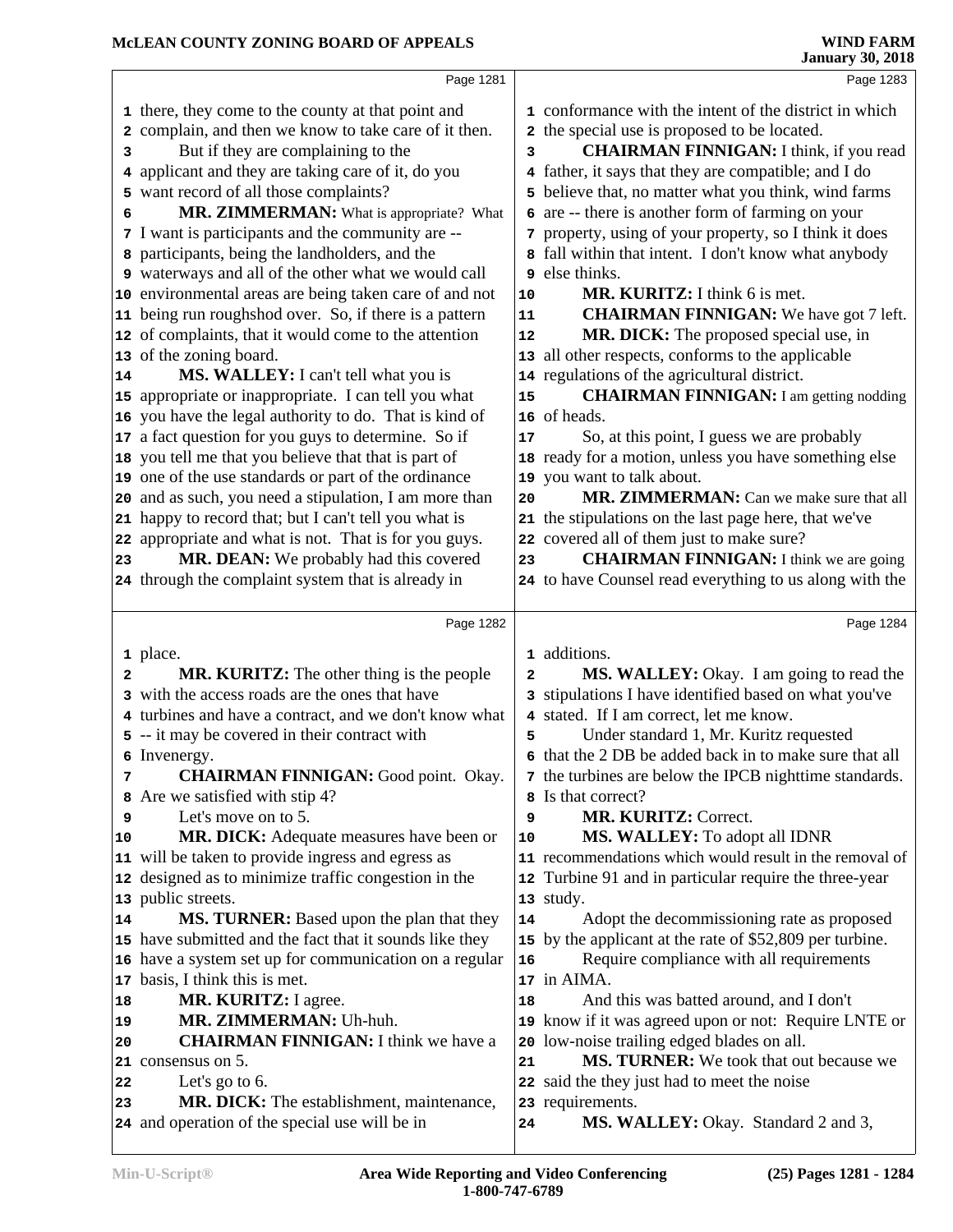|          | Page 1285                                                                     |                | Page 1287                                           |  |
|----------|-------------------------------------------------------------------------------|----------------|-----------------------------------------------------|--|
|          | 1 there were no stipulations added.                                           | 1              | MR. ZIMMERMAN: Second.                              |  |
| 2        | Standard 4: Identify a specific contact                                       | $\overline{a}$ | <b>CHAIRMAN FINNIGAN:</b> We have a motion by       |  |
|          | 3 information for problems and issues made available                          |                | 3 Kuritz and a second by Zimmerman with the         |  |
|          | 4 from Applicant to the public.                                               |                | 4 stipulations we talked about, and I think we are  |  |
| 5        | And then there was language: Vegetated                                        |                | 5 ready for roll call vote.                         |  |
| 6        | strips along the upstream side of access road to                              | 6              | MR. DICK: Bangert?                                  |  |
| 7        | avoid erosion.                                                                | 7              | <b>MR. BANGERT: Yes.</b>                            |  |
| 8        | And there were no stipulations added to                                       | 8              | MR. DICK: Kuritz?                                   |  |
|          | 9 standard 5, 6 or 7.                                                         | 9              | MR. KURITZ: Yes.                                    |  |
| 10       | MS. TURNER: Okay. And then, in addition                                       | 10             | MR. DICK: Dean?                                     |  |
|          | 11 to those, I think we have the ones that are listed                         | 11             | MR. DEAN: Yes.                                      |  |
|          | 12 on the staff report and the ones that weren't                              | 12             | <b>MR. DICK: Turner?</b>                            |  |
|          | 13 covered in what you read are:                                              | 13             | MS. TURNER: Yes.                                    |  |
| 14       | Number 1, which is the written road                                           | 14             | MR. DICK: Zimmerman?                                |  |
|          | 15 agreement with the county.                                                 | 15             | MR. ZIMMERMAN: Yes.                                 |  |
| 16       | And then number 2: Written road use                                           | 16             | MR. DICK: Finnigan?                                 |  |
|          | 17 agreement with the townships, that they have to                            | 17             | <b>CHAIRMAN FINNIGAN: Yes.</b>                      |  |
|          | 18 follow the plans and documents submitted. That is                          | 18             | <b>MR. DICK: Carlton?</b>                           |  |
|          | 19 number 3.                                                                  | 19             | <b>MS. CARLTON: Yes.</b>                            |  |
| 20       | And then number 4 we covered because there                                    | 20             | <b>CHAIRMAN FINNIGAN:</b> Seven. So that's a        |  |
|          | 21 were changes in that.                                                      |                | 21 unanimous yes decision. Our part is done, and we |  |
| 22       | And number 5 also covered there, but that                                     |                | 22 thank you for coming.                            |  |
|          | 23 5 feet changed because it's a larger tower. Didn't                         | 23             | And, Phil, I don't think he has any                 |  |
|          | 24 it?                                                                        |                | 24 follow-up what goes on with here.                |  |
|          |                                                                               |                |                                                     |  |
|          |                                                                               |                |                                                     |  |
|          | Page 1286                                                                     |                | Page 1288                                           |  |
|          |                                                                               |                |                                                     |  |
| 1        | MR. KURITZ: It's still 5 feet below.                                          | 1              | <b>FEMALE IN AUDIENCE:</b> I hope you people        |  |
| 2        | MS. TURNER: Oh, but they did the                                              |                | 2 can't sleep at night. You have done nothing to    |  |
| 3        | estimate. That's right. Sorry about that.                                     |                | 3 respect the people you are supposed to.           |  |
| 4        | MR. ZIMMERMAN: I thought 4 and 5 were                                         | 4              | And I am glad, Little Miss Glasses, with            |  |
| 5        | decommissioning.                                                              |                | 5 the fake blonde hair, I am glad you think it's    |  |
| 6        | <b>MS. TURNER: Correct.</b>                                                   |                | 6 funny. I am glad you think that my livelihood and |  |
| 7        | MR. ZIMMERMAN: And we just upped those                                        |                | 7 my children's wellbeing is funny.                 |  |
| 8        | standards.                                                                    | 8<br>9         | You know what? Screw you all because you            |  |
| 9        | MS. TURNER: Right.                                                            |                | did nothing for the people that you are supposed to |  |
| 10<br>11 | <b>CHAIRMAN FINNIGAN:</b> And upped the value.                                | 11             | 10 protect. Screw you all.                          |  |
| 12       | MS. TURNER: Right. Right.                                                     | 12             | (MEETING ADJOURNED AT 9:43 P.M.)                    |  |
|          | Number 6, the presiding study, we've got                                      | 13             |                                                     |  |
|          | 13 that except we need to double check on the eagle,<br>14 the 10-mile eagle. | 14             |                                                     |  |
| 15       | 7 needs to stand.                                                             | 15             |                                                     |  |
| 16       | 8 needs to stand.                                                             | 16             |                                                     |  |
| 17       | 9 also, 10 also, and 11 also.                                                 | 17             |                                                     |  |
| 18       | MS. WALLEY: I just marked down generally                                      | 18             |                                                     |  |
|          | 19 to adopt all stipulations not previously identified                        | 19             |                                                     |  |
|          | 20 in the staff report.                                                       | 20             |                                                     |  |
| 21       | MS. TURNER: Okay.                                                             | 21             |                                                     |  |
| 22       | MR. KURITZ: I move to recommend to                                            | 22             |                                                     |  |
|          | 23 approval of SU-17-11 with all the amendments and                           | 23             |                                                     |  |
|          | 24 stipulations.                                                              | 24             |                                                     |  |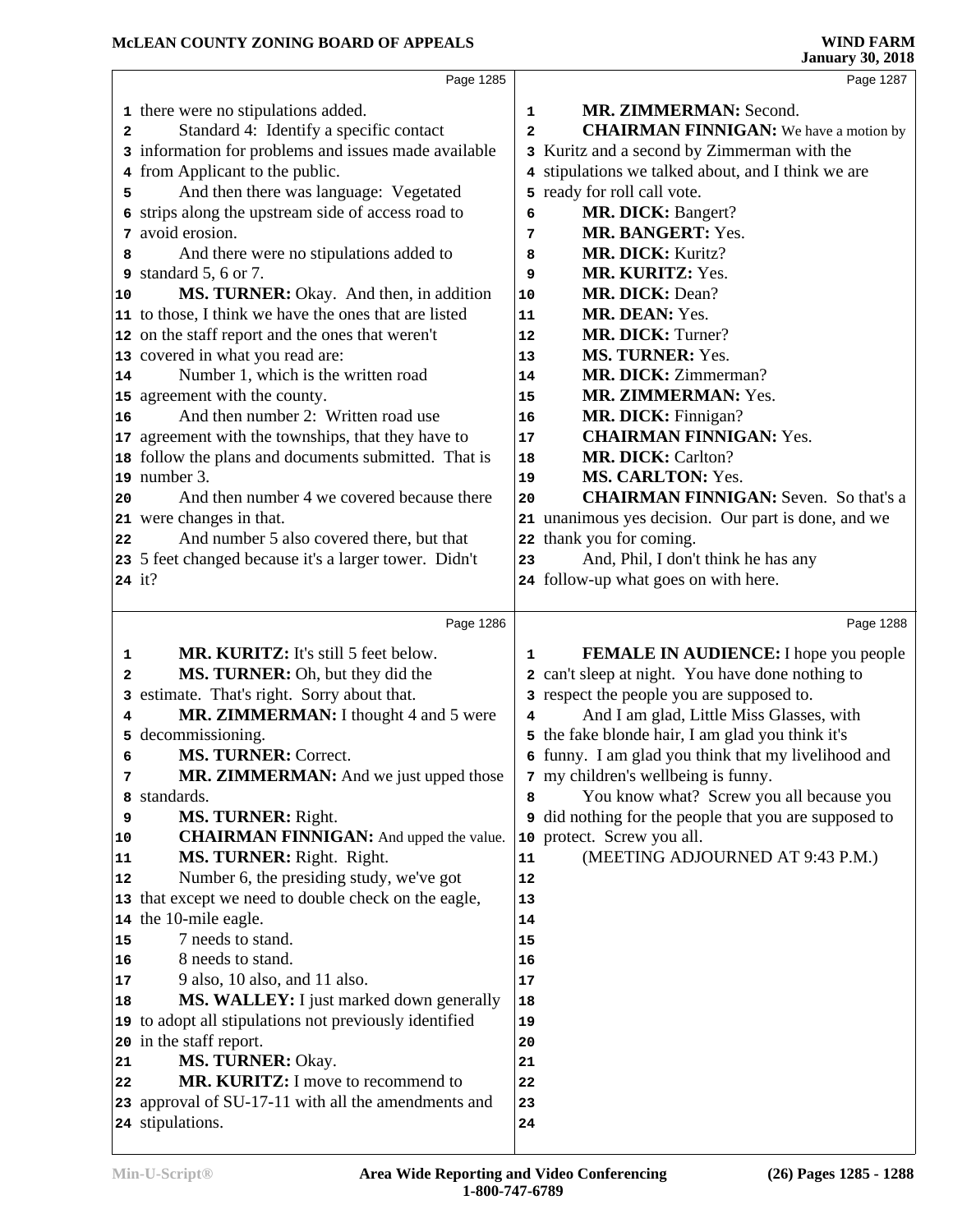| Page 1289                                                            |  |
|----------------------------------------------------------------------|--|
| CERTIFICATE OF REPORTER                                              |  |
|                                                                      |  |
|                                                                      |  |
| I, Holly Wingstrom, CRR, RPR, CSR #84-003888,                        |  |
| reported in machine shorthand the proceedings had in the             |  |
| above-entitled cause and transcribed the same by                     |  |
| computer-aided transcription, which I hereby certify to              |  |
| be a true and accurate transcript of the proceedings had.            |  |
|                                                                      |  |
|                                                                      |  |
|                                                                      |  |
|                                                                      |  |
|                                                                      |  |
| Holly Wingstrom, CRR, RPR, CSR #84-003888<br>Official Court Reporter |  |
|                                                                      |  |
|                                                                      |  |
|                                                                      |  |
| Dated: February 14, 2018                                             |  |
|                                                                      |  |
|                                                                      |  |
|                                                                      |  |
|                                                                      |  |
|                                                                      |  |
|                                                                      |  |
|                                                                      |  |
|                                                                      |  |
|                                                                      |  |
|                                                                      |  |
|                                                                      |  |
|                                                                      |  |
|                                                                      |  |
|                                                                      |  |
|                                                                      |  |
|                                                                      |  |
|                                                                      |  |
|                                                                      |  |
|                                                                      |  |
|                                                                      |  |
|                                                                      |  |
|                                                                      |  |
|                                                                      |  |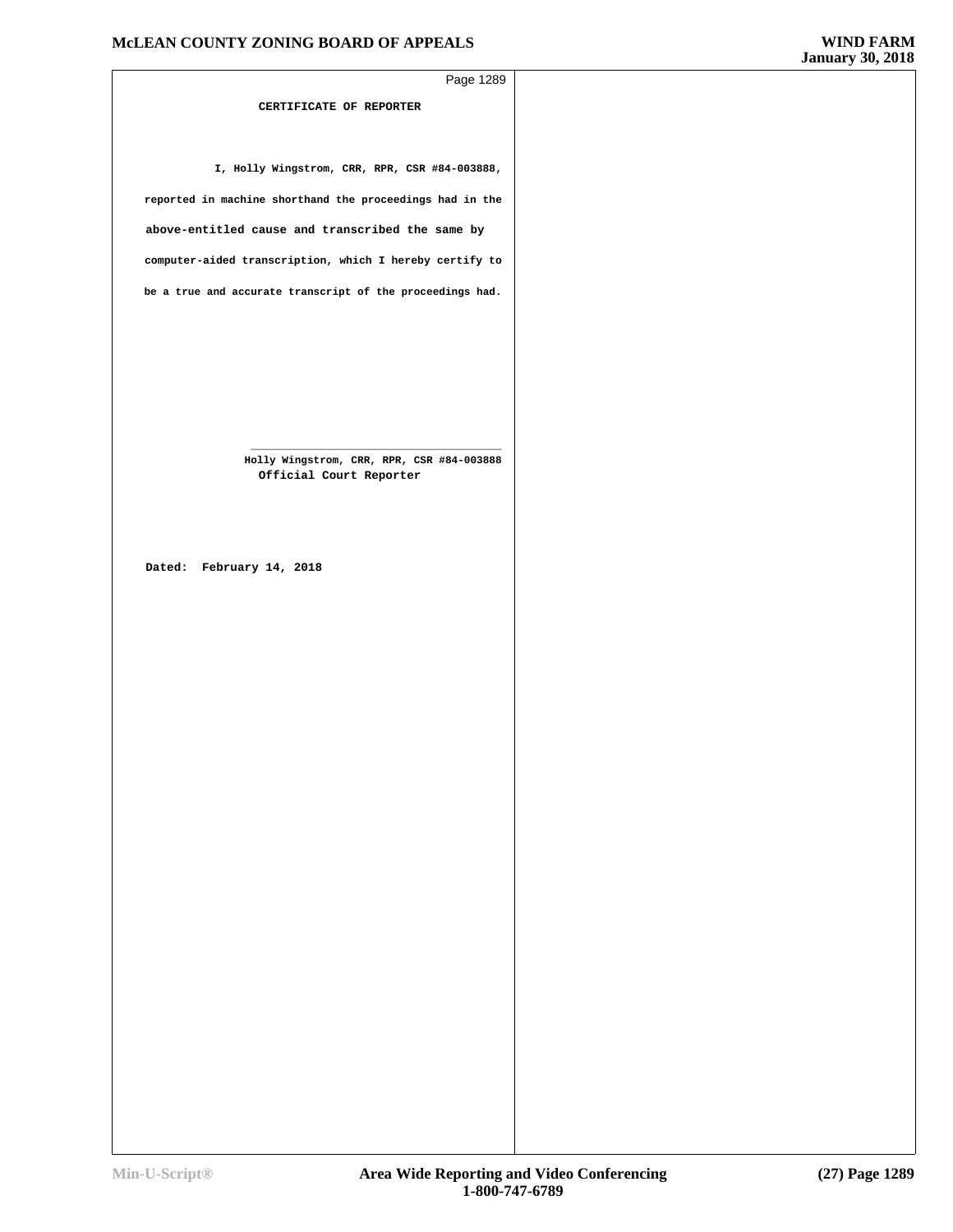|                             | acres(2)                                 | 1261:16,19;1264:12                       | 1245:2,4,16;1248:10,                   | 1277:14                       |
|-----------------------------|------------------------------------------|------------------------------------------|----------------------------------------|-------------------------------|
| \$                          | 1226:13;1264:2                           | adjusted $(2)$                           | 12;1256:6;1258:4;                      | AMA(6)                        |
|                             | $\arcsin(1)$                             | 1248:2;1269:13                           | 1268:5;1285:15,17                      | 1248:18,22;1249:5,            |
| \$18,000(1)                 | 1206:1                                   | adjustment (1)                           | agreements $(1)$                       | 7,9;1250:8                    |
| 1232:1                      | acronyms (1)                             | 1239:7                                   | 1191:21                                | amendments (2)                |
| \$2,000(1)                  | 1204:8                                   | adjustments (3)                          | agricultural (23)                      | 1235:8;1286:23                |
| 1228:14                     | $\arccos(5)$                             | 1238:6,9;1240:14                         | 1188:20,23;1225:18;                    | amenities (2)                 |
| \$29,000(1)                 | 1211:13,16;1212:4;                       | admitting $(1)$                          | 1234:2,5,5,9,10,12,16,                 | 1234:13,18                    |
| 1250:24                     | 1220:21;1231:21                          | 1268:11                                  | 21, 22, 24; 1235: 4, 10, 13,           | amongst(1)                    |
| \$52,000(2)                 | actual(3)                                | adopt $(4)$                              | 16, 18, 22; 1248: 10, 11;              | 1249:21                       |
| 1247:18;1249:23             | 1198:7;1269:6;                           | 1221:2;1284:10,14;                       | 1268:22;1283:14                        | amount $(4)$                  |
| \$52,809(1)                 | 1277:10                                  | 1286:19                                  | ahead $(4)$                            | 1231:3,23;1233:12;            |
| 1284:15                     | <b>Actually (11)</b>                     | adopted $(2)$                            | 1197:15;1199:10;                       | 1250:22                       |
|                             | 1186:23;1193:2,7,                        | 1202:23;1236:6                           | 1209:14;1231:13                        | analysis $(1)$                |
| $\mathbf{A}$                | 23;1197:19;1221:16;                      | adverse $(1)$                            | aid $(2)$                              | 1192:16                       |
|                             | 1229:21;1246:15;                         | 1269:13                                  | 1250:18,21                             | analyst $(1)$                 |
| A10(1)                      | 1258:24;1265:8;                          | advice $(1)$                             | AIMA(6)                                | 1209:2                        |
| 1206:24                     | 1276:16                                  | 1192:8                                   | 1248:17,19;1272:8,                     | analyze $(1)$                 |
| abandon $(3)$               | adaptations (1)                          | advocating $(2)$                         | 9;1274:6;1284:17                       | 1219:19                       |
| 1250:4,7,12                 | 1240:11                                  | 1264:15,18                               | aircraft $(1)$                         | and/or $(1)$                  |
| able $(9)$                  | adapted (3)                              | affect $(2)$                             | 1235:6                                 | 1224:7                        |
| 1196:8;1198:18;             | 1247:8,23;1248:2                         | 1222:23;1258:21                          | airplanes $(1)$<br>1257:23             | ands $(1)$                    |
| 1226:23;1239:19;            | adaption $(1)$<br>1238:17                | affected $(2)$                           |                                        | 1218:9                        |
| 1251:14;1254:10;            | add(11)                                  | 1191:12;1228:7<br>affects $(2)$          | airport (9)<br>1241:8;1242:19;         | Angelo (2)<br>1198:19;1265:12 |
| 1260:17;1261:14,15          | 1204:13;1215:17;                         | 1221:15;1222:24                          | 1243:11,17;1244:9,22,                  | annual $(1)$                  |
| above $(5)$                 | 1221:9,9,11;1222:20;                     | afford $(1)$                             | 24;1256:4;1257:17                      | 1280:16                       |
| 1209:20;1211:23;            | 1226:14;1246:19;                         | 1234:17                                  | airports $(6)$                         | annually $(1)$                |
| 1222:18;1223:15;            | 1249:15,16;1263:19                       | afforded $(1)$                           | 1240:17,22;1241:5;                     | 1279:22                       |
| 1248:1                      | added (9)                                | 1234:14                                  | 1256:4,9,16                            | answered $(1)$                |
| absolute $(2)$              | 1193:2;1216:16;                          | afternoon $(2)$                          | airstrip $(1)$                         | 1256:14                       |
| 1262:14;1263:18             | 1221:18,22;1246:10;                      | 1204:13;1214:7                           | 1269:12                                | AOPA(3)                       |
| absolutely $(1)$<br>1259:18 | 1280:5;1284:6;1285:1,                    | again $(10)$                             | align $(2)$                            | 1243:17,20,23                 |
| academics(1)                | 8                                        | 1198:5;1207:20;                          | 1248:9,10                              | apparently $(1)$              |
| 1205:13                     | adding $(2)$                             | 1217:9;1218:6;1250:9;                    | allotted $(1)$                         | 1213:24                       |
| accept(2)                   | 1220:12;1239:1                           | 1257:21;1258:5;                          | 1232:20                                | Appeals (1)                   |
| 1235:11;1256:19             | addition (3)                             | 1259:3;1267:11;                          | allow $(3)$                            | 1243:8                        |
| acceptable(1)               | 1216:14;1225:11;                         | 1268:8                                   | 1187:11;1251:19;                       | appear $(1)$                  |
| 1262:18                     | 1285:10                                  | against $(2)$                            | 1260:4                                 | 1215:22                       |
| accepted(2)                 | additional (4)                           | 1235:15;1271:8                           | allowed (6)                            | applicable $(1)$              |
| 1235:3;1241:9               | 1194:12;1235:19;                         | agg(1)                                   | 1234:8;1235:21;                        | 1283:13                       |
| access(14)                  | 1252:13;1253:2                           | 1230:3                                   |                                        |                               |
| 1253:22,24;1254:3;          |                                          |                                          | 1250:8;1261:5,8,18                     | applicant (20)                |
|                             | additions (1)                            | agree $(13)$                             | allowing $(1)$                         | 1192:1;1195:12;               |
| 1269:19;1275:7;             | 1284:1                                   | 1195:19;1196:2;                          | 1259:23                                | 1219:18;1220:5;               |
| 1276:22;1277:21;            | address $(3)$                            | 1209:12;1223:3;                          | allows $(1)$                           | 1227:23;1248:4;               |
| 1278:8, 10, 15, 16, 21;     | 1237:5;1270:15;                          | 1226:18;1238:12;                         | 1239:24                                | 1250:16,18;1271:18,           |
| 1282:3;1285:6               | 1271:11                                  | 1240:10;1246:1;                          | almost $(3)$                           | 22;1274:19;1275:17;           |
| accessible (2)              | addressed $(2)$                          | 1249:12;1253:19;                         | 1213:13;1220:21;                       | 1276:8;1279:18,20,21;         |
| 1191:1;1279:12              | 1256:10,13                               | 1268:24;1270:10;                         | 1227:21                                | 1280:15;1281:4;               |
| accessing(1)                | addressing (1)                           | 1282:18                                  | alone $(1)$                            | 1284:15;1285:4                |
| 1277:10                     | 1276:8                                   | agreeable $(1)$                          | 1215:16                                | applicants $(3)$              |
| accordance(1)               | Adequate (3)                             | 1243:10                                  | along $(8)$                            | 1229:20;1253:4;               |
| 1249:6                      | 1269:19;1278:1;                          | agreed $(11)$                            | 1189:17;1194:2;                        | 1255:19                       |
| according(1)                | 1282:10<br>adheres $(1)$                 | 1194:20;1195:2;<br>1198:3;1199:19;       | 1217:19;1277:21;<br>1278:8,15;1283:24; | Applicant's (1)<br>1243:8     |
| 1250:8                      | 1249:5                                   | 1215:24;1217:2;                          | 1285:6                                 | application (9)               |
| accordingly(2)              | adjoining $(1)$                          | 1233:19;1240:20;                         | alternative (1)                        | 1227:19;1228:22;              |
| 1203:13;1264:12             | 1276:2                                   | 1245:14;1257:2;                          | 1207:3                                 | 1229:18,21;1230:2;            |
| acknowledge (1)             | <b>ADJOURNED (1)</b>                     | 1284:19                                  | although $(1)$                         | 1231:24;1233:1;               |
| 1245:15                     | 1288:11                                  | agreement (18)                           | 1276:7                                 | 1235:7;1266:23                |
| acoustic(1)<br>1207:20      | adjust $(9)$                             | 1188:20,23;1191:23;                      | always $(6)$                           | applications (1)              |
| $\arccos(4)$                | 1202:17;1203:8,9,<br>12;1220:11;1239:21; | 1192:3;1194:6;1198:5;<br>1243:3;1244:16; | 1212:18,19;1220:18;<br>1221:4;1226:23; | 1229:19<br>apply $(4)$        |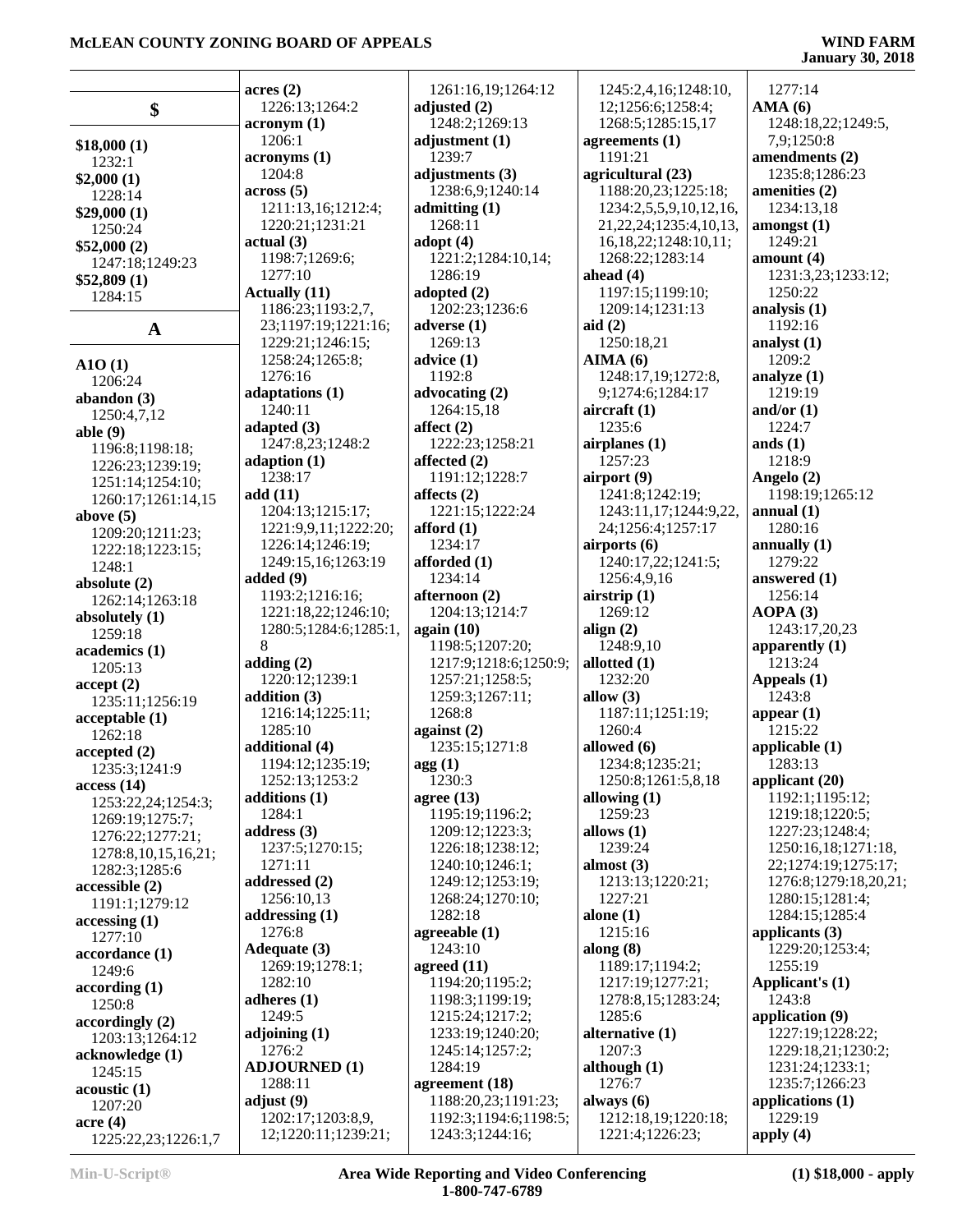| 1227:10;1228:9,10;          | assurance $(2)$                            | 1275:24;1278:22;          | 1267:5                                       | 17;1260:16                    |
|-----------------------------|--------------------------------------------|---------------------------|----------------------------------------------|-------------------------------|
| 1262:8                      | 1253:14,17                                 | 1287:6,7                  | binding $(1)$                                | bottom $(5)$                  |
| appropriate $(6)$           | assurances $(1)$                           | bar(1)                    | 1272:20                                      | 1217:16;1239:3,5;             |
| 1249:19;1279:20;            | 1251:6                                     | 1235:15                   | bird(2)                                      | 1264:21;1276:15               |
| 1280:19;1281:6,15,22        | attached (1)                               | based $(8)$               | 1198:20;1279:8                               | bowing $(1)$                  |
| approval $(2)$              | 1190:8                                     | 1192:21,22;1201:22;       | bit(1)                                       | 1201:20                       |
| 1197:21;1286:23             | attachment (1)                             | 1214:24;1215:6;           | 1187:11                                      | boxes $(1)$                   |
| approve $(2)$               | 1235:23                                    | 1216:12;1282:14;          | black $(1)$                                  | 1213:11                       |
| 1197:15;1198:15             | attack $(1)$                               | 1284:3                    | 1270:21                                      | boy $(2)$                     |
| approved (5)                | 1254:18                                    | basement (2)              | blade $(5)$                                  | 1219:2;1220:18                |
| 1197:19;1199:1,10;          | attention $(4)$                            | 1269:23;1270:4            | 1206:6;1207:1,4,5;                           | break $(3)$                   |
| 1206:9;1261:4               | 1273:22;1277:5,6;                          | basically (13)            | 1222:1                                       | 1236:14,18,23                 |
| approximately (1)           | 1281:12                                    | 1189:23;1192:20;          | blades $(12)$                                | Brian $(2)$                   |
| 1195:9                      | attorney $(1)$                             | 1195:11;1199:18,20;       | 1203:7;1206:1,2,12,                          | 1267:13;1269:3                |
| archeological (1)           | 1279:14                                    | 1203:23;1204:10,13;       | 17;1208:1,8;1238:18,                         | Brian's $(1)$                 |
| 1189:19                     | audience (2)                               | 1220:17;1221:13;          | 20;1239:13,22;                               | 1280:8                        |
| archeologist (1)            | 1187:17;1288:1                             | 1225:16,20;1228:10        | 1284:20                                      | bring (5)                     |
| 1189:22                     | authority $(2)$                            | basing $(2)$              | blanket $(1)$                                | 1188:3;1208:5;                |
| archeology (2)              | 1251:22;1281:16                            | 1192:16;1215:10           | 1231:1                                       | 1265:13,14;1277:6             |
| 1189:16,16                  | automatic (1)                              | basis $(4)$               | blockages (1)                                | bringing $(1)$                |
| area(21)                    | 1190:3                                     | 1252:11;1254:6;           | 1254:23                                      | 1273:21                       |
| 1189:19;1197:9;             | available (4)                              | 1280:16;1282:17           | blocked (3)                                  | $broadcast (1)$               |
| 1204:16;1205:1;             | 1228:18;1279:22;                           | bat(1)                    | 1253:11;1254:20;                             | 1229:12                       |
| 1212:21;1225:16;            | 1280:16;1285:3                             | 1198:21                   | 1255:5                                       | broken(1)                     |
| 1227:10;1228:7,7,8,22;      | avenue $(1)$                               | $\text{bats}(2)$          | blonde $(1)$                                 | 1270:13                       |
| 1229:1;1230:22;             | 1253:13                                    | 1194:21;1195:1            | 1288:5                                       | broken(1)                     |
| 1232:14;1234:22;            | average $(1)$                              | batted $(1)$              | <b>Bloomington</b> (1)                       | 1270:4                        |
| 1240:17;1243:11;            | 1210:22                                    | 1284:18                   | 1254:23                                      | brought $(8)$                 |
| 1258:13;1264:6,10;          | avoid (1)                                  | beforehand (1)            | blue $(3)$                                   | 1189:16;1198:11;              |
| 1267:15                     | 1285:7                                     | 1252:9                    | 1213:3,23,23                                 | 1221:1;1223:23;               |
|                             |                                            |                           |                                              |                               |
|                             |                                            |                           |                                              |                               |
| Areas $(3)$                 | away $(10)$                                | begin $(1)$<br>1209:17    | board $(33)$                                 | 1228:15,17;1239:2;<br>1265:16 |
| 1197:8;1231:14;             | 1195:18;1209:8;                            |                           | 1186:3;1188:2;                               |                               |
| 1281:10                     | 1212:8;1214:1;1222:7;<br>1239:9;1244:17;   | beginning $(1)$<br>1280:1 | 1198:17;1200:22;<br>1201:7,15;1202:12,14,    | build $(3)$<br>1196:8;1236:2; |
| argue(1)<br>1216:17         |                                            | behind $(3)$              | 19,20;1203:15;1204:6,                        | 1261:23                       |
|                             | 1256:8;1260:18;<br>1261:24                 | 1188:8;1209:13;           | 9, 18, 19; 1210: 22;                         | building $(2)$                |
| arguing(1)<br>1205:9        |                                            | 1211:12                   | 1216:7;1217:15;                              | 1234:1;1280:8                 |
|                             | B                                          | below $(7)$               | 1220:8,11,21;1222:15;                        | built $(3)$                   |
| arguments (1)<br>1205:12    |                                            | 1194:22;1204:23,24;       | 1229:6;1237:1;1243:8;                        | 1260:12,14;1271:24            |
| arising $(1)$               | baby $(1)$                                 | 1209:20;1211:5;           | 1251:22;1261:5;                              | bunch $(11)$                  |
| 1235:3                      | 1209:17                                    | 1284:7;1286:1             | 1263:1,11;1267:2;                            | 1192:14;1199:6,8;             |
| around (8)                  | back $(23)$                                | benefit $(1)$             | 1279:23;1280:12;                             | 1205:13;1224:20;              |
| 1188:12;1213:16;            | 1192:11,14;1203:20;                        | 1193:7                    | 1281:13                                      | 1229:9;1238:21;               |
| 1232:1;1243:17;             | 1204:2,4,13;1206:16;                       | best $(7)$                | board's $(2)$                                | 1252:18;1271:5;               |
| 1255:8;1266:5;              | 1221:1,19,22;1222:20;                      | 1206:12;1210:1,2;         | 1199:24;1201:24                              | 1280:11,20                    |
| 1276:15;1284:18             | 1228:23;1239:1;                            | 1212:17;1242:18;          | bodies $(1)$                                 | burden $(7)$                  |
| aside $(1)$                 | 1245:24;1246:2,10,19;                      | 1244:21;1257:17           | 1230:23                                      | 1198:22;1199:9;               |
| 1208:2                      | 1258:2;1265:16;                            | Beth $(2)$                | bond $(5)$                                   | 1247:7;1252:16;               |
| assessment (1)              | 1267:20;1268:7;                            | 1187:2,7                  | 1248:14;1250:4,6,                            | 1273:16,18,21                 |
| 1259:11                     | 1269:11;1284:6                             | better $(4)$              | 11,14                                        | burdens $(1)$                 |
| assigned $(1)$              | bad(2)                                     | 1206:7;1212:14;           | books $(1)$                                  | 1274:3                        |
| 1189:12                     | 1218:18;1252:6                             | 1226:21;1254:6            | 1218:20                                      | business $(1)$                |
| assignees $(2)$             | <b>Bangert</b> (29)                        | beyond $(3)$              | boot $(1)$                                   | 1232:24                       |
| 1272:13,21                  | 1186:6,7;1196:3;                           | 1192:17;1227:8;           | 1205:10                                      | button $(1)$                  |
| assume $(1)$                | 1200:11;1201:1,12;                         | 1276:9                    | bore $(1)$                                   | 1279:15                       |
| 1189:7                      | 1217:16;1218:2;                            | big(10)                   | 1270:23                                      | butts $(2)$                   |
| assumed $(1)$               | 1223:22;1224:6;                            | 1187:13;1210:18,18;       | boring $(1)$                                 | 1202:21;1218:10               |
| 1189:17                     | 1226:9;1231:24;                            | 1226:7;1231:11;           | 1270:18                                      | buy $(1)$                     |
| Assuming (6)                | 1242:16;1253:6;                            | 1247:7;1258:16,16;        | both $(13)$                                  | 1233:13                       |
| 1208:11,12;1222:8;          | 1257:1;1264:21;                            | 1265:13;1267:16           | 1202:24;1203:10;                             | buying $(1)$                  |
| 1263:17,18;1264:9           | 1265:6;1266:1,8;                           | Bill $(1)$                | 1207:19;1209:20,21;                          | 1252:14                       |
| assumption $(1)$<br>1222:12 | 1269:4, 10; 1270:6;<br>1272:15;1273:16,18; | 1257:12<br>binder $(1)$   | 1211:11;1213:13,16;<br>1217:5;1241:5;1256:5, |                               |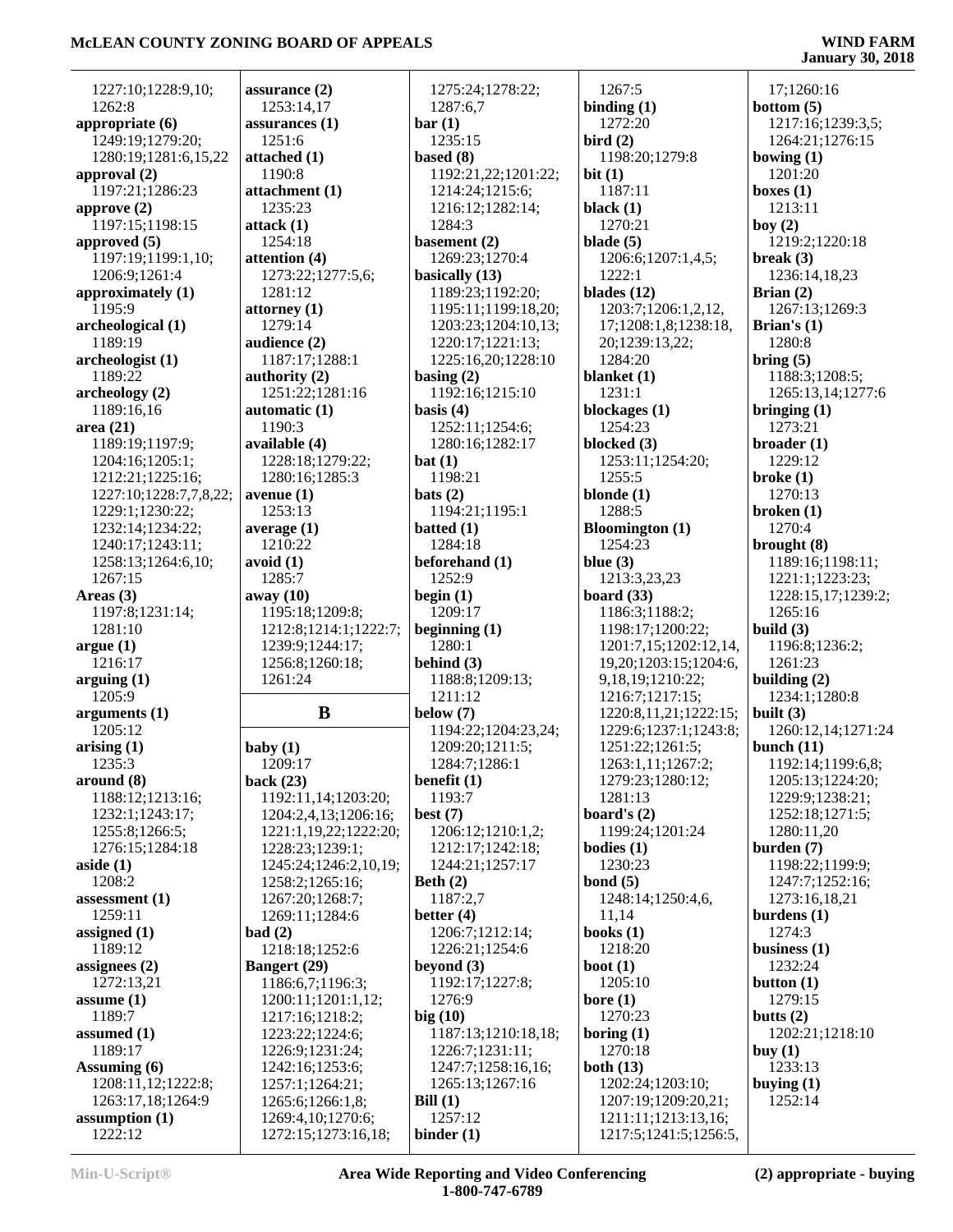|                                     | 1230:17;1250:7;                           | 1263:6;1264:15;           | 1254:14                     | complaints (15)          |
|-------------------------------------|-------------------------------------------|---------------------------|-----------------------------|--------------------------|
|                                     | 1273:13                                   | 1285:21                   | code(1)                     | 1190:18;1191:4,6,8;      |
| $\mathbf C$                         | cases $(1)$                               | chart(2)                  | 1240:9                      | 1259:4,8;1279:10,11,     |
|                                     | 1188:17                                   | 1211:10;1213:9            | cold(1)                     | 22;1280:9,11,15,20;      |
| California (4)                      | cat(1)                                    | charts $(1)$              | 1253:15                     | 1281:5,12                |
| 1207:13,23;1210:7;                  | 1207:8                                    | 1213:13                   | combine (1)                 | complete $(2)$           |
| 1246:16                             | $\text{cats}(1)$                          | check $(2)$               | 1213:22                     | 1198:1;1260:3            |
| call $(10)$                         | 1207:10                                   | 1276:18;1286:13           | combined (1)                | completely (2)           |
| 1186:2,4,4;1198:18;                 | cause $(1)$                               | checking $(1)$            | 1213:24                     | 1243:13;1255:5           |
| 1206:1;1240:11;<br>1265:21;1271:21; | 1221:12                                   | 1268:6                    | comfort (2)                 | compliance (4)           |
| 1281:9;1287:5                       | center $(2)$                              | Chicago (1)               | 1237:12;1240:2              | 1198:2;1221:23;          |
| called $(1)$                        | 1257:2;1263:18                            | 1192:24                   | comfortable (4)             | 1246:13;1284:16          |
| 1198:19                             | certain $(4)$                             | children's (1)            | 1217:14;1241:9,12;          | comply $(4)$             |
| came $(2)$                          | 1254:1;1261:9;                            | 1288:7                    | 1262:11                     | 1196:21;1246:6;          |
| 1241:13;1245:2                      | 1277:1;1279:5                             | chime $(1)$               | coming $(6)$                | 1252:3;1277:14           |
| Can (64)                            | certainty(1)                              | 1226:9                    | 1187:9;1203:2,8;            | compromise (2)           |
| 1193:17;1194:11;                    | 1217:22                                   | choice (1)                | 1255:22;1280:20;            | 1245:8;1257:2            |
| 1199:23;1200:18;                    | certify $(3)$                             | 1199:24                   | 1287:22                     | compromised (1)          |
| 1202:16;1203:12;                    | 1233:24;1234:4;                           | Chris $(3)$               | <b>COMMENCING (1)</b>       | 1257:5                   |
| 1212:17;1217:6,18;                  | 1235:22                                   | 1224:15;1247:11;          | 1186:1                      | conceivably (1)          |
| 1218:12;1219:19,19;                 | <b>CHAIRMAN (87)</b>                      | 1256:13                   | comment (1)                 | 1260:16                  |
| 1220:4,11;1221:8;                   | 1186:2,17,22;                             | Chris's $(1)$             | 1227:4                      | concern $(2)$            |
| 1222:1,3;1223:10,11;                | 1187:8;1190:11,16;                        | 1269:11                   | commented (1)               | 1251:19;1276:7           |
| 1224:1,2;1227:10;                   | 1191:10;1193:14,20;                       | circulating (1)           | 1208:14                     | concerned (4)            |
| 1232:2,18;1236:9;                   | 1196:5;1197:17;                           | 1230:14                   | comments (1)                | 1199:10;1201:19;         |
| 1237:15,19,22;1238:9,               | 1199:12,23;1200:5;                        | circumstance (1)          | 1279:3                      | 1255:23;1259:14          |
| 13;1239:6;1240:11,17;               | 1205:23;1212:9;                           | 1244:16                   | commercial (1)              | concerns $(4)$           |
| 1242:24;1243:2;                     | 1214:3;1218:24;                           | circumstances (5)         | 1234:22                     | 1225:14;1253:5,8;        |
| 1245:14,23,24;1246:4;               | 1219:17;1220:23;                          | 1226:6;1244:15;           | commissioners (4)           | 1274:14                  |
| 1248:2,19;1250:7;                   | 1221:24;1223:16;                          | 1253:21;1254:7;           | 1191:17;1192:1,3;           | conclusive (1)           |
| 1251:20;1253:12,14;                 | 1224:14,17;1225:4;                        | 1255:15                   | 1230:19                     | 1202:4                   |
| 1254:10;1256:1;                     | 1233:16;1235:24;                          | claiming $(1)$            | communicate (1)             | concur $(2)$             |
| 1259:18;1263:16;                    | 1236:8, 12, 16, 21, 24;                   | 1228:5                    | 1253:16                     | 1199:20;1223:21          |
| 1268:1,4,22;1270:2,24;              | 1237:9,14;1239:19;<br>1240:24;1241:19,24; | clapping $(1)$<br>1187:11 | communicating (1)<br>1255:3 | conditions (1)<br>1190:8 |
| 1271:9,12,13;1275:12,               | 1245:1,9,11,18;                           | clarification (1)         | communication (4)           | confident (2)            |
| 20;1276:12;1279:1,11;               | 1246:23;1247:10,19;                       | 1279:17                   | 1253:10,13;1254:6;          | 1237:24;1271:14          |
| 1281:15;1283:20                     | 1251:11;1254:22;                          | clarify $(1)$             | 1282:16                     | confidentiality (1)      |
| Capparella (2)                      | 1255:24;1256:12,22;                       | 1227:14                   | community $(2)$             | 1229:20                  |
| 1198:20;1265:12                     | 1257:7;1260:20;                           | clay(1)                   | 1231:20;1281:7              | conformance (1)          |
| captured $(1)$                      | 1262:21;1267:1,18;                        | 1270:21                   | companies (1)               | 1283:1                   |
| 1249:16<br>care $(15)$              | 1268:4,11,19;1269:1,                      | clean $(1)$               | 1265:9                      | conforms $(1)$           |
| 1187:19;1263:14;                    | 15,18;1270:10;                            | 1227:1                    | company $(4)$               | 1283:13                  |
| 1264:13,17;1274:14,                 | 1271:10,23;1272:6;                        | clear $(3)$               | 1189:7;1266:4;              | congestion $(1)$         |
| 24;1275:4,10;1276:23;               | 1273:1,6;1274:10,23;                      | 1194:3;1223:7;            | 1272:17;1274:7              | 1282:12                  |
| 1277:12;1279:2;                     | 1275:3,8;1276:14,22;                      | 1249:3                    | comparing $(1)$             | consensus $(3)$          |
| 1280:24;1281:2,4,10                 | 1277:24;1278:11,18,                       | climb(1)                  | 1213:8                      | 1223:17;1269:15;         |
| career $(1)$                        | 24;1282:7,20;1283:3,                      | 1268:19                   | compatible (2)              | 1282:21                  |
| 1218:16                             | 11,15,23;1286:10;                         | Clinic(1)                 | 1234:9;1283:4               | conservative (13)        |
| Carlton $(27)$                      | 1287:2,17,20                              | 1192:24                   | compensation (1)            | 1205:2,7;1206:11;        |
| 1186:18,19;1224:16;                 | chance $(1)$                              | close $(8)$               | 1276:4                      | 1207:22;1208:21,23;      |
| 1232:13;1240:21;                    | 1237:4                                    | 1197:4;1205:22;           | compile $(1)$               | 1209:4,15;1216:13,23;    |
| 1241:3,11,17;1242:5,                | change $(11)$                             | 1213:15;1222:9;           | 1279:12                     | 1220:2;1223:6;           |
| 10,14,17,21;1243:6,21,              | 1200:19;1201:17;                          | 1224:12;1249:23;          | complain $(1)$              | 1263:14                  |
| 24;1244:5,23;1247:12;               | 1202:5,9;1206:3;                          | 1253:24;1277:18           | 1281:2                      | conserve $(1)$           |
| 1256:15;1257:13,16;                 | 1218:11;1230:5;                           | closed $(1)$              | complainant's (2)           | 1194:24                  |
| 1258:7;1267:4,16;                   | 1232:24;1249:15;                          | 1187:24                   | 1214:11,12                  | consider(1)              |
| 1287:18,19                          | 1261:6;1274:9                             | closer $(1)$              | complaining $(2)$           | 1197:2                   |
| cart(1)                             | changed $(4)$                             | 1195:6                    | 1275:16;1281:3              | consideration (4)        |
| 1200:3                              | 1216:22;1220:8;                           | closing $(4)$             | complaint $(1)$             | 1204:24;1224:5;          |
| case $(10)$                         | 1221:20;1285:23                           | 1187:2;1228:16,18;        | 1281:24                     | 1243:18;1250:3           |
| 1187:1,16;1202:13;                  | changes $(5)$                             | 1258:3                    | complaint-driven (2)        | consistent $(1)$         |
| 1210:1,2,2;1216:2;                  | 1237:23;1259:10;                          | clued $(1)$               | 1278:23;1280:8              | 1226:1                   |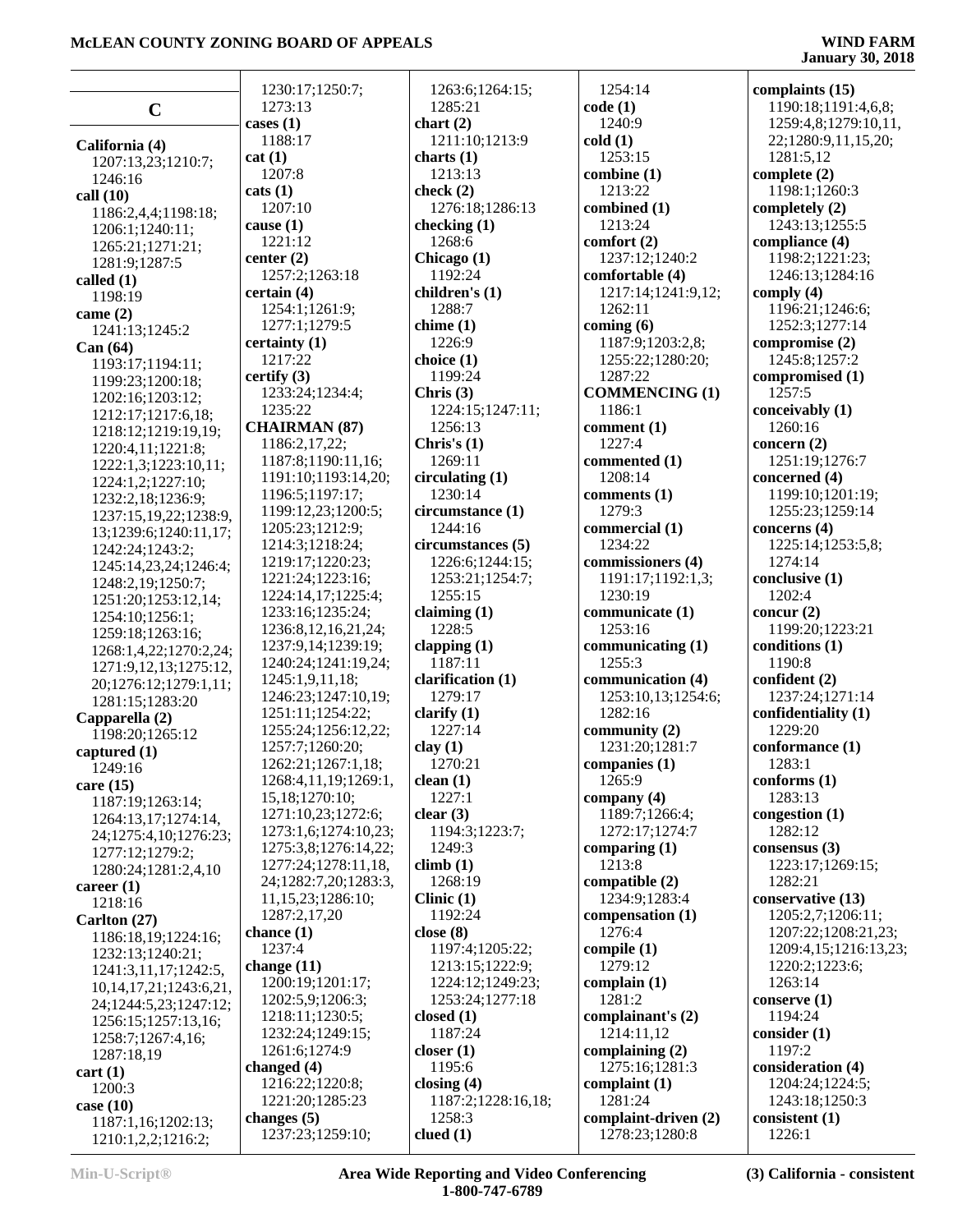| construct $(1)$      | counter $(1)$         | cut(2)                     | 1214:23;1216:3;        | devaluation (1)              |
|----------------------|-----------------------|----------------------------|------------------------|------------------------------|
| 1234:1               | 1239:20               | 1208:9;1253:23             | 1263:6                 | 1258:15                      |
| construction (4)     | counties $(1)$        | cutting $(1)$              | decibels (20)          | develope (2)                 |
| 1190:21;1231:13;     | 1259:5                | 1203:3                     | 1203:22,22;1204:2,     | 1227:24;1228:12              |
| 1261:22;1277:14      | County $(23)$         |                            | 4,5,14,22;1205:5;      | developers(1)                |
|                      |                       | D                          |                        |                              |
| consultation (2)     | 1186:3;1188:18,24;    |                            | 1209:1,14,14;1211:2,3, | 1228:12                      |
| 1190:6,9             | 1190:17;1191:16;      |                            | 5;1213:14;1217:23;     | development (1)              |
| contact(6)           | 1192:6;1202:19;       | daily $(3)$                | 1219:21;1220:1;        | 1268:16                      |
| 1271:18,20;1274:20;  | 1224:24;1230:14,20;   | 1252:11;1254:6,15          | 1221:15;1246:9         | developments (1)             |
| 1275:4,17;1285:2     | 1231:16;1233:20;      | damage $(2)$               | decibel's(1)           | 1225:17                      |
| contacting $(1)$     | 1234:6;1236:3;1243:8; | 1273:9;1274:4              | 1222:19                | diameter $(1)$               |
| 1276:10              | 1259:9;1260:23;       | dampen $(2)$               | decide (4)             | 1207:4                       |
|                      |                       |                            | 1214:22;1215:8;        | DICK(70)                     |
| contained (1)        | 1261:5;1264:22;       | 1208:24;1209:6             |                        |                              |
| 1234:6               | 1276:17,20;1281:1;    | dare $(1)$                 | 1216:10;1237:17        | 1186:5,8,10,12,14,           |
| continue (3)         | 1285:15               | 1198:21                    | deciles(1)             | 16, 18, 20; 1188: 9, 16, 21; |
| 1190:6,9;1261:5      | couple(8)             | data(6)                    | 1217:18                | 1189:3,10;1190:4,15,         |
| contract $(3)$       | 1188:5;1236:10;       | 1203:18;1205:17;           | decision(2)            | 20;1192:19;1193:16,          |
| 1189:8;1282:4,5      | 1259:9;1260:15;       | 1206:13;1218:10;           | 1262:10;1287:21        | 21;1194:5,11;1195:8;         |
| contractors (2)      | 1263:19;1264:2,5,11   | 1258:19;1266:23            | decisions(2)           | 1196:10;1227:14,23;          |
| 1190:22;1191:2       | course $(2)$          | date(3)                    | 1205:17;1240:22        | 1228:11,19;1229:17;          |
|                      |                       |                            |                        |                              |
| contributing $(1)$   | 1242:18;1244:20       | 1242:20,22;1267:6          | decommission (2)       | 1231:5;1232:5,8,21;          |
| 1195:22              | court(1)              | dated $(3)$                | 1249:20;1250:6         | 1233:22;1236:6;              |
| Control (19)         | 1273:20               | 1200:14;1243:4;            | decommissioning (11)   | 1237:7,10;1241:20;           |
| 1200:22;1201:7,15,   | cover(1)              | 1267:5                     | 1188:14,15;1189:6;     | 1245:7,17;1257:10,14;        |
| 24;1202:12,14,20;    | 1276:21               | day $(1)$                  | 1247:15;1249:6,12;     | 1258:9;1260:8,13;            |
| 1203:15;1204:6,9,18, | covered $(10)$        | 1273:2                     | 1250:1,2;1272:19;      | 1261:8,18;1265:4;            |
| 19;1210:21;1216:7;   | 1266:9;1272:8,10;     | days $(4)$                 | 1284:14;1286:5         | 1266:21;1267:11;             |
|                      |                       |                            |                        |                              |
| 1220:8,11;1222:15;   | 1274:11;1281:23;      | 1219:12;1229:23;           | deduction (2)          | 1268:15;1269:8,19;           |
| 1248:22;1277:8       | 1282:5;1283:22;       | 1230:5,16                  | 1203:18;1214:23        | 1271:17;1272:3,10,18;        |
| conversations (1)    | 1285:13,20,22         | daytime $(1)$              | default (1)            | 1273:5;1275:15;              |
| 1254:14              | covering $(1)$        | 1211:8                     | 1248:23                | 1276:18;1277:1;              |
| convinced (1)        | 1249:23               | DB(11)                     | defer(2)               | 1282:10,23;1283:12;          |
| 1201:22              | crane $(1)$           | 1196:4,7,8,13;             | 1248:11,20             | 1287:6,8,10,12,14,16,        |
| cooperate(1)         | 1254:1                |                            | definitely (2)         | 18                           |
|                      |                       | 1197:11;1218:6;            |                        |                              |
| 1252:5               | cranes $(1)$          | 1224:7;1239:1,21;          | 1220:18;1274:6         | difference (3)               |
| coordinate(1)        | 1249:22               | 1246:11;1284:6             | delayed (1)            | 1222:19;1263:20,21           |
| 1250:18              | crashing $(1)$        | deadline(2)                | 1260:14                | different $(5)$              |
| coordinated (1)      | 1257:23               | 1230:5,12                  | deletion $(1)$         | 1249:2;1263:23;              |
| 1192:5               | credible (7)          | deadlines (1)              | 1246:7                 | 1274:3;1279:4,6              |
| coordination (4)     | 1196:24;1197:3,9;     | 1229:24                    | deliberating $(1)$     | differently $(1)$            |
|                      | 1198:12;1199:11;      |                            | 1187:16                | 1246:1                       |
| 1251:24;1252:1,7;    |                       | deal(9)                    |                        |                              |
| 1255:20              | 1204:3;1219:3         | 1187:13;1190:22;           | deliberation (1)       | differing (1)                |
| copies $(1)$         | Creek(3)              | 1222:17;1225:3;            | 1188:1                 | 1249:2                       |
| 1194:12              | 1195:21;1197:4;       | 1252:21,21;1271:19;        | delivered (1)          | difficult $(1)$              |
| copy(3)              | 1265:20               | 1277:8,9                   | 1254:3                 | 1230:6                       |
| 1194:9;1235:23;      | creeks $(1)$          | dealt(2)                   | demission (1)          | diminish $(1)$               |
| 1252:2               | 1265:21               | 1246:12;1265:2             | 1273:3                 | 1258:12                      |
| Correction (1)       | criteria (1)          | Dean $(39)$                | department $(2)$       | direct(1)                    |
|                      |                       |                            |                        |                              |
| 1196:9               | 1216:3                | 1186:10,11;1191:11,        | 1252:1;1279:7          | 1275:7                       |
| correctly (4)        | $\text{crop}(2)$      | 17, 20; 1192: 5; 1193: 13, | departments $(1)$      | disagree $(1)$               |
| 1207:12;1215:3,8;    | 1225:22;1226:2        | 17,23;1194:10,13,19;       | 1252:17                | 1203:14                      |
| 1217:8               | crossings $(1)$       | 1195:3;1204:6;             | department's (1)       | disagreement(1)              |
| corrugated $(1)$     | 1254:2                | 1215:10;1223:21;           | 1252:2                 | 1210:8                       |
| 1270:22              | $\text{crowd} (1)$    | 1224:8,13;1232:18;         | depends $(1)$          | disappear $(1)$              |
|                      | 1253:6                |                            | 1217:14                | 1246:8                       |
| cost(5)              |                       | 1233:9;1236:4,7,10;        |                        |                              |
| 1198:22,24;1199:5,   | curiosity (1)         | 1239:12;1241:7,13;         | designed $(1)$         | disclaimer $(4)$             |
| 14;1232:1            | 1227:12               | 1243:2;1260:6,11;          | 1282:12                | 1233:17,21;1234:5,           |
| costs(4)             | current $(3)$         | 1262:11;1265:1,9;          | desirable (1)          | 20                           |
| 1233:4;1249:19,20;   | 1188:7,23;1216:9      | 1267:13,17;1271:14;        | 1226:23                | disconfort(2)                |
| 1250:5               | curtail $(1)$         | 1275:12;1281:23;           | determine (1)          | 1235:2,12                    |
| counsel $(4)$        | 1194:22               | 1287:10,11                 | 1281:17                | discount(1)                  |
| 1236:17;1271:11;     | customers (1)         | decibel(5)                 | detrimental (1)        | 1220:4                       |
|                      |                       |                            |                        |                              |
| 1274:12;1283:24      | 1272:5                | 1209:1;1213:16;            | 1237:11                | discovered (1)               |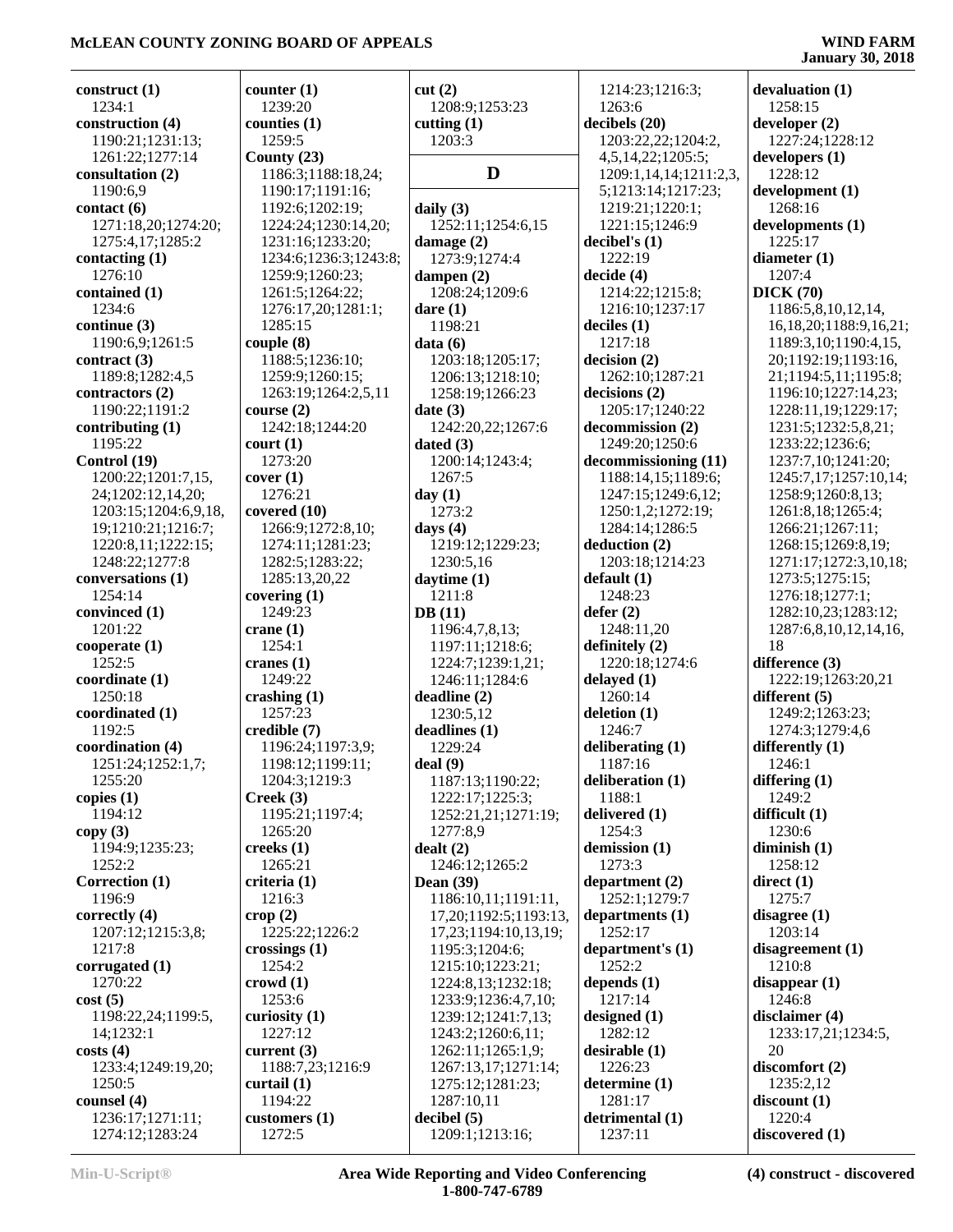1189:19 **discovery (2)** 1273:9,10 **discuss (2)** 1190:13;1200:11 **discussed (1)** 1240:19 **discussing (2)** 1237:20;1238:10 **discussion (1)** 1216:1 **discussions (1)** 1229:2 **dismiss (2)** 1259:20,22 **dismissed (1)** 1259:10 **disposal (1)** 1235:7 **disrupt (1)** 1270:24 **dissatisfied (1)** 1256:17 **distance (8)** 1209:10;1214:18; 1216:3,6;1221:12; 1243:14;1265:19; 1267:20 **distances (4)** 1214:9,12,13;1261:9 **district (15)** 1234:3,6,9,10,12,16, 21,24;1235:10,19,22; 1268:18,22;1283:1,14 **districts (5)** 1230:18;1234:16; 1250:19;1251:2,4 **disturbing (2)** 1197:11;1271:3 **divided (1)** 1249:21 **DNR (2)** 1193:14;1247:3 **document (2)** 1194:14;1200:17 **documents (1)** 1285:18 **dollar (1)** 1250:22 **dollars (3)** 1249:12,16;1250:23 **done (22)** 1187:3;1199:15; 1201:8,16;1202:6; 1214:2;1218:15; 1226:21;1228:11; 1237:16;1241:16; 1245:10;1247:6; 1262:12;1266:12,13; 1267:7;1269:8; 1273:23;1274:15; 1287:21;1288:2

 1226:20 **dots (4)** 1213:4,23,23; 1226:14 **double (1)** 1286:13 **down (10)** 1187:24;1201:5; 1207:4;1208:9; 1247:15;1248:7; 1254:1;1275:13; 1280:14;1286:18 **Dr (11)** 1198:19;1200:12; 1201:6;1202:2; 1205:15;1218:19; 1220:7,16,19;1222:7; 1265:12 **drain (2)** 1269:23;1270:4 **drainage (2)** 1230:17;1269:20 **Drake (2)** 1200:9;1210:11 **dramatic (2)** 1259:7;1262:17 **dramatically (2)** 1261:16,19 **drastically (1)** 1200:19 **draw (1)** 1211:15 **drawn (1)** 1211:12 **driveway (1)** 1190:24 **dropped (1)** 1267:20 **drum (1)** 1224:24 **dry (1)** 1271:4 **due (2)** 1188:19;1250:3 **during (2)** 1190:21;1194:23 **dust (1)** 1235:5 **dwelling (1)** 1234:2 **E eagle (5)** 1265:2;1266:3,4; 1286:13,14 **eagles' (2)** 1266:24;1267:5 **ear (1)** 1236:17 **earlier (1)** 1248:24 **easement (5)** 1227:19,20;1228:3, 6,10 **easements (3)** 1227:7,8,9 **east (3)** 1191:7;1231:17; 1243:14 **easy (1)** 1259:20 **economy (1)** 1232:24 **edge (8)** 1195:20;1196:4; 1203:3,4;1208:1,8,19; 1238:18 **edged (1)** 1284:20 **edges (1)** 1206:20 **effect (1)** 1252:16 **effects (1)** 1269:14 **efficiency (1)** 1239:17 **efficient (1)** 1206:5 **egress (1)** 1282:11 **eight (1)** 1186:24 **either (8)** 1212:1,20;1217:8; 1218:7,12;1232:17; 1235:21;1239:9 **electricity (1)** 1233:14 **eliminate (2)** 1239:23;1257:4 **eliminated (6)** 1197:16;1198:2; 1239:3;1241:4;1242:5; 1266:15 **eliminates (1)** 1244:9 **eliminating (4)** 1195:20,24;1197:12; 1240:16 **elimination (2)** 1242:18;1244:20 **else (15)** 1189:12;1199:19; 1218:17;1220:6; 1229:11;1232:11; 1247:11,13;1270:1; 1271:7;1272:4;1278:5; 1279:2;1283:9,18 **e-mail (2)** 1252:10;1255:10 **emergency (8)** 1250:19;1251:1,4,9; 1252:8;1253:8,9; 1255:12

**EMTs (1)** 1255:11 **encouraged (1)** 1271:20 **end (5)** 1187:5;1227:6; 1242:1;1245:15; 1276:11 **endanger (1)** 1237:11 **endangered (1)** 1194:24 **energy (5)** 1195:22;1207:14; 1210:7;1225:17; 1227:1 **enforce (1)** 1276:17 **enforcement (2)** 1275:18,20 **engineer (1)** 1209:3 **enjoyment (3)** 1258:10;1262:15; 1263:4 **enough (5)** 1188:13;1215:1; 1228:3;1251:3;1279:1 **ensure (1)** 1229:11 **ensuring (1)** 1237:24 **entertained (1)** 1205:15 **entertaining (1)** 1208:3 **enthusiastic (1)** 1244:7 **environmental (1)** 1281:10 **equal (1)** 1211:1 **equipment (7)** 1217:21;1249:22; 1252:13,14,19;1253:2; 1254:2 **erecting (1)** 1249:21 **erosion (7)** 1276:15,19;1277:3, 8;1278:2,15;1285:7 **err (6)** 1205:6;1206:10; 1207:21;1212:18; 1218:8;1221:4 **erring (3)** 1208:16;1220:2; 1223:5 **escrow (3)** 1188:15,17;1248:14 **especially (5)** 1230:22;1244:14; 1252:17;1270:17,20

**essentially (1)** 1230:24 **established (1)** 1235:18 **establishment (1)** 1282:23 **estimate (2)** 1250:11;1286:3 **estimated (1)** 1250:9 **even (12)** 1188:13;1202:17; 1205:20,21,21; 1216:16;1217:24; 1231:1;1238:14; 1265:16,16;1271:1 **evening (1)** 1193:14 **event (1)** 1274:21 **eventually (1)** 1187:22 **everybody (8)** 1199:6;1200:10; 1228:24;1230:6,20; 1252:23;1268:5; 1279:2 **Everybody's (1)** 1256:22 **everyone (3)** 1193:19;1230:24; 1256:3 **evidence (14)** 1195:12;1196:24; 1197:1,3,5,7,10; 1198:12,14;1199:11; 1204:3;1210:14; 1215:17;1259:12 **exact (2)** 1191:13;1207:18 **exactly (3)** 1210:10;1217:7; 1251:7 **examine (1)** 1210:6 **example (4)** 1207:14;1217:23; 1218:4;1238:18 **exceed (3)** 1211:4;1212:24; 1238:14 **exceeds (1)** 1210:21 **Except (2)** 1218:19;1286:13 **excuse (1)** 1231:22 **Exhibit (4)** 1194:16,18;1243:9; 1266:2 **existence (1)** 1201:16 **exists (1)**

**dot (1)**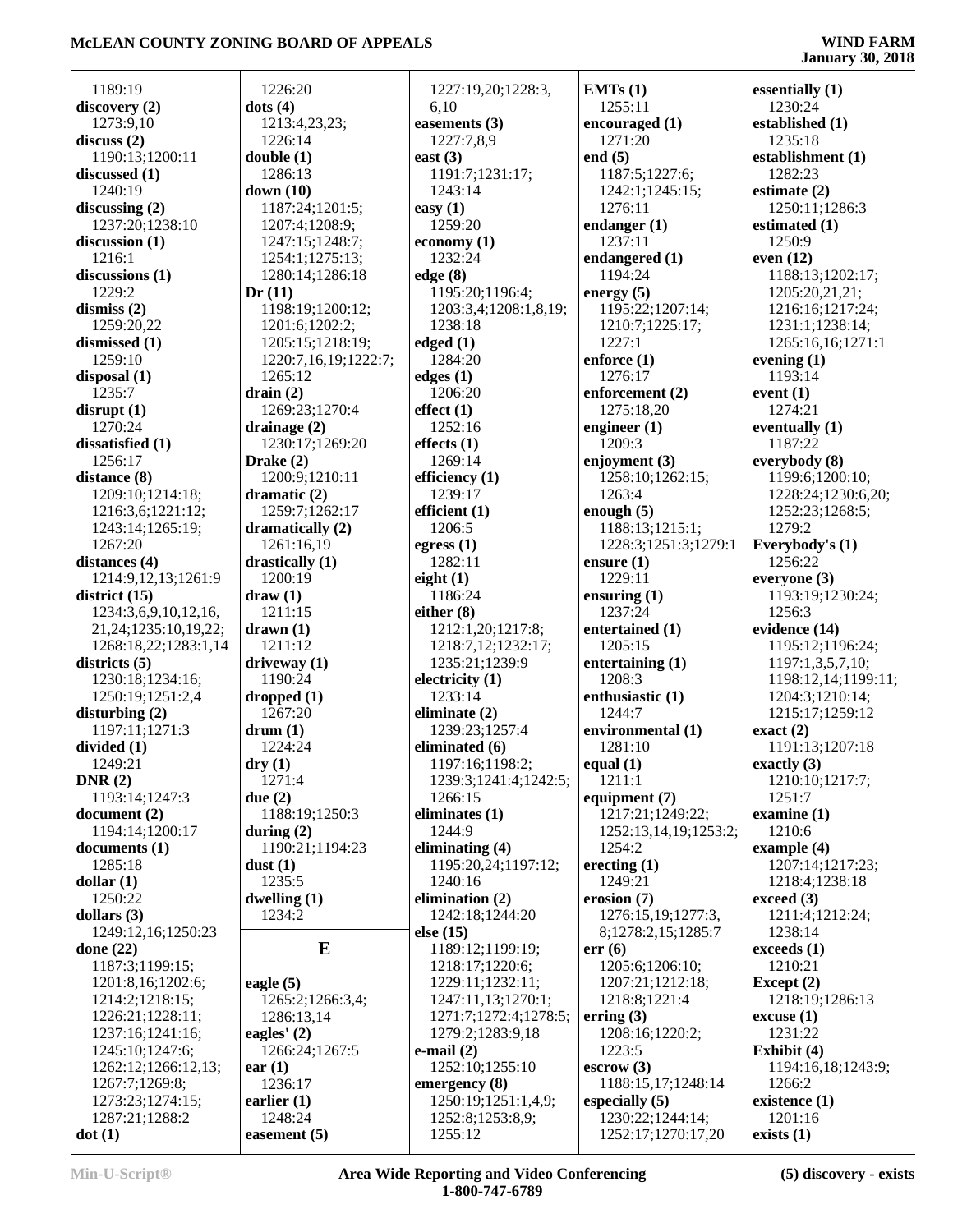| 1265:7                      | 20;1225:21,23;1226:1;<br>1227:24;1228:11,12, | 1224:1;1247:18<br>figured $(2)$        | five $(4)$<br>1186:23;1191:19; | front $(4)$                 |
|-----------------------------|----------------------------------------------|----------------------------------------|--------------------------------|-----------------------------|
| expanded (1)<br>1217:17     |                                              |                                        |                                | 1193:15;1200:3;             |
|                             | 18, 22; 1229: 2, 3, 15, 17;                  | 1206:17;1216:23<br>filled $(1)$        | 1195:23;1255:14                | 1231:23;1251:6              |
| expansion $(2)$<br>1257:3,4 | 1230:3;1231:15;<br>1257:23;1258:14,24;       | 1269:23                                | fixed $(3)$<br>1269:24;1270:1; | full $(2)$<br>1229:3;1232:5 |
| experience (3)              | 1269:24;1273:22                              | final $(3)$                            | 1271:9                         | function $(1)$              |
| 1198:8;1203:23;             | farmer $(1)$                                 | 1194:5;1199:24;                        | flagship $(1)$                 | 1240:3                      |
| 1215:11                     | 1271:6                                       | 1240:22                                | 1265:15                        | fundamentally (1)           |
| experienced (1)             | farming $(1)$                                | financial $(1)$                        | flashing $(1)$                 | 1244:6                      |
| 1192:23                     | 1283:6                                       | 1209:2                                 | 1231:21                        | funds $(1)$                 |
| experiencing $(1)$          | farmland (4)                                 | find $(6)$                             | flat $(5)$                     | 1189:6                      |
| 1272:23                     | 1225:15,17,18;                               | 1194:10;1199:6;                        | 1208:11,11;1209:11;            | funny $(2)$                 |
| expert $(4)$                | 1226:11                                      | 1202:22;1203:12;                       | 1264:10,10                     | 1288:6,7                    |
| 1218:15,17;1219:17;         | farms $(16)$                                 | 1242:24;1280:12                        | fledged $(1)$                  | further $(1)$               |
| 1220:5                      | 1188:7,12;1190:16;                           | finding $(1)$                          | 1229:3                         | 1234:11                     |
| experts $(3)$               | 1226:13;1229:5;                              | 1208:3                                 | flight $(2)$                   | future $(4)$                |
| 1198:12;1201:19;            | 1233:8;1240:1;                               | findings $(3)$                         | 1243:16;1254:17                | 1216:4;1243:18;             |
| 1207:20                     | 1251:18;1253:7;                              | 1200:12;1203:12;                       | flooded $(1)$                  | 1247:8;1248:3               |
| expired $(1)$               | 1254:8;1259:6;                               | 1220:11                                | 1270:4                         | fuzzy $(1)$                 |
| 1233:2                      | 1260:12;1269:9;                              | fine $(2)$                             | floodplain $(3)$               | 1193:23                     |
| explained (1)               | 1271:16;1279:5;                              | 1224:16;1249:8                         | 1195:21;1196:11,15             |                             |
| 1203:17                     | 1283:5                                       | Finn $(1)$                             | fly $(2)$                      | G                           |
| express(1)                  | father $(1)$                                 | 1208:14                                | 1203:9;1254:17                 |                             |
| 1235:21                     | 1283:4                                       | <b>FINNIGAN (88)</b>                   | flying $(2)$                   | gain(1)                     |
| extension (1)               | favor $(1)$                                  | 1186:2,16,17,22;                       | 1240:18;1244:14                | 1199:10                     |
| 1232:19                     | 1224:7                                       | 1187:8;1190:11,16;                     | folks $(2)$                    | game(1)                     |
| extent(2)                   | fear $(1)$                                   | 1191:10;1193:20;                       | 1205:15;1271:22                | 1197:15                     |
| 1207:19;1263:15             | 1259:18                                      | 1196:5;1197:17;                        | follow $(7)$                   | gave(3)                     |
| extra(1)                    | feel $(9)$                                   | 1199:12,23;1200:5;                     | 1195:13,14;1198:14,            | 1203:18;1219:14;            |
| 1260:23                     | 1198:7;1208:20;                              | 1205:23;1212:9;                        | 15;1199:21;1238:4;             | 1251:1                      |
|                             | 1216:12;1217:14;                             | 1214:3;1218:24;                        | 1285:18                        | gee(1)                      |
| F                           | 1237:24;1244:23;                             | 1219:17;1220:23;                       | following $(2)$                | 1208:16                     |
|                             | 1256:9,21;1258:1                             | 1221:24;1223:16;                       | 1234:4;1237:21                 | general(2)                  |
| FAA(1)                      | feeling $(3)$                                | 1224:14,17;1225:4;                     | follow-up $(1)$                | 1220:22;1273:14             |
| 1195:16                     | 1201:10,13;1218:7                            | 1233:16;1235:24;                       | 1287:24                        | Generally (2)               |
| face $(1)$<br>1219:19       | feelings $(1)$<br>1258:19                    | 1236:8, 12, 16, 21, 24;                | food $(1)$<br>1226:24          | 1232:21;1286:18             |
| faced $(1)$                 | feet $(21)$                                  | 1237:9,14;1238:19;<br>1239:19;1240:24; | forever $(1)$                  | gentle(1)<br>1275:21        |
| 1230:8                      | 1195:5,9;1196:16;                            | 1241:19,24;1245:1,11,                  | 1219:11                        | gentleman (1)               |
| facilities (1)              | 1197:11;1209:8;                              | 18;1246:23;1247:10,                    | forgot $(1)$                   | 1253:21                     |
| 1269:20                     | 1214:18,19,20,21;                            | 19;1251:11;1254:22;                    | 1202:17                        | gentleman's (1)             |
| fact $(4)$                  | 1218:21;1220:12;                             | 1255:24;1256:12,22;                    | form $(2)$                     | 1254:11                     |
| 1199:1;1258:4;              | 1221:9,10;1243:14;                           | 1257:7;1260:20;                        | 1221:21;1283:6                 | gentlemen $(1)$             |
| 1281:17;1282:15             | 1247:17;1263:19,20;                          | 1262:21;1267:1,18;                     | forth $(1)$                    | 1256:17                     |
| factor $(2)$                | 1264:3,11;1285:23;                           | 1268:4,11,19;1269:1,                   | 1207:13                        | gets(11)                    |
| 1218:7;1249:18              | 1286:1                                       | 15,18;1270:10;                         | forum $(1)$                    | 1187:18;1189:11,12;         |
| factors $(1)$               | felt $(1)$                                   | 1271:10,23;1272:6;                     | 1244:10                        | 1212:14;1228:24;            |
| 1239:17                     | 1216:13                                      | 1273:1,6;1274:10,23;                   | forward $(2)$                  | 1247:6;1248:6;              |
| fairly $(2)$                | <b>FEMALE</b> (1)                            | 1275:3,8;1276:14,22;                   | 1199:19;1227:2                 | 1252:10;1270:2;             |
| 1231:2,3                    | 1288:1                                       | 1277:24;1278:11,18,                    | found $(6)$                    | 1272:11,24                  |
| fake $(1)$                  | fence $(2)$                                  | 24;1282:7,20;1283:3,                   | 1192:22;1198:9;                | gigantically (1)            |
| 1288:5                      | 1277:13,17                                   | 11,15,23;1286:10;                      | 1203:21;1248:3;                | 1263:23                     |
| fall $(2)$                  | fertilizers $(1)$                            | 1287:2,16,17,20                        | 1258:19;1259:16                | given $(8)$                 |
| 1217:11;1283:8              | 1235:8                                       | fire $(8)$                             | foundation $(3)$               | 1192:14;1206:14;            |
| far $(12)$                  | few $(7)$                                    | 1250:19;1251:1,2,4,                    | 1204:15,21;1263:11             | 1226:5;1234:12;             |
| 1197:15;1200:23;            | 1188:4;1212:4;                               | 9;1252:1,2,16                          | four $(3)$                     | 1235:23;1243:18;            |
| 1201:23;1203:13;            | 1221:9;1228:22;                              | first $(10)$                           | 1232:5,7;1258:16               | 1253:20;1258:2              |
| 1208:16;1214:1;             | 1250:23;1252:3;                              | 1232:23;1233:11;                       | fourth $(2)$                   | gives $(3)$                 |
| 1222:5,6;1223:10;           | 1259:8                                       | 1237:7;1250:22;                        | 1258:14;1259:3                 | 1198:13;1273:10,11          |
| 1233:1;1254:9;1277:3        | field $(1)$                                  | 1254:12,24;1265:22;                    | frees $(1)$                    | giving $(2)$                |
| farm $(29)$                 | 1255:6                                       | 1267:10,12,22                          | 1245:23                        | 1262:5,6                    |
| 1188:16;1189:1,2,4,         | figure $(4)$                                 | fit(1)                                 | Friday $(1)$                   | $\text{glad}(3)$            |
| 6;1191:5,7;1203:19,19,      | 1190:1;1207:1;                               | 1203:12                                | 1230:12                        | 1288:4,5,6                  |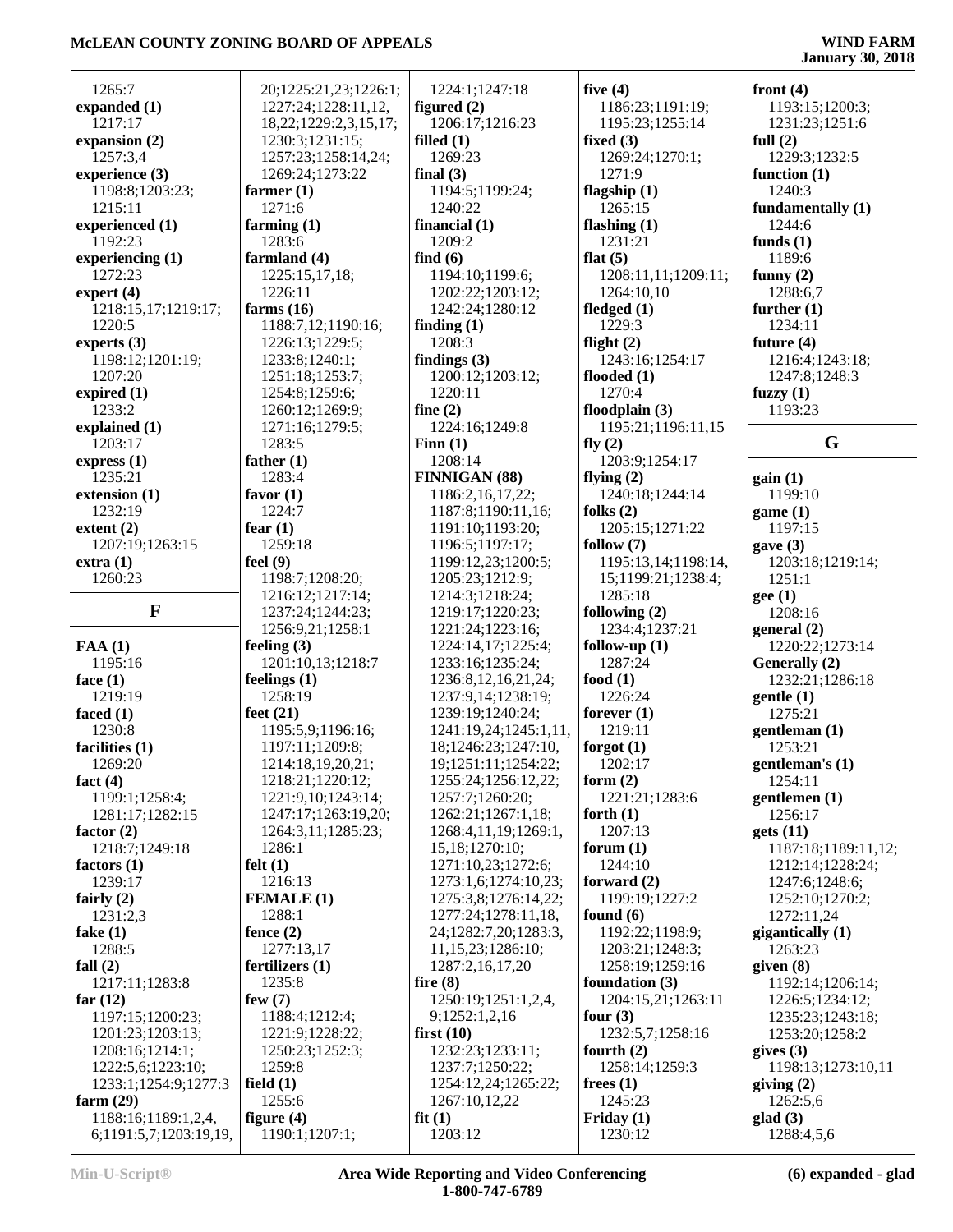| Glasses $(1)$                 | 1187:18                           | 1258:15                        | home's $(1)$                       | 1203:15;1204:18,18;                |
|-------------------------------|-----------------------------------|--------------------------------|------------------------------------|------------------------------------|
| 1288:4                        | handed $(2)$                      | hearings $(3)$                 | 1195:22                            | 1210:21;1216:6;                    |
| goes $(13)$                   | 1233:17;1242:21                   | 1192:11;1231:15;               | honest $(1)$                       | 1220:8,10;1222:15;                 |
| 1189:13;1197:6;               | handle $(3)$                      | 1262:2                         | 1219:4                             | 1247:3;1263:11                     |
| 1200:23;1209:20,21;           | 1188:13;1237:1;                   | heart $(1)$                    | honker $(1)$                       | immediate (3)                      |
| 1212:15,15;1229:12;           | 1249:24                           | 1254:18                        | 1210:19                            | 1258:11,13;1263:4                  |
| 1252:22;1271:23;              | handled $(1)$                     | heavy $(1)$                    | hope $(3)$                         | impact $(2)$                       |
| 1272:18;1276:23;              | 1188:17                           | 1231:1                         | 1252:21;1253:4;                    | 1262:16,17                         |
| 1287:24                       | Hankard (7)                       | height $(1)$                   | 1288:1                             | impacted $(2)$                     |
| good (12)                     | 1207:13;1208:21;                  | 1207:4                         | hopefully $(2)$                    | 1227:24;1228:1                     |
| 1197:12;1205:14;              | 1210:8;1215:5;                    | Heinlein $(3)$                 | 1239:6;1263:13                     | impacting $(1)$                    |
| 1217:12;1219:2;               | 1219:12;1220:17;                  | 1195:21;1197:4;                | hoping $(1)$                       | 1262:10                            |
| 1220:18;1236:15;              | 1240:16                           | 1265:20                        | 1210:11                            | impede $(2)$                       |
| 1250:20;1256:4;               | Hankard's (2)                     | heirs $(1)$                    | horse $(1)$                        | 1254:3;1268:16                     |
| 1269:14;1273:11,11;           | 1203:17;1219:2                    | 1272:21                        | 1200:3                             | implications (1)                   |
| 1282:7                        | happen $(4)$                      | helicopter (1)                 | hour $(1)$                         | 1244:11                            |
| government $(1)$              | 1200:18;1238:11;                  | 1254:17                        | 1211:24                            | important $(10)$                   |
| 1230:23                       | 1259:18;1280:9                    | help $(13)$                    | house $(11)$                       | 1200:3;1225:7;                     |
| $grab(1)$                     | happened (1)                      | 1191:2,3;1199:16;              | 1228:8;1236:3;                     | 1227:5;1244:24;                    |
| 1202:5                        | 1272:1                            | 1225:9;1232:18;                | 1255:7;1259:21;                    | 1256:16,23;1261:1;                 |
| grant(2)                      | happening $(1)$                   | 1253:12;1261:17;               | 1260:23;1261:13;                   | 1265:18;1271:17;                   |
| 1227:18;1228:5                | 1204:11                           | 1263:7;1265:24;                | 1263:10,18,20;1264:1,              | 1274:16                            |
|                               |                                   | 1271:21,22;1272:2,5            | $\overline{2}$                     | improved (1)                       |
| granted (2)                   | happens $(2)$                     |                                |                                    |                                    |
| 1235:20,20                    | 1252:8;1278:2                     | helpful $(1)$                  | households (4)                     | 1278:16                            |
| granting(1)                   | happy $(3)$                       | 1255:4                         | 1222:21,24;1224:11,                | inappropriate (1)                  |
| 1227:20                       | 1256:6;1258:3;                    | herbicides (1)                 | 12                                 | 1281:15                            |
| gray(2)                       | 1281:21                           | 1235:8                         | houses $(1)$                       | include $(4)$                      |
| 1212:21;1243:10               | hard $(6)$                        | hereby $(1)$                   | 1222:7                             | 1213:5;1255:11;                    |
| greater(1)                    | 1206:24;1208:15;                  | 1235:13                        | Huck $(1)$                         | 1265:2;1267:21                     |
| 1210:24                       | 1209:12;1216:14,23;               | heritage $(1)$                 | 1208:14                            | included (3)                       |
| Griffin(1)                    | 1259:22                           | 1225:19                        | huge $(2)$                         | 1194:6;1224:1;                     |
| 1194:7                        | hardly $(1)$                      | hertz $(4)$                    | 1198:22;1249:22                    | 1265:4                             |
| $\rm{grooming}$ (1)           | 1259:7                            | 1207:16;1211:2,3,16            | hundred $(3)$                      | includes (2)                       |
| 1229:16                       | heads $(1)$                       | hey $(5)$                      | 1250:23;1264:3,11                  | 1213:6;1246:7                      |
| group(1)                      | 1283:16                           | 1202:15;1203:19;               | hurry $(1)$                        | including $(3)$                    |
| 1211:17                       | health $(7)$                      | 1220:20;1240:5;                | 1260:17                            | 1235:4,6;1249:21                   |
| guess $(10)$                  | 1235:3;1237:11;                   | 1265:16                        |                                    | inconvenience (1)                  |
| 1203:16;1246:5;               | 1240:1,4;1250:15;                 | hidden $(1)$                   | $\mathbf I$                        | 1235:1                             |
| 1251:18;1252:4;               | 1255:21,23                        | 1227:21                        |                                    |                                    |
| 1253:3;1266:15;               |                                   |                                |                                    | inconveniences (1)                 |
|                               | health/safety (1)                 | high $(4)$                     | idea $(3)$                         | 1235:11                            |
|                               |                                   |                                |                                    | increase $(1)$                     |
| 1267:1;1274:11,15;<br>1283:17 | 1250:16                           | 1203:1,22;1213:13,<br>14       | 1231:6;1272:4;                     |                                    |
|                               | hear $(13)$                       | higher $(6)$                   | 1278:4                             | 1215:18                            |
| guessing $(1)$<br>1257:4      | 1187:17;1196:24;                  |                                | identified (2)                     | increases $(1)$<br>1258:24         |
|                               | 1218:17;1224:18;                  | 1213:18;1215:19,21,            | 1284:3;1286:19                     |                                    |
| guidelines $(2)$              | 1227:7;1236:18;                   | 22;1220:13,13                  | identify $(3)$                     | incredibly $(1)$                   |
| 1216:8;1247:16                | 1237:4,5;1254:8,22;               | highly $(1)$                   | 1223:11,22;1285:2                  | 1200:13                            |
| gut(2)                        | 1257:3;1258:5;                    | 1208:3                         | identifying (1)                    | indicate $(1)$                     |
| 1258:18,19                    | 1265:15                           | high-quality $(1)$             | 1280:2                             | 1247:17                            |
| guys(5)                       | heard $(20)$                      | 1197:9                         | IDNR $(14)$                        | indicated (1)                      |
| 1200:6;1203:11;               | 1197:1;1201:23;                   | highway $(2)$                  | 1195:13;1196:21;                   | 1243:15                            |
| 1217:19;1281:17,22            | 1202:4;1205:3;                    | 1231:12;1276:21                | 1197:6;1198:15;                    | indicating $(1)$                   |
| guy's(1)                      | 1209:15;1215:17;                  | highways (1)                   | 1199:21;1201:18;                   | 1274:18                            |
| 1278:4                        | 1216:24;1224:20;                  | 1191:16                        | 1204:5;1237:21;                    | individual (4)                     |
| gym(1)                        | 1227:6;1231:7;                    | historic (2)                   | 1246:6, 13; 1265: 1, 5, 23;        | 1192:6;1274:2,20;                  |
| 1208:13                       | 1252:15;1253:6;                   | 1190:4,9                       | 1284:10                            | 1276:9                             |
|                               | 1254:12;1259:1,4,12,              | historically (1)               | ifs $(1)$                          | individuals (2)                    |
| $\mathbf H$                   | 14;1261:20;1269:22;               | 1275:20                        | 1218:9                             | 1192:7;1217:20                     |
|                               | 1279:3                            | hold(2)                        | ignore $(1)$                       | information $(17)$                 |
| hair $(1)$                    | hearing $(10)$                    | 1202:5;1252:9                  | 1189:23                            | 1187:15;1198:19;                   |
| 1288:5                        | 1192:22;1229:3,23;                | home $(3)$                     | Illinois $(19)$                    | 1202:8,16,24;1207:6;               |
| half $(1)$                    | 1230:17;1231:3;                   | 1214:11,12;1254:10             | 1197:8;1200:22;                    | 1210:7;1212:11,16;                 |
| 1205:20<br>hand $(1)$         | 1233:5;1240:3;<br>1250:22;1253:4; | homes $(2)$<br>1214:17;1253:10 | 1201:6,15,15,23;<br>1202:12,14,19; | 1220:5;1227:22;<br>1228:3;1229:13; |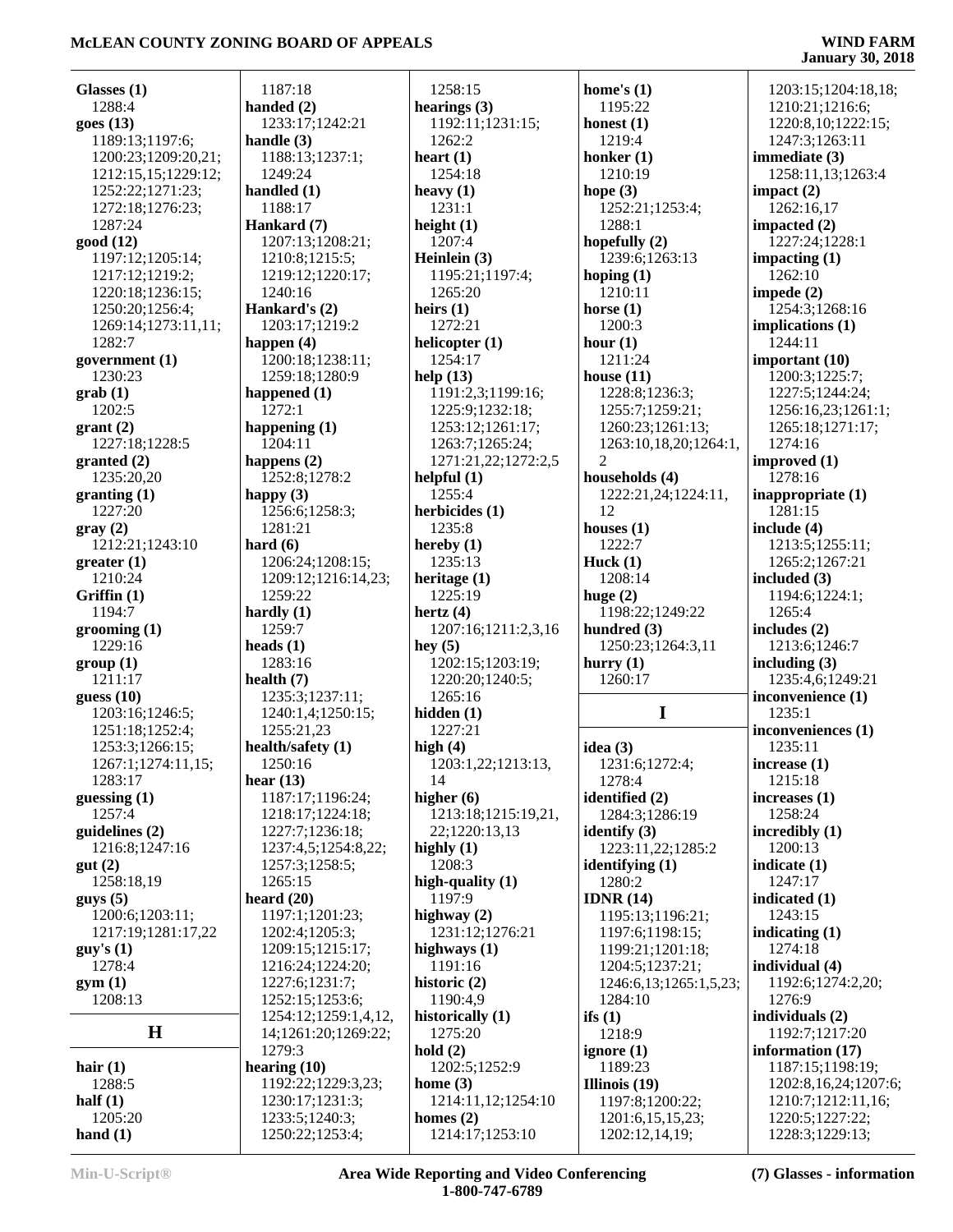|                                        | IPCB(4)                             | 1216:21;1223:16;                | 1276:1,24;1277:1                                    | 1244:20,22;1256:18;        |
|----------------------------------------|-------------------------------------|---------------------------------|-----------------------------------------------------|----------------------------|
| 1258:18;1267:22;<br>1274:20;1285:3     | 1210:21;1213:1;                     | 1224:17;1231:9;                 | landowners (4)                                      | 1257:11,19                 |
| ingress $(1)$                          | 1246:15;1284:7                      | 1233:5;1235:6;1239:6;           | 1239:9;1271:15;                                     | letters $(1)$              |
| 1282:11                                | irrelevant(1)                       | 1255:20;1260:16;                | 1274:7;1276:9                                       | 1232:14                    |
| initially $(1)$                        | 1225:1                              | 1263:1,12;1271:16;              | landowner's (1)                                     | level $(9)$                |
| 1256:17                                | ISO(1)                              | 1272:7,7;1274:10,15;            | 1276:3                                              | 1195:22;1206:3;            |
| injurious $(3)$                        | 1205:3                              | 1277:17;1278:1;                 | language $(3)$                                      | 1210:21;1213:1;            |
| 1258:10;1262:14;                       | issue $(19)$                        | 1281:16                         | 1249:4;1266:3;                                      | 1217:22;1218:1;            |
| 1263:3                                 | 1196:15;1203:16;                    | $\boldsymbol{\text{kinds}}$ (1) | 1285:5                                              | 1221:1;1239:21,21          |
| injury $(2)$                           | 1223:17;1226:7;                     | 1267:8                          | large $(3)$                                         | levels $(7)$               |
| 1235:2,12                              | 1246:9;1249:12;                     | knew $(2)$                      | 1225:1;1231:3;                                      | 1210:23;1211:5;            |
| innovations $(1)$                      | 1250:1,16;1254:9,16;                | 1254:19;1255:14                 | 1232:14                                             | 1212:24;1213:4;            |
| 1203:8                                 | 1258:16;1270:2;                     | knowledgeable (1)               | larger $(2)$                                        | 1220:20;1238:1;            |
| insist $(1)$                           | 1274:21;1275:11,18,                 | 1219:14                         | 1225:21;1285:23                                     | 1263:6                     |
| 1199:2                                 | 20,23;1276:1,8                      | known $(4)$                     | Last $(15)$                                         | Lexington $(1)$            |
| insistent $(1)$                        | issues $(11)$                       | 1192:24;1255:15;                | 1187:10,12,23;                                      | 1229:9                     |
| 1275:21                                | 1190:20,23;1195:24;                 | 1273:13,13                      | 1193:6,10;1194:15;                                  | lied $(1)$                 |
| install $(1)$                          | 1237:19;1257:22;                    | knows $(1)$                     | 1201:4,4;1216:21;                                   | 1262:3                     |
| 1277:20                                | 1260:15;1264:17;                    | 1274:13                         | 1228:16;1238:5;                                     | life $(2)$                 |
| installation $(1)$                     | 1269:12;1271:16;                    | KU(1)                           | 1241:1;1243:3;1244:2;                               | 1199:4;1254:16             |
| 1239:14                                | 1277:9;1285:3                       | 1195:10                         | 1283:21                                             | lighted $(1)$              |
| installations $(1)$                    | ISU(1)                              | Kuritz (71)                     | late $(1)$                                          | 1231:11                    |
| 1270:18                                | 1199:13                             | 1186:8;1196:16;                 | 1221:8                                              | likelihood (1)             |
| installed (1)                          | item $(2)$                          | 1199:18;1203:14;                | later $(5)$                                         | 1226:2                     |
| 1278:17                                | 1265:15;1280:9                      | 1204:7;1205:18;                 | 1230:16;1248:10;                                    | limitations $(5)$          |
| installing $(1)$                       | items $(1)$                         | 1206:13,21;1207:2,17;           | 1270:14;1271:5;                                     | 1200:23;1272:16;           |
| 1277:10                                | 1246:5                              | 1209:11,21,24;1211:8;           | 1273:2                                              | 1273:8,15;1276:6           |
| instead $(2)$                          |                                     | 1212:1;1214:4;                  | Law $(6)$                                           | limited $(1)$              |
| 1209:8;1249:13                         | ${\bf J}$                           | 1215:24;1216:20;                | 1235:14;1248:20,21;                                 | 1235:5                     |
| intended $(1)$                         |                                     | 1218:4,19;1219:20,24;           | 1273:13,20;1276:12                                  | limits $(4)$               |
| 1234:17                                | <b>January</b> (4)                  | 1221:11;1222:2,8,14;            | laws(1)                                             | 1201:7;1210:22;            |
| intent $(2)$                           | 1242:16,22;1243:7;                  | 1223:1,13;1225:13;              | 1277:11                                             | 1211:5,6                   |
| 1283:1,8                               | 1257:12                             | 1231:6;1233:10;                 | leading $(1)$                                       | line $(14)$                |
| interest $(3)$                         | Jerry(1)                            | 1237:18;1238:8,24;              | 1192:13                                             | 1204:20,21;1211:12,        |
|                                        |                                     |                                 |                                                     |                            |
| 1242:19;1244:21;                       | 1253:12                             | 1239:5,20;1240:14;              | least $(14)$                                        | 12, 15; 1212: 3; 1217: 12; |
| 1257:17                                | join $(1)$                          | 1243:4,7,23;1244:3,19;          | 1187:2;1212:3;                                      | 1239:2,4,5;1263:12,21;     |
| interesting $(1)$                      | 1200:10                             | 1245:9;1246:5,15,21;            | 1224:3,5;1226:7,15;                                 | 1264:10;1275:7             |
| 1259:2                                 | Judd(1)                             | 1247:2;1249:11;                 | 1229:23;1231:23;                                    | list $(2)$                 |
| interpret $(1)$                        | 1186:5                              | 1250:12;1254:13;                | 1233:2;1238:16;                                     | 1221:20;1223:23            |
| 1245:14                                | judgment (1)                        | 1256:3;1258:14;                 | 1253:17;1258:2,21;                                  | listed $(1)$               |
| interpreting $(1)$                     | 1235:15                             | 1261:20;1263:3;                 | 1261:14                                             | 1285:11                    |
| 1221:2                                 | July (1)                            | 1264:4,14;1266:14,18;           | leaves $(1)$                                        | listen $(1)$               |
| into $(14)$                            | 1194:24                             | 1268:10,24;1270:17;             | 1263:13                                             | 1202:10                    |
| 1195:16;1196:6;                        | justify $(1)$                       | 1282:2,18;1283:10;              | LEESA $(3)$                                         | listing $(1)$              |
| 1204:24;1212:15;                       | 1207:15                             | 1284:5,9;1286:1,22;             | 1269:5,7,8                                          | 1245:10                    |
| 1224:5;1239:2;                         |                                     | 1287:3,8,9                      | left(5)                                             | lists $(1)$                |
| 1240:18;1248:14;                       | $\mathbf K$                         | <b>KURTIZ</b> (2)               | 1212:2,4;1253:15;                                   | 1214:18                    |
| 1250:3;1251:8;                         |                                     | 1186:9;1277:11                  | 1267:14;1283:11                                     | litigation $(1)$           |
| 1254:14;1270:22;                       | keep(6)                             |                                 | Legal $(8)$                                         | 1274:1                     |
| 1274:12;1276:18                        | 1197:3;1223:5;                      | L                               | 1192:24;1232:6;                                     | little $(16)$              |
| introduce (1)                          | 1224:10;1271:2;                     |                                 | 1235:15;1244:11;                                    | 1187:11;1193:23;           |
| 1262:2                                 | 1279:19,21                          | lack(1)                         | 1273:24;1276:11,12;                                 | 1197:14;1198:18;           |
| Invenergy $(6)$                        | keeping $(1)$                       | 1212:13                         | 1281:16                                             | 1199:9;1205:2;1207:4,      |
| 1194:1,3;1229:8;                       | 1224:3                              | land $(12)$                     | legitimate $(5)$                                    | 6;1208:9;1215:22;          |
| 1241:22;1243:12;                       | kept(3)                             | 1225:10;1226:10,16,             | 1214:23;1215:9;                                     | 1226:14;1240:13;           |
| 1282:6                                 | 1246:3;1279:17;                     | 17,23,23;1227:4;                | 1216:12,19;1223:9                                   | 1260:23;1262:23;           |
| Invenergy's $(1)$                      | 1280:15                             | 1234:14,22;1235:19;             | length $(2)$                                        | 1263:16;1288:4             |
| 1193:24                                | kicks $(1)$                         | 1240:17;1258:24                 | 1207:5;1263:23                                      | live $(1)$                 |
| inventory $(1)$                        | 1250:10                             | landholder (1)                  | less(2)                                             | 1233:20                    |
| 1197:8                                 | $\operatorname{kind}(25)$           | 1271:6                          | 1226:23;1246:22                                     | lived $(1)$                |
| involved (5)                           | 1187:10;1190:19;                    | landholders (1)                 | letter $(14)$                                       | 1253:22                    |
| 1188:18,20;1191:18;<br>1230:24;1255:14 | 1197:21;1199:12;<br>1200:7;1205:23; | 1281:8<br>landowner (3)         | 1232:16,17;1242:12,<br>16, 17, 22; 1243; 4, 21, 24; | livelihood (1)<br>1288:6   |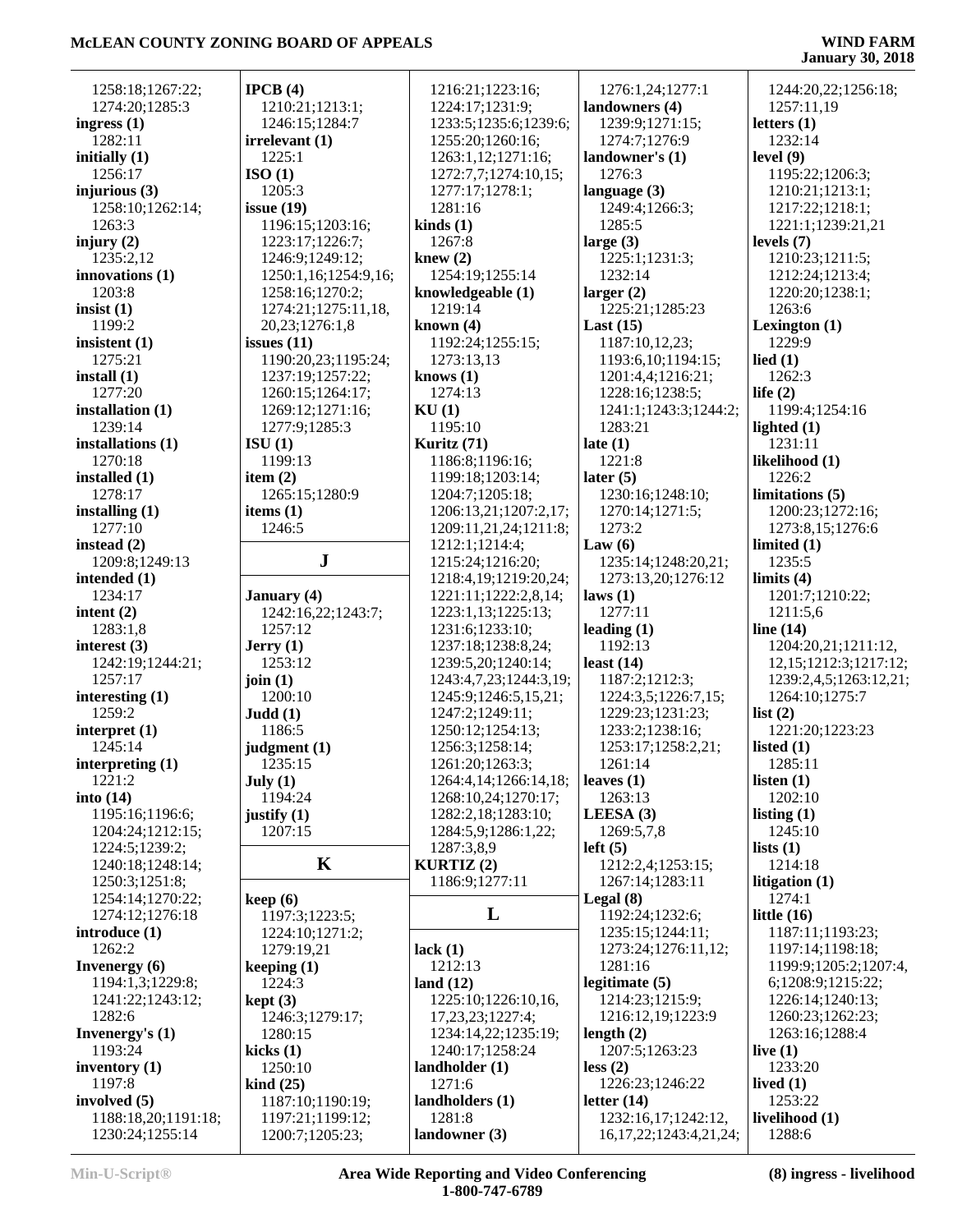# **McLEAN COUNTY ZONING BOARD OF APPEALS**

| lives $(1)$          | 1255:22;1259:14;     | 1252:17;1279:6        | 1217:22                | 1191:15,16;1211:24;       |
|----------------------|----------------------|-----------------------|------------------------|---------------------------|
| 1227:17              | 1260:21,24;1263:17,  | map(4)                | measures $(1)$         | 1267:14                   |
| LNTE(1)              | 17, 19, 24; 1264: 2; | 1196:12;1214:5;       | 1282:10                | million $(3)$             |
| 1284:19              | 1270:12;1271:2;      | 1226:20;1267:16       | measuring $(2)$        | 1249:14,15;1250:23        |
| load $(2)$           | 1273:12;1278:20,20   | Mark $(1)$            | 1214:10;1217:21        | mind(3)                   |
| 1208:7;1221:8        | lots $(4)$           | 1208:13               | meet $(9)$             | 1202:9;1216:22;           |
| load-noise (1)       | 1231:8,8;1263:8;     | marked $(3)$          | 1198:6;1206:7;         | 1224:10                   |
| 1208:8               | 1264:1               | 1210:10;1224:4;       | 1216:3;1240:1,4;       | minimize $(3)$            |
| local $(10)$         | love $(1)$           | 1286:18               | 1261:9,11;1276:10;     | 1269:13;1278:15;          |
| 1250:18;1251:1,4,4,  | 1220:15              | Mary $(2)$            | 1284:22                | 1282:12                   |
| 9,24;1252:1,2,16;    | low(3)               | 1187:2,7              | meeting $(2)$          | minimum(3)                |
| 1255:20              | 1203:1;1205:24;      | mass(1)               | 1252:9;1288:11         | 1214:21;1216:3,6          |
| located $(4)$        | 1208:19              | 1252:10               | meetings $(1)$         | minor(1)                  |
| 1234:2,19,21;1283:2  | lower $(4)$          | master(1)             | 1186:24                | 1239:6                    |
| location(2)          | 1203:5,5,6;1220:21   | 1279:9                | meets $(2)$            | minus(6)                  |
| 1195:16;1261:6       | lowered $(1)$        | match(1)              | 1240:8;1263:1          | 1205:5;1209:16;           |
| locations $(2)$      | 1242:1               | 1204:5                | megahertz $(3)$        | 1210:3;1216:21;           |
| 1200:20;1214:16      | lowering $(2)$       | math(1)               | 1204:10;1207:16;       | 1217:1,2                  |
| log(6)               | 1207:16;1224:7       | 1263:16               | 1216:18                | minutes $(3)$             |
| 1279:5,10,17,20,21;  | low-impact $(1)$     | matter $(2)$          | megawatt(1)            | 1236:10,20,22             |
| 1280:15              | 1222:1               | 1206:6;1283:5         | 1203:6                 | Miss(1)                   |
| logging $(1)$        | low-noise $(5)$      | maximum (4)           | member $(1)$           | 1288:4                    |
| 1279:21              | 1203:7;1206:19;      | 1210:24;1226:7;       | 1227:18                | missed $(1)$              |
| logically $(2)$      | 1207:24;1238:17;     | 1246:17;1264:2        | members $(1)$          | 1280:1                    |
| 1215:20,22           | 1284:20              | may (19)              | 1187:1                 | mistaken(1)               |
| long(14)             | low-trailing $(3)$   | 1202:23,24;1203:8;    | memory $(3)$           | 1245:5                    |
| 1188:12;1208:5;      | 1203:4;1206:2,17     | 1204:22;1214:24;      | 1192:12;1214:1,6       | mitigate (5)              |
| 1219:10;1225:4;      | Luetkehans (1)       | 1224:21;1230:4,10;    | mention $(3)$          | 1209:10;1241:21;          |
|                      | 1207:17              |                       |                        |                           |
| 1236:4,13;1238:9;    |                      | 1234:9;1235:1,14;     | 1227:16;1257:3;        | 1264:9;1275:1;1278:3      |
| 1240:1;1246:4;       | M                    | 1240:12,12;1241:20;   | 1265:15                | mitigating $(1)$          |
| 1257:19;1259:17,17;  |                      | 1244:15;1251:3,5;     | mentioning $(1)$       | 1278:4                    |
| 1261:4,9             |                      | 1255:18;1282:5        | 1253:3                 | model(13)                 |
| longer $(2)$         | machinery $(1)$      | maybe $(25)$          | mentions $(1)$         | 1203:21;1205:4,10,        |
| 1193:6;1209:10       | 1235:6               | 1193:5,7;1194:13;     | 1247:15                | 11, 12, 12; 1212: 12, 13; |
| long-term $(2)$      | main(4)              | 1198:20;1199:2,13,14, | messages(1)            | 1216:10,11,12;            |
| 1224:22;1258:22      | 1207:9;1225:7;       | 16;1200:10;1203:1,1;  | 1255:22                | 1218:14,15                |
| look $(8)$           | 1262:22;1276:14      | 1216:2;1219:10;       | messed $(1)$           | models(1)                 |
| 1196:6;1203:19;      | maintain(1)          | 1221:9;1222:6;        | 1190:24                | 1208:10                   |
| 1208:18;1210:1;      | 1243:11              | 1231:18;1237:2;       | $\text{messing} (1)$   | modified(2)               |
| 1217:10;1249:13;     | maintenance (1)      | 1241:9;1253:12;       | 1255:8                 | 1194:1,4                  |
| 1274:12;1278:19      | 1282:23              | 1257:8,10,11;1270:14; | met(9)                 | modus(1)                  |
| looked $(2)$         | major(1)             | 1278:3;1280:1         | 1237:15,19,23;         | 1225:8                    |
| 1212:2;1213:2        | 1230:23              | McLean (6)            | 1238:3,6,9,13;1282:17; | money $(7)$               |
| looking $(11)$       | majority $(1)$       | 1186:3;1190:17;       | 1283:10                | 1188:14,15;1224:24;       |
| 1191:15;1194:18;     | 1192:2               | 1202:19;1234:6;       | metals $(1)$           | 1228:10;1248:13;          |
| 1199:14;1213:9;      | makes $(5)$          | 1243:8;1264:22        | 1249:17                | 1250:2;1251:3             |
| 1218:14;1247:12;     | 1197:12;1205:23;     | mean $(26)$           | meters $(2)$           | monitor $(1)$             |
| 1251:15,16;1259:13;  | 1227:3;1230:6;       | 1190:19;1202:20;      | 1194:23;1211:23        | 1277:17                   |
| 1266:1;1275:6        | 1275:19              | 1207:7;1208:13;       | method (1)             | Monroe (1)                |
| looks $(1)$          | making $(4)$         | 1209:19;1212:17;      | 1228:5                 | 1261:21                   |
| 1207:8               | 1206:11;1215:7;      | 1231:7;1240:18;       | middle(1)              | months $(1)$              |
| loop $(1)$           | 1223:4,9             | 1241:1,4;1246:8,14;   | 1263:24                | 1208:4                    |
| 1254:14              | man(3)               | 1254:22;1255:7;       | might $(21)$           | morals $(2)$              |
| lose $(1)$           | 1198:20,21;1220:18   | 1256:5,20;1270:21;    | 1188:4;1192:9;         | 1237:12;1240:2            |
| 1226:19              | managers $(1)$       | 1271:11,24;1272:7;    | 1199:13;1208:17,18;    | more $(25)$               |
| $\text{losing } (1)$ | 1226:10              | 1273:12,19,23;1274:1; | 1209:9;1219:7;1221:7;  | 1187:19;1192:14,21;       |
| 1226:6               | manure $(1)$         | 1277:13;1278:20       | 1229:10,11;1233:18;    | 1198:18;1202:6;           |
| lot(28)              | 1235:7               | means $(2)$           | 1236:18;1238:14,17;    | 1205:2;1206:10;           |
| 1195:24;1199:5,9;    | many $(13)$          | 1233:3;1276:9         | 1239:19;1240:13;       | 1207:7;1208:17;           |
| 1201:14;1208:9,24;   | 1191:11,17;1193:8,   | measure(1)            | 1244:11;1245:5;        | 1209:14;1223:18;          |
| 1209:1;1213:15;      | 9;1204:7;1218:9;     | 1263:10               | 1246:1;1250:1;         | 1224:7;1240:13;           |
| 1229:4;1237:19;      | 1222:22,23;1229:18;  | measured $(3)$        | 1260:17                | 1246:12,14;1251:6,8;      |
| 1240:3,19;1247:7,8;  | 1234:8;1249:2;       | 1207:15;1210:23;      | miles $(4)$            | 1256:2;1260:10;           |
|                      |                      |                       |                        |                           |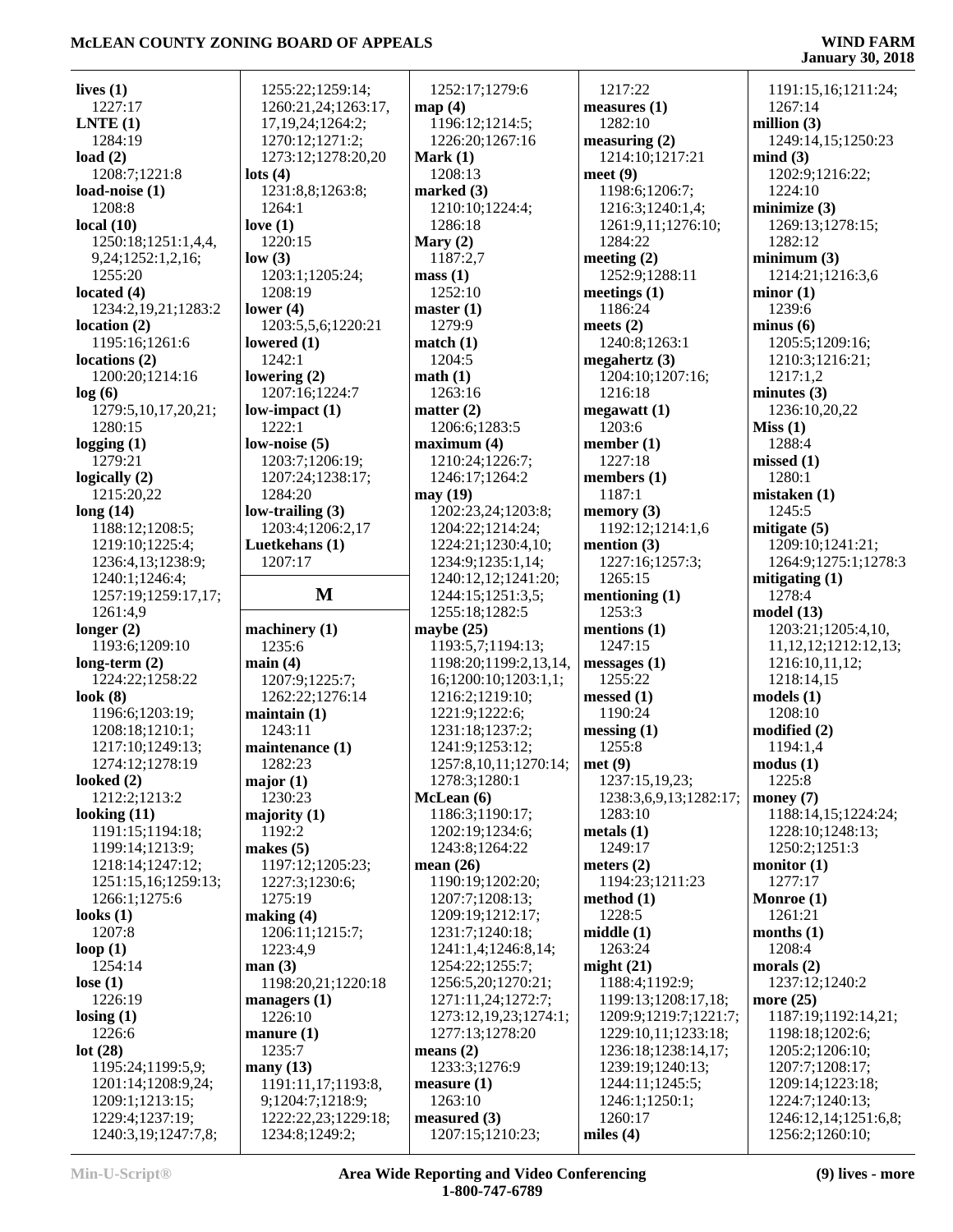| 1261:1;1262:5,24;                | 1239:14;1269:20        | 1275:8;1283:15          | numbers $(1)$              | 1214:5,24;1215:5,16;   |
|----------------------------------|------------------------|-------------------------|----------------------------|------------------------|
| 1263:13;1265:7;                  | need(28)               | noise $(26)$            | 1267:10                    | 1217:4,5,11;1222:9;    |
| 1281:20                          | 1189:5,9;1194:11;      | 1191:8;1206:3,17;       | $\mathbf 0$                | 1224:8,12;1230:10;     |
| morning $(1)$                    | 1197:21;1200:17;       | 1208:8, 15, 17, 19, 24; |                            | 1231:6,11,13,19;       |
| 1255:1                           | 1204:1;1205:6;1215:8;  | 1209:6;1210:20,23;      |                            | 1233:2;1238:22;        |
| most(9)                          | 1216:2,10;1236:18;     | 1212:24;1213:4,5,17,    | object $(1)$               | 1240:18;1241:11;       |
| 1204:11;1225:24;                 | 1238:17;1240:12;       | 19;1215:18,20;          | 1207:10                    | 1242:1,6,6;1249:11,20; |
| 1226:1,4,6,16;1232:16;           | 1246:12,21;1247:15;    | 1220:20;1235:5;         | obligation (1)             | 1256:6,7,13,20;1259:9; |
| 1255:6;1270:21                   | 1253:2;1262:9,22,23,   | 1237:24;1240:7,8;       | 1189:13                    | 1260:13,14;1265:22;    |
| mostly(1)                        | 24;1266:15;1270:11;    | 1263:14;1264:13;        | obligations (1)            | 1266:10,14,15;         |
| 1259:18                          | 1272:4,6;1277:23;      | 1284:22                 | 1235:16                    | 1267:12,13,19,21,22;   |
| motion $(2)$                     | 1281:20;1286:13        | noise-reducing (1)      | observing (1)              | 1268:20,21;1269:22;    |
| 1283:18;1287:2                   | needed $(1)$           | 1239:13                 | 1187:4                     | 1271:4;1272:16;        |
| move $(17)$                      | 1248:2                 | noises $(2)$            | obtaining (1)              | 1273:2;1278:7,14;      |
| 1195:15;1197:2;                  | needs(9)               | 1213:13;1221:8          | 1235:15                    | 1280:2;1281:19         |
| 1217:12;1221:12;                 | 1195:18;1202:6;        | noisy(1)                | obvious (1)                | ones $(8)$             |
| 1239:23;1241:2;                  | 1245:10;1246:10;       | 1240:6                  | 1229:1                     | 1193:6;1241:2;         |
| 1243:13;1256:1;                  | 1252:13;1254:5;        | non-compensated (1)     | occupants(1)               | 1262:22,24;1270:23;    |
| 1257:8;1261:8,10;                | 1270:8;1286:15,16      | 1205:8                  | 1235:9                     | 1282:3;1285:11,12      |
| 1267:2;1268:2,12;                | negative(2)            | None $(2)$              | occurs(1)                  | one-year $(1)$         |
|                                  | 1209:19;1224:22        | 1207:19;1211:3          | 1276:19                    | 1232:19                |
| 1269:1;1282:9;                   |                        |                         |                            |                        |
| 1286:22                          | negotiated (1)         | non-endangered (1)      | octave(2)                  | ongoing $(1)$          |
| moved $(9)$                      | 1241:21                | 1195:1                  | 1211:2,3                   | 1273:4                 |
| 1194:2;1196:19,20;               | neighbouring(1)        | nonexpert $(1)$         | October (1)                | only $(25)$            |
| 1239:2;1241:4,7;                 | 1234:24                | 1220:5                  | 1194:24                    | 1196:16;1197:19,24;    |
| 1242:2,6;1257:1                  | neighbors (1)          | nonparticipating (2)    | odors(1)                   | 1206:21,23;1219:17;    |
| moving $(5)$                     | 1232:17                | 1205:7;1227:18          | 1235:5                     | 1221:17,17,19;         |
| 1227:2;1240:16;                  | nest(2)                | non-turbine $(3)$       | off(15)                    | 1222:16;1237:22;       |
| 1241:22;1256:10;                 | 1266:4;1267:5          | 1213:12,17,19           | 1191:21,24;1202:21;        | 1249:19;1250:3,4,12,   |
| 1263:2                           | nests(1)               | normal $(5)$            | 1210:4;1211:20;            | 24;1256:20;1258:18,    |
| much $(13)$                      | 1266:24                | 1235:3,12,16;           | 1215:6,14;1219:22;         | 19,20;1259:5;1260:1;   |
| 1187:12;1193:6;                  | Neutral (1)            | 1263:17;1264:1          | 1220:1;1221:15;            | 1261:12;1266:22;       |
| 1198:22,24;1199:15;              | 1266:1                 | note $(3)$              | 1233:23;1249:17;           | 1275:23                |
| 1202:2;1226:19;                  | new(8)                 | 1210:18,20;1242:24      | 1253:23;1257:1;            | onus $(1)$             |
| 1227:7;1229:14;                  | 1188:19;1189:7;        | notes(1)                | 1268:7                     | 1274:2                 |
| 1232:14;1251:3;                  | 1192:11,15;1202:23;    | 1241:18                 | offered (1)                | open $(2)$             |
| 1254:8;1277:2                    | 1250:11;1252:18;       | notice $(16)$           | 1243:12                    | 1186:3;1188:2          |
|                                  | 1272:13                | 1186:24;1228:21,24;     |                            | operandi (1)           |
| multi-hundred-million-dollar (1) |                        |                         | offering $(1)$             |                        |
| 1252:19                          | news(1)                | 1229:5,6,12,13,22;      | 1192:8                     | 1225:8                 |
|                                  | 1230:22                | 1230:13;1231:4,12,18,   | office $(3)$               | operating $(2)$        |
| ${\bf N}$                        | newspaper (1)          | 20;1232:6;1235:14;      | 1189:3;1229:9;             | 1243:11;1244:8         |
|                                  | 1230:14                | 1274:8                  | 1271:21                    | operation $(2)$        |
| name $(1)$                       | next(4)                | notices $(4)$           | official $(1)$             | 1235:5;1282:24         |
| 1223:11                          | 1212:13;1224:19;       | 1230:9,10,19;1231:1     | 1235:14                    | operational (1)        |
| Natural (3)                      | 1237:14;1278:14        | notified (4)            | often(1)                   | 1191:5                 |
| 1197:8;1225:12;                  | nice(2)                | 1188:24;1189:2,4;       | 1218:16                    | operations (5)         |
| 1279:7                           | 1228:23;1267:16        | 1230:17                 | old(2)                     | 1194:22;1210:24;       |
| nature $(1)$                     | night $(12)$           | November (2)            | 1203:5;1270:22             | 1235:4,13;1243:16      |
| 1251:15                          | 1187:10,12,23;         | 1192:11;1267:7          | once $(5)$                 | operator $(3)$         |
| nay $(1)$                        | 1194:15;1211:9;        | nuisance $(3)$          | 1200:17;1216:20;           | 1254:19;1272:20;       |
| 1199:6                           | 1216:21;1228:16;       | 1233:17,21;1234:5       | 1229:21;1246:19;           | 1273:22                |
| near $(3)$                       | 1233:11;1241:1;        | number $(31)$           | 1261:22                    | operators $(2)$        |
| 1195:21;1210:24;                 | 1243:3;1244:2;1288:2   | 1191:13;1194:17,22;     | one (80)                   | 1241:8;1254:13         |
| 1243:11                          |                        |                         | 1186:23;1188:20;           |                        |
|                                  | nights $(1)$<br>1193:4 | 1195:4,8,18;1196:4,18;  |                            | opinion $(2)$          |
| nearby (1)                       |                        | 1198:3;1210:17;         | 1189:15;1190:7,11,18;      | 1219:14,18             |
| 1195:22                          | nighttime (3)          | 1212:23;1221:17;        | 1191:14;1193:5,10,13,      | opportunity (2)        |
| nearest(2)                       | 1204:22;1246:17;       | 1229:8;1243:9;          | 17, 18; 1194: 14; 1195: 6, | 1225:18;1228:9         |
| 1214:18,20                       | 1284:7                 | 1247:19,23;1250:17;     | 21,24;1196:3,17;           | opposition (1)         |
| necessarily (4)                  | nobody's (1)           | 1259:4;1262:20;         | 1197:7;1198:3;             | 1216:16                |
| 1226:15;1230:4;                  | 1270:3                 | 1266:2,10;1267:9,12;    | 1204:16;1205:12;           | options $(1)$          |
| 1253:11;1275:23                  | $\textbf{nod}(1)$      | 1269:18;1271:18;        | 1206:8;1207:7;             | 1276:12                |
| necessary(4)                     | 1256:12                | 1285:14,16,19,20,22;    | 1210:18;1211:4;            | order(1)               |
| 1188:22;1199:4;                  | Nodding $(2)$          | 1286:12                 | 1212:3,10;1213:6,7;        | 1187:10                |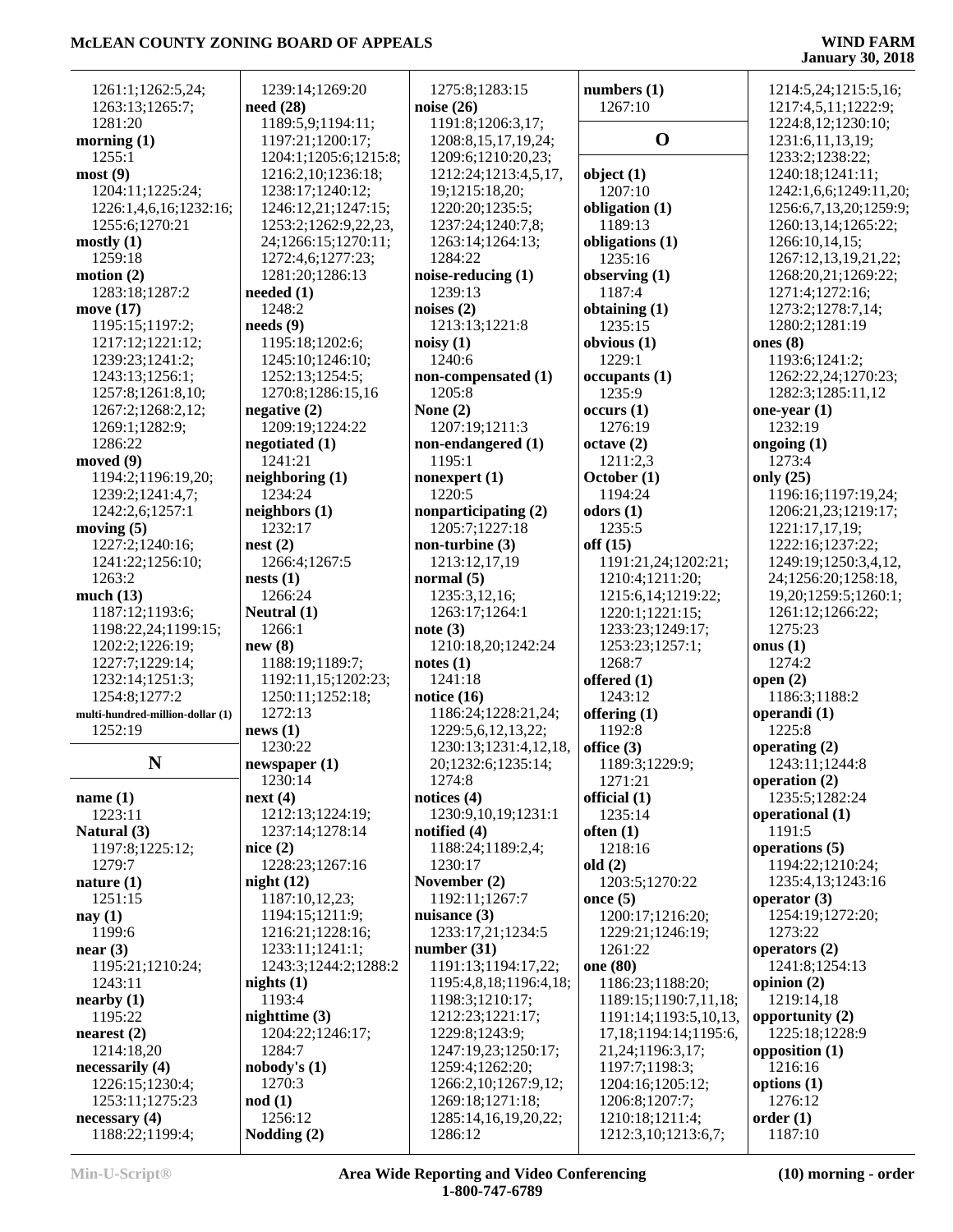| orderly $(1)$             | 1259:16,17;1278:19;           | particular (3)                         | 1244:23                             | 1214:23                                  |
|---------------------------|-------------------------------|----------------------------------------|-------------------------------------|------------------------------------------|
| 1268:16                   | 1281:11                       | 1215:19;1275:7;                        | persons(1)                          | police(1)                                |
| ordinance (13)            | overall (2)                   | 1284:12                                | 1272:23                             | 1252:17                                  |
| 1189:10;1193:3,12;        | 1189:21;1250:24               | parts(1)                               | pesticides (1)                      | policy(1)                                |
| 1195:10,14;1200:15;       | over-prepared (1)             | 1249:17                                | 1235:9                              | 1212:19                                  |
| 1234:7;1251:14,17;        | 1255:17                       | pass $(2)$                             | Phil $(11)$                         | Pollution (18)                           |
| 1266:7;1272:11;           | overriding $(1)$              | 1189:11;1190:14                        | 1225:15;1233:18;                    | 1200:22;1201:7,15,                       |
| 1280:2;1281:19            | 1201:23                       | past (7)                               | 1237:2;1243:2;                      | 24;1202:12,14,20;                        |
| ordinances (1)<br>1192:18 | owe(1)<br>1207:21             | 1188:22;1189:1;                        | 1245:13;1257:9;<br>1266:19;1268:14; | 1203:15;1204:6,9,18,                     |
| ordinarily (1)            | own(7)                        | 1192:19,23;1245:13;<br>1262:23;1271:16 | 1277:19;1280:23;                    | 19;1210:21;1216:6;<br>1220:8,10;1222:15; |
| 1269:4                    | 1192:6,8,15,18;               | pattern $(2)$                          | 1287:23                             | 1263:11                                  |
| organization (1)          | 1202:17;1238:14,15            | 1280:10;1281:11                        | phone(1)                            | porosity (1)                             |
| 1250:24                   | owner $(3)$                   | pay $(2)$                              | 1271:18                             | 1209:5                                   |
| original $(1)$            | 1233:24;1272:20;              | 1225:4;1250:7                          | phrase(1)                           | porous $(2)$                             |
| 1238:15                   | 1275:17                       | paying $(2)$                           | 1237:14                             | 1208:12;1209:5                           |
| others $(2)$              | owners $(6)$                  | 1227:24;1250:5                         | pick $(1)$                          | portion $(1)$                            |
| 1215:11;1223:12           | 1188:17;1191:2;               | PEIS(1)                                | 1254:17                             | 1250:13                                  |
| other's $(1)$             | 1228:1;1234:23;               | 1266:3                                 | place(7)                            | position $(3)$                           |
| 1229:18                   | 1235:9;1272:13                | people $(34)$                          | 1191:21;1192:4;                     | 1216:8,11;1239:8                         |
| otherwise (2)             | ownership (1)                 | 1198:18;1200:8;                        | 1200:15;1248:9;                     | positive $(1)$                           |
| 1198:14;1277:4            | 1274:9                        | 1218:8;1222:13;                        | 1253:15;1279:6;                     | 1224:21                                  |
| ought $(7)$               |                               | 1223:24;1224:3;                        | 1282:1                              | possession (1)                           |
| 1203:23;1218:21;          | ${\bf P}$                     | 1225:9,10;1228:24;                     | places $(3)$                        | 1231:17                                  |
| 1219:15;1236:1;           |                               | 1229:4,9;1231:6,8;                     | 1249:2;1259:6;                      | possibility $(3)$                        |
| 1257:8;1270:15,20         | page $(10)$                   | 1233:13;1236:2;                        | 1279:4                              | 1221:24;1235:2,12                        |
| ours $(4)$                | 1210:17;1211:10;              | 1240:17;1253:14,16;                    | placing $(1)$                       | possibly $(3)$                           |
| 1201:4;1248:11,12;        | 1212:23;1213:10;              | 1254:9;1255:14,14,16,                  | 1226:15                             | 1187:5;1200:10;                          |
| 1259:5                    | 1214:15;1217:16;              | 21;1258:19;1259:15;                    | plan(8)                             | 1206:10                                  |
| out $(65)$                | 1266:2;1267:15,17;            | 1260:21;1262:7;                        | 1189:20;1243:15;                    | potential $(1)$                          |
| 1187:10,13,18;            | 1283:21                       | 1263:8;1264:1;                         | 1252:2;1261:14,16;                  | 1257:4                                   |
| 1188:3,6;1190:1;          | pages $(1)$                   | 1271:20;1282:2;                        | 1272:19;1277:16;                    | potentially (2)                          |
| 1191:7;1192:2;            | 1232:5                        | 1288:1,3,9                             | 1282:14                             | 1231:2;1260:3                            |
| 1197:22;1202:11,18,       | paid(2)                       | people's $(2)$                         | plans $(1)$                         | power $(2)$                              |
| 22, 24; 1203: 2, 8, 24;   | 1188:9;1227:20                | 1258:19;1262:15                        | 1285:18                             | 1211:1;1251:12                           |
| 1205:10;1207:1;           | Pantograph (6)                | per(6)                                 | please(1)                           | practice $(2)$                           |
| 1208:1;1209:17;           | 1230:13;1231:7,9;             | 1194:23;1211:23,24;                    | 1227:15                             | 1235:4;1236:4                            |
| 1212:22;1217:4,20;        | 1232:3,6,16                   | 1247:22,23;1284:15                     | plus $(9)$                          | prepared $(3)$                           |
| 1221:19,22;1224:1;        | paper $(3)$                   | percent(5)                             | 1186:22;1197:7;                     | 1187:20;1235:11;                         |
| 1225:15,22,22,23;         | 1202:3;1229:23;               | 1211:1;1217:6,8,22;                    | 1205:4;1209:16;                     | 1252:23                                  |
| 1226:13;1229:12,13,       | 1230:15                       | 1262:19                                | 1210:4,5;1216:20;                   | prerogative (1)                          |
| 13;1230:9,11,11,12,21;    | papers $(1)$                  | perennial (2)                          | 1217:1,2                            | 1220:14                                  |
| 1231:1,4,13,17,18,19;     | 1199:8                        | 1195:5;1196:17                         | PM(2)                               | presented $(2)$                          |
| 1233:11,17;1237:3;        | paragnh(2)                    | perennial-flow $(1)$                   | 1186:1;1288:11                      | 1195:12;1216:7                           |
| 1240:15;1241:8;           | 1217:17,18                    | 1265:21                                | point $(34)$                        | preservation (2)                         |
| 1242:21;1244:14;          | part $(24)$                   | Perfect (1)                            | 1187:6,21,23;                       | 1190:5,9                                 |
| 1249:21;1252:10;          | 1189:20,21;1190:7;            | 1236:19                                | 1188:11;1194:17;                    | preserve(1)                              |
| 1253:12;1255:11;          | 1197:5,5,6,7;1198:17;         | period(2)                              | 1197:17;1200:16,18;                 | 1225:18                                  |
| 1263:9,13;1264:20;        | 1199:24;1215:13;              | 1194:23;1259:17                        | 1203:9;1206:3;1212:6,               | presiding (3)                            |
| 1265:24;1274:7;           | 1219:4;1225:3;                | periods(1)                             | 22;1213:12;1217:3,13;               | 1264:22;1266:22;                         |
| 1277:22;1279:6;           | 1233:14;1238:5;               | 1254:1                                 | 1225:13;1232:10;                    | 1286:12                                  |
| 1280:12;1284:21           | 1256:6;1263:5;1266:6,         | permit(7)                              | 1236:8;1239:22;                     | pretty(7)                                |
| outlets $(1)$             | 13;1272:14;1274:19;           | 1196:15;1232:23;                       | 1248:23;1251:14,20;                 | 1205:14;1220:19;                         |
| 1230:22<br>outside (4)    | 1280:2;1281:18,19;<br>1287:21 | 1234:1;1235:21;<br>1237:15;1266:5;     | 1252:4;1258:17;<br>1261:7;1262:1,4; | 1229:1;1231:1;<br>1271:14;1273:11;       |
| 1189:20;1190:12;          | partial (1)                   | 1275:12                                | 1265:13;1269:11;                    | 1277:2                                   |
| 1192:17;1220:9            | 1250:1                        | permitted (4)                          | 1275:21;1280:23;                    | previous(3)                              |
| over $(18)$               | partials $(1)$                | 1234:8;1258:12;                        | 1281:1;1282:7;                      | 1188:16;1233:8;                          |
| 1192:11,14;1194:14;       | 1269:6                        | 1263:5;1268:17                         | 1283:17                             | 1254:8                                   |
| 1204:14;1205:16,19;       | participants (2)              | person(3)                              | pointed $(2)$                       | previously $(1)$                         |
| 1208:15;1211:21;          | 1281:7,8                      | 1256:20;1269:22;                       | 1210:13,14                          | 1286:19                                  |
| 1212:5;1222:20,22;        | participating (1)             | 1271:19                                | points $(3)$                        | prices $(3)$                             |
| 1246:11,20,21;            | 1228:6                        | personally (1)                         | 1188:3;1203:11;                     | 1226:2;1247:16;                          |
|                           |                               |                                        |                                     |                                          |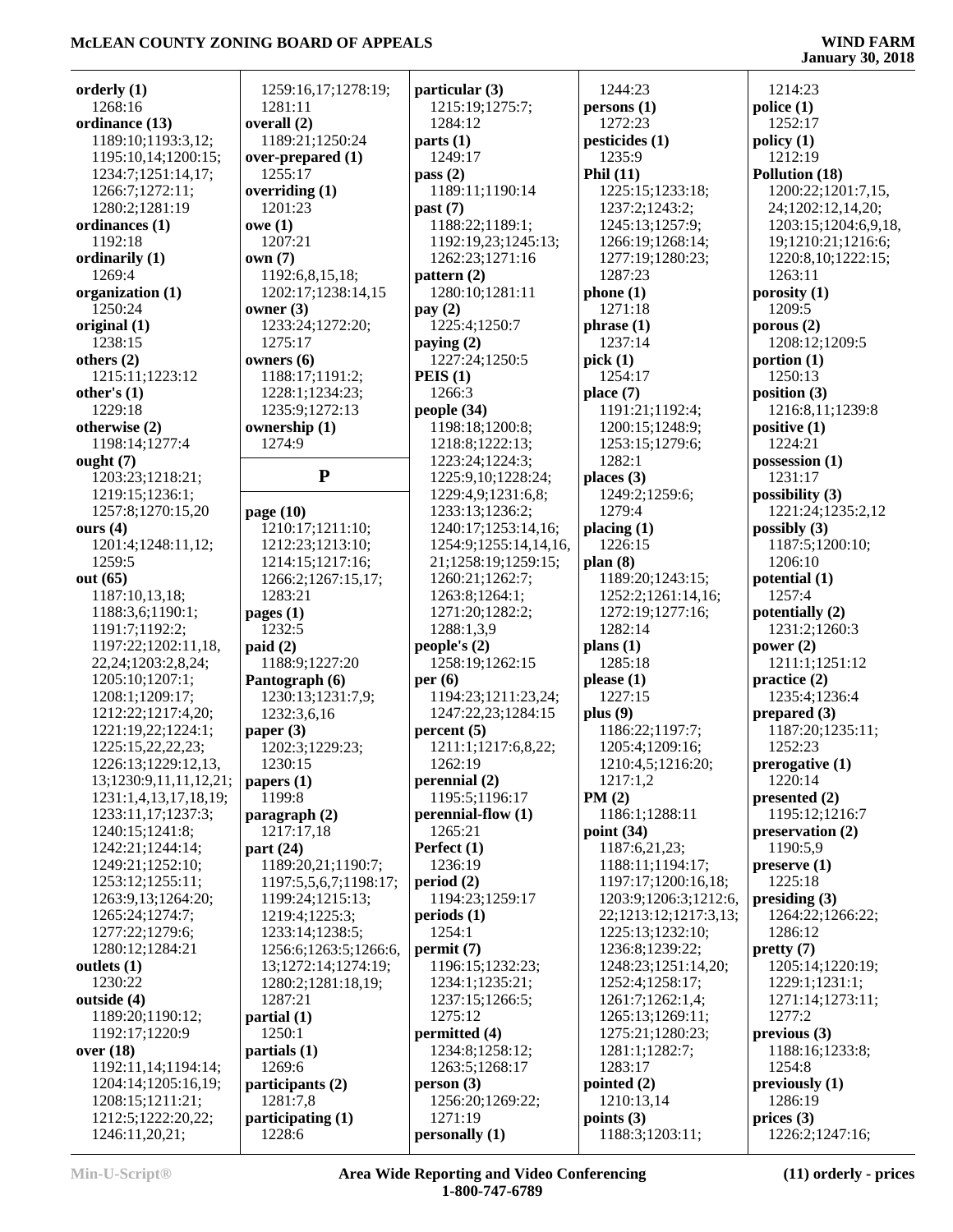| 1258:21               | property $(31)$        | purposes $(3)$       | 1279:14             |                                                                                                                                                                                                                                                                                                                                                                                                                                                                                                                                                                                                                                                                                                                                                                                                                                                                                   |  |
|-----------------------|------------------------|----------------------|---------------------|-----------------------------------------------------------------------------------------------------------------------------------------------------------------------------------------------------------------------------------------------------------------------------------------------------------------------------------------------------------------------------------------------------------------------------------------------------------------------------------------------------------------------------------------------------------------------------------------------------------------------------------------------------------------------------------------------------------------------------------------------------------------------------------------------------------------------------------------------------------------------------------|--|
| primary $(4)$         | 1188:17;1189:11;       | 1258:11;1263:5;      | read $(17)$         |                                                                                                                                                                                                                                                                                                                                                                                                                                                                                                                                                                                                                                                                                                                                                                                                                                                                                   |  |
|                       |                        |                      |                     |                                                                                                                                                                                                                                                                                                                                                                                                                                                                                                                                                                                                                                                                                                                                                                                                                                                                                   |  |
| 1214:15,15,20,21      | 1204:20;1227:24;       | 1273:24              | 1195:11;1217:18,19; |                                                                                                                                                                                                                                                                                                                                                                                                                                                                                                                                                                                                                                                                                                                                                                                                                                                                                   |  |
| prime $(2)$           | 1234:1,24;1235:1,3,10; | pursue(1)            | 1233:18;1234:4;     |                                                                                                                                                                                                                                                                                                                                                                                                                                                                                                                                                                                                                                                                                                                                                                                                                                                                                   |  |
| 1215:15,15            | 1258:11,12,15,23;      | 1276:12              | 1237:2,4,7;1245:24; |                                                                                                                                                                                                                                                                                                                                                                                                                                                                                                                                                                                                                                                                                                                                                                                                                                                                                   |  |
| print(1)              | 1259:11,15;1262:15;    | put (33)             | 1257:9,10;1268:14;  |                                                                                                                                                                                                                                                                                                                                                                                                                                                                                                                                                                                                                                                                                                                                                                                                                                                                                   |  |
| 1199:8                | 1263:4,9,12,21;        | 1188:6;1193:5;       | 1272:14;1283:3,24;  |                                                                                                                                                                                                                                                                                                                                                                                                                                                                                                                                                                                                                                                                                                                                                                                                                                                                                   |  |
|                       |                        |                      |                     |                                                                                                                                                                                                                                                                                                                                                                                                                                                                                                                                                                                                                                                                                                                                                                                                                                                                                   |  |
| prior(2)              | 1268:17;1272:11;       | 1204:2;1206:4;       | 1284:2;1285:13      |                                                                                                                                                                                                                                                                                                                                                                                                                                                                                                                                                                                                                                                                                                                                                                                                                                                                                   |  |
| 1229:23;1257:20       | 1273:9;1274:4;         | 1207:13;1209:14;     | reading $(3)$       |                                                                                                                                                                                                                                                                                                                                                                                                                                                                                                                                                                                                                                                                                                                                                                                                                                                                                   |  |
| private(2)            | 1275:24;1276:2,3;      | 1213:18;1222:1;      | 1215:7;1217:7;      |                                                                                                                                                                                                                                                                                                                                                                                                                                                                                                                                                                                                                                                                                                                                                                                                                                                                                   |  |
| 1278:20,21            | 1278:20,21;1283:7,7    | 1226:22;1230:13;     | 1257:11             |                                                                                                                                                                                                                                                                                                                                                                                                                                                                                                                                                                                                                                                                                                                                                                                                                                                                                   |  |
| probably (9)          | proposal $(2)$         | 1231:18,20;1235:13;  | reads $(1)$         |                                                                                                                                                                                                                                                                                                                                                                                                                                                                                                                                                                                                                                                                                                                                                                                                                                                                                   |  |
|                       |                        |                      |                     |                                                                                                                                                                                                                                                                                                                                                                                                                                                                                                                                                                                                                                                                                                                                                                                                                                                                                   |  |
| 1219:6,12;1225:24;    | 1248:5;1249:13         | 1236:1;1238:13,21;   | 1246:2              |                                                                                                                                                                                                                                                                                                                                                                                                                                                                                                                                                                                                                                                                                                                                                                                                                                                                                   |  |
| 1226:3;1231:16;       | proposed (7)           | 1239:13,20;1240:9;   | ready $(5)$         |                                                                                                                                                                                                                                                                                                                                                                                                                                                                                                                                                                                                                                                                                                                                                                                                                                                                                   |  |
| 1242:3;1255:11;       | 1237:10;1238:15;       | 1251:7,12;1252:5;    | 1232:10;1267:2;     |                                                                                                                                                                                                                                                                                                                                                                                                                                                                                                                                                                                                                                                                                                                                                                                                                                                                                   |  |
| 1281:23;1283:17       | 1258:9;1268:15;        | 1264:20;1270:15;     | 1268:6;1283:18;     |                                                                                                                                                                                                                                                                                                                                                                                                                                                                                                                                                                                                                                                                                                                                                                                                                                                                                   |  |
| problem (9)           | 1283:2,12;1284:14      | 1271:13;1272:6;      | 1287:5              |                                                                                                                                                                                                                                                                                                                                                                                                                                                                                                                                                                                                                                                                                                                                                                                                                                                                                   |  |
|                       |                        |                      |                     |                                                                                                                                                                                                                                                                                                                                                                                                                                                                                                                                                                                                                                                                                                                                                                                                                                                                                   |  |
| 1187:19;1204:16;      | $\text{protect (3)}$   | 1277:12,13,15,16,20, | real $(1)$          |                                                                                                                                                                                                                                                                                                                                                                                                                                                                                                                                                                                                                                                                                                                                                                                                                                                                                   |  |
| 1221:5;1223:4;1225:5; | 1218:9;1222:12;        | 23;1278:7            | 1202:8              |                                                                                                                                                                                                                                                                                                                                                                                                                                                                                                                                                                                                                                                                                                                                                                                                                                                                                   |  |
| 1271:3,9;1274:24;     | 1288:10                | putting $(1)$        | realize $(2)$       | recourse $(2)$                                                                                                                                                                                                                                                                                                                                                                                                                                                                                                                                                                                                                                                                                                                                                                                                                                                                    |  |
| 1275:1                | protection $(3)$       | 1248:13              | 1262:9;1266:12      |                                                                                                                                                                                                                                                                                                                                                                                                                                                                                                                                                                                                                                                                                                                                                                                                                                                                                   |  |
| problems (4)          | 1234:13;1270:11;       |                      | really $(25)$       |                                                                                                                                                                                                                                                                                                                                                                                                                                                                                                                                                                                                                                                                                                                                                                                                                                                                                   |  |
|                       |                        |                      |                     |                                                                                                                                                                                                                                                                                                                                                                                                                                                                                                                                                                                                                                                                                                                                                                                                                                                                                   |  |
| 1271:5,19;1272:23;    | 1271:15                | Q                    | 1189:20;1190:12,21; |                                                                                                                                                                                                                                                                                                                                                                                                                                                                                                                                                                                                                                                                                                                                                                                                                                                                                   |  |
| 1285:3                | protections (1)        |                      | 1196:7,12;1197:2,8; |                                                                                                                                                                                                                                                                                                                                                                                                                                                                                                                                                                                                                                                                                                                                                                                                                                                                                   |  |
| procedures (3)        | 1234:18                | qualified (1)        | 1202:21;1203:11;    |                                                                                                                                                                                                                                                                                                                                                                                                                                                                                                                                                                                                                                                                                                                                                                                                                                                                                   |  |
| 1249:6;1250:20;       | protest(1)             | 1217:7               | 1206:6,24;1209:1;   |                                                                                                                                                                                                                                                                                                                                                                                                                                                                                                                                                                                                                                                                                                                                                                                                                                                                                   |  |
| 1251:2                | 1198:23                | quiet $(1)$          | 1212:7;1228:23;     |                                                                                                                                                                                                                                                                                                                                                                                                                                                                                                                                                                                                                                                                                                                                                                                                                                                                                   |  |
| process(3)            | prove(1)               | 1224:17              | 1231:22;1240:6;     |                                                                                                                                                                                                                                                                                                                                                                                                                                                                                                                                                                                                                                                                                                                                                                                                                                                                                   |  |
|                       |                        |                      |                     |                                                                                                                                                                                                                                                                                                                                                                                                                                                                                                                                                                                                                                                                                                                                                                                                                                                                                   |  |
| 1189:21;1197:21;      | 1212:7                 | quieter $(2)$        | 1252:5;1255:19;     |                                                                                                                                                                                                                                                                                                                                                                                                                                                                                                                                                                                                                                                                                                                                                                                                                                                                                   |  |
| 1227:19               | provide(10)            | 1206:2;1207:6        | 1256:19;1258:20;    |                                                                                                                                                                                                                                                                                                                                                                                                                                                                                                                                                                                                                                                                                                                                                                                                                                                                                   |  |
| produce (2)           | 1250:10,18,21;         | quite $(4)$          | 1260:13,18;1261:18; |                                                                                                                                                                                                                                                                                                                                                                                                                                                                                                                                                                                                                                                                                                                                                                                                                                                                                   |  |
| 1226:24;1279:5        | 1251:3;1266:4;         | 1187:17;1208:24,24;  | 1262:3;1277:4       |                                                                                                                                                                                                                                                                                                                                                                                                                                                                                                                                                                                                                                                                                                                                                                                                                                                                                   |  |
| production (5)        | 1271:18,22;1272:5;     | 1275:21              | reason (7)          |                                                                                                                                                                                                                                                                                                                                                                                                                                                                                                                                                                                                                                                                                                                                                                                                                                                                                   |  |
|                       |                        |                      |                     |                                                                                                                                                                                                                                                                                                                                                                                                                                                                                                                                                                                                                                                                                                                                                                                                                                                                                   |  |
| 1225:15,22,23;        | 1274:20;1282:11        | quorum (2)           | 1198:17;1209:13;    |                                                                                                                                                                                                                                                                                                                                                                                                                                                                                                                                                                                                                                                                                                                                                                                                                                                                                   |  |
| 1226:14;1234:23       | provided $(3)$         | 1186:22,23           | 1210:15;1223:9;     |                                                                                                                                                                                                                                                                                                                                                                                                                                                                                                                                                                                                                                                                                                                                                                                                                                                                                   |  |
| productive (2)        | 1198:7;1242:11;        | $\text{Quote} (1)$   | 1225:8;1229:14;     |                                                                                                                                                                                                                                                                                                                                                                                                                                                                                                                                                                                                                                                                                                                                                                                                                                                                                   |  |
| 1226:16,16            | 1269:21                | 1243:3               | 1260:16             |                                                                                                                                                                                                                                                                                                                                                                                                                                                                                                                                                                                                                                                                                                                                                                                                                                                                                   |  |
| productivity (1)      | provides (1)           |                      | reasonable (2)      |                                                                                                                                                                                                                                                                                                                                                                                                                                                                                                                                                                                                                                                                                                                                                                                                                                                                                   |  |
|                       |                        | $\mathbf R$          |                     |                                                                                                                                                                                                                                                                                                                                                                                                                                                                                                                                                                                                                                                                                                                                                                                                                                                                                   |  |
| 1226:12               | 1229:6                 |                      | 1247:5;1278:11      |                                                                                                                                                                                                                                                                                                                                                                                                                                                                                                                                                                                                                                                                                                                                                                                                                                                                                   |  |
| profitable(1)         | provision (2)          |                      | reasons $(3)$       |                                                                                                                                                                                                                                                                                                                                                                                                                                                                                                                                                                                                                                                                                                                                                                                                                                                                                   |  |
| 1226:4                | 1227:9;1234:13         | radio(1)             | 1215:6;1223:8;      |                                                                                                                                                                                                                                                                                                                                                                                                                                                                                                                                                                                                                                                                                                                                                                                                                                                                                   |  |
| project (14)          | public $(12)$          | 1255:3               | 1241:6              |                                                                                                                                                                                                                                                                                                                                                                                                                                                                                                                                                                                                                                                                                                                                                                                                                                                                                   |  |
| 1191:12;1199:14;      | 1192:22;1205:8;        | raised $(1)$         | recalculate (1)     |                                                                                                                                                                                                                                                                                                                                                                                                                                                                                                                                                                                                                                                                                                                                                                                                                                                                                   |  |
| 1207:14;1210:7;       | 1207:21;1229:6,19,23;  | 1240:5               | 1204:4              |                                                                                                                                                                                                                                                                                                                                                                                                                                                                                                                                                                                                                                                                                                                                                                                                                                                                                   |  |
|                       |                        |                      |                     |                                                                                                                                                                                                                                                                                                                                                                                                                                                                                                                                                                                                                                                                                                                                                                                                                                                                                   |  |
| 1225:16;1226:18;      | 1233:5;1237:13;        | raising $(1)$        | recalculated (1)    |                                                                                                                                                                                                                                                                                                                                                                                                                                                                                                                                                                                                                                                                                                                                                                                                                                                                                   |  |
| 1243:13;1252:11;      | 1244:10;1280:16;       | 1220:12              | 1239:2              |                                                                                                                                                                                                                                                                                                                                                                                                                                                                                                                                                                                                                                                                                                                                                                                                                                                                                   |  |
| 1259:3;1260:3,7;      | 1282:13;1285:4         | ran $(1)$            | recall $(2)$        | 1202:5;1234:6,15,17;                                                                                                                                                                                                                                                                                                                                                                                                                                                                                                                                                                                                                                                                                                                                                                                                                                                              |  |
| 1266:5;1273:3;        | publication $(2)$      | 1208:10              | 1215:10;1241:7      |                                                                                                                                                                                                                                                                                                                                                                                                                                                                                                                                                                                                                                                                                                                                                                                                                                                                                   |  |
| 1277:14               | 1232:1;1233:4          | range $(9)$          | received (8)        |                                                                                                                                                                                                                                                                                                                                                                                                                                                                                                                                                                                                                                                                                                                                                                                                                                                                                   |  |
|                       | publick (1)            |                      | 1191:5,8;1202:3;    |                                                                                                                                                                                                                                                                                                                                                                                                                                                                                                                                                                                                                                                                                                                                                                                                                                                                                   |  |
| projects(3)           |                        | 1211:2,2,3,18;       |                     |                                                                                                                                                                                                                                                                                                                                                                                                                                                                                                                                                                                                                                                                                                                                                                                                                                                                                   |  |
| 1227:2;1252:20;       | 1279:12                | 1213:14,16;1218:2;   | 1264:22;1266:19,21, | recommend $(3)$<br>1196:18;1201:20;<br>1286:22<br>recommendation (6)<br>1194:6,21;1195:4;<br>1197:6,20;1198:1<br>recommendations (12)<br>1192:23;1193:22;<br>1194:1,2;1195:13;<br>1196:22;1199:7;<br>1200:22;1201:24;<br>1237:21;1246:7;<br>1284:11<br>recommended (1)<br>1192:20<br>record $(6)$<br>1190:19;1236:1;<br>1244:10;1279:13;<br>1281:5,21<br>1270:7;1271:8<br>recovering $(1)$<br>1262:1<br>redress $(1)$<br>1275:11<br>reduce $(3)$<br>1210:16;1226:11;<br>1240:6<br>reduces $(1)$<br>1240:7<br>referenced (2)<br>1192:18;1215:5<br>Refresh (1)<br>1214:1<br>regard $(4)$<br>1191:3;1199:17;<br>1251:17;1272:19<br>register $(1)$<br>1215:20<br>registered $(1)$<br>1209:16<br>regular $(1)$<br>1282:16<br>regulations (12)<br>1192:15,20;1196:20;<br>1198:6,16;1199:22;<br>1238:15;1283:14<br>relate $(1)$<br>1206:14<br>relates $(1)$<br>1211:24<br>reliable $(1)$ |  |
| 1272:17               | public(1)              | 1246:17;1262:19      | 22;1267:6           |                                                                                                                                                                                                                                                                                                                                                                                                                                                                                                                                                                                                                                                                                                                                                                                                                                                                                   |  |
| promote(1)            | 1199:8                 | raptor $(2)$         | receptor $(1)$      |                                                                                                                                                                                                                                                                                                                                                                                                                                                                                                                                                                                                                                                                                                                                                                                                                                                                                   |  |
| 1250:19               | pull (2)               | 1265:12,17           | 1206:14             | 1220:19                                                                                                                                                                                                                                                                                                                                                                                                                                                                                                                                                                                                                                                                                                                                                                                                                                                                           |  |
| prone(1)              | 1202:18;1275:12        | rate $(2)$           | receptors $(5)$     | rely $(2)$                                                                                                                                                                                                                                                                                                                                                                                                                                                                                                                                                                                                                                                                                                                                                                                                                                                                        |  |
|                       |                        |                      |                     |                                                                                                                                                                                                                                                                                                                                                                                                                                                                                                                                                                                                                                                                                                                                                                                                                                                                                   |  |
| 1277:22               | pulled $(1)$           | 1284:14,15           | 1222:4;1223:1,11;   | 1229:20;1246:4                                                                                                                                                                                                                                                                                                                                                                                                                                                                                                                                                                                                                                                                                                                                                                                                                                                                    |  |
| proof (4)             | 1231:19                | rather $(4)$         | 1224:11;1246:11     | remain $(1)$                                                                                                                                                                                                                                                                                                                                                                                                                                                                                                                                                                                                                                                                                                                                                                                                                                                                      |  |
| 1198:7;1273:16,18,    | pulling $(1)$          | 1198:4;1199:2;       | recognize $(1)$     | 1225:17                                                                                                                                                                                                                                                                                                                                                                                                                                                                                                                                                                                                                                                                                                                                                                                                                                                                           |  |
| 21                    | 1214:6                 | 1237:4;1255:16       | 1226:6              | remember $(7)$                                                                                                                                                                                                                                                                                                                                                                                                                                                                                                                                                                                                                                                                                                                                                                                                                                                                    |  |
| proper <sub>(1)</sub> | purchased (1)          | reached $(4)$        | recognized $(1)$    | 1207:24;1210:9;                                                                                                                                                                                                                                                                                                                                                                                                                                                                                                                                                                                                                                                                                                                                                                                                                                                                   |  |
|                       |                        |                      |                     |                                                                                                                                                                                                                                                                                                                                                                                                                                                                                                                                                                                                                                                                                                                                                                                                                                                                                   |  |
| 1195:16               | 1252:13                | 1192:2;1243:10;      | 1241:16             | 1212:9;1224:23;                                                                                                                                                                                                                                                                                                                                                                                                                                                                                                                                                                                                                                                                                                                                                                                                                                                                   |  |
| Properties (1)        | purpose (1)            | 1244:16;1258:5       | recollection (3)    | 1227:11;1233:15;                                                                                                                                                                                                                                                                                                                                                                                                                                                                                                                                                                                                                                                                                                                                                                                                                                                                  |  |
| 1234:20               | 1274:1                 | reaching $(1)$       | 1245:6;1267:18,23   | 1242:4                                                                                                                                                                                                                                                                                                                                                                                                                                                                                                                                                                                                                                                                                                                                                                                                                                                                            |  |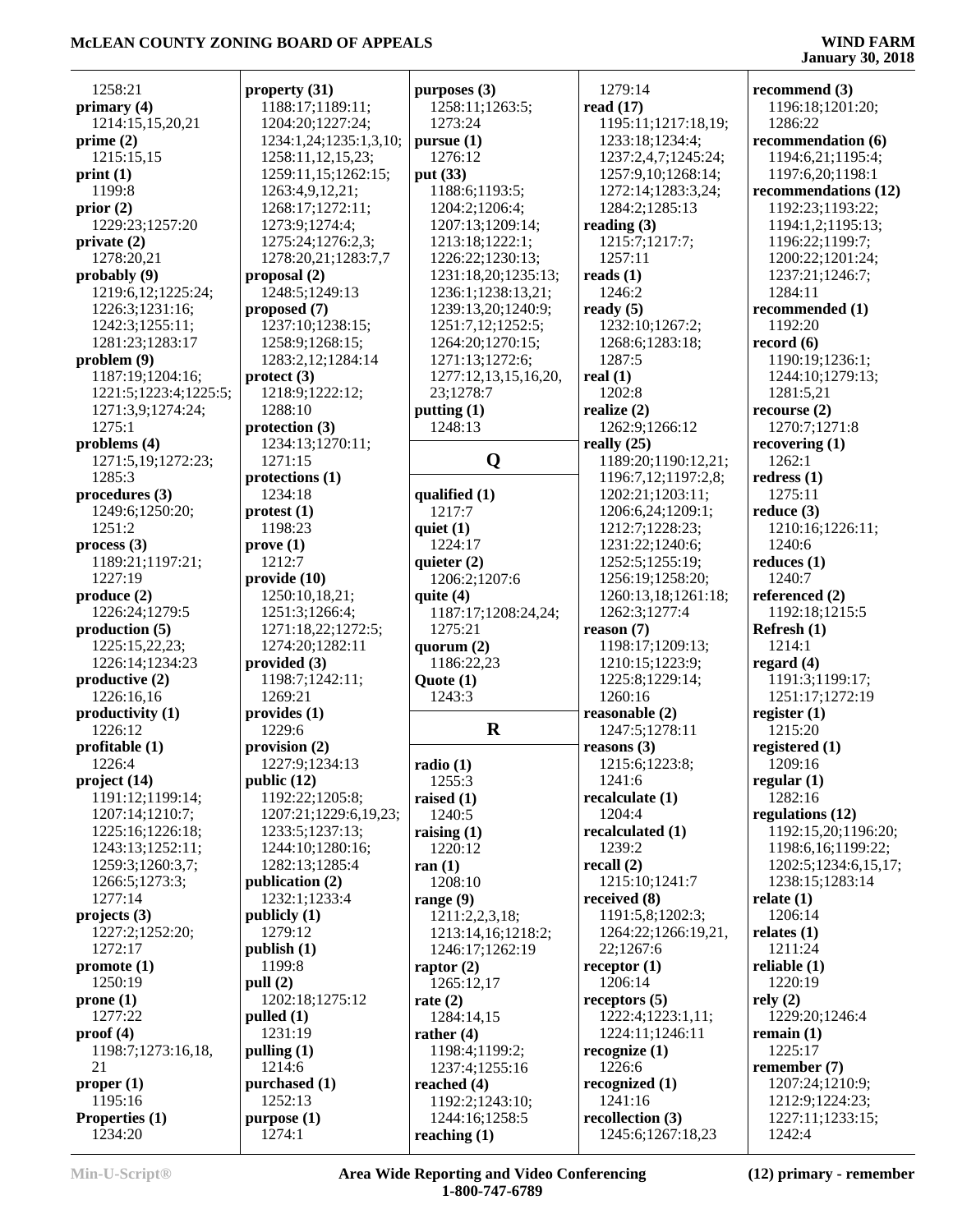| removal (1)         | residential (6)        | Right-to-Farm (1)     | 1245:22;1248:6         | 1269:5,7,9                |
|---------------------|------------------------|-----------------------|------------------------|---------------------------|
| 1284:11             | 1234:10,11,15,18;      | 1235:14               | same $(13)$            | Screw(2)                  |
| remove(1)           | 1235:18;1258:21        | risk(3)               | 1206:9;1207:18;        | 1288:8,10                 |
| 1243:12             | residents $(2)$        | 1241:21;1244:9,18     | 1215:15;1216:4;        | second $(6)$              |
| removing $(2)$      | 1234:23;1254:4         | risks(1)              | 1217:21,21;1221:13;    | 1194:23;1211:23;          |
| 1224:7:1243:19      | residual $(3)$         | 1244:14               | 1226:6;1234:12;        | 1246:9;1267:21;           |
| repair $(1)$        | 1213:3,5,21            | RITZ(1)               | 1248:20;1260:21;       | 1287:1,3                  |
| 1254:24             | resistant $(1)$        | 1195:10               | 1267:21;1272:5         | second-to-last (1)        |
| repaired $(1)$      | 1206:4                 | river $(1)$           | sat(1)                 | 1266:2                    |
| 1274:5              | resolution (1)         | 1208:13               | 1201:5                 | secretary $(1)$           |
| reply $(1)$         | 1243:17                | road $(15)$           | satisfaction (1)       | 1186:4                    |
| 1193:24             | resolved $(1)$         | 1190:24;1191:23,24;   | 1275:16                | section $(4)$             |
| report $(19)$       | 1270:9                 | 1192:2;1230:19;       | satisfactory (1)       | 1202:18;1240:9;           |
| 1189:22;1190:5;     | resources $(2)$        | 1253:11,22;1254:1,20, | 1276:11                | 1255:13;1267:11           |
| 1193:1,15;1203:17;  | 1225:12;1279:7         | 22;1276:23;1277:10;   | satisfied (12)         | seeing $(2)$              |
|                     |                        | 1285:6,14,16          |                        |                           |
| 1204:12;1219:5,9;   | respect $(3)$          |                       | 1241:17,18;1242:7;     | 1251:18;1257:7            |
| 1223:14;1225:16;    | 1191:4;1276:21;        | roadblock $(1)$       | 1245:5;1256:1,3,16,20; | seek $(1)$                |
| 1237:3;1241:1;      | 1288:3                 | 1254:15               | 1257:15,18;1279:2;     | 1276:4                    |
| 1246:10,16;1267:7;  | respectful $(1)$       | roads $(12)$          | 1282:8                 | seem $(2)$                |
| 1272:9;1280:19;     | 1187:14                | 1191:11,14,15;        | satisfy $(1)$          | 1199:15;1226:19           |
| 1285:12;1286:20     | respects $(1)$         | 1269:20;1270:19;      | 1190:10                | seemed $(6)$              |
| reported $(1)$      | 1283:13                | 1277:22;1278:8,10,15, | Saturday (1)           | 1199:12;1206:3;           |
| 1277:3              | responded (1)          | 16,21;1282:3          | 1230:15                | 1220:7,20;1227:21;        |
| reports $(1)$       | 1256:5                 | roadways $(1)$        | save $(1)$             | 1228:4                    |
| 1217:10             | response $(2)$         | 1276:16               | 1247:8                 | seems $(2)$               |
| representing $(2)$  | 1193:18;1250:20        | roll(2)               | saw $(2)$              | 1207:5;1228:21            |
| 1207:12;1215:3      | responsibilities (2)   | 1186:4;1287:5         | 1214:7;1232:15         | sell $(5)$                |
| repressed $(1)$     | 1272:12;1277:2         | rough $(2)$           | saying $(34)$          | 1259:20;1261:13;          |
| 1192:12             | rest(2)                | 1208:23;1209:6        | 1199:20;1201:18,21;    | 1272:3,4,17               |
| request $(3)$       | 1217:15;1263:2         | roughshod $(1)$       | 1202:7;1206:10;        | selling $(2)$             |
| 1233:2;1245:17;     | result $(1)$           | 1281:11               | 1208:16,20;1211:19;    | 1249:17;1258:23           |
| 1247:5              | 1284:11                | route $(1)$           | 1213:12;1215:2;        | send $(4)$                |
| requested $(2)$     | results $(1)$          | 1253:18               | 1217:9;1220:16,17;     | 1230:9,11,12,19           |
| 1241:5;1284:5       | 1217:5                 | routinely $(1)$       | 1221:4,5;1222:7;       | sending $(1)$             |
| require $(5)$       | revenue $(1)$          | 1253:23               | 1223:19;1224:23;       | 1230:21                   |
| 1196:14;1238:19;    | 1226:2                 | row $(1)$             | 1238:5;1240:7;         | sense $(4)$               |
| 1284:12,16,19       | review $(2)$           | 1222:10               | 1243:22;1244:7,10;     | 1197:13;1207:19;          |
| required $(7)$      | 1251:21;1280:3         | RPMs(1)               | 1245:10;1246:18;       | 1227:3;1275:19            |
| 1189:11;1193:3;     | revised $(4)$          | 1211:1                | 1250:21;1255:1,12;     | sent $(2)$                |
| 1232:22,22;1264:19; | 1204:12;1221:20;       | rule $(3)$            | 1259:15;1262:8,9,16;   | 1230:11;1252:10           |
| 1265:9;1277:8       | 1223:14;1246:21        | 1265:7;1266:3;        | 1270:11;1278:7         | separate (1)              |
| requirement $(1)$   | Ridge $(3)$            | 1273:14               | scale(1)               | 1197:21                   |
| 1190:10             | 1207:13,23;1210:7      | rules $(3)$           | 1196:12                | services $(6)$            |
| requirements (8)    | right $(36)$           | 1192:11;1196:24;      | scenario $(3)$         | 1234:13,18;1251:5,        |
| 1190:12;1248:17;    | 1195:20;1202:22;       | 1221:2                | 1210:1,2,2             | 9;1252:8;1255:12          |
| 1261:10,11;1265:19; | 1203:1,3;1209:18,23;   | run $(2)$             | scheme $(1)$           | set(8)                    |
| 1274:7;1284:16,23   | 1212:10,20;1218:1,2,3, | 1270:22;1281:11       | 1225:1                 | 1194:7;1202:11;           |
| requires $(2)$      | 22;1219:6,16;1221:3;   | running $(3)$         | Schertz (5)            | 1220:10;1250:21;          |
| 1233:23;1266:3      | 1223:3,7;1237:16,23;   | 1190:18;1211:12;      | 1240:15;1241:20;       | 1267:10;1268:21;          |
| requiring $(1)$     | 1239:11;1242:4;        | 1273:11               | 1242:9;1244:3,4        | 1274:6;1282:16            |
| 1239:12             | 1243:24;1245:15,21;    | runway $(2)$          | Schomer (11)           | setback $(2)$             |
| rescue(1)           | 1246:2;1247:19;        | 1242:1;1243:15        | 1201:6;1205:15;        | 1195:17;1261:10           |
| 1255:6              | 1254:20;1260:9,18;     |                       | 1218:19;1219:13,23,    | setbacks $(3)$            |
| research $(1)$      | 1262:4;1276:3,4;       | S                     | 24;1220:7,15,19,23;    | 1200:13,16;1237:21        |
| 1200:13             | 1286:3,9,11,11         |                       | 1222:7                 | setting $(1)$             |
| researchers $(1)$   | right-hand $(1)$       | safe $(3)$            | Schomer's (3)          | 1220:13                   |
| 1199:7              | 1211:18                | 1222:11;1225:10;      | 1200:12;1202:2;        | setup $(1)$               |
| reset $(1)$         | right-of-way $(2)$     | 1243:11               | 1220:16                | 1249:20                   |
| 1202:15             | 1276:20,20             | safety $(8)$          | Schwass (1)            | seven $(15)$              |
| residence $(2)$     | rights $(6)$           | 1212:19;1237:12;      | 1261:21                | 1187:2,5;1221:17,         |
| 1234:15;1253:23     | 1235:20;1239:9;        | 1241:6;1250:15,19;    | scope $(1)$            | 18, 19, 21; 1222: 16, 20, |
| residences $(2)$    | 1275:24;1276:1,11;     | 1255:21,23;1257:22    | 1220:9                 | 21, 24; 1223: 1, 1, 11;   |
| 1222:6;1223:2       | 1277:2                 | Samantha (2)          | scores $(3)$           | 1239:1;1287:20            |
|                     |                        |                       |                        |                           |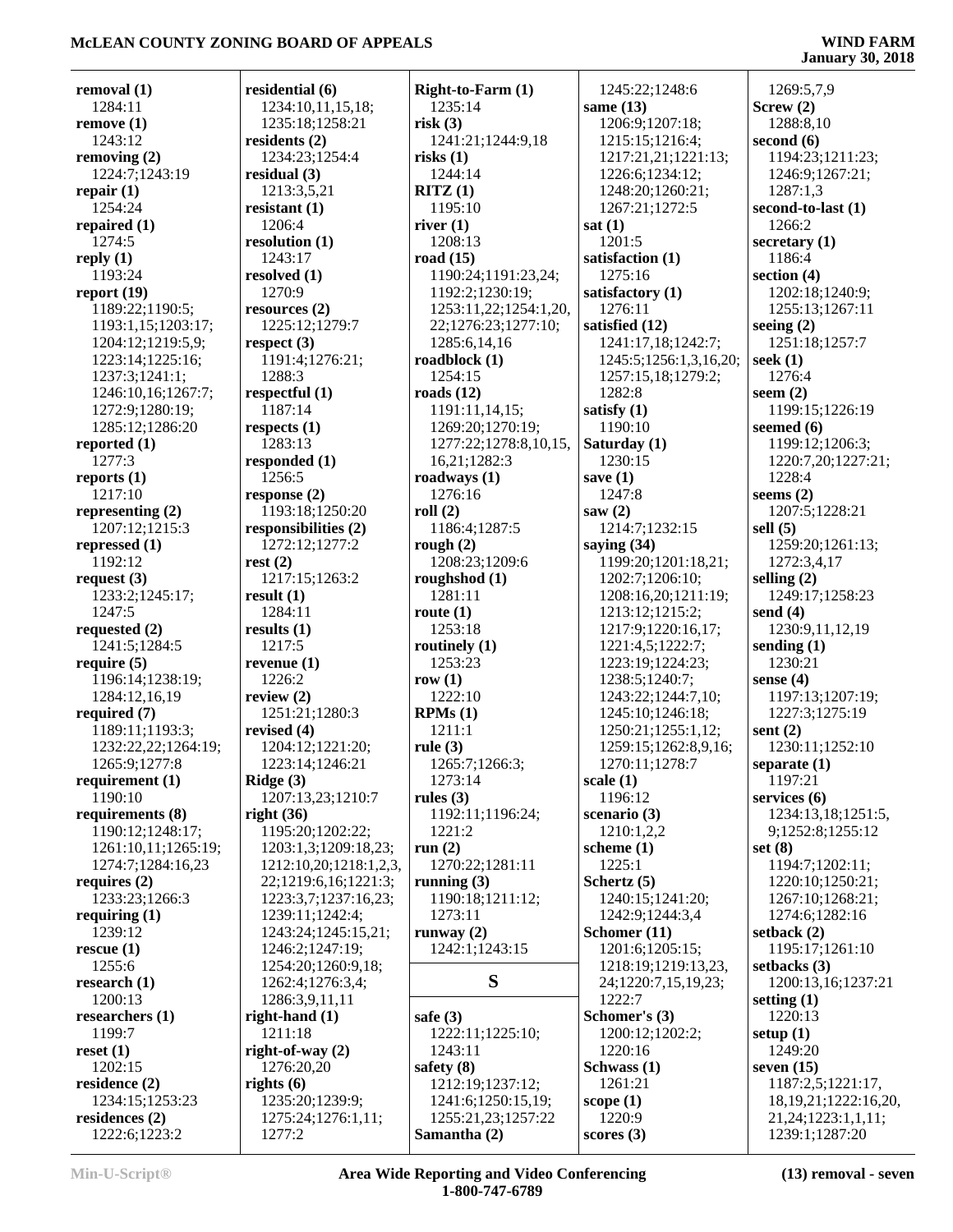| several $(4)$              | simplify $(1)$                   | someplace $(2)$                     | standard (35)                                | stick $(1)$                         |
|----------------------------|----------------------------------|-------------------------------------|----------------------------------------------|-------------------------------------|
| 1208:3;1213:11;            | 1199:18                          | 1209:9;1242:15                      | 1202:13,19,22;                               | 1260:5                              |
| 1239:14;1240:10            | simply $(1)$                     | sometime (1)                        | 1204:21;1205:1,1;                            | still $(8)$                         |
| sewer $(1)$                | 1276:10                          | 1245:12                             | 1206:7;1214:21;                              | 1201:16;1256:7,15;                  |
| 1254:23                    | single-family $(1)$              | Sometimes (1)                       | 1220:10,13;1232:11;                          | 1257:14;1260:19;                    |
| shall $(1)$                | 1234:2                           | 1232:23                             | 1237:6,8,15;1240:4;                          | 1261:9;1268:22;                     |
| 1272:19                    | $s$ it $(1)$                     | somewhat (2)                        | 1246:13;1256:1;                              | 1286:1                              |
| shape $(2)$                | 1203:16                          | 1194:3;1233:7                       | 1257:8;1262:14,19,21,                        | $\text{stip}(1)$                    |
| 1221:21;1256:4             | site $(4)$                       | somewhere (5)                       | 22;1263:1,22,22;                             | 1282:8                              |
| short $(1)$                | 1189:19,23,24;                   | 1189:17;1200:6;                     | 1264:16;1268:12,12,                          | stipulate $(2)$                     |
| 1259:21                    | 1252:2                           | 1214:4,13;1255:3                    | 13;1269:2;1274:19;                           | 1189:9;1209:8                       |
| shortened (1)              | sites $(2)$                      | soon $(2)$                          | 1284:5,24;1285:2,9                           | stipulated (3)                      |
| 1193:5                     | 1204:14;1205:18                  | 1231:2,2                            | standards (30)                               | 1238:10;1248:5;                     |
| shorter $(1)$<br>1242:2    | sits(1)<br>1276:2                | sorry $(4)$                         | 1192:17;1193:1;                              | 1265:22                             |
| short-term $(2)$           | situation $(2)$                  | 1202:20;1273:17;<br>1279:16;1286:3  | 1197:22;1202:12,15,<br>17;1203:5,15;1204:10, | stipulation (10)<br>1250:17;1252:6; |
| 1224:22;1259:17            | 1230:7;1270:8                    | sort $(2)$                          | 17, 20; 1210: 22;                            | 1265:5;1266:13;                     |
| shove $(1)$                | size $(1)$                       | 1203:10;1229:8                      | 1232:10;1233:17;                             | 1274:19;1277:7,20,23;               |
| 1270:24                    | 1269:6                           | sound $(7)$                         | 1236:9;1237:1;1238:1,                        | 1280:4;1281:20                      |
| show $(8)$                 | skin $(1)$                       | 1200:23,23;1224:14;                 | 15;1240:1,2,8;                               | stipulations $(15)$                 |
| 1198:10;1199:5;            | 1207:8                           | 1237:20;1246:1;                     | 1251:16;1263:10,12;                          | 1192:21;1193:9,10;                  |
| 1207:18;1218:23;           | sleep $(1)$                      | 1261:11;1264:9                      | 1268:8;1272:9;1280:3;                        | 1194:7;1202:1;                      |
| 1258:20;1261:14;           | 1288:2                           | sounds $(7)$                        | 1281:19;1284:7;                              | 1238:13;1248:11;                    |
| 1274:2,4                   | slow $(1)$                       | 1256:18;1257:18;                    | 1286:8                                       | 1264:16;1283:21;                    |
| showed $(1)$               | 1194:20                          | 1266:16;1274:10;                    | start $(13)$                                 | 1284:3;1285:1,8;                    |
| 1217:10                    | small $(1)$                      | 1278:11,24;1282:15                  | 1200:5,6,7;1226:14,                          | 1286:19,24;1287:4                   |
| shows $(4)$                | 1212:5                           | space $(1)$                         | 19,20;1236:9;1237:3;                         | STOCKS (7)                          |
| 1214:5,15;1267:14;         | smaller $(1)$                    | 1263:23                             | 1245:9;1248:13;                              | 1191:13,19,23;                      |
| 1270:14                    | 1203:6                           | Speaking (1)                        | 1249:5;1260:7;1262:3                         | 1252:7;1253:1,19;                   |
| shut $(1)$                 | society $(1)$                    | 1225:13                             | started $(4)$                                | 1276:19                             |
| 1275:13                    | 1207:9                           | special (14)                        | 1233:6;1260:18;                              | STOKES (1)                          |
| sick $(1)$                 | SOG(1)                           | 1229:17,18;1230:3;                  | 1261:22,24                                   | 1192:7                              |
| 1187:1<br>side (17)        | 1210:18<br>soil $(1)$            | 1234:8;1237:10;<br>1251:16;1255:15; | starts $(1)$<br>1233:23                      | stood $(1)$<br>1277:15              |
| 1205:7;1206:10;            | 1235:8                           | 1258:9;1260:22,23;                  | state $(9)$                                  | storage $(1)$                       |
| 1207:22;1211:18;           | sold $(10)$                      | 1268:15;1282:24;                    | 1214:11,13;1220:24;                          | 1235:7                              |
| 1212:5,18;1216:23;         | 1189:1,2,4,4,6,9,12;             | 1283:2,12                           | 1225:7;1235:14;                              | stories $(1)$                       |
| 1218:8;1220:2;1223:6;      | 1269:24;1270:7;                  | specific $(5)$                      | 1248:20,21;1263:22;                          | 1208:14                             |
| 1231:17;1243:14;           | 1272:1                           | 1192:20;1251:17,20;                 | 1268:2                                       | straight $(6)$                      |
| 1270:6;1277:21;            | solution $(2)$                   | 1274:20;1285:2                      | stated $(4)$                                 | 1211:13,16;1212:4;                  |
| 1278:8,10;1285:6           | 1243:10,16                       | specifically (1)                    | 1209:13;1248:13;                             | 1218:10;1254:20;                    |
| sides $(1)$                | solve $(2)$                      | 1249:5                              | 1280:24;1284:4                               | 1264:10                             |
| 1217:5                     | 1195:24;1247:7                   | specified $(1)$                     | statement $(6)$                              | stream $(1)$                        |
| sight $(1)$                | solved $(1)$                     | 1264:11                             | 1209:15;1220:22;                             | 1195:5                              |
| 1226:19                    | 1270:2                           | specify $(2)$                       | 1233:22;1237:18;                             | streams $(1)$                       |
| sign(2)                    | solves $(1)$                     | 1199:3;1209:9                       | 1266:22;1280:1                               | 1196:17                             |
| 1233:13;1236:2             | 1264:3                           | speed $(1)$                         | states $(2)$                                 | streets $(1)$                       |
| signature $(1)$<br>1233:23 | somebody (13)<br>1187:1;1189:16; | 1191:20                             | 1225:16;1274:8                               | 1282:13                             |
| signed $(2)$               | 1202:13;1219:8;                  | speeds $(2)$<br>1194:23;1211:22     | state's $(1)$<br>1277:11                     | Strictly $(1)$<br>1249:8            |
| 1191:21,24                 | 1230:1;1245:23;                  | spend $(1)$                         | stating $(1)$                                | strip $(1)$                         |
| significant $(2)$          | 1254:18,18;1270:1;               | 1255:8                              | 1248:1                                       | 1278:9                              |
| 1189:18.23                 | 1271:8;1272:3;                   | spent $(1)$                         | station $(1)$                                | strips $(3)$                        |
| significantly $(1)$        | 1274:23,24                       | 1192:10                             | 1191:7                                       | 1277:21;1278:8;                     |
| 1248:1                     | somebody's (3)                   | stacked $(1)$                       | statute $(13)$                               | 1285:6                              |
| signs $(2)$                | 1190:24,24;1278:4                | 1222:9                              | 1189:18;1209:9;                              | students $(1)$                      |
| 1231:11,16                 | somehow $(1)$                    | staff $(8)$                         | 1224:23;1227:11;                             | 1199:13                             |
| silt(2)                    | 1273:4                           | 1188:6;1193:1,15;                   | 1229:6,11;1239:24;                           | studies $(11)$                      |
| 1277:13,17                 | someone (9)                      | 1196:6;1232:3;                      | 1247:24;1251:14;                             | 1198:9,21;1202:6;                   |
| similar $(1)$              | 1189:12;1227:10,17;              | 1245:13;1285:12;                    | 1272:16;1273:8,15;                           | 1214:2,24;1217:5;                   |
| 1229:18                    | 1228:6;1231:10,13;               | 1286:20                             | 1276:5                                       | 1218:23;1247:4;                     |
| simple $(1)$               | 1251:20;1261:13;                 | stand $(2)$                         | stay $(1)$                                   | 1258:20;1279:7,8                    |
| 1255:2                     | 1275:7                           | 1286:15,16                          | 1222:14                                      | study $(16)$                        |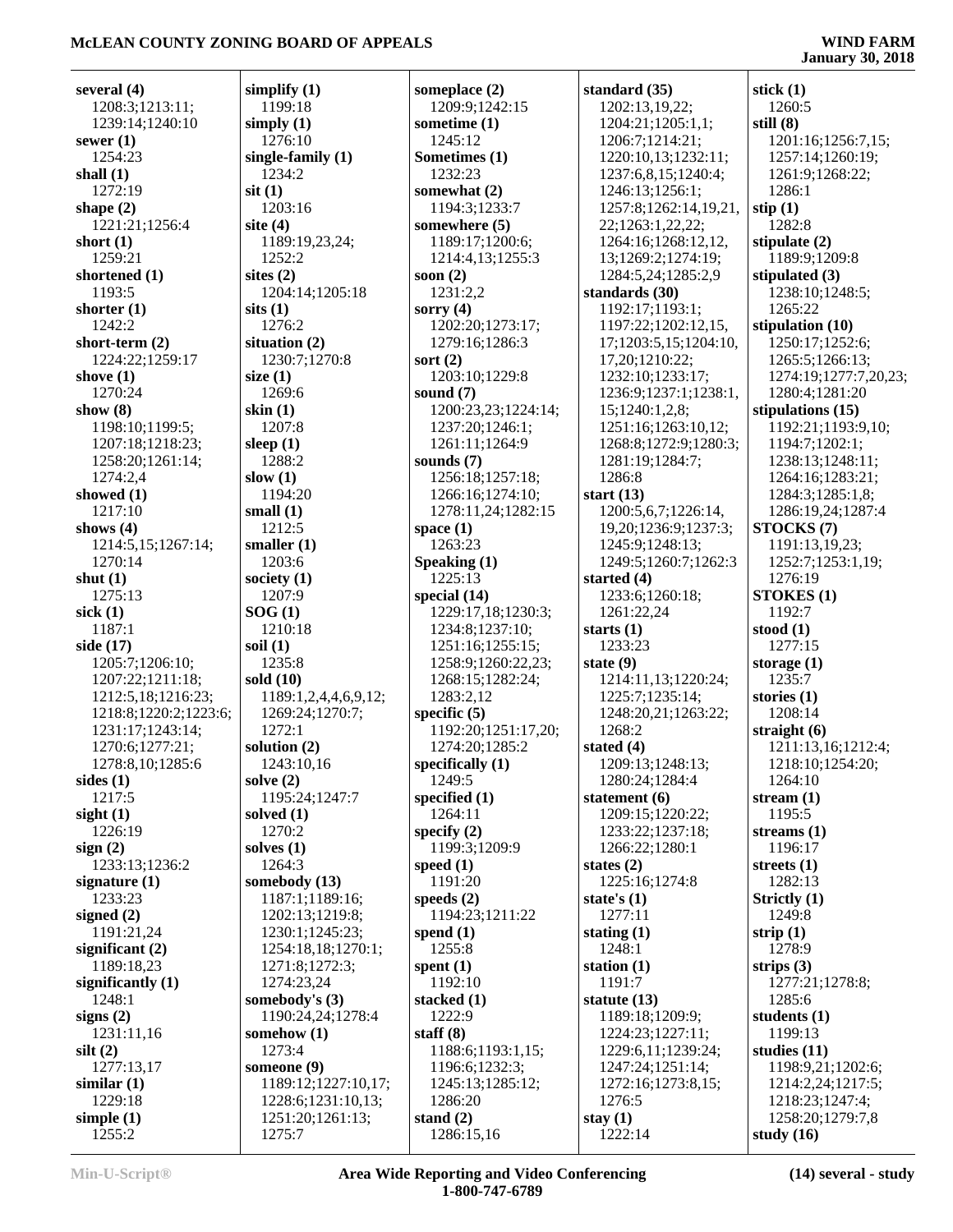| 1198:3;1199:3,11;                     | 1207:12;1212:14,17;                              | 1231:14                            | 1204:1;1206:8           | 1205:7                    |
|---------------------------------------|--------------------------------------------------|------------------------------------|-------------------------|---------------------------|
| 1207:18;1212:10;                      | 1214:13;1215:2,7;                                | talks $(2)$                        | thousand $(1)$          | tower $(2)$               |
| 1215:5,11,14,19;                      | 1218:13;1221:6;                                  | 1217:17;1276:15                    | 1249:14                 | 1195:6;1285:23            |
| 1217:4;1223:8;                        | 1223:5,6;1225:9,11;                              | tallest $(1)$                      | threatened (1)          | town(1)                   |
| 1264:23;1267:5,19;                    | 1226:5;1229:12;                                  | 1242:1                             | 1195:1                  | 1231:17                   |
| 1284:13:1286:12                       | 1238:4;1239:16;                                  | taxes $(4)$                        | three $(13)$            | township (8)              |
| studying $(1)$                        | 1241:14;1245:19;                                 | 1188:8,8;1224:21;                  | 1198:4;1217:10;         | 1191:11,14,15,23;         |
| 1211:9                                | 1247:6,16;1248:6;                                | 1225:5                             | 1222:9;1230:16;         | 1230:18,20;1276:20,21     |
| stuff $(6)$                           | 1249:3;1251:7;                                   | Taylor (2)                         | 1233:6;1259:24;         | townships $(2)$           |
| 1187:11;1221:7;                       | 1252:12;1253:1;                                  | 1186:20,21                         | 1260:2,2,6,10;1262:6,   | 1252:9;1285:17            |
| 1231:9;1267:8;                        | 1262:13;1270:2,3,15;                             | technical (1)                      | 7;1271:4                | track $(1)$               |
| 1270:24;1277:17                       | 1271:7,10;1274:17;                               | 1210:19                            | three-year $(3)$        | 1224:3                    |
| $SU-17-11(1)$                         | 1278:9;1280:13,18;                               | Ten $(3)$                          | 1199:3;1247:4;          | traffic $(3)$             |
| 1286:23                               | 1283:20,22;1284:6                                | 1236:20,22;1273:9                  | 1284:12                 | 1213:3,22;1282:12         |
| subject $(1)$                         | surety $(3)$                                     | term $(2)$                         | threw $(1)$             | trailing $(6)$            |
| 1229:2                                | 1248:14;1250:3,11                                | 1210:19;1259:21                    | 1216:20                 | 1206:16,20;1207:24;       |
| subjected (1)                         | surface $(5)$                                    | terms <sub>(1)</sub>               | throughout $(1)$        | 1208:8;1238:18;           |
| 1235:1                                | 1208:15,23;1216:14,                              | 1264:12                            | 1230:14                 | 1284:20                   |
| submit $(2)$                          | 24;1271:3                                        | test $(1)$                         | thumb $(1)$             | transferrable (1)         |
| 1189:22;1252:1                        |                                                  | 1209:17                            | 1273:14                 | 1270:8                    |
|                                       | surfaces $(5)$                                   |                                    |                         |                           |
| submits $(1)$                         | 1208:11,11,12;                                   | testified (6)                      | Thursday (1)            | transferred (2)           |
| 1230:1                                | 1209:6,12                                        | 1223:24;1241:14,15;                | 1242:22                 | 1272:12,24                |
| submitted (7)                         | surprised $(1)$                                  | 1244:1;1264:5;                     | tile $(4)$              | transfers $(1)$           |
| 1191:24;1194:7;                       | 1213:11                                          | 1267:24                            | 1269:24;1270:5,13,      | 1189:7                    |
| 1229:21,22;1258:6;                    | surrounding $(1)$                                | testify $(1)$                      | 21                      | transform $(1)$           |
| 1282:15;1285:18                       | 1268:17                                          | 1269:23                            | timbers $(3)$           | 1191:6                    |
| substantially (1)                     | survey $(3)$                                     | testimony (10)                     | 1264:6,6,8              | transformers (1)          |
| 1258:12                               | 1265:3;1266:4;                                   | 1192:21;1200:12;                   | timeframe $(1)$         | 1191:6                    |
| subtracted (3)                        | 1267:14                                          | 1202:3;1219:2;                     | 1273:11                 | transportation (1)        |
| 1216:15,18,18                         | surveys $(2)$                                    | 1220:16;1224:21;                   | times (5)               | 1190:23                   |
| successors $(1)$                      | 1265:12,17                                       | 1252:15;1253:20;                   | 1217:11;1253:24;        | travels $(1)$             |
| 1272:21                               | sworn $(1)$                                      | 1254:11;1259:1                     | 1255:6;1260:21;         | 1208:15                   |
|                                       |                                                  |                                    |                         |                           |
| sudden $(2)$                          | 1244:11                                          | Thacker (14)                       | 1279:6                  | treat $(1)$               |
| 1210:4;1230:6                         | system $(4)$                                     | 1242:10,11,19;                     | today $(1)$             | 1275:18                   |
| sue $(1)$                             | 1278:23;1280:8;                                  | 1243:9,11,15,20,22;                | 1188:10                 | tremendous $(1)$          |
| 1276:3                                | 1281:24;1282:16                                  | 1244:1,21;1245:8;                  | together $(4)$          | 1233:4                    |
| suggest $(4)$                         |                                                  | 1257:12,17;1258:1                  | 1199:16;1213:18;        | trench $(2)$              |
| 1199:2;1222:6;                        | T                                                | Thacker's (1)                      | 1215:23;1277:16         | 1270:19,20                |
| 1238:23;1274:12                       |                                                  | 1242:3                             | told(3)                 | trigger $(1)$             |
| suggested $(1)$                       | talk $(14)$                                      | theirs $(1)$                       | 1187:15;1216:13;        | 1248:23                   |
| 1238:19                               | 1187:21:1188:3:                                  | 1248:12                            | 1241:1                  | trouble $(2)$             |
| suggesting $(1)$                      | 1193:18;1200:8,9;                                | therefore $(3)$                    | tonight $(3)$           | 1201:21,22                |
| 1204:23                               | 1201:11;1223:17;                                 | 1215:21;1235:9;                    | 1187:14,16;1231:10      | truant $(1)$              |
| suggestion $(1)$                      | 1229:4,10;1232:9;                                | 1272:15                            | took $(8)$              | 1188:8                    |
| 1264:19                               | 1236:16;1256:2;                                  | therein $(1)$                      | 1208:3,5;1215:6;        | truck $(1)$               |
| suggestions $(1)$                     | 1262:23;1283:19                                  | 1234:19                            | 1226:13;1231:19;        | 1213:19                   |
| 1192:9                                | talked $(5)$                                     | thereto $(1)$                      | 1233:13;1241:18;        | true(1)                   |
| summary $(4)$                         | 1200:7;1201:6;                                   | 1202:1                             | 1284:21                 | 1259:16                   |
|                                       |                                                  |                                    |                         |                           |
| 1210:18,20;1212:23,<br>24             | 1233:12;1258:2;                                  | thinking $(4)$<br>1193:22;1194:13; | top(1)<br>1195:23       | truly $(1)$<br>1260:1     |
|                                       | 1287:4                                           |                                    |                         |                           |
| supervisors $(1)$                     | talking $(30)$                                   | 1195:7;1279:9                      | tornado(1)              | trump $(1)$               |
| 1230:18                               | 1197:18,19;1200:21,                              | third $(1)$                        | 1252:22                 | 1248:21                   |
| support $(1)$                         | 24;1201:3;1205:11;                               | 1205:21                            | total $(2)$             | trust $(1)$               |
| 1251:9                                | 1207:1;1213:8;                                   | though $(2)$                       | 1243:14;1249:13         | 1203:23                   |
| supports $(1)$                        | 1214:16,17;1215:3;                               | 1207:5;1244:19                     | totally $(1)$           | try(2)                    |
| 1243:17                               | 1217:20;1224:10,11;                              | thought $(15)$                     | 1220:14                 | 1191:2;1212:11            |
| suppose $(1)$                         | 1227:23;1228:15;                                 | 1193:2;1208:10;                    | touchover (1)           | trying $(9)$              |
| 1259:18                               | 1231:11;1236:9,17;                               | 1218:22;1219:3,15;                 | 1232:1                  | 1190:1;1212:16;           |
| supposed $(3)$                        | 1242:9;1248:16;                                  | 1233:10,18;1236:1;                 | tough $(1)$             | 1213:15;1214:22;          |
| 1218:8;1288:3,9                       | 1257:22;1261:21;                                 | 1237:2;1241:5;1244:2;              | 1197:2                  | 1219:5;1222:12;           |
| sure $(43)$                           | 1262:5,6;1263:8;                                 | 1245:19;1249:11;                   | tourism $(1)$           | 1226:10;1259:20;          |
| 1188:13;1197:1;<br>1205:16;1206:5,11; | 1273:19,21,24;1274:13<br>talking/advertising (1) | 1261:12;1286:4<br>thoughts $(2)$   | 1230:4<br>towards $(1)$ | 1261:13<br>turbine $(27)$ |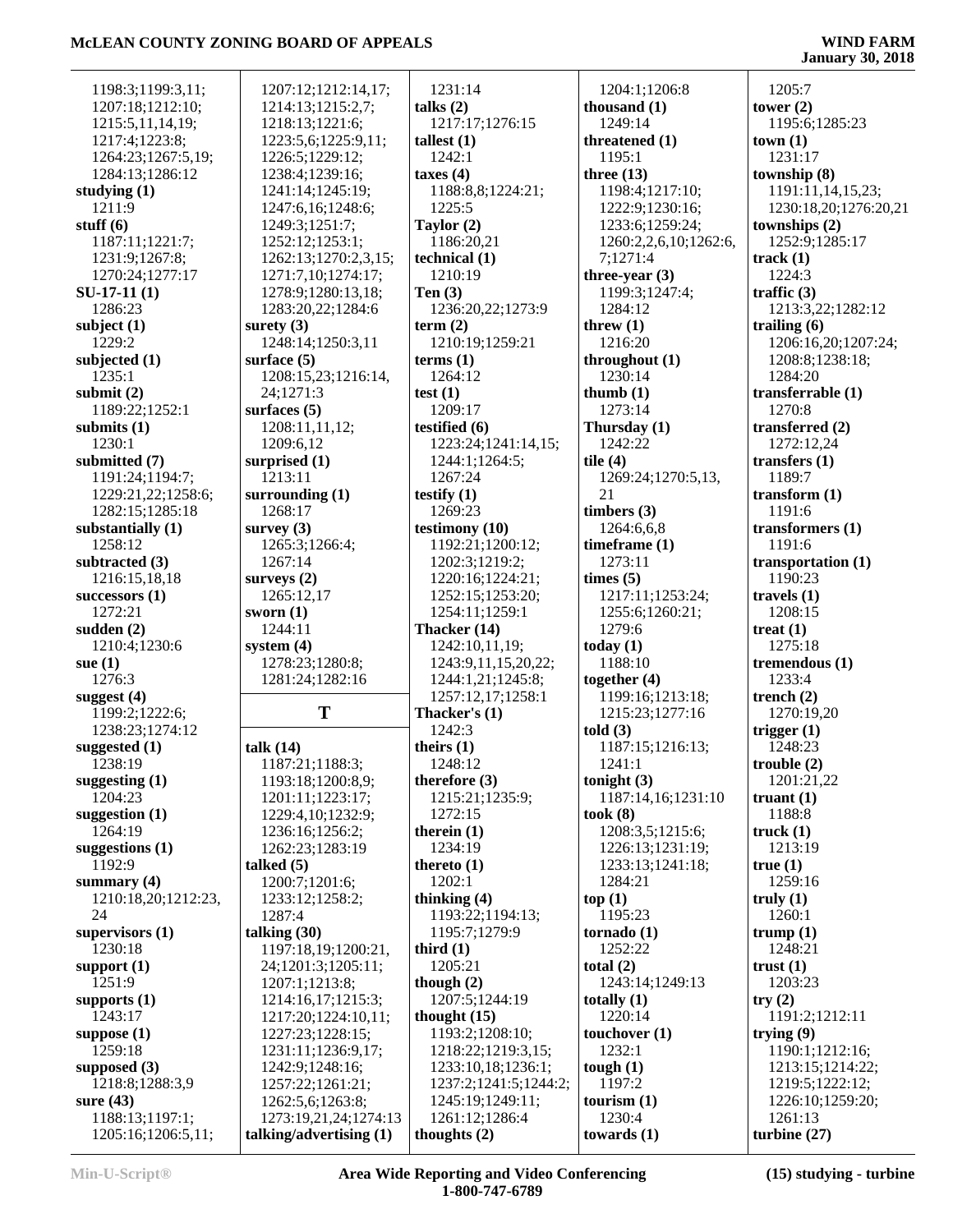| 1194:22;1197:11;                         | 1221:18,22;1222:9;              | 1201:4                       | 1230:2;1260:22                        | 1226:3,22;1229:10;      |
|------------------------------------------|---------------------------------|------------------------------|---------------------------------------|-------------------------|
| 1210:23;1213:7,21;                       | 1224:3,5;1230:15;               | updated $(2)$                | variation (1)                         | 1237:22;1241:8;         |
|                                          |                                 |                              |                                       |                         |
| 1214:18,20;1215:16;                      | 1232:23;1240:17,22;             | 1200:18;1247:17              | 1208:4                                | 1247:1;1253:16;         |
| 1224:9,12;1226:13;                       | 1241:22;1246:5,19;              | upon $(7)$                   | various $(1)$                         | 1255:2;1257:24;         |
| 1242:2,18;1243:12,13,                    | 1249:20;1260:5;                 | 1201:22;1214:24;             | 1259:5                                | 1280:19                 |
| 19;1244:21;1246:8;                       | 1270:14;1271:4,24               | 1215:7;1216:12;              | vegetated (4)                         | ways $(3)$              |
|                                          |                                 |                              |                                       |                         |
| 1247:22,24;1249:17;                      | $two-year(1)$                   | 1272:20;1282:14;             | 1277:21;1278:7,9;                     | 1209:20,22;1226:11      |
| 1256:7;1258:23;                          | 1232:20                         | 1284:19                      | 1285:5                                | weeks $(1)$             |
| 1259:3;1276:2;                           | type(2)                         | upped $(2)$                  | verbalized (1)                        | 1230:16                 |
| 1284:12,15                               | 1264:7;1270:18                  | 1286:7,10                    | 1258:3                                |                         |
|                                          |                                 |                              |                                       | welfare $(2)$           |
| Turbine-only (4)                         | typical $(1)$                   | upstream $(4)$               | verbiage (1)                          | 1237:12;1240:2          |
| 1210:20,23;1212:24;                      | 1233:7                          | 1277:21;1278:8,9;            | 1278:1                                | wellbeing $(1)$         |
| 1213:4                                   | typically $(1)$                 | 1285:6                       | verified $(3)$                        | 1288:7                  |
| turbines $(30)$                          | 1260:12                         | upward $(2)$                 | 1203:21;1268:1,2                      | weren't $(2)$           |
|                                          |                                 |                              |                                       |                         |
| 1191:8;1194:21;                          |                                 | 1248:2,2                     | verify $(3)$                          | 1228:8;1285:12          |
| 1203:6;1205:20;                          | U                               | use $(25)$                   | 1196:11,14;1212:11                    | What's $(1)$            |
| 1206:15;1213:3;                          |                                 | 1192:15;1210:15;             | versus $(1)$                          | 1224:19                 |
| 1214:2;1215:14,16,17,                    |                                 | 1226:10;1229:17,18;          | 1263:22                               | whatsoever $(1)$        |
|                                          | unanimous $(1)$                 |                              |                                       |                         |
| 21, 23; 1221: 12, 17, 18,                | 1287:21                         | 1230:3;1234:10;              | viable $(1)$                          | 1262:17                 |
| 19,21;1222:3,23;                         | uncertainty $(5)$               | 1235:18,19,21;               | 1239:7                                | whereas $(1)$           |
| 1223:12;1238:20;                         | 1217:17;1260:2;                 | 1237:10;1251:16;             | vicinity $(2)$                        | 1226:24                 |
|                                          | 1261:23;1262:3,7                |                              | 1258:11;1263:4                        | whereby $(1)$           |
| 1240:23;1241:22;                         |                                 | 1255:17;1258:9,10;           |                                       |                         |
| 1261:6;1264:12;                          | under $(7)$                     | 1260:22,23;1262:15;          | voice $(1)$                           | 1227:19                 |
| 1269:6,13;1275:14;                       | 1188:23;1190:5;                 | 1263:3;1268:15;              | 1256:22                               | wherever $(1)$          |
| 1282:4;1284:7                            | 1212:7;1270:18,24;              | 1281:19;1282:24;             | volunteer $(1)$                       | 1200:6                  |
| Turner (83)                              | 1276:12;1284:5                  | 1283:2,12;1285:16            | 1245:21                               | whole $(9)$             |
|                                          |                                 |                              |                                       |                         |
| 1186:12,13;1188:5,                       | underground (1)                 | used $(15)$                  | volunteers (1)                        | 1199:5,9;1211:17;       |
| 11, 19, 22; 1189: 5, 14;                 | 1270:12                         | 1206:6,11;1207:15,           | 1252:18                               | 1226:20;1237:3;         |
| 1194:17,20;1195:19;                      | underline $(1)$                 | 17;1209:11;1212:10;          | vote $(2)$                            | 1238:21;1250:14;        |
| 1197:14,24;1200:21;                      | 1247:9                          | 1216:8,11,14;1217:5;         | 1231:14;1287:5                        | 1280:11,20              |
| 1201:2,13;1207:11;                       | underneath (1)                  | 1231:7;1232:2;               |                                       | whoops $(1)$            |
|                                          |                                 |                              |                                       |                         |
|                                          |                                 |                              |                                       |                         |
| 1208:20;1209:19,23;                      | 1239:15                         | 1234:22;1251:5;              | W                                     | 1218:6                  |
| 1210:6,13;1212:22;                       | understandable (1)              | 1277:15                      |                                       | wild $(1)$              |
| 1214:10,22;1215:12;                      | 1258:17                         | useful $(1)$                 | wages $(1)$                           | 1199:4                  |
|                                          |                                 |                              |                                       |                         |
| 1216:5;1218:1,3,12,22;                   | understood (1)                  | 1255:13                      | 1232:3                                | willing $(2)$           |
| 1219:16,23;1222:21;                      | 1189:8                          | users $(2)$                  | walk $(1)$                            | 1202:9;1203:9           |
| 1223:3;1224:2,9;                         | unforeseen $(1)$                | 1234:23;1235:9               | 1232:10                               | wind $(52)$             |
| 1225:6;1228:14;                          | 1272:1                          | uses $(8)$                   | WALLEY (24)                           | 1188:7,12,16;           |
| 1232:9;1236:15,19;                       | unfortunate $(1)$               | 1234:8,8,11,14,15,           | 1194:16;1248:16,19;                   | 1189:1,2,4,6;1190:16;   |
|                                          |                                 |                              |                                       |                         |
| 1241:23;1242:8,11,20;                    | 1251:23                         | 19;1235:20;1268:17           | 1249:4,10;1251:13;                    | 1191:4,7;1194:22;       |
| 1246:14,18;1247:14,                      | <b>Unfortunately (3)</b>        | using $(3)$                  | 1273:8, 12, 17, 19;                   | 1207:14;1211:22;        |
| 21;1248:8,18;1249:1,                     | 1206:13;1219:18;                | 1205:4;1225:11;              | 1274:17;1275:2,6,9,22;                | 1213:3,20,22;1225:17;   |
| 8;1250:2,14;1256:9;                      | 1264:4                          | 1283:7                       | 1279:16,24;1280:6,13;                 | 1227:24;1228:11,12,     |
| 1258:1;1259:19;                          | unless $(5)$                    | Usually $(3)$                | 1281:14;1284:2,10,24;                 | 22;1229:2,3,5,15,17;    |
|                                          |                                 |                              |                                       |                         |
| 1260:9;1261:4,12;                        | 1195:11,12;1251:20;             | 1252:9,11;1269:8             | 1286:18                               | 1230:3;1231:15;         |
| 1262:4;1264:24;                          | 1259:20:1283:18                 | utilities $(2)$              | wants $(2)$                           | 1233:1,8;1239:24;       |
| 1266:12;1267:24;                         | up(40)                          | 1269:19:1275:13              | 1200:9;1273:6                         | 1243:12,13;1251:17;     |
| 1269:17;1272:8;                          | 1188:2,9;1189:16;               | utilize $(1)$                | warranted (1)                         | 1253:7;1254:8;          |
| 1274:6;1277:19;                          | 1190:24;1191:20;                | 1226:11                      | 1221:6                                | 1257:23;1258:14,22;     |
|                                          |                                 |                              |                                       |                         |
| 1278:6,12;1280:22;                       | 1198:18,19;1200:6;              |                              | washing $(1)$                         | 1259:3,6;1260:11;       |
| 1282:14;1284:21;                         | 1206:24;1208:6;                 | V                            | 1277:22                               | 1265:9;1266:4;1269:9,   |
| 1285:10;1286:2,6,9,11,                   | 1210:11;1211:17,18;             |                              | water $(2)$                           | 24;1271:16;1272:20;     |
| 21;1287:12,13                            | 1220:24;1223:23;                | valid $(1)$                  | 1208:15;1271:5                        | 1273:22;1275:13;        |
| Twain $(1)$                              | 1224:4,24;1226:14;              | 1203:11                      | waterway $(3)$                        | 1279:4;1283:5           |
|                                          |                                 |                              |                                       |                         |
| 1208:13                                  | 1228:15,17;1231:20;             | value $(5)$                  | 1276:23;1277:9,18                     | windmills $(4)$         |
| tweaked $(1)$                            | 1233:13;1241:13;                | 1219:19;1246:11;             | waterways $(3)$                       | 1201:9,14,14;1216:9     |
| 1212:13                                  | 1245:2,23;1247:13;              | 1258:24;1259:15;             | 1276:16;1278:15;                      | wire $(1)$              |
| twelve $(1)$                             | 1252:18;1253:7;                 | 1286:10                      | 1281:9                                | 1270:18                 |
| 1273:2                                   | 1254:18;1265:13,14,             | values $(2)$                 | way (19)                              | wires $(1)$             |
| two(26)                                  | 16;1269:23;1270:3,14;           | 1258:13;1259:11              | 1189:17;1190:19;                      | 1270:12                 |
|                                          |                                 |                              |                                       |                         |
| 1190:16;1212:3;                          | 1271:5,19;1275:21;              | variables $(2)$              | 1195:7;1197:12;                       | wise $(1)$              |
| 1215:14,16,21,23;<br>1217:10,20;1219:12; | 1277:13;1282:16<br>update $(1)$ | 1260:19,24<br>variance $(2)$ | 1205:12;1207:7;<br>1218:7,12;1221:21; | 1255:18<br>wisely $(1)$ |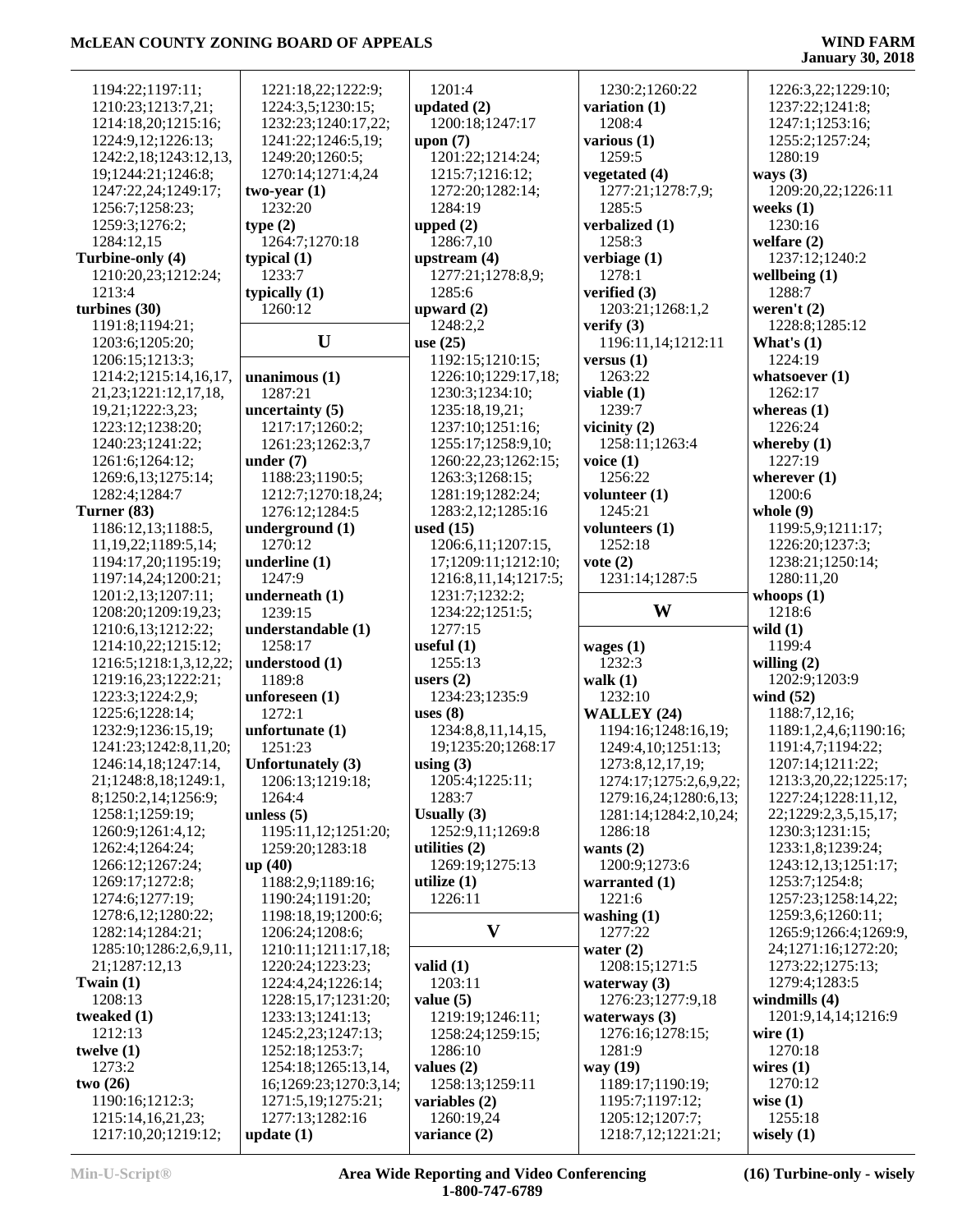| 1225:12            |                       | 1279:3,19;1280:4,7,18; | 1257:12               | 1243:14                    |
|--------------------|-----------------------|------------------------|-----------------------|----------------------------|
| wishy-washy $(1)$  | $\mathbf{Y}$          | 1281:6;1282:19;        | 1750(1)               | 28(4)                      |
| 1205:6             |                       | 1283:20;1286:4,7;      | 1214:5                | 1211:9,10,11;              |
| within $(11)$      | yard $(1)$            | 1287:1,3,14,15         | 17th(1)               | 1213:10                    |
| 1197:11;1220:14;   | 1263:14               | Zoning $(10)$          | 1242:23               | 29(1)                      |
| 1230:21;1232:23;   | $\textbf{yards}(2)$   | 1186:3;1229:6;         | 18(3)                 | 1211:10                    |
| 1233:6;1234:21;    | 1263:9,13             | 1230:16;1234:7;        | 1243:9;1266:17,18     | $2$ -decibel $(1)$         |
| 1235:10;1238:1;    | yea $(1)$             | 1243:8;1275:18,20;     | 18th(3)               | 1203:18                    |
| 1251:11;1260:12;   | 1199:6                | 1279:23;1280:12;       | 1243:5,6,7            |                            |
| 1283:8             | year $(7)$            | 1281:13                | 1968(1)               | $\mathbf{3}$               |
| without $(3)$      | 1198:3;1201:5;        |                        | 1201:8                |                            |
| 1237:23;1240:18;   | 1248:24;1260:12;      | $\mathbf{1}$           | 1974(1)               | 3(16)                      |
| 1250:4             | 1270:14;1271:4,23     |                        | 1236:6                | 1203:22;1205:5;            |
| WJBZ(1)            | years $(22)$          | 1(20)                  |                       | 1209:1,14,14,17;           |
| 1254:24            | 1217:4;1228:23;       | 1194:22;1199:4;        | $\boldsymbol{2}$      | 1210:4,18;1216:21;         |
| wonder $(1)$       | 1232:23;1233:6;       | 1209:1;1214:15,20;     |                       | 1217:1;1267:3;             |
| 1205:24            | 1248:12,13,22,22;     | 1215:15;1216:15,16,    | 2(31)                 | 1268:13;1269:14,16;        |
| word $(2)$         |                       | 18;1222:19;1225:21,    | 1198:3;1199:5;        | 1284:24;1285:19            |
| 1212:14;1255:18    | 1250:9,11;1259:24;    | 23;1226:7;1246:6;      | 1203:22;1204:2,4,13;  | 3,000(1)                   |
| wordage $(1)$      | 1260:2,2,5,6,10,15;   | 1256:1;1262:21;        | 1207:16;1210:4;       | 1218:21                    |
| 1279:1             | 1262:6,8;1271:4;      | 1264:16;1268:12;       | 1211:5,20;1212:8;     | 300(2)                     |
| wording $(3)$      | 1273:2,9              | 1284:5;1285:14         | 1214:15,21,23;        | 1195:9;1196:16             |
| 1241:15;1251:8;    | yellow(1)             | 10(5)                  | 1215:15;1216:19;      | $30$ -acre $(1)$           |
| 1256:18            | 1213:11               | 1226:12;1250:9,11;     | 1219:21;1220:1;       | 1264:6                     |
| words $(1)$        | Yep $(2)$             | 1267:14;1286:17        | 1221:14,15;1229:8;    | 32(6)                      |
| 1220:18            | 1194:10;1269:17       | 100(4)                 | 1239:1;1246:9;1257:8; | 1204:14;1205:18;           |
| work $(3)$         | yesterday (1)         |                        |                       |                            |
|                    | 1194:8                | 1217:6,8;1226:12;      | 1262:20,22;1264:17;   | 1221:15;1224:8,9,12        |
| 1190:14;1191:1;    | YZ(1)                 | 1262:19                | 1268:12;1284:6,24;    | 320-acre $(1)$             |
| 1207:18            | 1223:12               | 1000(6)                | 1285:16               | 1225:21                    |
| workable (1)       |                       | 1207:16;1211:3,16;     | 2,000(1)              | 3250(1)                    |
| 1243:16            | $\mathbf{Z}$          | 1216:18;1223:14;       | 1228:18               | 1218:21                    |
| worked $(2)$       |                       | 1226:13                | 2.3(1)                | 35(1)                      |
| 1202:21;1240:15    | ZBA(1)                | 10-mile $(4)$          | 1207:3                | 1218:6                     |
| working $(3)$      | 1201:1                | 1265:2,10;1266:4;      | 20(2)                 | 35,000(1)                  |
| 1218:14,15;1255:12 | zeroed $(1)$          | 1286:14                | 1194:16,18            | 1247:24                    |
| works $(1)$        | 1209:17               | 10-year $(1)$          | $20-(1)$              | 350(1)                     |
| 1193:12            | Zimmerman (90)        | 1273:15                | 1264:5                | 1240:9                     |
| worried $(1)$      | 1186:14,15;1187:7;    | 11(9)                  | 200(1)                | 350-point-something-04 (1) |
| 1259:15            | 1189:15;1192:10;      | 1211:21;1214:15;       | 1249:14               | 1266:11                    |
| worry $(1)$        | 1193:4;1196:2,23;     | 1248:12,22,22;         | 2007(1)               | 37(1)                      |
| 1258:17            | 1198:11;1200:2;       | 1249:15;1250:10,17;    | 1267:7                | 1193:10                    |
| worst $(2)$        | 1202:11;1205:9;       | 1286:17                | $200$ -and-some $(1)$ | 39(3)                      |
| 1210:1,3           | 1206:19,23;1207:9,23; | 12(1)                  | 1218:20               | 1211:3,4;1223:15           |
| write $(1)$        | 1208:22;1210:12,17;   | 1248:13                | 2016(3)               | $3$ -decibel $(1)$         |
| 1248:7             | 1211:21;1213:10;      | 1300(1)                | 1266:3,14;1267:8      | 1208:4                     |
| writing $(2)$      | 1214:8,19;1215:13;    | 1214:6                 | 2017(2)               |                            |
| 1245:7;1272:7      | 1220:4;1221:7;1222:5, | 14(1)                  | 1266:15,16            | $\overline{\mathbf{4}}$    |
| written $(6)$      | 11;1223:10;1224:20;   | 1211:1                 | 21(1)                 |                            |
| 1212:23;1243:22;   | 1227:6,16;1228:2,17,  | 1400(1)                | 1191:16               | 4(10)                      |
| 1244:1;1278:13;    | 20;1230:21;1232:7;    | 1214:19                | 22(1)                 | 1217:17;1218:6;            |
| 1285:14,16         | 1236:20;1238:4,12;    | 15(4)                  | 1243:12               | 1267:17;1269:2,18;         |
| wrong $(3)$        | 1239:3,11,18,24;      | 1194:24,24;1229:23;    | 220(1)                | 1274:19;1282:8;            |
| 1202:21;1204:22;   | 1242:13;1244:4,6;     | 1267:7                 | 1263:19               | 1285:2,20;1286:4           |
| 1262:9             | 1246:3;1247:3,22;     | 1500(4)                | 23(4)                 | 40(8)                      |
| wrote $(1)$        | 1250:15;1251:23;      | 1204:10;1209:8;        | 1242:18;1243:13,19;   | 1204:14,23;1205:19;        |
| 1257:19            | 1252:12;1253:3;       | 1214:20,21             | 1244:21               | 1217:22;1221:15;           |
|                    | 1255:10;1256:11;      | $1500$ -foot $(1)$     | 25(2)                 | 1222:18;1239:15;           |
| $\mathbf{X}$       | 1259:2;1262:13;       | 1195:17                | 1222:18;1242:22       | 1246:14                    |
|                    | 1263:16;1264:8,18;    | 160-acre $(1)$         | 250(2)                | 400(3)                     |
| XY(1)              | 1265:11;1266:6,9,17,  | 1225:21                | 1220:12;1221:10       | 1230:10,21;1232:13         |
| 1223:12            |                       | 17(6)                  | 27(2)                 | 41 (22)                    |
|                    | 20;1267:9,12;1268:9,  | 1192:10,12;1193:4;     | 1206:22,23            | 1204:22;1205:19;           |
|                    | 21;1269:11,22;1271:2; | 1242:16;1244:20;       | 2700(1)               | 1211:6,6,8,13,16;          |
|                    | 1273:10;1275:10,19;   |                        |                       |                            |